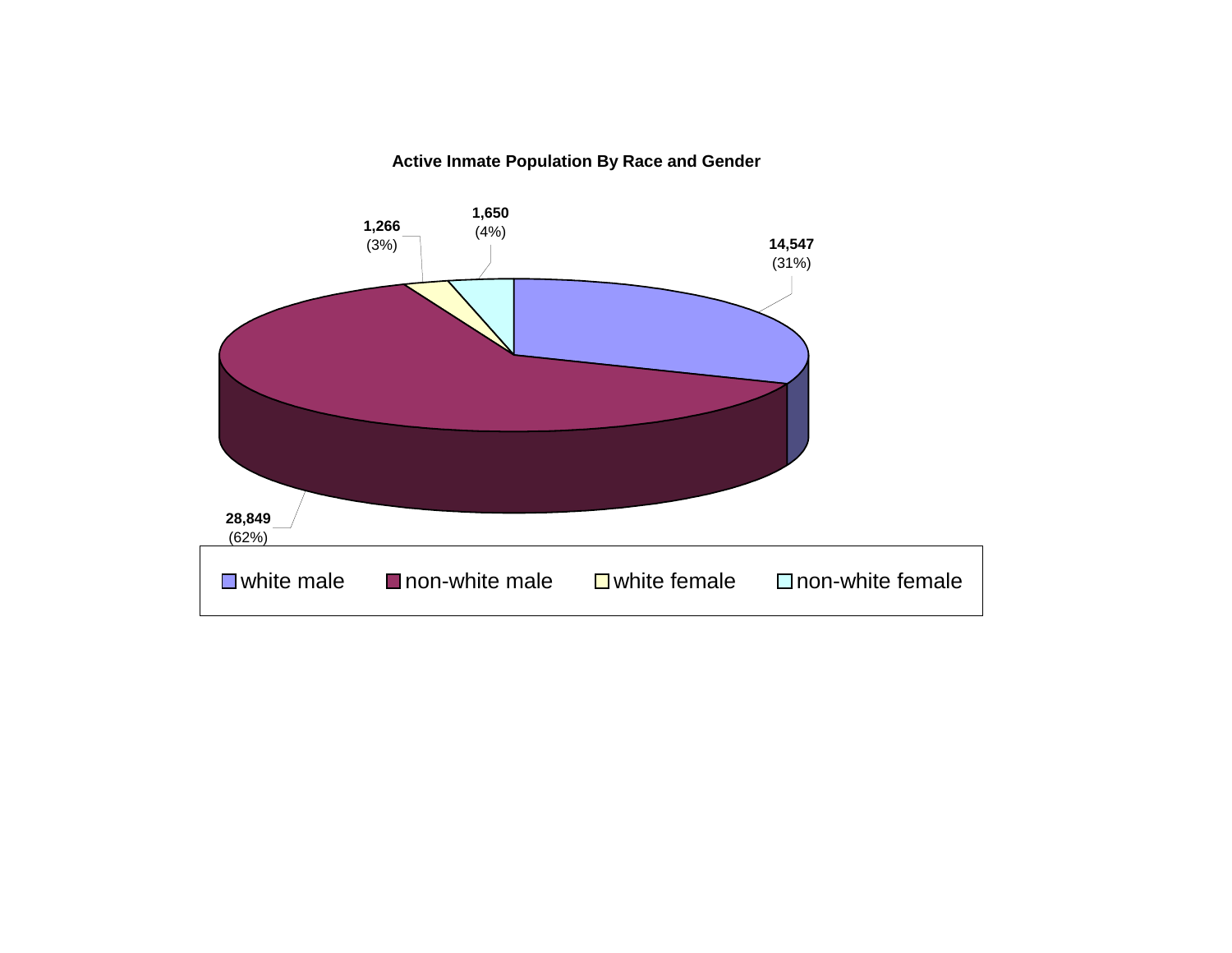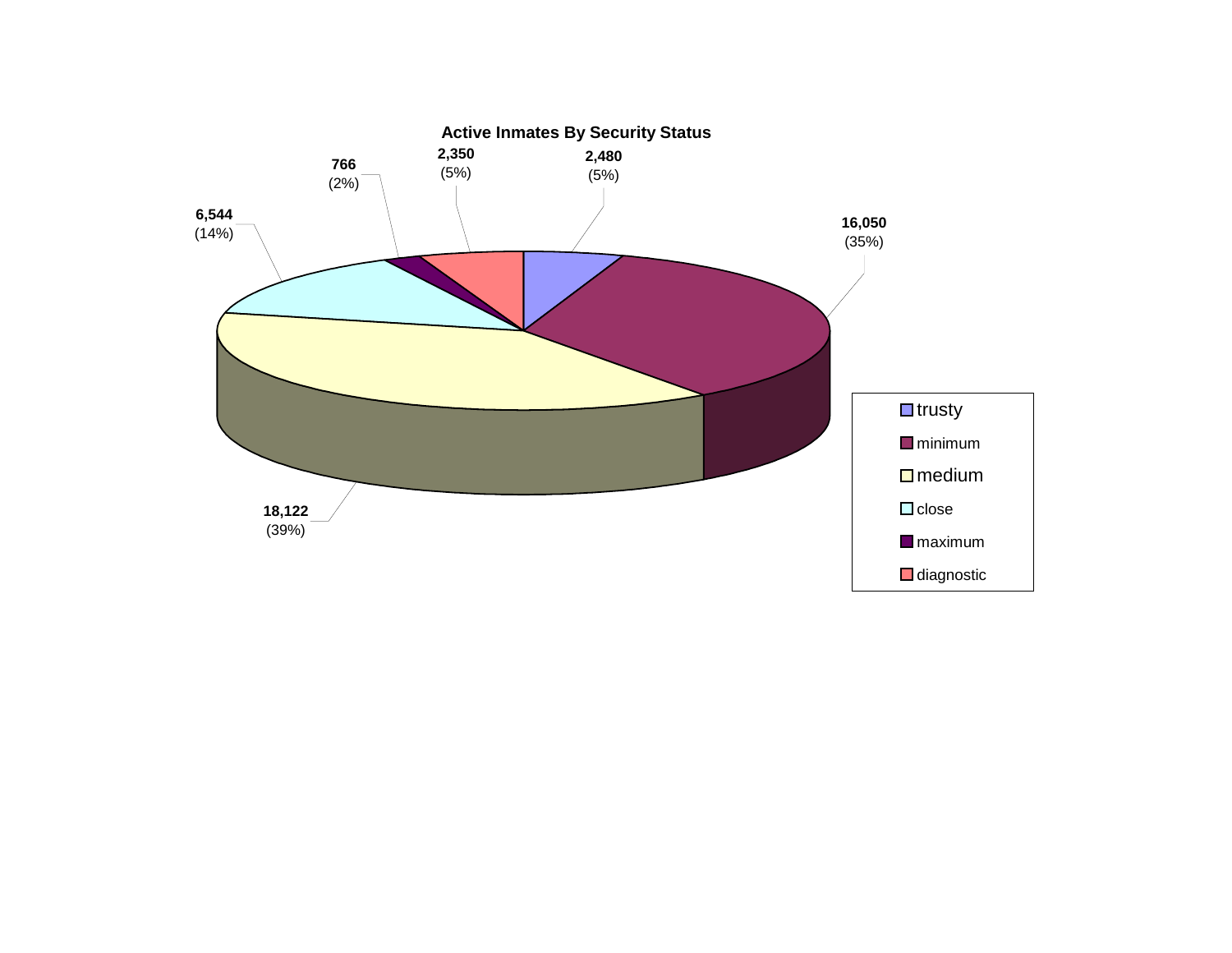#### **Active Inmates Prison Sentence In Years**

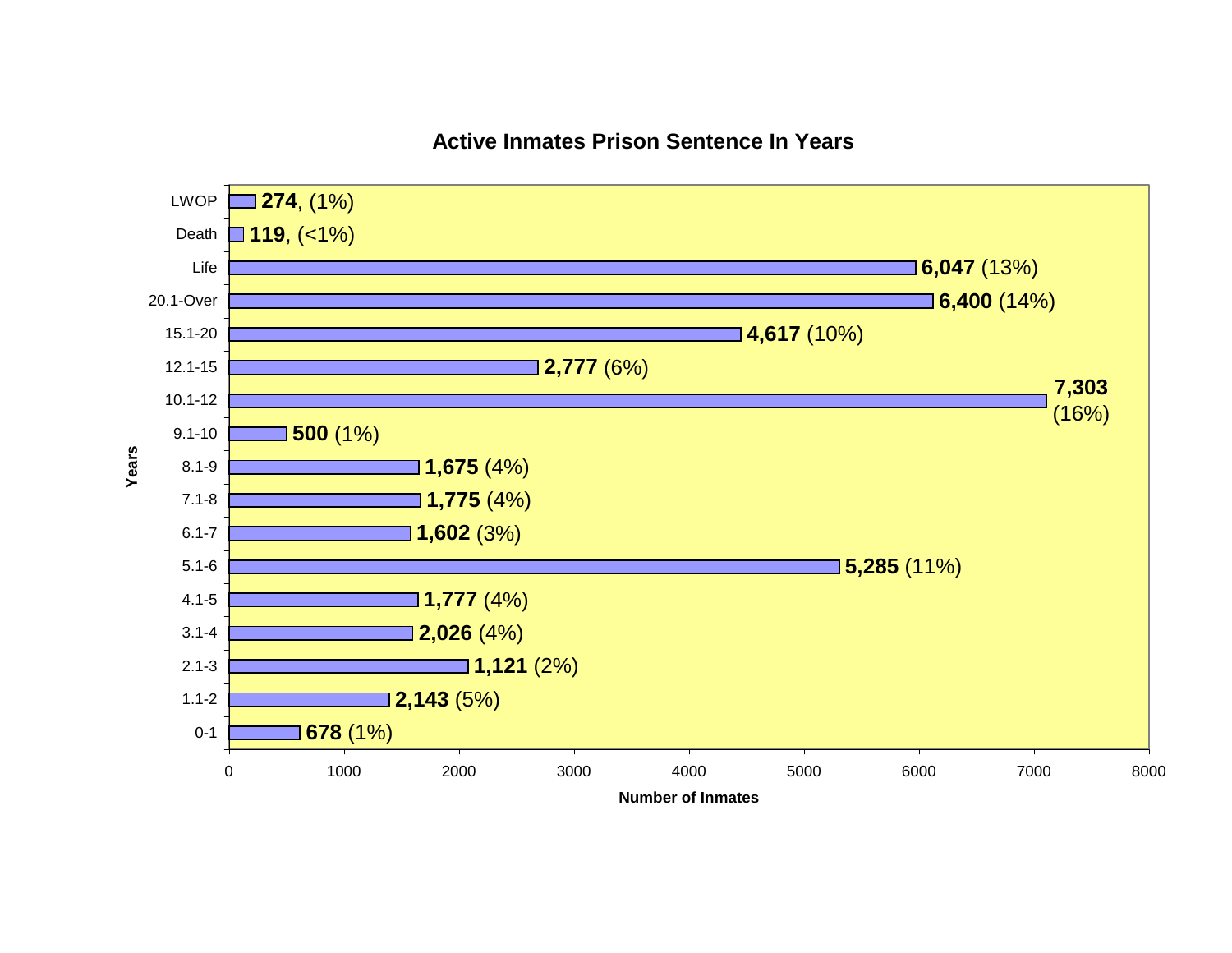**Active Inmates Who Have Probation To Follow Prison**

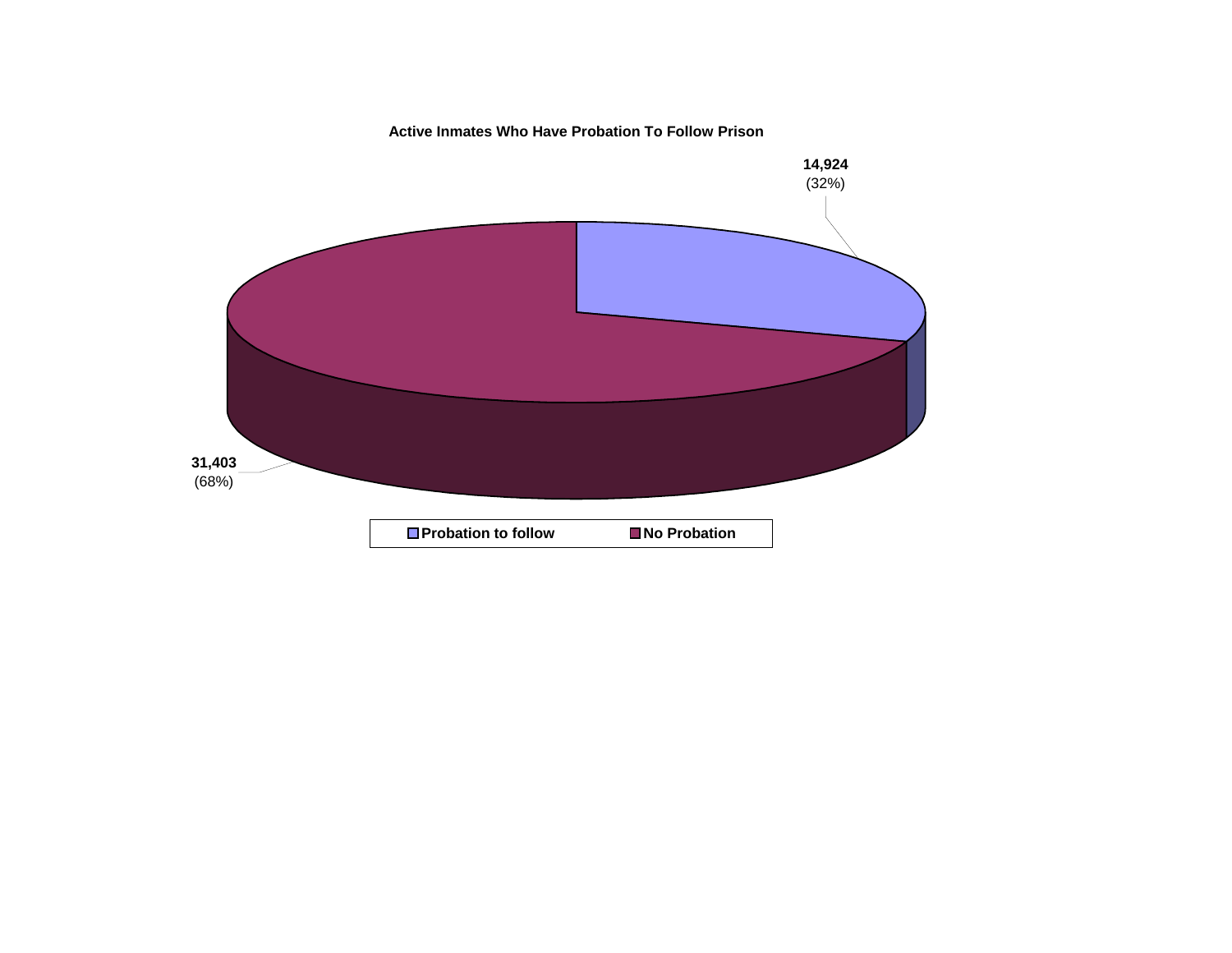**Active Inmates Grouped By Institution**

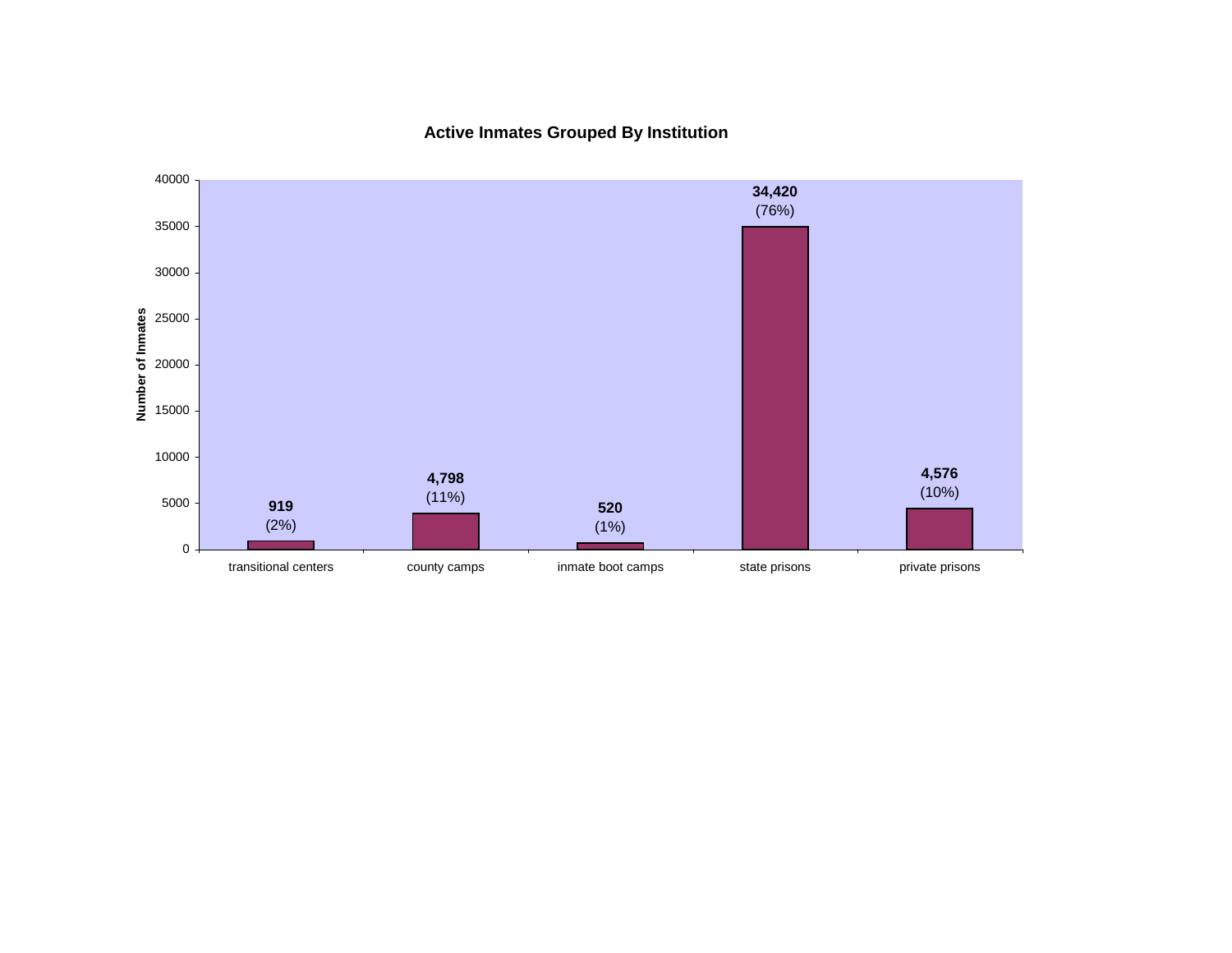#### **Active Inmates By Most Serious Crime Type**

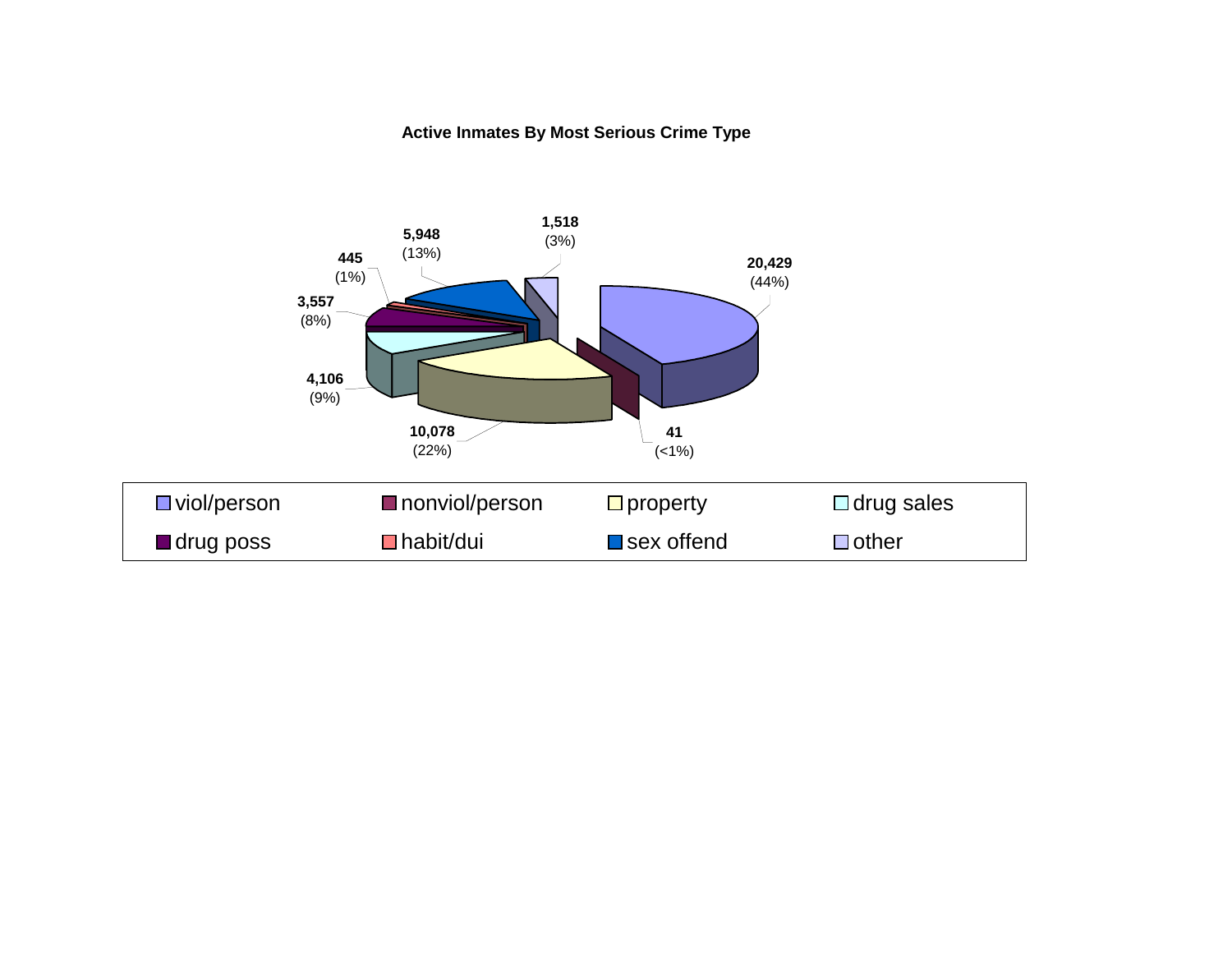Georgia Department of Corrections Page 1 Run 04/16/02 Decision Support

#### Inmate statistical profile

TABLE OF CONTENTS FOR ACTIVE PRISONERS EXCLUDING JAIL

Title PAGE ----- ---- RACE AND SEX............................ 2 Culture Fair IQ Scores.................. 3 Self-Rpt Socioeconomic Class............ 4 Self-Rpt Environment To Age 16.......... 5 Self-Rpt Education Level................ 6 Functional Reading Level (WRAT Scores).. 7 Functional Math Level (WRAT Scores)..... 8 Functional Spelling Level (WRAT Scores). 9 Self-Rpt Guardian Status To Age 16......10 Self-Rpt Employment Status Before Prison11 Self-Rpt Marital Status At Admission....12 Self-Rpt Number Of Children At Admission13 Self-Rpt Religious Affiliation..........14 Self-Rpt Family Behavior Patterns \*.....15 Inmate Diagnostic Behavior Problem \*....16 Physical Profile (General Condition)....17 Security Status...........................18 Number Of Sentences.....................19 Number Of Disciplinaries................20 Number Of Escapes........................21 Number Of Prior Georgia Incarcerations \*22 Number Of Transfers.....................23 County Of Conviction....................24 Circ Of Conviction......................29 Home County................................31 Prison Sentence In Years................36 Probation To Follow Prison..............37Admission Type.............................38 Release Type...............................39 Inst By Group.............................40 Institution...............................41 Misdemeanors And Felonies...............44 Crimes By Group...........................45 Most Serious Offense....................46 Most Serious Crime Type.................52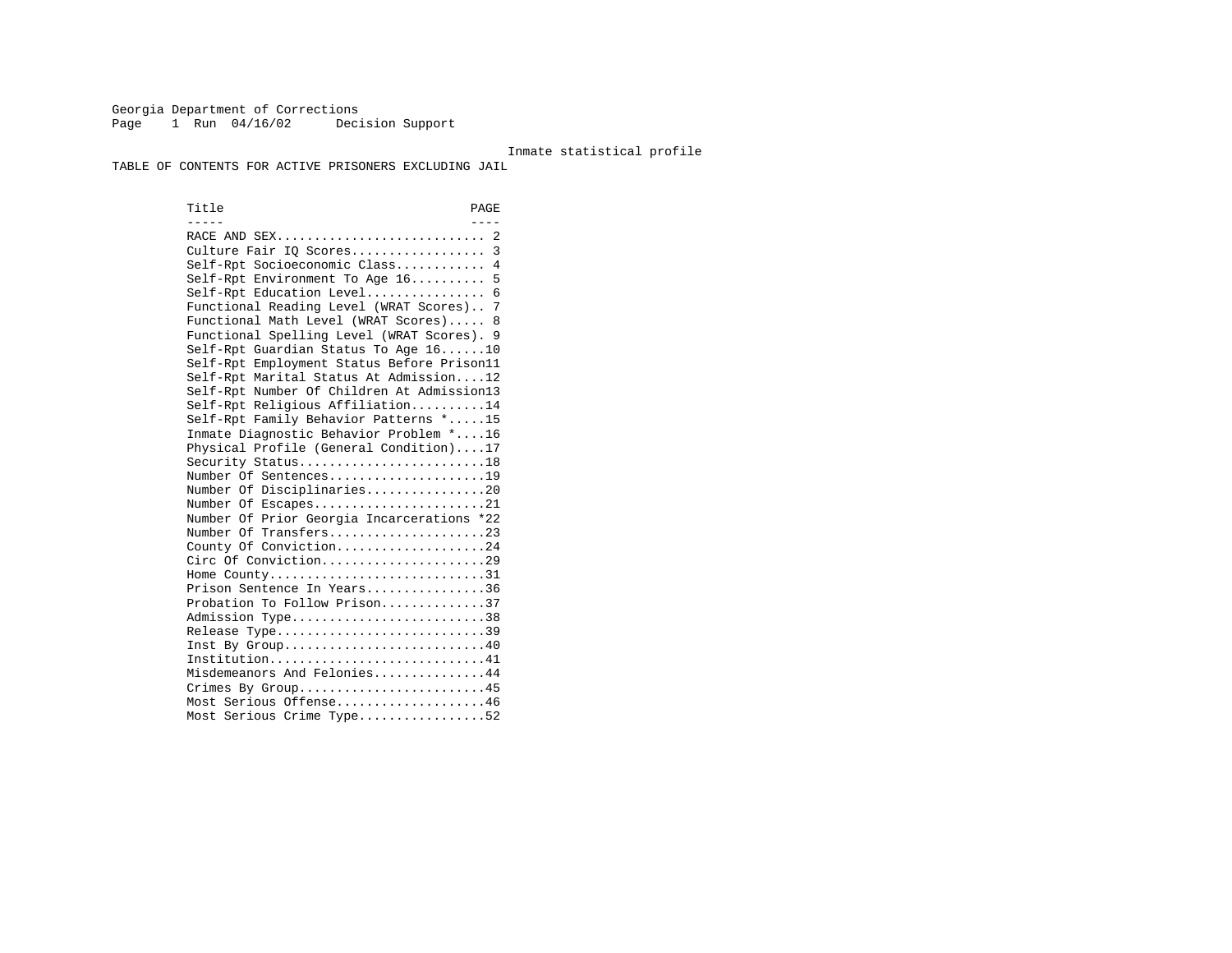Page 2 Run 04/16/02

#### Inmate statistical profile

Sample: ACTIVE PRISONERS EXCLUDING JAIL **Requestor: DECISION SUPPORT** Active inmates 04/16/2002

RACE AND SEX by current age & sex

|                  |                  |                              | M E N                      |                  |                |                    |          |                |         |                  |             | <b>WOMEN</b>     |       |                  |        |                  |          |                      |       |
|------------------|------------------|------------------------------|----------------------------|------------------|----------------|--------------------|----------|----------------|---------|------------------|-------------|------------------|-------|------------------|--------|------------------|----------|----------------------|-------|
| RACE AND SEX     | Age<br>$00 - 21$ | Age<br>$ 22-39 $             | Age<br>$ 40-54 $           | Age<br>$8 55-99$ |                | Men<br>% Total     | ႜ        | Age<br>  00-21 |         | Age<br>$ 22-39 $ |             | Age<br>$ 40-54 $ |       | Age<br>$8 55-99$ |        | Women<br>% Total |          | Grand<br>%   Total % |       |
| WHITE MALE       | 962              | 8060<br>27                   | 30<br>4505                 | 39<br>1020       |                | 57 14547           | 34       | 0              |         |                  |             | 0                |       |                  |        |                  | $\Omega$ | 14547                | -31   |
| NON WHITE MALE   | 2566             | 73 18383                     | 70 <br>7124                | 776<br>61        |                | 43 28849           | 66       | $\mathbf 0$    | 0       | $\mathbf 0$      | $\mathbf 0$ | 0                | 0     | 0                | 0      | $\Omega$         | 0        | 28849                | 62    |
| WHITE FEMALE     | $\Omega$         | 0                            | 0 <sup>1</sup><br>$\Omega$ | 0<br>$\Omega$    | 0              | $\Omega$           | $\Omega$ | 77             | 47      | 802              | 43          | 346              | 42    | 41               | 51     | 1266             | 43       | 1266                 | 3     |
| NON WHITE FEMALE | 0                | 0<br>0                       | 0 <br>$\mathbf 0$          | 0<br>0           | 0 <sup>1</sup> | $\mathbf{0}$       | 0        | 88             | 53      | 1053             | 57          | 469              | 58    | 40               | 49     | 1650             | 57       | 1650                 | 4     |
| Total reported   |                  | 3528 100 26443 100 11629 100 |                            |                  |                | 1796 100 43396 100 |          |                | 165 100 | 1855 100         |             | 815 100          |       |                  | 81 100 | 2916 100         |          | 46312 100            |       |
| Percent reported | 100.0            | 100.0                        |                            | 100.0            | 100.0          |                    | 100.0    |                | 100.0   |                  | 100.0       |                  | 100.0 |                  | 100.0  |                  | 100.0    |                      | 100.0 |
| NOT REPORTED     | $\mathbf 0$      | 0                            | $\mathbf 0$                | $\mathbf 0$      |                | 0                  |          | $\mathbf 0$    |         | $\Omega$         |             | $\mathbf 0$      |       | $\Omega$         |        | $\Omega$         |          | 0                    |       |
| Total            | 3528             | 26443                        | 11629                      | 1796             |                | 43396              |          | 165            |         | 1855             |             | 815              |       | 81               |        | 2916             |          | 46312                |       |
|                  |                  |                              |                            |                  |                |                    |          |                |         |                  |             |                  |       |                  |        |                  |          |                      |       |
| AVERAGE AGE      | 19.94            | 30.14                        | 45.15                      | 60.48            |                | 34.59              |          | 20.10          |         | 31.15            |             | 44.62            |       | 59.56            |        | 35.08            |          | 34.62                |       |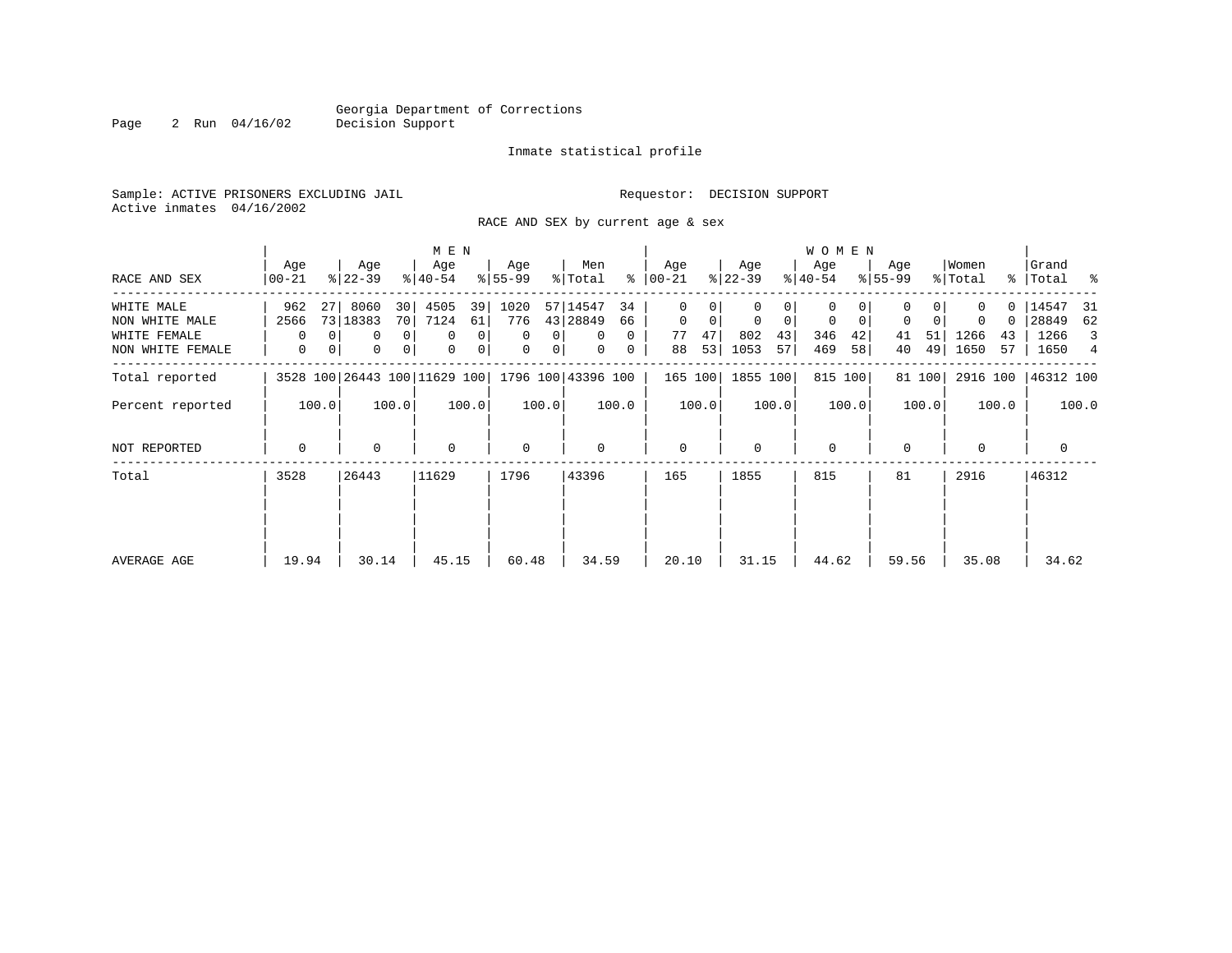Inmate statistical profile

Sample: ACTIVE PRISONERS EXCLUDING JAIL **Requestor: DECISION SUPPORT** Active inmates 04/16/2002

Culture Fair IQ Scores by current age & sex

|                           |                |                |                  | M E N |                              |      |                  |      |                    |         |                  |         |                  | W O M E N             |                  |            |                  |          |                  |          |                      |      |
|---------------------------|----------------|----------------|------------------|-------|------------------------------|------|------------------|------|--------------------|---------|------------------|---------|------------------|-----------------------|------------------|------------|------------------|----------|------------------|----------|----------------------|------|
| IQ Score                  | Age<br>  00-21 |                | Age<br>$ 22-39 $ |       | Age<br>$8 40-54$             |      | Age<br>$8 55-99$ |      | Men<br>% Total     | ွေ      | Age<br>$ 00-21 $ |         | Age<br>$ 22-39 $ |                       | Age<br>$ 40-54 $ |            | Age<br>$8 55-99$ |          | Women<br>% Total |          | Grand<br>%   Total % |      |
| LESS THAN 70<br>70 AND UP | 83<br>3268     | 2 <sup>1</sup> | 912<br>98 24327  | 4     | 854<br>96 10113              | 8    | 109<br>92 1515   |      | 7 1958<br>93 39223 | 5<br>95 | 5<br>142         | 3<br>97 | 165<br>1554      | 10<br>90 <sub>1</sub> | 177<br>579       | 23<br>77 I | 30<br>43         | 41<br>59 | 377<br>2318      | 14<br>86 | 2335<br> 41541 95    | -5   |
| Total reported            |                |                |                  |       | 3351 100 25239 100 10967 100 |      |                  |      | 1624 100 41181 100 |         |                  | 147 100 | 1719 100         |                       |                  | 756 100    |                  | 73 100   | 2695 100         |          | 43876 100            |      |
| Percent reported          |                | 95.0           |                  | 95.4  |                              | 94.3 |                  | 90.4 |                    | 94.9    |                  | 89.1    |                  | 92.7                  |                  | 92.8       |                  | 90.1     |                  | 92.4     |                      | 94.7 |
| NOT REPORTED              | 177            |                | 1204             |       | 662                          |      | 172              |      | 2215               |         | 18               |         | 136              |                       | 59               |            | 8                |          | 221              |          | 2436                 |      |
| Total                     | 3528           |                | 26443            |       | 11629                        |      | 1796             |      | 43396              |         | 165              |         | 1855             |                       | 815              |            | 81               |          | 2916             |          | 46312                |      |
|                           |                |                |                  |       |                              |      |                  |      |                    |         |                  |         |                  |                       |                  |            |                  |          |                  |          |                      |      |
| AVERAGE IQ                | 99.93          |                | 100.02           |       | 96.18                        |      | 94.24            |      | 98.76              |         | 99.54            |         | 94.99            |                       | 85.54            |            | 76.62            |          | 92.09            |          | 98.35                |      |
|                           |                |                |                  |       |                              |      |                  |      |                    |         |                  |         |                  |                       |                  |            |                  |          |                  |          |                      |      |

Page 3 Run 04/16/02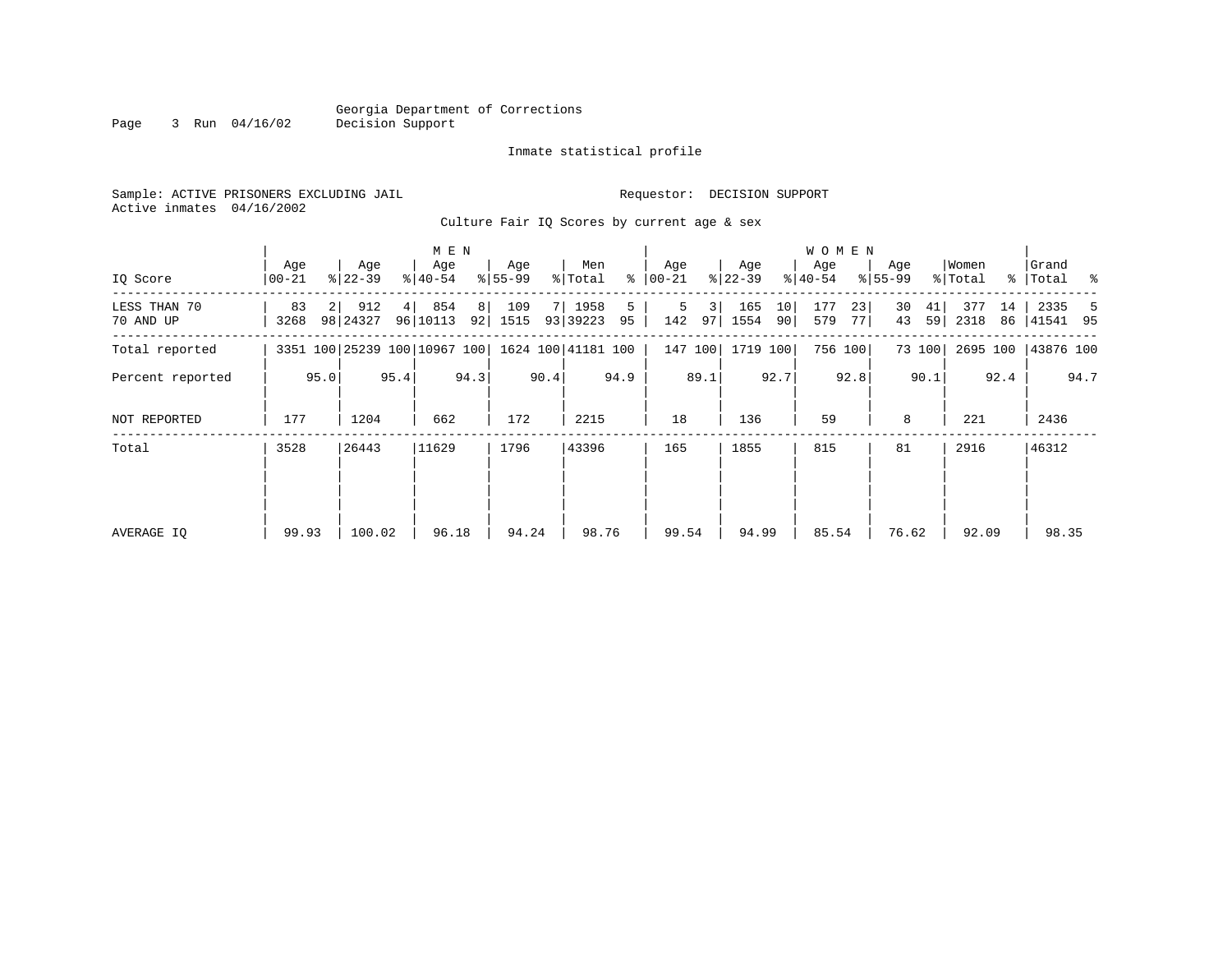#### Georgia Department of Corrections<br>4 Run 04/16/02 Decision Support Page 4 Run 04/16/02 Decision Support

#### Inmate statistical profile

Sample: ACTIVE PRISONERS EXCLUDING JAIL Requestor: DECISION SUPPORT Active inmates 04/16/2002

Self-Rpt Socioeconomic Class by current age & sex

|                     |          |      |                              |      | M E N     |      |             |      |                    |      |           |      |           |          | <b>WOMEN</b> |         |                |        |          |      |           |                  |
|---------------------|----------|------|------------------------------|------|-----------|------|-------------|------|--------------------|------|-----------|------|-----------|----------|--------------|---------|----------------|--------|----------|------|-----------|------------------|
|                     | Aqe      |      | Age                          |      | Age       |      | Age         |      | Men                |      | Age       |      | Age       |          | Aqe          |         | Age            |        | Women    |      | Grand     |                  |
| Socioeconomic Class | $ 00-21$ |      | $8 22-39$                    |      | $8 40-54$ |      | $8155 - 99$ |      | % Total            | ి    | $00 - 21$ | န္   | $22 - 39$ |          | $8 40-54$    |         | $8155 - 99$    |        | % Total  |      | %   Total | $\sim$ $\approx$ |
| WELFARE             | 331      | 10   | 2030                         | 8    | 795       |      | 95          | 6    | 3251               | 8    | 22        | 14   | 282       | 15       | 82           | 10      |                |        | 387      | 14   | 3638      | 8                |
| OCC EMPLOY          | 259      | 8    | 1965                         | 8    | 525       | 5    | 47          | 3    | 2796               |      | $\Omega$  | 0    | 9         | $\Omega$ | 5            |         | $\overline{2}$ |        | 16       |      | 2812      | 6                |
| MINIMUM STD         | 1499     | 45   | 10844                        | 42   | 4893      | 44   | 829         |      | 48 18065           | 43   | 42        | 26   | 546       | 30       | 310          | 39      | 43             | 56     | 941      | 33   | 19006     | 42               |
| MIDDLE              | 1163     | 35   | 10590                        | 41   | 4946      | 44   | 737         |      | 43 17436           | 42   | 93        | 57   | 945       | 52       | 393          | 49      | 28             | 36     | 1459     | 51   | 18895     | 42               |
| OTHER               | 48       |      | 219                          |      | 81        |      | 15          |      | 363                |      | 5         | 3    | 43        | 2        | 12           |         | 3              | 4      | 63       | 2    | 426       | $\overline{1}$   |
| Total reported      |          |      | 3300 100 25648 100 11240 100 |      |           |      |             |      | 1723 100 41911 100 |      | 162 100   |      | 1825      | 100      |              | 802 100 |                | 77 100 | 2866 100 |      | 44777 100 |                  |
| Percent reported    |          | 93.5 |                              | 97.0 |           | 96.7 |             | 95.9 |                    | 96.6 |           | 98.2 |           | 98.4     |              | 98.4    |                | 95.1   |          | 98.3 |           | 96.7             |
| NOT RPTD            | 228      |      | 795                          |      | 389       |      | 73          |      | 1485               |      | 3         |      | 30        |          | 13           |         | 4              |        | 50       |      | 1535      |                  |
| Total               | 3528     |      | 26443                        |      | 11629     |      | 1796        |      | 43396              |      | 165       |      | 1855      |          | 815          |         | 81             |        | 2916     |      | 46312     |                  |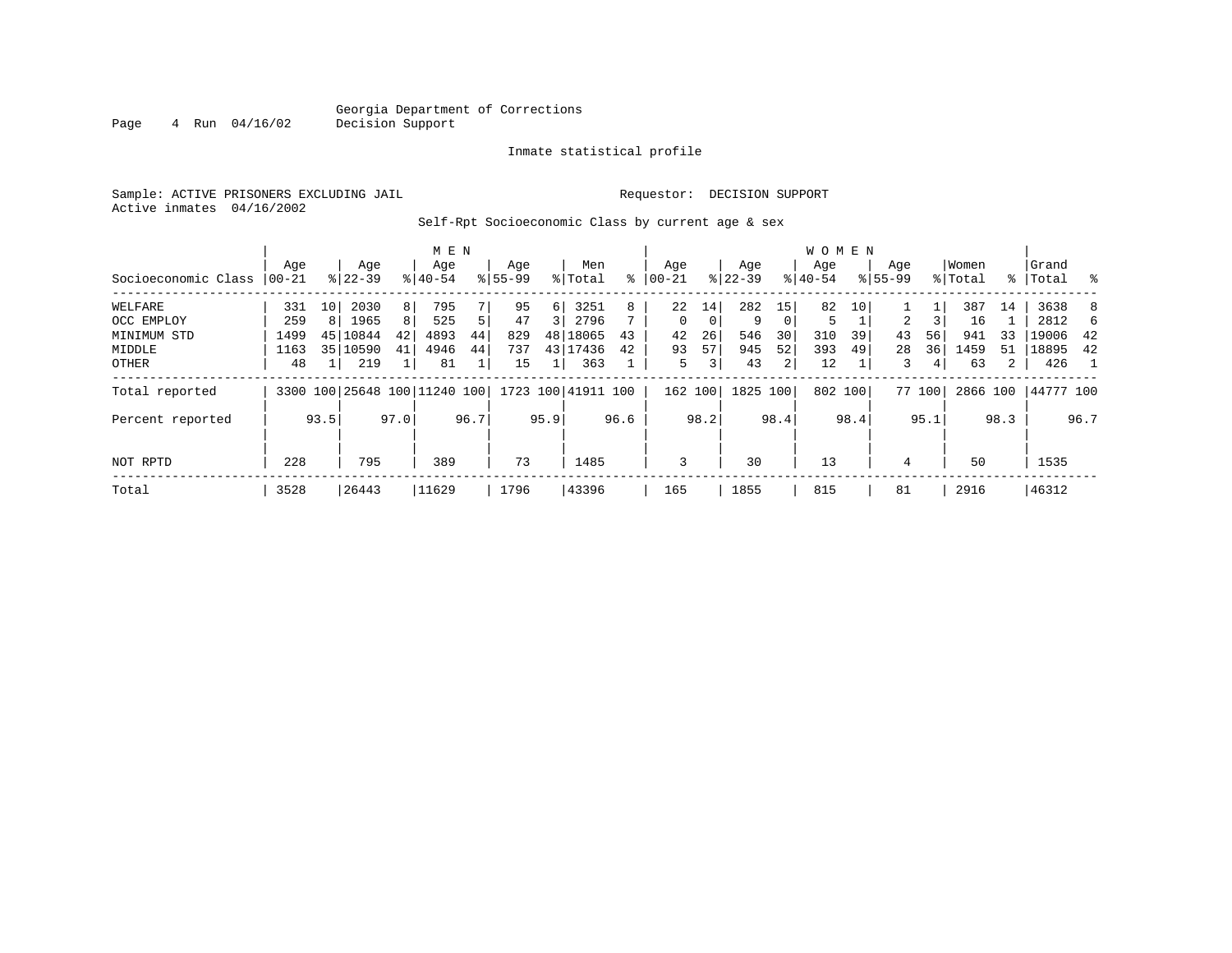Page 5 Run 04/16/02

#### Inmate statistical profile

Sample: ACTIVE PRISONERS EXCLUDING JAIL **Requestor: DECISION SUPPORT** Active inmates 04/16/2002

Self-Rpt Environment To Age 16 by current age & sex

|                  |           |      |             |      | M E N                   |      |          |              |                    |      |          |      |           |      | WOMEN     |      |             |        |         |      |           |      |
|------------------|-----------|------|-------------|------|-------------------------|------|----------|--------------|--------------------|------|----------|------|-----------|------|-----------|------|-------------|--------|---------|------|-----------|------|
|                  | Age       |      | Age         |      | Age                     |      | Age      |              | Men                |      | Age      |      | Age       |      | Age       |      | Age         |        | Women   |      | Grand     |      |
| Environment      | $00 - 21$ |      | $8122 - 39$ |      | $8140 - 54$             |      | $ 55-99$ |              | % Total            | ႜ    | $ 00-21$ |      | $ 22-39 $ |      | $8 40-54$ |      | $8155 - 99$ |        | % Total | ႜ    | Total     | ွေ   |
| RURAL/FARM       | 33        |      | 573         | 2    | 681                     | 6    | 305      | 17           | 1592               | 4    | $\Omega$ | 0    | 57        | 3    | 45        | 6 I  | 12          | 16     | 114     | 4    | 1706      |      |
| RURAL/NFARM      | 95        |      | 1386        |      | 768                     |      | 133      | 8            | 2382               | 6    | 34       | 21   | 253       | 14   | 76        | 9    |             | 9      | 370     | 13   | 2752      |      |
| S.M.S.A          | 1152      | 34   | 9203        | 35   | 3816                    | 34   | 480      | 27           | 14651              | 34   | 21       | 13   | 258       | 14   | 144       | 18   | 15          | 20     | 438     | 15   | 15089     | -33  |
| URBAN            | 807       | 24   | 5005        | 19   | 1992                    | 18   | 219      | 13           | 8023               | 19   | 63       | 39   | 674       | 37   | 303       | 38   | 17          | 22     | 1057    | 37   | 9080      | -20  |
| SMALL TOWN       | 1314      | 38   | 9646        | 37   | 4043                    | 36   | 604      | 35           | 15607              | 37   | 42       | 26   | 569       | 31   | 232       | 29   | 24          | 32     | 867     | 30   | 16474     | 36   |
| OTHER            | 22        |      | 151         |      | 57                      |      |          | $\mathbf{0}$ | 237                |      |          |      | 14        |      | 5         |      |             |        | 21      |      | 258       |      |
| Total reported   | 3423      |      |             |      | 100 25964 100 11357 100 |      |          |              | 1748 100 42492 100 |      | 161 100  |      | 1825 100  |      | 805       | 100  |             | 76 100 | 2867    | 100  | 45359 100 |      |
| Percent reported |           | 97.0 |             | 98.2 |                         | 97.7 |          | 97.3         |                    | 97.9 |          | 97.6 |           | 98.4 |           | 98.8 |             | 93.8   |         | 98.3 |           | 97.9 |
| NOT RPTD         | 105       |      | 479         |      | 272                     |      | 48       |              | 904                |      | 4        |      | 30        |      | 10        |      | 5           |        | 49      |      | 953       |      |
| Total            | 3528      |      | 26443       |      | 11629                   |      | 1796     |              | 43396              |      | 165      |      | 1855      |      | 815       |      | 81          |        | 2916    |      | 46312     |      |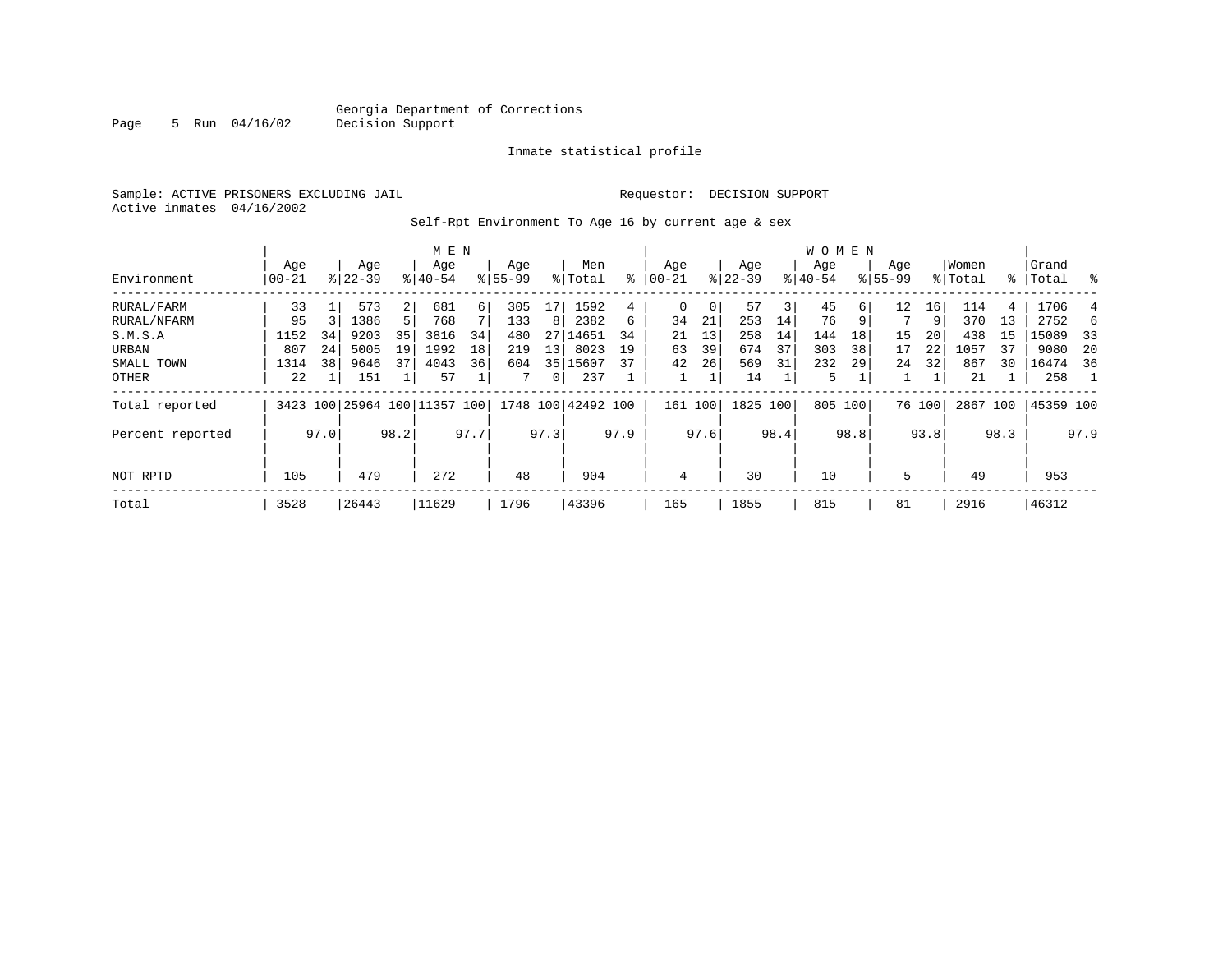#### Georgia Department of Corrections<br>Decision Support

Page 6 Run  $04/16/02$ 

#### Inmate statistical profile

Sample: ACTIVE PRISONERS EXCLUDING JAIL Requestor: DECISION SUPPORT Active inmates 04/16/2002

Self-Rpt Education Level by current age & sex

|                     |                  |      |                              |                 | M E N            |      |                 |      |                    |      |                  |      |                  |      | <b>WOMEN</b>     |         |                  |        |                  |      |                    |      |
|---------------------|------------------|------|------------------------------|-----------------|------------------|------|-----------------|------|--------------------|------|------------------|------|------------------|------|------------------|---------|------------------|--------|------------------|------|--------------------|------|
| Education Level     | Aqe<br>$00 - 21$ |      | Age<br>$ 22-39 $             |                 | Aqe<br>$ 40-54 $ |      | Aqe<br>$ 55-99$ |      | Men<br>% Total     | ွေ   | Aqe<br>$ 00-21 $ |      | Aqe<br>$ 22-39 $ |      | Aqe<br>$ 40-54 $ |         | Aqe<br>$8 55-99$ |        | Women<br>% Total |      | Grand<br>%   Total | နွ   |
|                     |                  |      |                              |                 |                  |      |                 |      |                    |      |                  |      |                  |      |                  |         |                  |        |                  |      |                    |      |
| LESS THAN GRADE 7   | 56               |      | 519                          | 2               | 459              | 4    | 325             | 19   | 1359               |      |                  |      | 25               |      | 21               |         | 11               | 14     | 58               | 2    | 1417               |      |
| GRADE 7             | 100              | 3    | 569                          | 2 <sup>1</sup>  | 365              | 3    | 136             | 8    | 1170               |      | 9                | 6    | 46               | 3    | 18               |         | 2                | 3      | 75               |      | 1245               | 3    |
| GRADE 8             | 491              | 14   | 2245                         | 9               | 1000             | 9    | 199             | 11   | 3935               | 9    | 20               | 12   | 159              |      | 57               |         |                  |        | 243              |      | 4178               | 9    |
| GRADE 9             | 913              | 27   | 4135                         | 16              | 1444             | 13   | 163             | 9    | 6655               | 16   | 35               | 22   | 249              | 14   | 74               |         | 6                |        | 364              | 13   | 7019               | - 15 |
| GRADE 10            | 944              | 28   | 5745                         | 22              | 1851             | 16   | 175             | 10   | 8715               | 20   | 36               | 22   | 304              | 17   | 109              | 14      | 13               | 16     | 462              | 16   | 9177               | -20  |
| GRADE 11            | 696              | 20   | 5298                         | 20 <sup>1</sup> | 1559             | 14   | 136             | 8    | 7689               | 18   | 31               | 19   | 283              | 16   | 107              | 14      | 7                | 9      | 428              | 15   | 8117               | 18   |
| GRADE 12            | 190              | 6    | 5053                         | 19              | 2836             | 25   | 345             | 20   | 8424               | 20   | 19               | 12   | 309              | 17   | 175              | 22      | 18               | 23     | 521              | 18   | 8945               | -20  |
| MORE THAN GRADE 12  | 36               |      | 2432                         | 9 <sup>1</sup>  | 1864             | 16   | 274             | 16   | 4606               | 11   | 10               | 6    | 425              | 24   | 228              | 29      | 15               | 19     | 678              | 24   | 5284 12            |      |
| Total reported      |                  |      | 3426 100 25996 100 11378 100 |                 |                  |      |                 |      | 1753 100 42553 100 |      | 161 100          |      | 1800 100         |      |                  | 789 100 |                  | 79 100 | 2829 100         |      | 45382 100          |      |
| Percent reported    |                  | 97.1 |                              | 98.3            |                  | 97.8 |                 | 97.6 |                    | 98.1 |                  | 97.6 |                  | 97.0 |                  | 96.8    |                  | 97.5   |                  | 97.0 |                    | 98.0 |
| NOT REPORTED        | 102              |      | 447                          |                 | 251              |      | 43              |      | 843                |      | 4                |      | 55               |      | 26               |         | 2                |        | 87               |      | 930                |      |
| Total               | 3528             |      | 26443                        |                 | 11629            |      | 1796            |      | 43396              |      | 165              |      | 1855             |      | 815              |         | 81               |        | 2916             |      | 46312              |      |
|                     |                  |      |                              |                 |                  |      |                 |      |                    |      |                  |      |                  |      |                  |         |                  |        |                  |      |                    |      |
|                     |                  |      |                              |                 |                  |      |                 |      |                    |      |                  |      |                  |      |                  |         |                  |        |                  |      |                    |      |
| AVG EDUCATION LEVEL | 9.70             |      | 10.94                        |                 | 11.48            |      | 10.11           |      | 10.95              |      | 10.71            |      | 13.26            |      | 13.71            |         | 11.24            |        | 13.18            |      | 11.09              |      |

\* NOTE: THE FIELD LABLED "LESS THAN GRADE 7" WAS CORRECTED IN MARCH 1989: MISSING DATA FOR INMATES STILL IN DIAGNOSTICS NOW HAS BEEN REMOVED FROM THIS FIELD AND IDENTIFIED AS "NOT REPORTED" INFORMATION.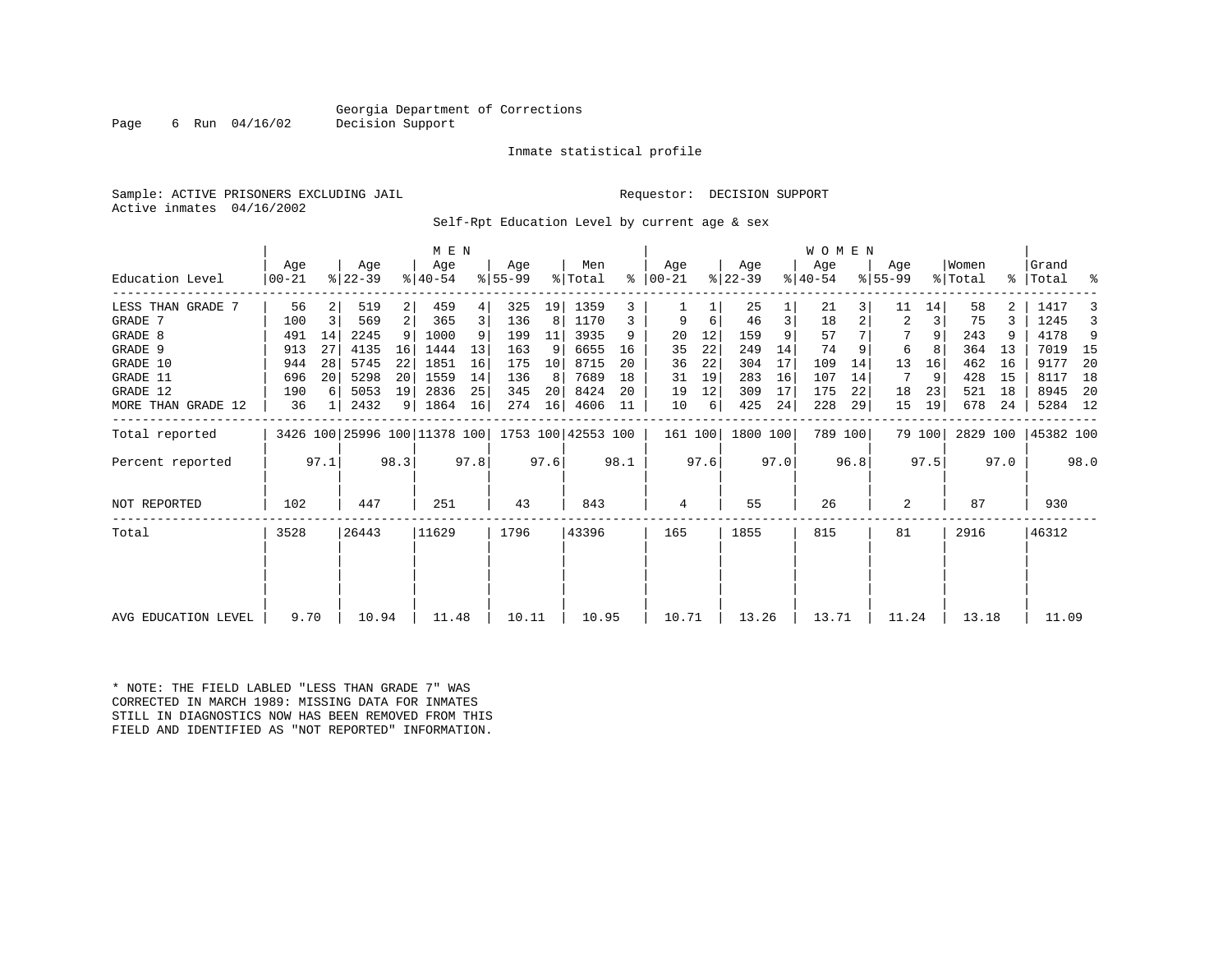Inmate statistical profile

Active inmates 04/16/2002

#### Sample: ACTIVE PRISONERS EXCLUDING JAIL Requestor: DECISION SUPPORT

Functional Reading Level (WRAT Scores) by current age & sex

|                    |                  |       |                  |      |                              |                |                  |      |                    |      |                 |      |                  |      | <b>WOMEN</b>     |         |                    |        |                  |      |                    |      |
|--------------------|------------------|-------|------------------|------|------------------------------|----------------|------------------|------|--------------------|------|-----------------|------|------------------|------|------------------|---------|--------------------|--------|------------------|------|--------------------|------|
| WRAT Reading Score | Age<br>$00 - 21$ |       | Age<br>$ 22-39 $ |      | Age<br>$ 40-54 $             |                | Aqe<br>$ 55-99 $ |      | Men<br>% Total     | ႜ    | Aqe<br>$ 00-21$ |      | Age<br>$ 22-39 $ |      | Age<br>$ 40-54 $ |         | Aqe<br>$8155 - 99$ |        | Women<br>% Total |      | Grand<br>%   Total | ႜ    |
| LESS THAN GRADE 6  | 1344             | 40    | 9497             | 38   | 4806                         | 44             | 772              |      | 47 16419           | 40   | 31              | 21   | 438              | 25   | 234              | 31      | 31                 | 42     | 734              | 27   | 17153              | 39   |
| 6TH THRU 8TH GRADE | 768              | 23    | 5702             | 23   | 2354                         | 22             | 299              | 18   | 9123               | 22   | 32              | 22   | 312              | 18   | 137              | 18      | 16                 | 22     | 497              | 18   | 9620               | 22   |
| GRADE 9            | 281              | 8     | 2197             | 9    | 786                          |                | 117              |      | 3381               | 8    | 20              | 14   | 147              | 9    | 50               |         | 4                  | 5      | 221              |      | 3602               | 8    |
| GRADE 10           | 149              |       | 1138             |      | 404                          | 4              | 53               | 3    | 1744               |      | 9               | 6    | 73               | 4    | 21               |         | 3                  |        | 106              |      | 1850               | 4    |
| GRADE 11           | 152              | .5    | 1047             |      | 420                          | 4              | 50               | 3    | 1669               |      | 5               |      | 75               |      | 26               |         | 2                  |        | 108              |      | 1777               | 4    |
| GRADE 12           | 434              | 13    | 3764             | 15   | 1644                         | 15             | 279              | 17   | 6121               | 15   | 14              | 10   | 143              | 8    | 54               |         | 4                  |        | 215              |      | 6336               | 14   |
| MORE THAN GRADE 12 | 231              |       | 1972             | 8    | 523                          | 5 <sub>1</sub> | 59               | 4    | 2785               |      | 36              | 24   | 531              | 31   | 233              | 31      | 14                 | 19     | 814              | 30   | 3599               | 8    |
| Total reported     |                  |       |                  |      | 3359 100 25317 100 10937 100 |                |                  |      | 1629 100 41242 100 |      | 147 100         |      | 1719 100         |      |                  | 755 100 |                    | 74 100 | 2695 100         |      | 43937 100          |      |
| Percent reported   |                  | 95.2  |                  | 95.7 |                              | 94.0           |                  | 90.7 |                    | 95.0 |                 | 89.1 |                  | 92.7 |                  | 92.6    |                    | 91.4   |                  | 92.4 |                    | 94.9 |
| NOT REPORTED       | 169              |       | 1126             |      | 692                          |                | 167              |      | 2154               |      | 18              |      | 136              |      | 60               |         | 7                  |        | 221              |      | 2375               |      |
| Total              | 3528             | 26443 |                  |      | 11629                        |                | 1796             |      | 43396              |      | 165             |      | 1855             |      | 815              |         | 81                 |        | 2916             |      | 46312              |      |
|                    |                  |       |                  |      |                              |                |                  |      |                    |      |                 |      |                  |      |                  |         |                    |        |                  |      |                    |      |
|                    |                  |       |                  |      |                              |                |                  |      |                    |      |                 |      |                  |      |                  |         |                    |        |                  |      |                    |      |
| AVG READING SCORE  | 7.59             |       | 7.77             |      | 7.15                         |                | 6.87             |      | 7.55               |      | 9.20            |      | 9.18             |      | 8.75             |         | 7.38               |        | 9.01             |      | 7.64               |      |

Page 7 Run 04/16/02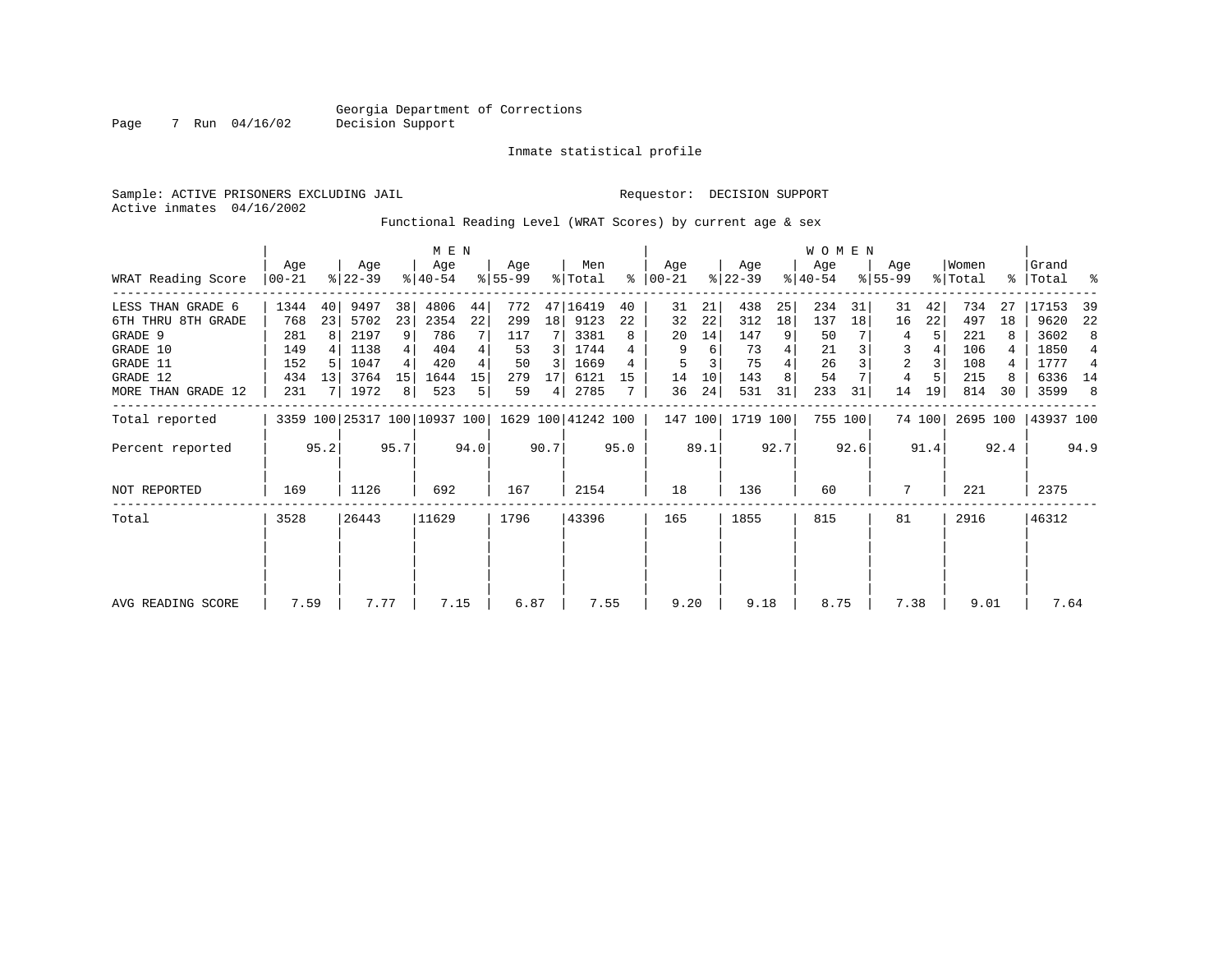Page 8 Run 04/16/02

#### Inmate statistical profile

Sample: ACTIVE PRISONERS EXCLUDING JAIL **Requestor: DECISION SUPPORT** Active inmates 04/16/2002

Functional Math Level (WRAT Scores) by current age & sex

|                     | M E N           |      |                  |      |                                                 |      |                 |      |                |      | W O M E N          |      |                  |      |                  |         |                  |        |                  |      |                      |      |
|---------------------|-----------------|------|------------------|------|-------------------------------------------------|------|-----------------|------|----------------|------|--------------------|------|------------------|------|------------------|---------|------------------|--------|------------------|------|----------------------|------|
| WRAT Math Score     | Age<br>$ 00-21$ |      | Age<br>$ 22-39 $ |      | Age<br>$ 40-54 $                                |      | Age<br>$ 55-99$ |      | Men<br>% Total | ွေ   | Aqe<br>$ 00 - 21 $ |      | Age<br>$ 22-39 $ |      | Age<br>$ 40-54 $ |         | Age<br>$8 55-99$ |        | Women<br>% Total |      | Grand<br>%   Total % |      |
| LESS THAN GRADE 6   | 1148            | 34   | 7654             | 30   | 4407                                            | 40   | 803             |      | 49 14012       | 34   | 33                 | 22   | 398              | 23   | 282              | 37      | 41               | 55     | 754              | 28   | 14766                | 34   |
| 6TH THRU 8TH GRADE  | 1672            |      | 50 12452         | 49   | 4421                                            | 40   | 465             |      | 29 19010       | 46   | 76                 | 52   | 841              | 49   | 302              | 40      | 17               | 23     | 1236             | 46   | 20246                | 46   |
| GRADE 9             | 252             | 8 I  | 2335             | 9    | 804                                             |      | 111             |      | 3502           | 8    | 21                 | 14   | 203              | 12   | 52               |         | 5                |        | 281              | 10   | 3783                 | 9    |
| GRADE 10            | 151             |      | 1364             |      | 589                                             |      | 94              | 6    | 2198           |      | 9                  | 6    | 139              | 8    | 55               |         | 6                |        | 209              | 8    | 2407                 | 5    |
| GRADE 11            | 72              |      | 844              |      | 362                                             |      | 65              | 4    | 1343           |      |                    |      | 86               |      | 25               |         | 3                |        | 117              | 4    | 1460                 | 3    |
| GRADE 12            | 45              |      | 469              |      | 294                                             |      | 73              | 4    | 881            |      | 0                  |      | 23               |      | 17               |         | 0                |        | 40               |      | 921                  | 2    |
| MORE THAN GRADE 12  | 19              |      | 204              |      | 69                                              |      | 18              |      | 310            |      | 5                  | 3    | 29               | 2    | 23               |         | 2                |        | 59               | 2    | 369                  | -1   |
| Total reported      |                 |      |                  |      | 3359 100 25322 100 10946 100 1629 100 41256 100 |      |                 |      |                |      | 147 100            |      | 1719 100         |      |                  | 756 100 |                  | 74 100 | 2696 100         |      | 43952 100            |      |
| Percent reported    |                 | 95.2 |                  | 95.8 |                                                 | 94.1 |                 | 90.7 |                | 95.1 |                    | 89.1 |                  | 92.7 |                  | 92.8    |                  | 91.4   |                  | 92.5 |                      | 94.9 |
| <b>NOT REPORTED</b> | 169             |      | 1121             |      | 683                                             |      | 167             |      | 2140           |      | 18                 |      | 136              |      | 59               |         | 7                |        | 220              |      | 2360                 |      |
| Total               | 3528            |      | 26443            |      | 11629                                           |      | 1796            |      | 43396          |      | 165                |      | 1855             |      | 815              |         | 81               |        | 2916             |      | 46312                |      |
|                     |                 |      |                  |      |                                                 |      |                 |      |                |      |                    |      |                  |      |                  |         |                  |        |                  |      |                      |      |
| AVG MATH SCORE      | 6.80            |      | 7.08             |      | 6.68                                            |      | 6.34            |      | 6.92           |      | 7.50               |      | 7.54             |      | 6.99             |         | 5.86             |        | 7.34             |      | 6.95                 |      |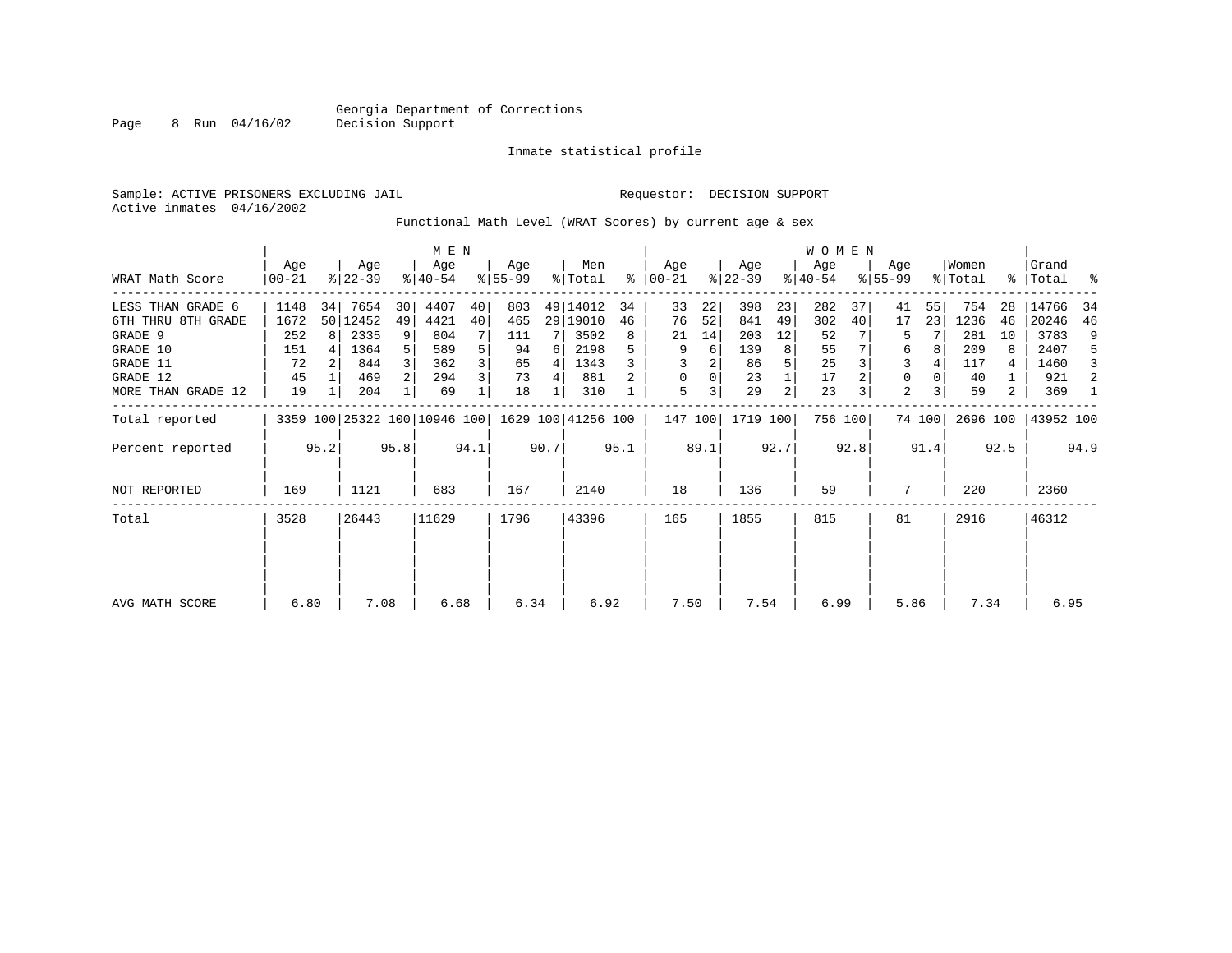Inmate statistical profile

Sample: ACTIVE PRISONERS EXCLUDING JAIL **Requestor: DECISION SUPPORT** 

Active inmates 04/16/2002

Page 9 Run 04/16/02

#### Functional Spelling Level (WRAT Scores) by current age & sex

|                     |                  |      | M E N            |      |                              |      |                 |      |                    |      |                 |      | W O M E N        |      |                  |                 |                    |        |                  |      |                    |      |
|---------------------|------------------|------|------------------|------|------------------------------|------|-----------------|------|--------------------|------|-----------------|------|------------------|------|------------------|-----------------|--------------------|--------|------------------|------|--------------------|------|
| WRAT Spelling Score | Aqe<br>$00 - 21$ |      | Age<br>$ 22-39 $ |      | Age<br>$ 40-54 $             |      | Age<br>$ 55-99$ |      | Men<br>% Total     | ွေ   | Age<br>$ 00-21$ |      | Age<br>$ 22-39 $ |      | Age<br>$ 40-54 $ |                 | Age<br>$8155 - 99$ |        | Women<br>% Total |      | Grand<br>%   Total | း    |
| LESS THAN GRADE 6   | 1441             | 43   | 10728            | 42   | 6002                         | 55   | 978             |      | 60 19149           | 46   | 26              | 18   | 402              | 23   | 240              | 32              | 34                 | 46     | 702              | 26   | 19851              | 45   |
| 6TH THRU 8TH GRADE  | 1079             | 32   | 7440             | 29   | 2620                         | 24   | 332             |      | 20 11471           | 28   | 59              | 40   | 536              | 31   | 215              | 28 <sup>1</sup> | 20                 | 27     | 830              | 31   | 12301              | 28   |
| GRADE 9             | 261              |      | 1946             | 8    | 559                          | 5    | 71              | 4    | 2837               |      | 17              | 12   | 176              | 10   | 64               |                 |                    | 4      | 260              | 10   | 3097               | 7    |
| GRADE 10            | 236              |      | 1834             |      | 484                          | 4    | 59              | 4    | 2613               | 6    | 19              | 13   | 171              | 10   | 60               |                 |                    |        | 251              |      | 2864               | 7    |
| GRADE 11            | 107              |      | 949              |      | 291                          | 3    | 38              | 2    | 1385               |      | 5               | 3    | 104              | 6    | 28               |                 | 4                  |        | 141              |      | 1526               | 3    |
| GRADE 12            | 159              |      | 1687             |      | 770                          |      | 129             | 8    | 2745               |      |                 |      | 83               |      | 29               |                 | $\overline{2}$     |        | 121              |      | 2866               | 7    |
| MORE THAN GRADE 12  | 76               | 2    | 733              | 3    | 213                          | 2    | 21              |      | 1043               | 3    | 14              | 10   | 247              | 14   | 120              | 16              | 10                 | 14     | 391              | 15   | 1434               | 3    |
| Total reported      |                  |      |                  |      | 3359 100 25317 100 10939 100 |      |                 |      | 1628 100 41243 100 |      | 147 100         |      | 1719 100         |      |                  | 756 100         |                    | 74 100 | 2696 100         |      | 43939 100          |      |
| Percent reported    |                  | 95.2 |                  | 95.7 |                              | 94.1 |                 | 90.6 |                    | 95.0 |                 | 89.1 |                  | 92.7 |                  | 92.8            |                    | 91.4   |                  | 92.5 |                    | 94.9 |
| NOT REPORTED        | 169              |      | 1126             |      | 690                          |      | 168             |      | 2153               |      | 18              |      | 136              |      | 59               |                 | 7                  |        | 220              |      | 2373               |      |
| Total               | 3528             |      | 26443            |      | 11629                        |      | 1796            |      | 43396              |      | 165             |      | 1855             |      | 815              |                 | 81                 |        | 2916             |      | 46312              |      |
|                     |                  |      |                  |      |                              |      |                 |      |                    |      |                 |      |                  |      |                  |                 |                    |        |                  |      |                    |      |
|                     |                  |      |                  |      |                              |      |                 |      |                    |      |                 |      |                  |      |                  |                 |                    |        |                  |      |                    |      |
| AVG SPELLING SCORE  | 6.78             |      | 6.91             |      | 6.03                         |      | 5.61            |      | 6.61               |      | 8.39            |      | 8.45             |      | 8.03             |                 | 6.52               |        | 8.28             |      | 6.72               |      |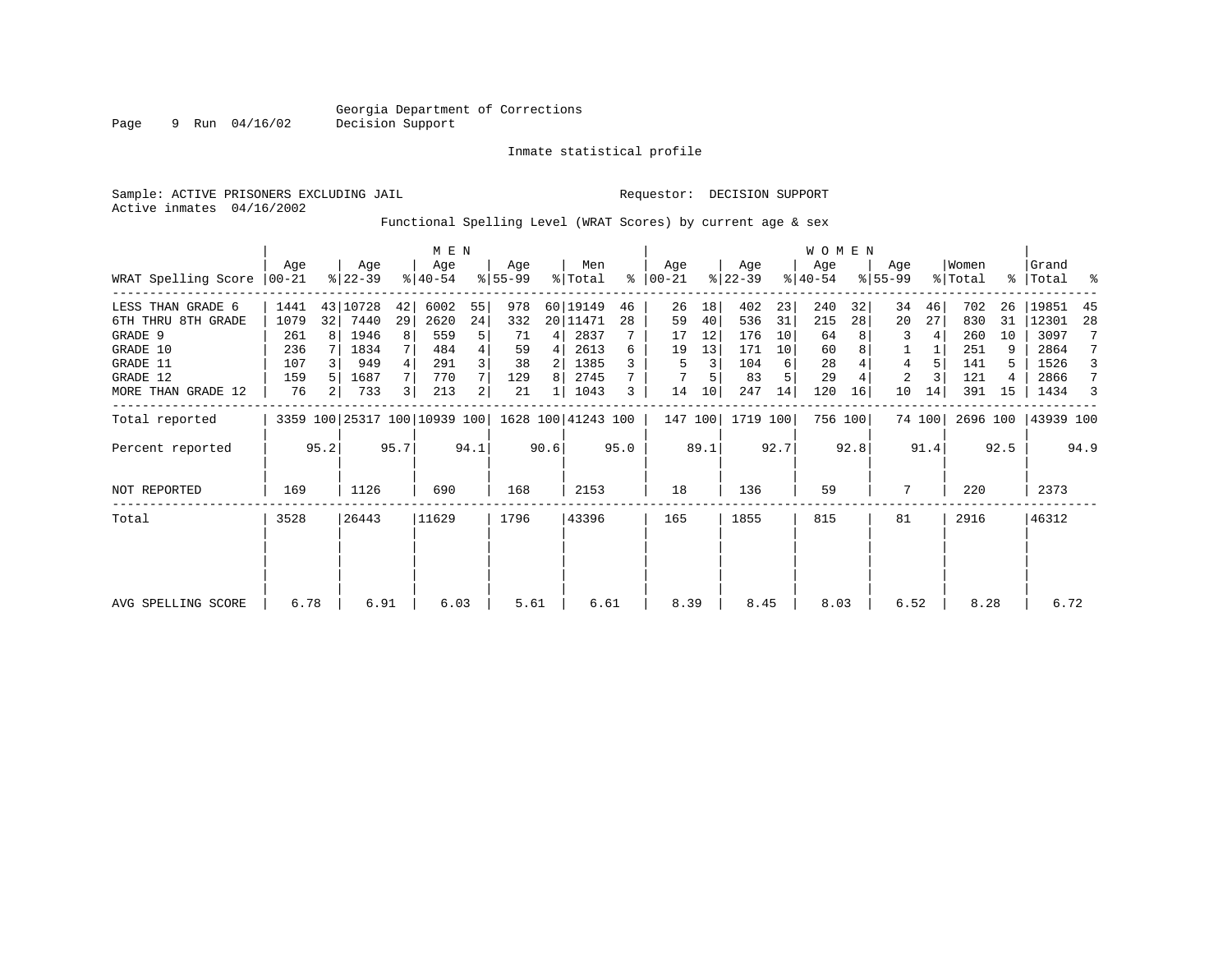Inmate statistical profile

Sample: ACTIVE PRISONERS EXCLUDING JAIL Requestor: DECISION SUPPORT Active inmates 04/16/2002

Self-Rpt Guardian Status To Age 16 by current age & sex

|                  |            |      |          |          | M E N                        |                |           |      |                    |      |          |      |           |                | WOMEN     |      |             |          |          |      |           |      |
|------------------|------------|------|----------|----------|------------------------------|----------------|-----------|------|--------------------|------|----------|------|-----------|----------------|-----------|------|-------------|----------|----------|------|-----------|------|
|                  | Age        |      | Age      |          | Age                          |                | Age       |      | Men                |      | Age      |      | Age       |                | Age       |      | Age         |          | Women    |      | Grand     |      |
| Guardian Status  | $ 00 - 21$ |      | $ 22-39$ |          | $8 40-54$                    |                | $8 55-99$ |      | % Total            | ⊱    | $ 00-21$ |      | $ 22-39 $ |                | $ 40-54 $ |      | $8155 - 99$ |          | % Total  | န္   | Total     | ႜ    |
| ORPHANAGE        | 3          |      | 30       | $\Omega$ | 22                           | 0              | 10        |      | 65                 | 0    | $\Omega$ | 0    |           | <sup>0</sup>   |           |      |             | $\Omega$ | 2        | 0    | 67        |      |
| FATHER ONLY      | 141        |      | 691      |          | 297                          | $\overline{3}$ | 31        | 2    | 1160               |      |          |      | 48        |                | 21        |      |             |          | 75       |      | 1235      |      |
| FTR MTR HD       | 246        |      | 1628     | 6        | 756                          | 7              | 96        | 5    | 2726               | 6    | 8        |      | 87        |                | 44        |      | 0           | $\Omega$ | 139      |      | 2865      | 6    |
| MOTHER ONLY      | 1772       |      | 52 11722 | 45       | 3706                         | 33             | 386       | 22   | .7586              | 41   | 71       | 44   | 709       | 39             | 254       | 32   | 26          | 33       | 1060     | 37   | 18646     | -41  |
| MTR FTR HD       | 714        | 21   | 7836     | 30       | 5005                         | 44             | 987       | 56   | 14542              | 34   | 46       | 28   | 678       | 37             | 381       | 48   | 38          | 48       | 1143     | 40   | 15685     | 34   |
| OTH FEMALE       | 83         |      | 561      |          | 255                          | 2              | 50        | 3    | 949                | 2    |          |      | 45        | 2              | 24        |      | 3           |          | 77       | 3    | 1026      | 2    |
| OTH MALE         | 26         |      | 94       |          | 49                           | 0              | 9         |      | 178                |      |          |      |           |                | 3         |      |             |          | 5        | 0    | 183       | n    |
| STEP-PARNTS      | 33         |      | 436      |          | 156                          |                | 25        |      | 650                |      | $\Omega$ |      |           |                | 2         |      | 0           |          |          | 0    | 657       |      |
| FOSTER HOME      | 37         |      | 271      |          | 120                          |                | 22        |      | 450                |      | 6        |      | 40        | $\overline{2}$ | 11        |      |             |          | 58       | 2    | 508       |      |
| GRAND PRNTS      | 296        |      | 2209     | 8        | 761                          | 7 <sup>1</sup> | 115       |      | 3381               | 8    | 21       | 13   | 203       | 11             | 58        |      | 5           | 6        | 287      | 10   | 3668      |      |
| OTHER            | 86         |      | 555      | 2        | 268                          | $\overline{2}$ | 24        |      | 933                | 2    | 2        |      | 14        |                | 3         |      | 2           | 3        | 21       |      | 954       |      |
| Total reported   |            |      |          |          | 3437 100 26033 100 11395 100 |                |           |      | 1755 100 42620 100 |      | 162 100  |      | 1831 100  |                | 802 100   |      |             | 79 100   | 2874 100 |      | 45494 100 |      |
| Percent reported |            | 97.4 |          | 98.4     |                              | 98.0           |           | 97.7 |                    | 98.2 |          | 98.2 |           | 98.7           |           | 98.4 |             | 97.5     |          | 98.6 |           | 98.2 |
| NOT RPTD         | 91         |      | 410      |          | 234                          |                | 41        |      | 776                |      | 3        |      | 24        |                | 13        |      | 2           |          | 42       |      | 818       |      |
| Total            | 3528       |      | 26443    |          | 11629                        |                | 1796      |      | 43396              |      | 165      |      | 1855      |                | 815       |      | 81          |          | 2916     |      | 46312     |      |

Page 10 Run 04/16/02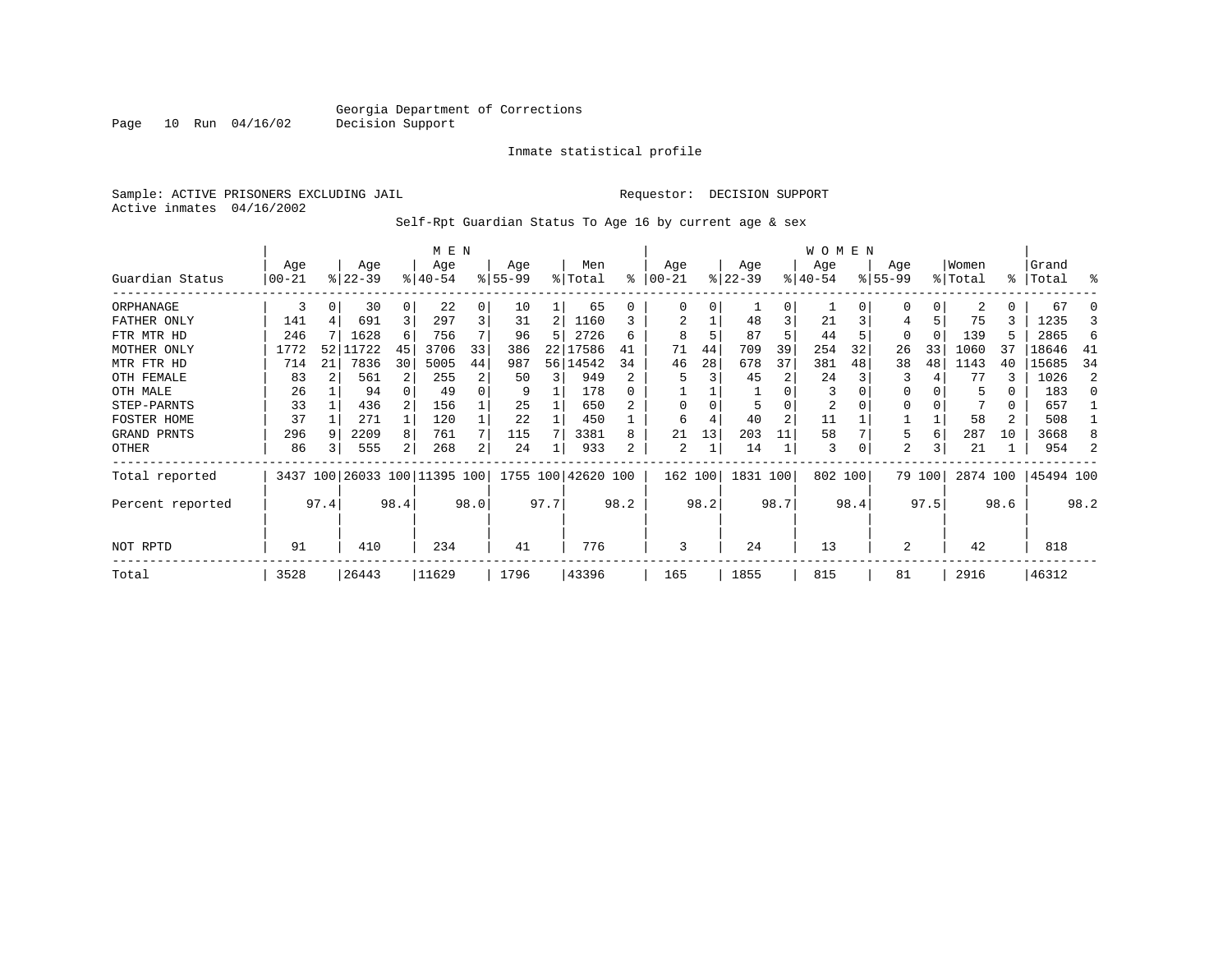#### Georgia Department of Corrections<br>Decision Support

Inmate statistical profile

Active inmates 04/16/2002

#### Sample: ACTIVE PRISONERS EXCLUDING JAIL Requestor: DECISION SUPPORT

Self-Rpt Employment Status Before Prison by current age & sex

|                  |           |      |             |                | M E N                        |      |           |      |                    |      |          |      |           |      | W O M E N |         |             |        |          |      |           |          |
|------------------|-----------|------|-------------|----------------|------------------------------|------|-----------|------|--------------------|------|----------|------|-----------|------|-----------|---------|-------------|--------|----------|------|-----------|----------|
|                  | Age       |      | Age         |                | Age                          |      | Age       |      | Men                |      | Age      |      | Age       |      | Age       |         | Age         |        | Women    |      | Grand     | ွေ       |
| Employment       | $00 - 21$ |      | $8122 - 39$ |                | $8 40-54$                    |      | $8 55-99$ |      | % Total            | ႜ    | $ 00-21$ |      | $ 22-39 $ |      | $ 40-54 $ |         | $8155 - 99$ |        | % Total  |      | %   Total |          |
| FULL TIME        | 936       | 29   | 13127       | 53             | 6050                         | 56   | 725       | 45   | 20838              | 52   | 48       | 33   | 680       | 43   | 269       | 38      | 18          | 26     | 1015     | 40   | 21853     | -51      |
| PART TIME        | 446       | 14   | 2435        | 10             | 719                          |      | 97        | 6    | 3697               | 9    | 14       | 10   | 97        | 6    | 40        | 6       |             |        | 152      | 6    | 3849      | 9        |
| UNEMPL < 6M      | 364       | 11   | 2986        | 12             | 1169                         | 11   | 167       | 10   | 4686               | 12   | 17       | 12   | 213       | 13   | 97        | 14      | 11          | 16     | 338      | 13   | 5024      | - 12     |
| UNEMPL > 6M      | 347       | 11   | 3685        | 15             | 1936                         | 18   | 340       | 21   | 6308               | 16   | 16       | 11   | 300       | 19   | 159       | 23      | 17          | 25     | 492      | 20   | 6800      | 16       |
| NEVER WORKD      | 939       | 29   | 1656        |                | 146                          |      | 9         |      | 2750               |      | 38       | 26   | 186       | 12   | 32        |         | 5           |        | 261      | 10   | 3011      |          |
| STUDENT          | 147       |      | 189         |                | 15                           |      | 2         | 0    | 353                |      | 10       |      | 10        |      | 4         |         | $\Omega$    | 0      | 24       |      | 377       |          |
| INCAPABLE        | 17        |      | 479         | $\overline{2}$ | 748                          |      | 270       | 17   | 1514               |      | 2        |      | 108       |      | 104       | 15      | 16          | 24     | 230      | 9    | 1744      |          |
| OTHER            | 0         | 0    | 0           | 0              | 0                            |      | 0         | 0    | 0                  | 0    | 0        | 0    | $\circ$   | 0    | 0         | 0       | 0           | 0      | 0        |      | 0         | $\Omega$ |
| Total reported   |           |      |             |                | 3196 100 24557 100 10783 100 |      |           |      | 1610 100 40146 100 |      | 145      | 100  | 1594 100  |      |           | 705 100 |             | 68 100 | 2512 100 |      | 42658 100 |          |
| Percent reported |           | 90.6 |             | 92.9           |                              | 92.7 |           | 89.6 |                    | 92.5 |          | 87.9 |           | 85.9 |           | 86.5    |             | 84.0   |          | 86.1 |           | 92.1     |
| NOT RPTD         | 332       |      | 1886        |                | 846                          |      | 186       |      | 3250               |      | 20       |      | 261       |      | 110       |         | 13          |        | 404      |      | 3654      |          |
| Total            | 3528      |      | 26443       |                | 11629                        |      | 1796      |      | 43396              |      | 165      |      | 1855      |      | 815       |         | 81          |        | 2916     |      | 46312     |          |

\* NOTE: THE FIELD LABELD "OTHER" WAS CORRECTED IN APRIL 1989; INMATES CODED "PRE-OTIS NOT REPORTED" NOW HAVE BEEN REMOVED FROM THIS FIELD AND IDENTIFIED AS "NOT REPORTED".

Page 11 Run  $04/16/02$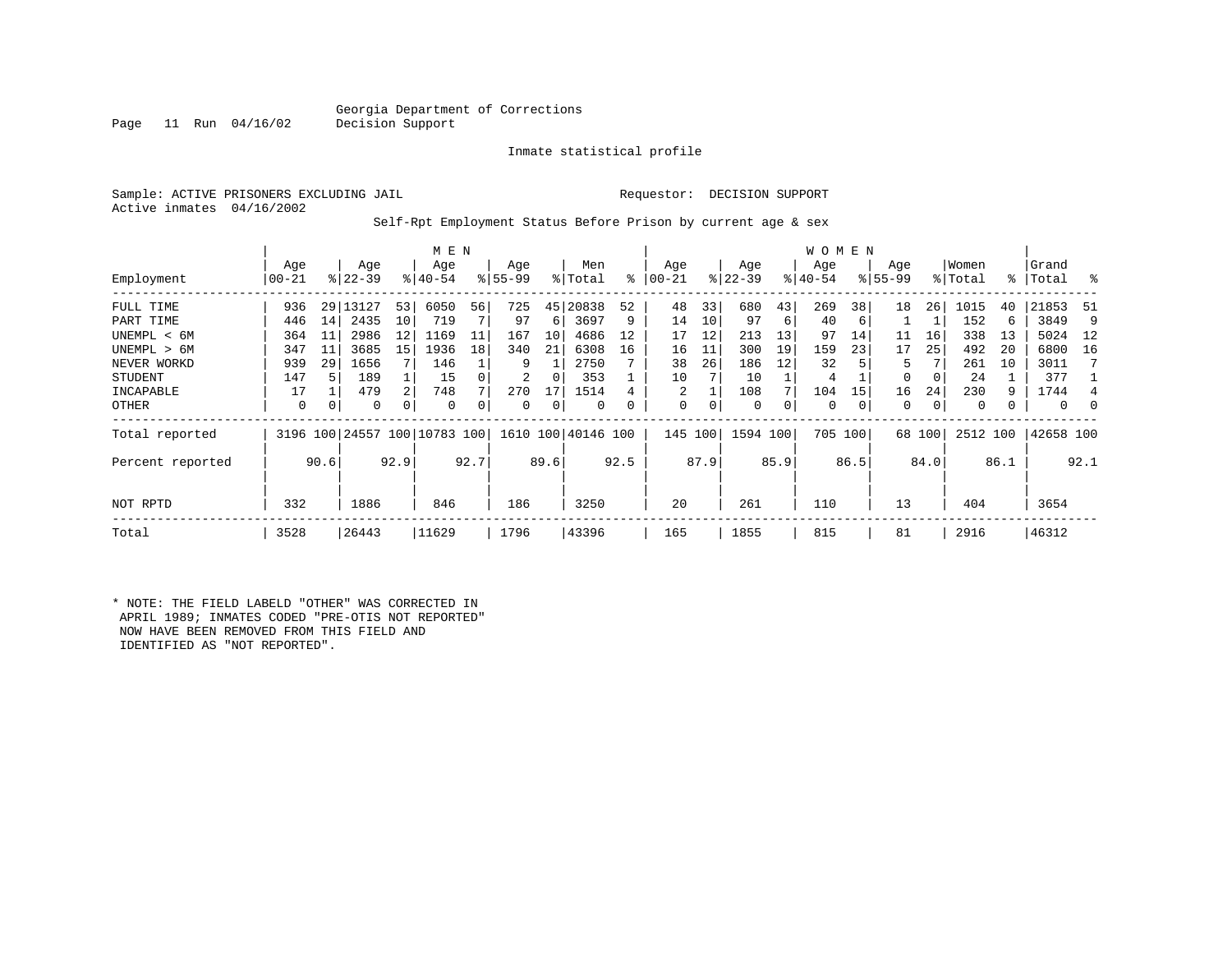Inmate statistical profile

Sample: ACTIVE PRISONERS EXCLUDING JAIL Requestor: DECISION SUPPORT Active inmates 04/16/2002

Self-Rpt Marital Status At Admission by current age & sex

|                  |           |                 |           |      | M E N               |      |          |      |               |      |          |      |           |      | W O M E N |      |             |        |          |      |           |                |
|------------------|-----------|-----------------|-----------|------|---------------------|------|----------|------|---------------|------|----------|------|-----------|------|-----------|------|-------------|--------|----------|------|-----------|----------------|
|                  | Age       |                 | Age       |      | Age                 |      | Age      |      | Men           |      | Age      |      | Age       |      | Age       |      | Age         |        | Women    |      | Grand     |                |
| Marital Status   | $00 - 21$ |                 | $ 22-39 $ |      | $8140 - 54$         |      | $ 55-99$ |      | % Total       | ႜ    | $ 00-21$ |      | $ 22-39 $ |      | $ 40-54 $ |      | $8155 - 99$ |        | % Total  | ွေ   | Total     | ႜ              |
| SINGLE           | 3248      | 94 <sub>1</sub> | 17598     | 67   | 4229                | 37   | 293      | 17   | 25368         | 59   | 152      | 94   | 1061      | 58   | 285       | 35   | 12          | 15     | 1510     | 53   | 26878     | 59             |
| MARRIED          | 48        |                 | 2774      | 11   | 2096                | 18   | 490      | 28   | 5408          | 13   |          |      | 241       | 13   | 146       | 18   | 7           | 9      | 395      | 14   | 5803      | 13             |
| SEPARATED        | 8         |                 | 1041      | 4    | 1054                | 9    | 189      | 11   | 2292          |      | 4        | 2    | 210       | 11   | 108       | 13   | 6           | 8      | 328      | 11   | 2620      | 6              |
| DIVORCED         | 6         |                 | 1746      |      | 2500                | 22   | 500      | 28   | 4752          |      | 2        |      | 204       | 11   | 153       | 19   | 17          | 22     | 376      | 13   | 5128      | - 11           |
| WIDOWED          | 5         |                 | 101       |      | 224                 | 2    | 137      | 8    | 467           |      | 0        | 0    | 33        | 2    | 55        |      | 34          | 43     | 122      | 4    | 589       |                |
| COMMON LAW       | 124       |                 | 2805      | 11   | 1307                | 11   | 153      | 9    | 4389          | 10   | 3        | 2    | 81        | 4    | 56        |      | 3           | 4      | 143      | 5    | 4532      | 10             |
| OTHER            | 0         |                 | 12        | 0    | 4                   | 0    | 3        | 0    | 19            |      | 0        | 0    |           | 0    |           |      | 0           | 0      | 2        | 0    | 21        | $\overline{0}$ |
| Total reported   | 3439      | 100             |           |      | 26077 100 11414 100 |      | 1765     |      | 100 42695 100 |      | 162 100  |      | 1831      | 100  | 804       | 100  |             | 79 100 | 2876 100 |      | 45571 100 |                |
| Percent reported |           | 97.5            |           | 98.6 |                     | 98.2 |          | 98.3 |               | 98.4 |          | 98.2 |           | 98.7 |           | 98.7 |             | 97.5   |          | 98.6 |           | 98.4           |
| NOT RPTD         | 89        |                 | 366       |      | 215                 |      | 31       |      | 701           |      | 3        |      | 24        |      | 11        |      | 2           |        | 40       |      | 741       |                |
| Total            | 3528      |                 | 26443     |      | 11629               |      | 1796     |      | 43396         |      | 165      |      | 1855      |      | 815       |      | 81          |        | 2916     |      | 46312     |                |

Page 12 Run 04/16/02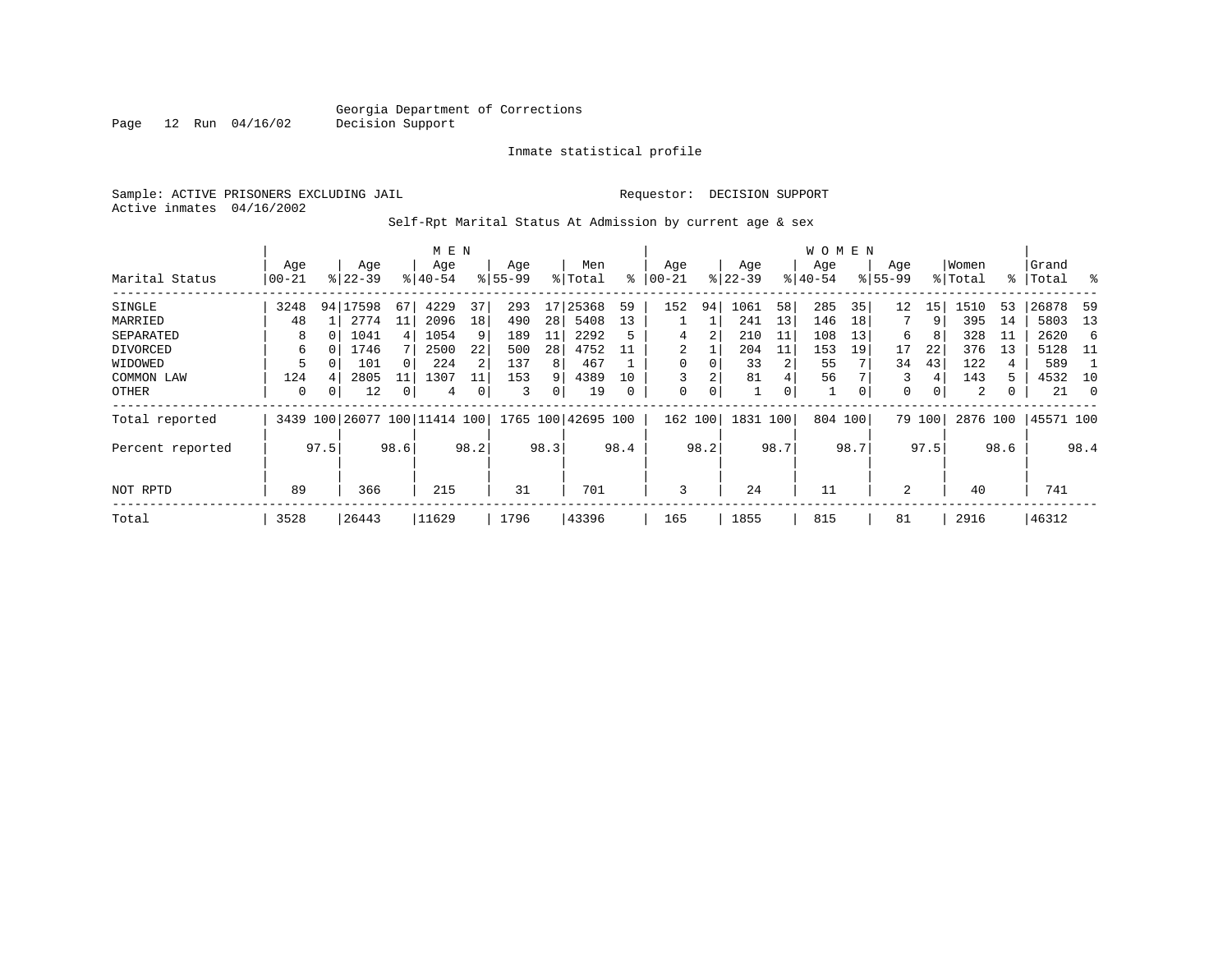#### Georgia Department of Corrections<br>Decision Support

Inmate statistical profile

Sample: ACTIVE PRISONERS EXCLUDING JAIL Requestor: DECISION SUPPORT Active inmates 04/16/2002

Self-Rpt Number Of Children At Admission by current age & sex

|                      |                 | M E N    |                   |                |                  |      |                  |      |                    |      |                 | W O M E N      |                  |                |                  |         |                  |        |                  |      |                |                |
|----------------------|-----------------|----------|-------------------|----------------|------------------|------|------------------|------|--------------------|------|-----------------|----------------|------------------|----------------|------------------|---------|------------------|--------|------------------|------|----------------|----------------|
| Number Of Children   | Age<br>$ 00-21$ |          | Age<br>$ 22-39 $  |                | Age<br>$ 40-54 $ |      | Age<br>$ 55-99 $ |      | Men<br>% Total     | ⊱    | Age<br>$ 00-21$ |                | Age<br>$ 22-39 $ |                | Age<br>$ 40-54 $ |         | Age<br>$ 55-99 $ |        | Women<br>% Total | န္   | Grand<br>Total | ႜ              |
| NO CHILDREN          | 0               | $\Omega$ | 664               | 4              | 464              | 5    | 75               | 5    | 1203               | 5    | $\Omega$        | 0              |                  | 0 <sup>1</sup> | 6                |         |                  | 1      | 14               |      | 1217           | $\overline{4}$ |
| ONE CHILD            | 622             | 76       | 6439              | 41             | 2528             | 30   | 289              | 20   | 9878               | 37   | 46              | 66             | 343              | 23             | 152              | 22      | 10               | 14     | 551              | 24   | 10429          | 36             |
| TWO CHILDREN         | 153             | 19       | 4256              | 27             | 2326             | 28   | 350              | 24   | 7085               | 27   | 18              | 26             | 452              | 30             | 205              | 29      | 22               | 30     | 697              | 30   | 7782           | 27             |
| THREE CHILDREN       | 34              | 4        | 2367              | 15             | 1556             | 18   | 297              | 20   | 4254               | 16   | 6               | 9              | 389              | 26             | 177              | 25      | 19               | 26     | 591              | 25   | 4845           | 17             |
| FOUR CHILDREN        |                 |          | 1084              | 7              | 778              | 9    | 178              | 12   | 2047               | 8    | 0               | 0              | 168              | 11             | 96               | 14      | 11               | 15     | 275              | 12   | 2322           | 8              |
| FIVE<br>CHILDREN     | 2               | 0        | 448               | 3              | 437              | 5    | 114              | 8    | 1001               |      | $\mathbf 0$     | 0              | 76               | 5              | 31               |         |                  | 1      | 108              | 5    | 1109           | 4              |
| MORE THAN 5 CHILDREN | 0               | 0        | 335               | $\overline{2}$ | 365              | 4    | 179              | 12   | 879                | 3    | 0               | 0 <sup>1</sup> | 61               |                | 36               |         | 9                | 12     | 106              | 5    | 985            | 3              |
| Total reported       |                 |          | 818 100 15593 100 |                | 8454 100         |      |                  |      | 1482 100 26347 100 |      |                 |                | 70 100 1496 100  |                |                  | 703 100 |                  | 73 100 | 2342 100         |      | 28689 100      |                |
| Percent reported     |                 | 23.2     |                   | 59.0           |                  | 72.7 |                  | 82.5 |                    | 60.7 |                 | 42.4           |                  | 80.6           |                  | 86.3    |                  | 90.1   |                  | 80.3 |                | 61.9           |
| NOT REPORTED         | 2710            |          | 10850             |                | 3175             |      | 314              |      | 17049              |      | 95              |                | 359              |                | 112              |         | 8                |        | 574              |      | 17623          |                |
| Total                | 3528            |          | 26443             |                | 11629            |      | 1796             |      | 43396              |      | 165             |                | 1855             |                | 815              |         | 81               |        | 2916             |      | 46312          |                |
| AVG NUM CHILDREN     | 1.31            |          | 2.00              |                | 2.35             |      | 3.04             |      | 2.15               |      | 1.43            |                | 2.59             |                | 2.68             |         | 3.11             |        | 2.60             |      | 2.19           |                |

\* NOTE: THE FIELD LABLED "NO CHILDREN" WAS CORRECTED IN MARCH 1989: MISSING DATA FOR INMATES STILL IN DIAGNOSTICS NOW HAS BEEN REMOVED FROM THIS FIELD AND IDENTIFIED AS "NOT REPORTED" INFORMATION.

Page 13 Run  $04/16/02$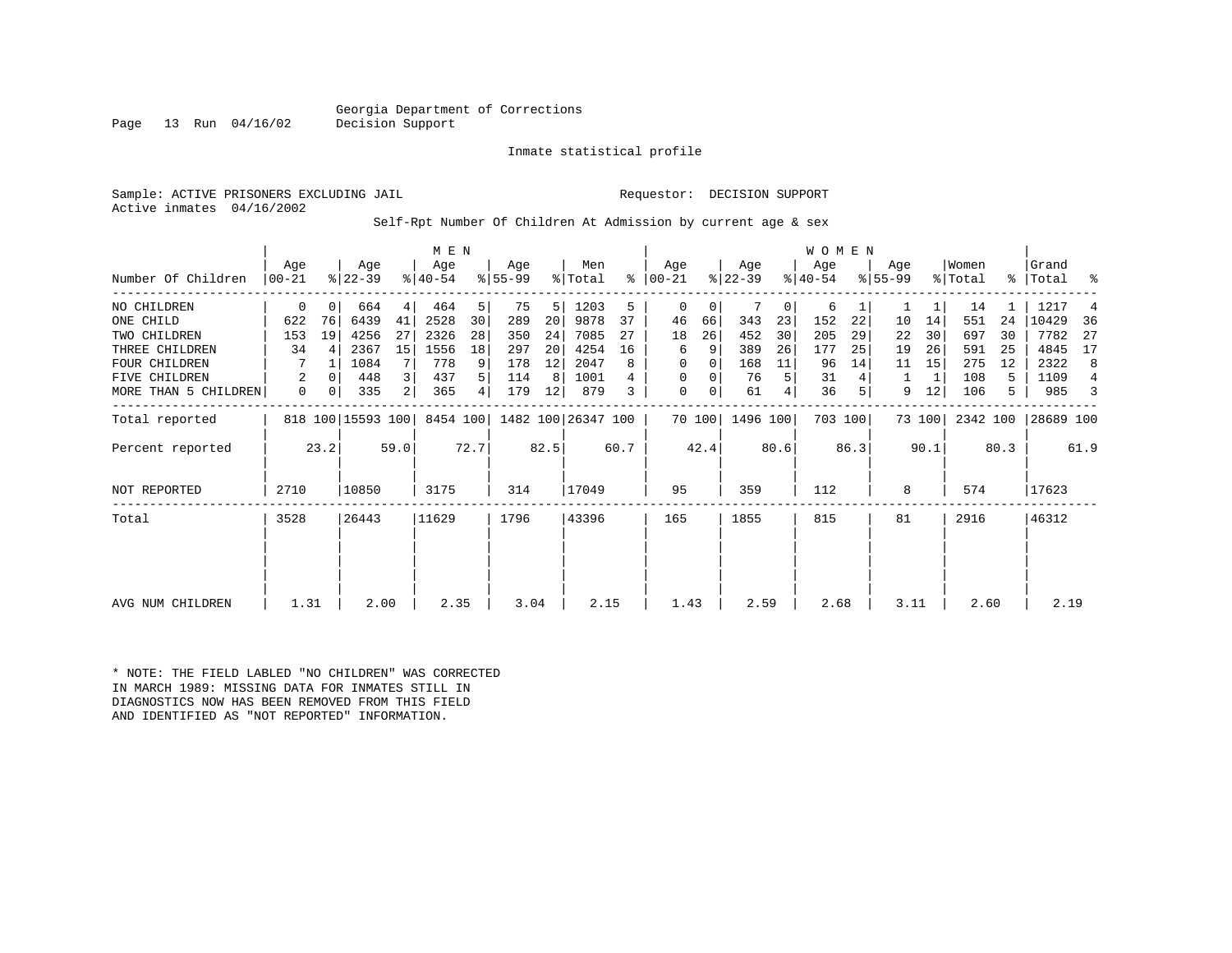Inmate statistical profile

Sample: ACTIVE PRISONERS EXCLUDING JAIL **Requestor: DECISION SUPPORT** Active inmates 04/16/2002

#### Self-Rpt Religious Affiliation by current age & sex

|                  |           |                |           |          | M E N                        |                |             |                |                    |          |            |                |           |      | <b>WOMEN</b> |          |                |                |          |          |           |                |
|------------------|-----------|----------------|-----------|----------|------------------------------|----------------|-------------|----------------|--------------------|----------|------------|----------------|-----------|------|--------------|----------|----------------|----------------|----------|----------|-----------|----------------|
|                  | Age       |                | Age       |          | Age                          |                | Age         |                | Men                |          | Age        |                | Age       |      | Aqe          |          | Age            |                | Women    |          | Grand     |                |
| Religion         | $00 - 21$ |                | $8 22-39$ |          | $8 40-54$                    |                | $8155 - 99$ |                | % Total            | ွေ       | $ 00 - 21$ |                | $8 22-39$ |      | $ 40-54$     |          | $8155 - 99$    |                | % Total  | ፠        | Total     | ዱ              |
| <b>ISLAM</b>     | 69        | 2 <sub>1</sub> | 954       | 4        | 354                          | $\overline{3}$ | 30          | 2              | 1407               | 3        | 5          | 3              | 16        | ı    | 5            |          | 0              | 0              | 26       |          | 1433      | 3              |
| CATHOLIC         | 143       | 4              | 1021      | 4        | 397                          | 4              | 77          | 4              | 1638               | 4        | 3          | $\overline{2}$ | 85        | 5    | 35           | 4        | 3              | $\overline{4}$ | 126      | 4        | 1764      | $\overline{4}$ |
| <b>BAPTIST</b>   | 1364      |                | 40 12257  | 48       | 6444                         | 58             | 970         | 57             | 21035              | 50       | 91         | 56             | 1116      | 61   | 525          | 66       | 50             | 66             | 1782     | 62       | 22817     | 51             |
| METHODIST        | 51        | 2              | 477       | 2        | 397                          | 4              | 112         | 7              | 1037               | 2        |            | 4              | 54        | 3    | 45           | 6        | 5              | 7              | 111      | 4        | 1148      | 3              |
| EPISCOPLN        | 6         | $\Omega$       | 37        | $\Omega$ | 24                           | 0              | 10          | 1              | 77                 | $\Omega$ |            | $\Omega$       | 4         | 0    | 4            |          |                | $\mathbf{1}$   | 9        | $\Omega$ | 86        | $\mathbf 0$    |
| PRESBYTRN        | 3         | $\Omega$       | 47        | $\Omega$ | 34                           | 0              | 15          | 1              | 99                 | O        | O          | $\Omega$       | $\Omega$  | 0    | 3            | $\Omega$ | 3              | 4              | 6        | $\Omega$ | 105       | $\Omega$       |
| CHC OF GOD       | 38        | 1              | 274       | 1        | 149                          | 1              | 33          | $\overline{2}$ | 494                |          |            |                | 34        | 2    | 11           | 1        | $\overline{4}$ | 5              | 50       | 2        | 544       | 1              |
| HOLINESS         | 54        | 2              | 898       | 4        | 552                          | 5              | 96          | 6              | 1600               | 4        | 6          | 4              | 177       | 10   | 79           | 10       | 5              | 7              | 267      | 9        | 1867      | 4              |
| <b>JEWISH</b>    |           | O              | 22        | 0        | 11                           | 0              | 3           | 0              | 37                 | U        | $\Omega$   | $\Omega$       | $\Omega$  | 0    |              | $\Omega$ | 0              | $\Omega$       |          | $\Omega$ | 38        | $\Omega$       |
| ANGLICAN         | U         | O              | 5         | 0        | 3                            | 0              | U           | U              | 8                  | U        | ∩          | ∩              |           | 0    | $\Omega$     | $\Omega$ | 0              | $\Omega$       |          | $\Omega$ | q         | $\Omega$       |
| GRK ORTHDX       |           | $\Omega$       |           | 0        |                              | U              |             | U              | 3                  | U        | O          |                | $\Omega$  | U    | $\Omega$     | $\Omega$ | 0              | $\Omega$       | $\Omega$ | $\Omega$ |           | O              |
| HINDU            |           | O              | 2         | O        | $\Omega$                     | 0              | U           | 0              | 2                  | O        |            | $\Omega$       | $\Omega$  | U    | $\Omega$     | $\Omega$ | U              | $\Omega$       | $\Omega$ | $\Omega$ |           | $\cap$         |
| <b>BUDDHIST</b>  |           | $\Omega$       | 25        | O        | 3                            | O              | U           | 0              | 36                 | O        |            |                | $\Omega$  | U    |              | $\Omega$ | Ω              | $\Omega$       | $\Omega$ | $\Omega$ | 36        | O              |
| TAOIST           |           | U              | 2         | U        |                              | 0              | 0           | 0              | 3                  | U        |            |                | $\Omega$  | 0    | 0            | $\Omega$ | 0              | $\Omega$       | $\Omega$ | $\Omega$ |           |                |
| SHINTOIST        |           | $\Omega$       | 5         | 0        | 5                            | $\Omega$       | U           | $\Omega$       | 11                 | U        | ∩          |                | $\Omega$  | U    | $\Omega$     | $\Omega$ | 0              | $\Omega$       | $\Omega$ | $\Omega$ | 11        | U              |
| SEVEN D AD       | 12        | $\Omega$       | 54        | $\Omega$ | 34                           | 0              | 9           | 1              | 109                | O        |            |                | 8         | U    |              |          | 0              | $\Omega$       | 13       | $\Omega$ | 122       | $\Omega$       |
| JEHOVAH WT       | 32        |                | 219       | 1        | 98                           |                | 8           | $\Omega$       | 357                |          |            |                | 12        |      | 9            |          | 0              | $\Omega$       | 23       |          | 380       | 1              |
| LATR DAY S       | 5         | 0              | 18        | $\Omega$ | 13                           | 0              | 5           | 0              | 41                 | U        | ∩          | $\Omega$       | 5         | 0    | $\Omega$     | $\Omega$ | 0              | $\Omega$       | 5        | $\Omega$ | 46        | 0              |
| <b>OUAKER</b>    | $\Omega$  | $\Omega$       | U         | $\Omega$ | $\Omega$                     | $\Omega$       | $\Omega$    | 0              | $\Omega$           | $\Omega$ | $\Omega$   | $\Omega$       | $\Omega$  | O    | $\Omega$     | $\Omega$ | 0              | 0              | $\Omega$ | $\Omega$ | $\Omega$  | $\Omega$       |
| OTHER PROD       | 441       | 13             | 2422      | 9        | 644                          | 6              | 103         | 6              | 3610               | 9        | 30         | 19             | 191       | 10   | 52           | 7        | 2              | 3              | 275      | 10       | 3885      | 9              |
| <b>NONE</b>      | 750       | 22             | 4552      | 18       | 1255                         | 11             | 133         | 8              | 6690               | 16       | 5          | 3              | 51        | 3    | 3            | $\Omega$ | 0              | $\Omega$       | 59       | 2        | 6749      | 15             |
| OTHER            | 402       | 12             | 2280      | 9        | 728                          | 7              | 110         | 6              | 3520               | 8        | 11         | 7              | 66        | 4    | 22           | 3        | 3              | 4              | 102      | 4        | 3622      | 8              |
| Total reported   |           |                |           |          | 3380 100 25572 100 11147 100 |                |             |                | 1715 100 41814 100 |          | 162 100    |                | 1820 100  |      | 798 100      |          |                | 76 100         | 2856 100 |          | 44670 100 |                |
| Percent reported |           | 95.8           |           | 96.7     |                              | 95.9           |             | 95.5           |                    | 96.4     |            | 98.2           |           | 98.1 |              | 97.9     |                | 93.8           |          | 97.9     |           | 96.5           |
| NOT RPTD         | 148       |                | 871       |          | 482                          |                | 81          |                | 1582               |          | 3          |                | 35        |      | 17           |          | 5              |                | 60       |          | 1642      |                |
| Total            | 3528      |                | 26443     |          | 11629                        |                | 1796        |                | 43396              |          | 165        |                | 1855      |      | 815          |          | 81             |                | 2916     |          | 46312     |                |

Page 14 Run 04/16/02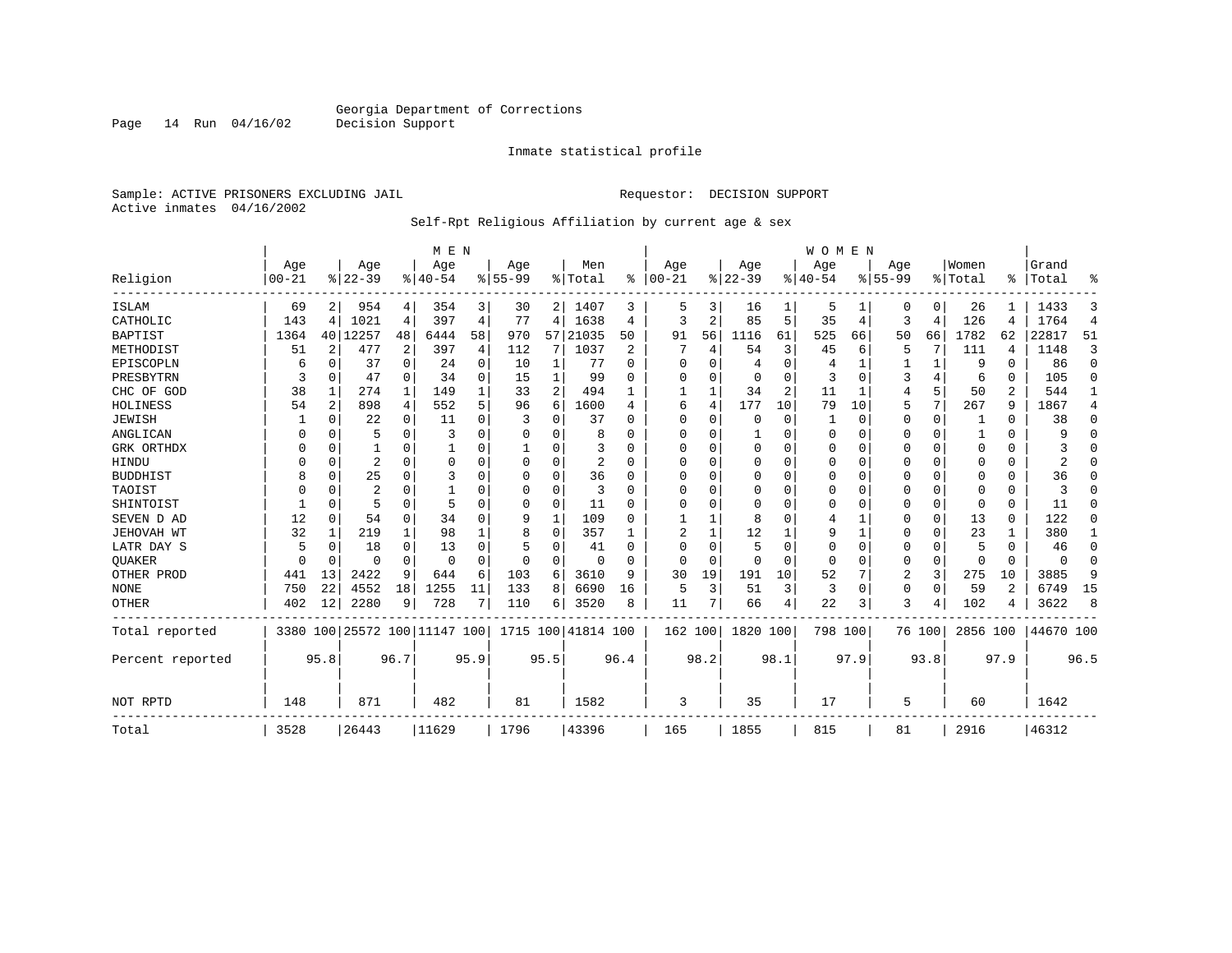#### Georgia Department of Corrections<br>Decision Support

#### Inmate statistical profile

|  |                           | Sample: ACTIVE PRISONERS EXCLUDING JAI |  |
|--|---------------------------|----------------------------------------|--|
|  | Active inmates 04/16/2002 |                                        |  |

Page 15 Run 04/16/02

IL Requestor: DECISION SUPPORT

Self-Rpt Family Behavior Patterns \* by current age & sex

|                   |                  |          |                  |         | M E N                        |      |                  |      |                    |      |                   |      |                  |          | W O M E N       |          |                 |      |                  |      |                    |      |
|-------------------|------------------|----------|------------------|---------|------------------------------|------|------------------|------|--------------------|------|-------------------|------|------------------|----------|-----------------|----------|-----------------|------|------------------|------|--------------------|------|
| Family Behavior   | Age<br>$00 - 21$ |          | Age<br>$ 22-39 $ |         | Age<br>$8140 - 54$           |      | Age<br>$8 55-99$ |      | Men<br>% Total     | ፠    | Age<br>$ 00 - 21$ |      | Age<br>$ 22-39 $ |          | Age<br>$ 40-54$ |          | Age<br>$ 55-99$ |      | Women<br>% Total |      | Grand<br>%   Total | ႜ    |
|                   |                  |          |                  |         |                              |      |                  |      |                    |      |                   |      |                  |          |                 |          |                 |      |                  |      |                    |      |
| CRIMINLTY         | 1112             | 23       | 7773             | 23      | 3304                         | 25   | 388              |      | 24 12577           | 24   | 67                | 18   | 667              | 18       | 290             | 20       | 20              | 16   | 1044             | 18   | 13621              | 23   |
| ALCOHOLISM        | 485              | 10       | 4089             | $12 \,$ | 2218                         | 17   | 294              | 18   | 7086               | 13   | 39                | 11   | 463              | 12       | 208             | 14       | 21              | 17   | 731              | 13   | 7817               | 13   |
| DRUG ABUSE        | 428              | q        | 2491             |         | 862                          |      | 67               | 4    | 3848               |      | 44                | 12   | 338              | 9        | 134             | -9       | 6               | 5    | 522              | 9    | 4370               |      |
| <b>DOMINERING</b> | 9                | $\Omega$ | 84               | 0       | 51                           |      | 6                | 0    | 150                | 0    | 25                |      | 363              | 10       | 189             | 13       | 19              | 15   | 596              | 10   | 746                |      |
| MIGRANT           | 22               | 0        | 217              |         | 137                          |      | 9                |      | 385                |      | 2                 |      | 12               | $\Omega$ | 4               | $\Omega$ | $\Omega$        |      | 18               | 0    | 403                |      |
| INFL BTGS         | 88               |          | 906              | 3       | 530                          |      | 109              |      | 1633               |      | 22                | 6    | 274              | 7        | 124             |          | 10              |      | 430              | 8    | 2063               |      |
| PERMISSIVE        | 5                |          | 50               |         | 38                           |      | 9                |      | 102                | 0    | 28                | 8    | 219              | 6        | 58              |          | 3               |      | 308              | 5    | 410                |      |
| FATH ABSNT        | 2179             | 44       | 14164            | 42      | 4506                         | 34   | 513              | 32   | 21362              | 40   | 88                | 24   | 820              | 22       | 278             | 19       | 27              | 21   | 1213             | 21   | 22575              | 38   |
| MOTH ABSNT        | 581              | 12       | 3506             | 10      | 1293                         | 10   | 182              | 11   | 5562               | 10   | 27                | 7    | 239              | 6        | 82              | 6        | 13              | 10   | 361              | 6    | 5923               | 10   |
| <b>NONE</b>       | 32               |          | 385              |         | 180                          |      | 26               | 2    | 623                |      | 22                | б.   | 320              | 9        | 107             |          | 8               | 6    | 457              | 8    | 1080               | 2    |
| Total reported    |                  |          |                  |         | 4941 100 33665 100 13119 100 |      |                  |      | 1603 100 53328 100 |      | 364 100           |      | 3715 100         |          | 1474 100        |          | 127             | 100  | 5680 100         |      | 59008 100          |      |
| Percent reported  |                  | 78.5     |                  | 73.3    |                              | 66.1 |                  | 55.6 |                    | 71.0 |                   | 83.6 |                  | 81.0     |                 | 77.7     |                 | 66.7 |                  | 79.8 |                    | 71.6 |
| OTHER             | 759              |          | 7071             |         | 3945                         |      | 798              |      | 12573              |      | 27                |      | 352              |          | 182             |          | 27              |      | 588              |      | 13161              |      |
| Total             | 3528             |          | 26443            |         | 11629                        |      | 1796             |      | 43396              |      | 165               |      | 1855             |          | 815             |          | 81              |      | 2916             |      | 46312              |      |

\* NOTE: SINCE THERE CAN BE UP TO FIVE BEHAVIOR CODES PER INMATE, THE NUMBER OF CASES REPORTED IN THE DETAIL LINES AND THE TOTAL REPORTED LINE MAY EXCEED THE TOTAL NUMBER OF CASES. IN SHORT, THIS TABLE COUNTS THE NUMBER OF BEHAVIOR PROBLEMS, NOT INMATES.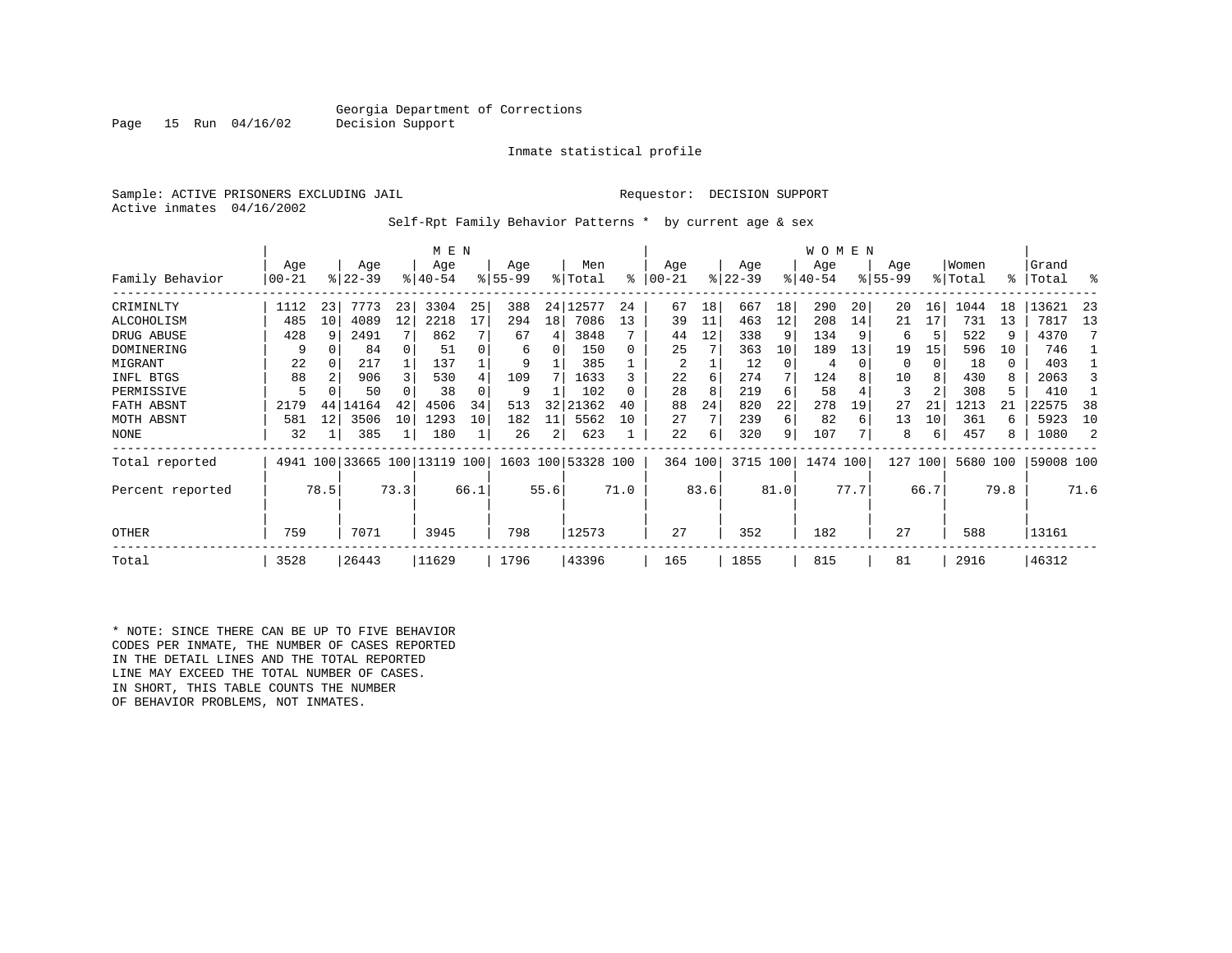#### Georgia Department of Corrections<br>Decision Support

Inmate statistical profile

Sample: ACTIVE PRISONERS EXCLUDING JAIL Requestor: DECISION SUPPORT Active inmates 04/16/2002

Page 16 Run 04/16/02

Inmate Diagnostic Behavior Problem \* by current age & sex

|                    |                  |      |                 |              | M E N                        |          |                    |              |                    |          |                  |                |                  |                | <b>WOMEN</b>     |      |                    |                |                  |               |                |                |
|--------------------|------------------|------|-----------------|--------------|------------------------------|----------|--------------------|--------------|--------------------|----------|------------------|----------------|------------------|----------------|------------------|------|--------------------|----------------|------------------|---------------|----------------|----------------|
| Diagnostic Problem | Age<br>$00 - 21$ |      | Age<br>$ 22-39$ |              | Age<br>$8 40-54$             |          | Age<br>$8155 - 99$ |              | Men<br>% Total     | ႜ        | Age<br>$00 - 21$ |                | Age<br>$ 22-39 $ |                | Age<br>$8 40-54$ |      | Age<br>$8155 - 99$ |                | Women<br>% Total | $\frac{1}{6}$ | Grand<br>Total | ៖              |
| ALCOHOLIC          | 70               |      | 1112            | 2            | 960                          | 4        | 172                | 6            | 2314               | 3        |                  | 3              | 147              | 5.             | 115              | 8    | 10                 | 8              | 279              |               | 2593           | 3              |
| <b>ALCOH ABSE</b>  | 682              | 11   | 6455            | 13           | 3395                         | 15       | 438                |              | 15 10970           | 14       | 12               | 5              | 222              | 7              | 114              | 8    | 13                 | 11             | 361              |               | 11331          | 13             |
| DRUG EXP           | 1192             | 19   | 8793            | 18           | 3296                         | 15       | 275                |              | 10 13556           |          | 25               | 9              | 233              | 7              | 105              |      | 5                  | 4              | 368              |               | 13924          | 16             |
| DRUG ABSE          | 1197             | 19   | 9172            | 19           | 4226                         | 19       | 243                |              | 8 14838            | 18       | 60               | 23             | 863              | 27             | 385              | 26   | 12                 | 10             | 1320             | 26            | 16158          | 19             |
| NARC ADDCT         | 37               |      | 619             | $\mathbf{1}$ | 452                          | 2        | 26                 | 1            | 1134               |          |                  | $\Omega$       | 42               |                | 45               |      | 2                  | 2              | 89               | 2             | 1223           |                |
| EPILEPTIC          | 22               |      | 295             | 1            | 196                          |          | 34                 | 1            | 547                |          |                  |                | 83               | 3              | 38               |      | 3                  |                | 128              | 3             | 675            | 1              |
| MANIPULTVE         | 1019             | 16   | 5892            | 12           | 1946                         | 9        | 207                |              | 9064               |          | 2                |                | 51               | $\overline{2}$ | 24               | 2    | 2                  |                | 79               |               | 9143           | -11            |
| ASSAULTIVE         | 1443             | 231  | 10671           | 22           | 4460                         | 20       | 714                | 25           | 17288              | 21       | 67               | 25             | 590              | 19             | 257              | 18   | 21                 | 18             | 935              | 19            | 18223          | 21             |
| ESCPE TEND         | 76               |      | 1110            | 2            | 721                          | 3        | 125                | 4            | 2032               | ζ        | 4                | $\mathfrak{D}$ | 86               | 3              | 48               |      | 2                  | $\overline{2}$ | 140              |               | 2172           | 3              |
| SUICIDAL           | 119              | 2    | 1063            | 2            | 491                          | 2        | 70                 | 2            | 1743               | 2        | 14               |                | 171              | 5              | 73               |      | 6                  | 5              | 264              |               | 2007           | $\overline{2}$ |
| WITHDRAWN          | 20               | 0    | 176             | $\Omega$     | 97                           | 0        | 22                 |              | 315                | $\Omega$ | 13               |                | 95               | ζ              | 40               |      | 4                  |                | 152              |               | 467            |                |
| PR RLTY CT         | 37               |      | 379             | 1            | 262                          |          | 34                 |              | 712                |          | 14               |                | 93               | 3              | 40               |      | 4                  | 3              | 151              |               | 863            |                |
| HOMOSEXUAL         | 11               | 0    | 153             | $\Omega$     | 78                           | $\Omega$ | 20                 | $\mathbf{1}$ | 262                | $\Omega$ | 15               |                | 116              | 4              | 35               |      | 0                  | 0              | 166              | 3             | 428            | $\Omega$       |
| <b>NONE</b>        | 82               |      | 1080            | 2            | 644                          | 3        | 199                | 7            | 2005               | 2        | 0                |                | 22               |                | 26               |      | 11                 | 9              | 59               |               | 2064           | 2              |
| OTHER              | 38               |      | 486             | 1            | 346                          | 2        | 89                 | 3            | 959                |          | <sup>0</sup>     | U              | 15               | $\Omega$       | 10               |      | 6                  | 5              | 31               |               | 990            |                |
| NOT RPTD           | 335              |      | 1972            | 4            | 666                          | 3        | 182                | 6            | 3155               | 4        | 27               | 10             | 317              | 10             | 111              | 8    | 18                 | 15             | 473              | 9             | 3628           | 4              |
| Total reported     |                  |      |                 |              | 6402 100 49573 100 22259 100 |          |                    |              | 2860 100 81094 100 |          | 265 100          |                | 3146 100         |                | 1467 100         |      | 119                | 100            | 4997             | 100           | 86091 100      |                |
| Percent reported   |                  | 99.4 |                 | 99.5         |                              | 99.8     |                    | 99.4         |                    | 99.5     |                  | 99.4           |                  | 100.0          |                  | 99.9 |                    | 100.0          |                  | 99.9          |                | 99.6           |
| UNKNOWN            | 22               |      | 145             |              | 23                           |          | 10                 |              | 200                |          |                  |                | $\Omega$         |                |                  |      | O                  |                | 2                |               | 202            |                |
| Total              | 3528             |      | 26443           |              | 11629                        |          | 1796               |              | 43396              |          | 165              |                | 1855             |                | 815              |      | 81                 |                | 2916             |               | 46312          |                |

\* NOTE: SINCE THERE CAN BE UP TO FIVE BEHAVIOR CODES PER INMATE, THE NUMBER OF CASES REPORTED IN THE DETAIL LINES AND THE TOTAL REPORTED LINE MAY EXCEED THE TOTAL NUMBER OF CASES.IN SHORT, THIS TABLE COUNTS THE NUMBER OF BEHAVIOR PROBLEMS, NOT INMATES.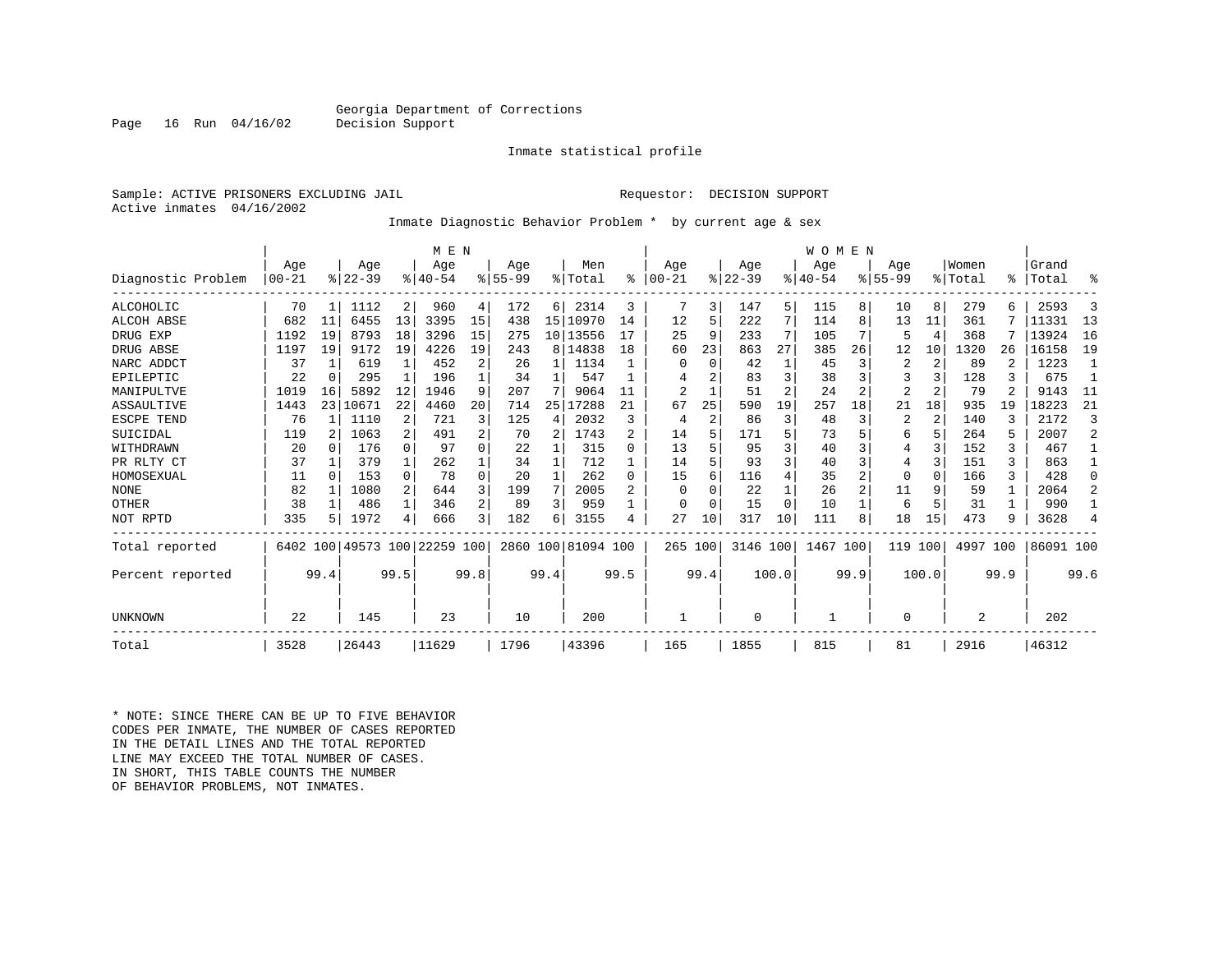Inmate statistical profile

Sample: ACTIVE PRISONERS EXCLUDING JAIL Requestor: DECISION SUPPORT Active inmates 04/16/2002

Physical Profile (General Condition) by current age & sex

|                      |          |      |           |              | M E N                        |      |                    |                |          |      |           |      |           |      | <b>WOMEN</b> |      |             |        |          |      |           |                |
|----------------------|----------|------|-----------|--------------|------------------------------|------|--------------------|----------------|----------|------|-----------|------|-----------|------|--------------|------|-------------|--------|----------|------|-----------|----------------|
|                      | Age      |      | Age       |              | Age                          |      | Age                |                | Men      |      | Aqe       |      | Aqe       |      | Aqe          |      | Age         |        | Women    |      | Grand     |                |
| Physical Profile     | $ 00-21$ |      | $8 22-39$ |              | $8 40-54$                    |      | $8155 - 99$        |                | % Total  | ⊱    | $00 - 21$ |      | $ 22-39 $ |      | $8 40-54$    |      | $8155 - 99$ |        | % Total  |      | %   Total | - 옹            |
| NO LIMITATION        | 3105     | 91   | 19713     | 76           | 5668                         | 50   | 310                |                | 18 28796 | 68   | 144       | 92   | 1422      | 82   | 476          | 62   | 18          | 23     | 2060     | 75   | 30856 68  |                |
| DEFECT NO MAJOR LIMT | 167      | 51   | 2720      | 10           | 2052                         | 18   | 319                | 18             | 5258     | 12   | 6         | 4    | 128       |      | 124          | 16   | 17          | 22     | 275      | 10   | 5533      | 12             |
| DEFECT MAJOR LIMIT   | 149      |      | 3519      | 14           | 3563                         | 31   | 1000               | 57             | 8231     | 19   | 6         | 4    | 189       | 11   | 164          | 21   | 39          | 51     | 398      | 14   | 8629      | 19             |
| VERY MAJOR DEFECT    |          |      | 47        | $\mathbf{0}$ | 110                          |      | 134                | 8 <sup>1</sup> | 292      |      | 0         | 0    | 3         | 0    | 8            |      | 3           | 4      | 14       |      | 306       | $\overline{1}$ |
| Total reported       |          |      |           |              | 3422 100 25999 100 11393 100 |      | 1763 100 42577 100 |                |          |      | 156 100   |      | 1742 100  |      | 772 100      |      |             | 77 100 | 2747 100 |      | 45324 100 |                |
| Percent reported     |          | 97.0 |           | 98.3         |                              | 98.0 |                    | 98.2           |          | 98.1 |           | 94.5 |           | 93.9 |              | 94.7 |             | 95.1   |          | 94.2 |           | 97.9           |
| NOT REPORTED         | 106      |      | 444       |              | 236                          |      | 33                 |                | 819      |      | 9         |      | 113       |      | 43           |      | 4           |        | 169      |      | 988       |                |
| Total                | 3528     |      | 26443     |              | 11629                        |      | 1796               |                | 43396    |      | 165       |      | 1855      |      | 815          |      | 81          |        | 2916     |      | 46312     |                |

Page 17 Run 04/16/02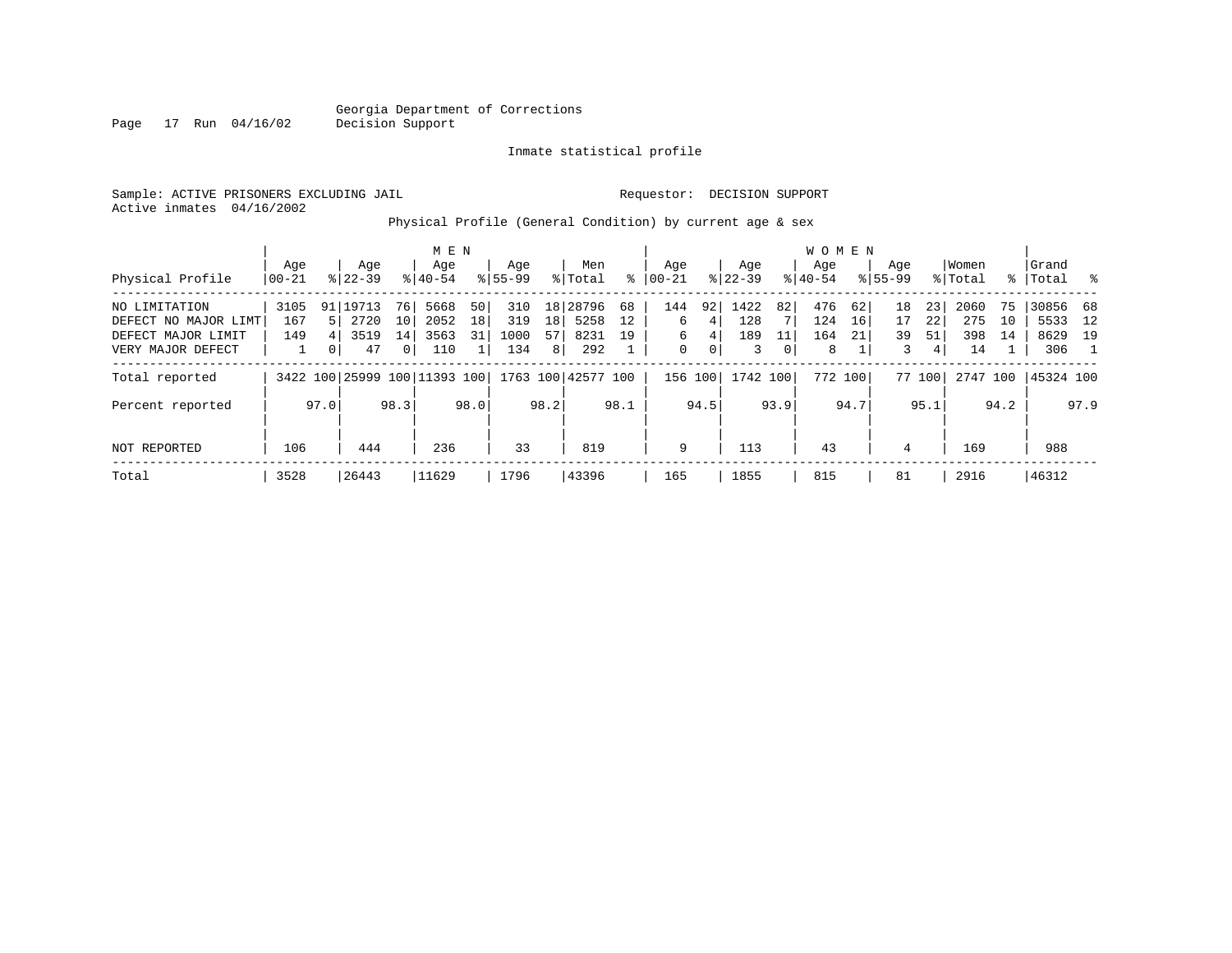Inmate statistical profile

Sample: ACTIVE PRISONERS EXCLUDING JAIL Requestor: DECISION SUPPORT Active inmates 04/16/2002

Security Status by current age & sex

|                  |          |             |           |             | M E N                        |                |             |       |                    |       |           |       |             |       | W O M E N   |       |             |        |             |       |           |       |
|------------------|----------|-------------|-----------|-------------|------------------------------|----------------|-------------|-------|--------------------|-------|-----------|-------|-------------|-------|-------------|-------|-------------|--------|-------------|-------|-----------|-------|
|                  | Age      |             | Age       |             | Age                          |                | Age         |       | Men                |       | Age       |       | Age         |       | Age         |       | Age         |        | Women       |       | Grand     |       |
| Security         | $ 00-21$ |             | $ 22-39 $ |             | $8 40-54$                    |                | $8155 - 99$ |       | % Total            | ႜ     | $00 - 21$ |       | $ 22-39 $   |       | $ 40-54 $   |       | $8155 - 99$ |        | % Total     |       | %   Total | ွေ    |
| DIAG INCOM       |          | 0           | 6         | 0           | 3                            |                | 2           | 0     | 12                 | 0     |           |       | $\mathbf 0$ | 0     | 0           | 0     | $\Omega$    |        |             | 0     | 12        | C     |
| WRK RELEAS       | 0        | $\mathbf 0$ | 0         | $\mathbf 0$ |                              | 0              | 0           | 0     | 0                  | 0     | 0         | 0     | 0           | 0     | $\mathbf 0$ | 0     | 0           |        | 0           | 0     |           |       |
| TRUSTY           | 45       |             | 1350      | 5           | 831                          |                | 68          | 4     | 2294               |       | 2         |       | 107         | 6     | 73          | 9     | 4           |        | 186         | 6     | 2480      | Е     |
| MINIMUM          | 955      | 27          | 8673      | 33          | 4198                         | 36             | 632         | 35    | 14458              | 33    | 59        | 36    | 1012        | 55    | 470         | 58    | 51          | 63     | 1592        | 55    | 16050     | 35    |
| MEDIUM           | 1524     | 43          | 10352     | 39          | 4630                         | 40             | 866         | 48    | 17372              | 40    | 64        | 39    | 477         | 26    | 189         | 23    | 20          | 25     | 750         | 26    | 18122     | -39   |
| CLOSE            | 664      | 19          | 4224      | 16          | 1291                         | 11             | 164         | 9     | 6343               | 15    | 28        | 17    | 137         |       | 34          |       | 2           | 2      | 201         |       | 6544      | 14    |
| MAXIMUM          | 30       |             | 526       | 2           | 182                          | 2              | 23          |       | 761                | 2     |           | 0     | 4           | 0     | <b>J</b>    |       | 0           |        | 5           |       | 766       | 2     |
| DIAGNOSTIC       | 309      | 9           | 1312      | 5           | 494                          | $\overline{4}$ | 41          | 2     | 2156               | 5     | 12        | 7     | 118         | 6     | 48          | 6     | 4           | 5      | 182         | 6     | 2338      | 5     |
| Total reported   |          |             |           |             | 3528 100 26443 100 11629 100 |                |             |       | 1796 100 43396 100 |       | 165       | 100   | 1855 100    |       | 815 100     |       |             | 81 100 | 2916 100    |       | 46312 100 |       |
| Percent reported |          | 100.0       |           | 100.0       |                              | 100.0          |             | 100.0 |                    | 100.0 |           | 100.0 |             | 100.0 |             | 100.0 |             | 100.0  |             | 100.0 |           | 100.0 |
| NOT RPTD         | 0        |             | 0         |             | $\Omega$                     |                | 0           |       | 0                  |       | $\Omega$  |       | 0           |       | $\mathbf 0$ |       | $\Omega$    |        | $\mathbf 0$ |       | 0         |       |
| Total            | 3528     |             | 26443     |             | 11629                        |                | 1796        |       | 43396              |       | 165       |       | 1855        |       | 815         |       | 81          |        | 2916        |       | 46312     |       |

\* NOTE: BEGINNING IN JULY 1987, THE FACILITIES DIVISION NO LONGER CODED INMATES AS BEING WORK RELEASE

Page 18 Run 04/16/02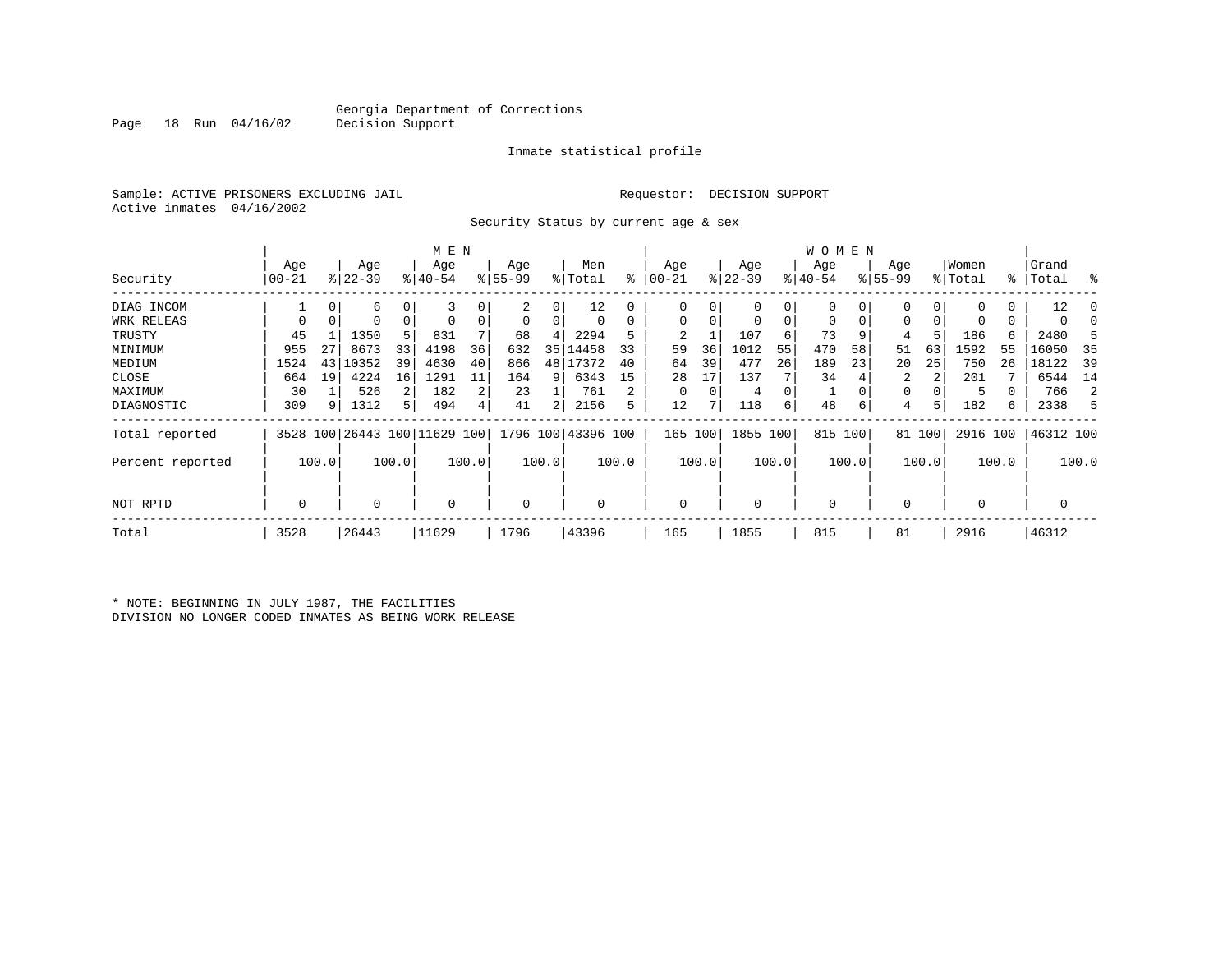Inmate statistical profile

Sample: ACTIVE PRISONERS EXCLUDING JAIL Requestor: DECISION SUPPORT Active inmates 04/16/2002

Number Of Sentences by current age & sex

|                     |           |      |                              |      | M E N       |      |           |      |                    |      |                |         |           |      | <b>WOMEN</b> |      |             |                |          |      |           |      |
|---------------------|-----------|------|------------------------------|------|-------------|------|-----------|------|--------------------|------|----------------|---------|-----------|------|--------------|------|-------------|----------------|----------|------|-----------|------|
|                     | Age       |      | Age                          |      | Age         |      | Age       |      | Men                |      | Age            |         | Age       |      | Age          |      | Age         |                | Women    |      | Grand     |      |
| Number Of Sentences | $ 00-21 $ |      | $8 22-39$                    |      | $8140 - 54$ |      | $8 55-99$ |      | % Total            |      | $8   00 - 21$  |         | $ 22-39 $ |      | $8 40-54$    |      | $8155 - 99$ |                | % Total  |      | %   Total | ႜ    |
| ONE                 | 1515      | 43   | 8108                         | 31   | 3803        | 33   | 731       |      | 41 14157           | 33   | 77             | 47      | 737       | 40   | 310          | 38   | 44          | 54             | 1168     | 40   | 15325     | 33   |
| TWO                 | 879       | 25   | 6304                         | 24   | 2741        | 24   | 445       |      | 25 10369           | 24   | 50             | 30      | 468       | 25   | 214          | 26   | 19          | 23             | 751      | 26   | 11120     | -24  |
| THREE               | 506       | 14   | 4248                         | 16   | 1794        | 15   | 244       | 14   | 6792               | 16   | 22             | 13      | 266       | 14   | 109          | 13   |             | 11             | 406      | 14   | 7198      | 16   |
| FOUR                | 262       |      | 2657                         | 10   | 1069        | 9    | 139       | 8    | 4127               | 10   | 8              | 5       | 153       | 8    | 66           |      | 5           | $6 \mid$       | 232      | 8    | 4359      | 9    |
| FIVE                | 160       |      | 1734                         |      | 718         | 6    | -77       |      | 2689               | 6    | 4              | 2       | 93        | 5    | 32           |      | 2           | $\overline{2}$ | 131      | 5.   | 2820      | 6    |
| MORE THAN FIVE      | 175       |      | 3289                         | 12   | 1457        | 13   | 159       | 9    | 5080               | 12   | $\overline{4}$ | 2       | 133       | 7    | 81           | 10   | 2           | 2              | 220      | 8    | 5300 11   |      |
| Total reported      |           |      | 3497 100 26340 100 11582 100 |      |             |      |           |      | 1795 100 43214 100 |      |                | 165 100 | 1850 100  |      | 812 100      |      |             | 81 100         | 2908 100 |      | 46122 100 |      |
| Percent reported    |           | 99.1 |                              | 99.6 |             | 99.6 |           | 99.9 |                    | 99.6 |                | 100.0   |           | 99.7 |              | 99.6 |             | 100.0          |          | 99.7 |           | 99.6 |
| <b>NOT REPORTED</b> | 31        |      | 103                          |      | 47          |      | 1         |      | 182                |      | $\mathbf 0$    |         | 5         |      | 3            |      | $\Omega$    |                | 8        |      | 190       |      |
| Total               | 3528      |      | 26443                        |      | 11629       |      | 1796      |      | 43396              |      | 165            |         | 1855      |      | 815          |      | 81          |                | 2916     |      | 46312     |      |
|                     |           |      |                              |      |             |      |           |      |                    |      |                |         |           |      |              |      |             |                |          |      |           |      |
| AVG NUM SENTENCES   | 2.29      |      | 3.02                         |      | 2.99        |      | 2.59      |      | 2.94               |      | 1.97           |         | 2.48      |      | 2.66         |      | 2.04        |                | 2.49     |      | 2.91      |      |

Page 19 Run 04/16/02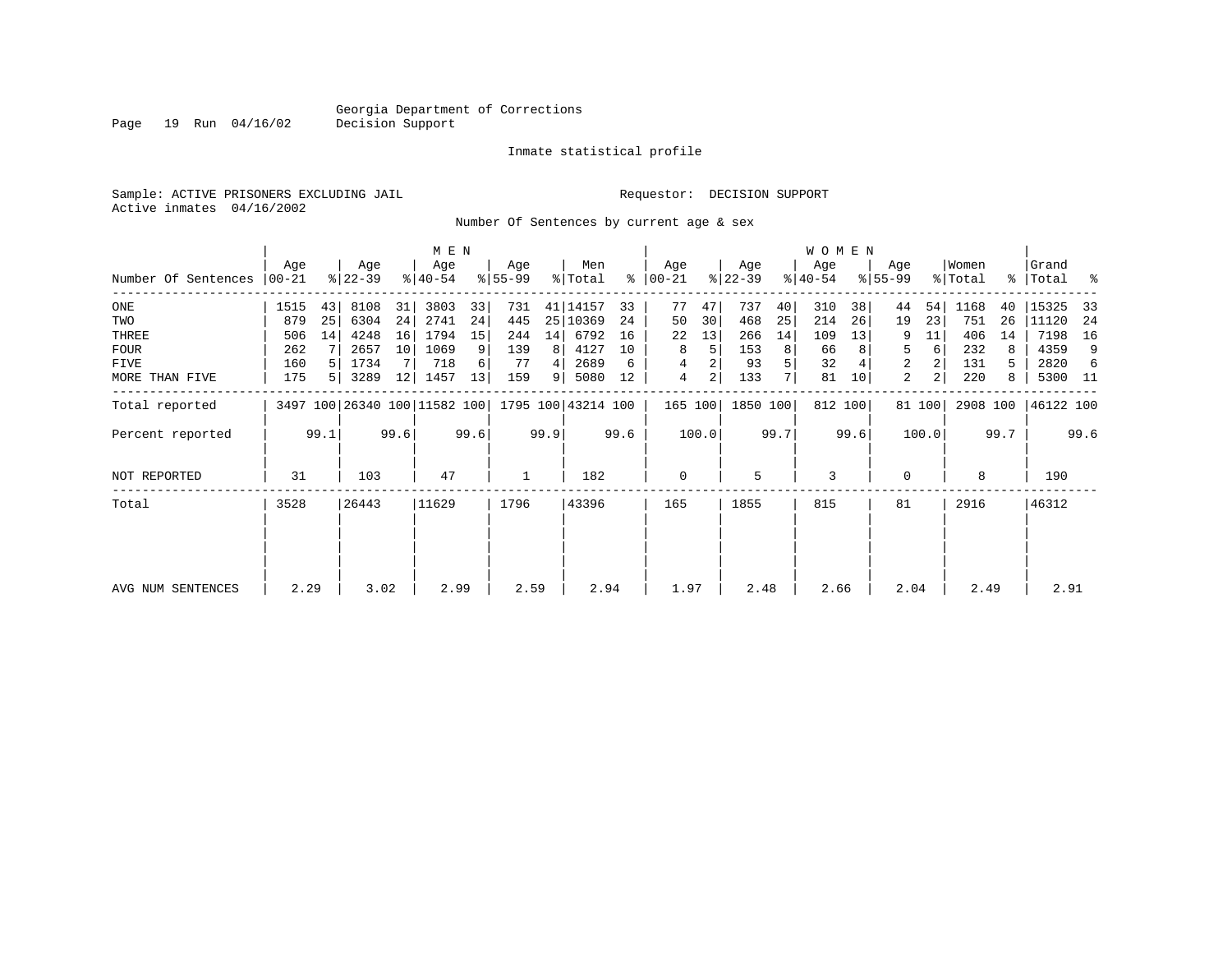Inmate statistical profile

Sample: ACTIVE PRISONERS EXCLUDING JAIL Requestor: DECISION SUPPORT Active inmates 04/16/2002

Page 20 Run 04/16/02

Number Of Disciplinaries by current age & sex

|                     |                |       |                  |       | M E N            |       |                 |                 |                                                 |       |                    |       |                  |                | W O M E N        |         |                    |        |                  |       |                    |                |
|---------------------|----------------|-------|------------------|-------|------------------|-------|-----------------|-----------------|-------------------------------------------------|-------|--------------------|-------|------------------|----------------|------------------|---------|--------------------|--------|------------------|-------|--------------------|----------------|
| Disciplinaries      | Age<br>  00-21 |       | Age<br>$ 22-39 $ |       | Age<br>$ 40-54 $ |       | Age<br>$ 55-99$ |                 | Men<br>% Total                                  | ႜ     | Age<br>$ 00 - 21 $ |       | Age<br>$ 22-39 $ |                | Age<br>$ 40-54 $ |         | Age<br>$8155 - 99$ |        | Women<br>% Total |       | Grand<br>% Total % |                |
| ZERO                | 1228           | 35    | 8462             | 32    | 4945             | 43    | 860             |                 | 48 15495                                        | 36    | 71                 | 43    | 897              | 48             | 457              | 56      | 53                 | 65     | 1478             | 51    | 16973              | -37            |
| ONE                 | 440            | 12    | 3685             | 14    | 1692             | 15    | 327             | 18 <sup>1</sup> | 6144                                            | 14    | 20                 | 12    | 292              | 16             | 131              | 16      | 14                 | 17     | 457              | 16    | 6601               | 14             |
| TWO                 | 326            |       | 2293             | 9     | 1047             | 9     | 163             | 9               | 3829                                            | 9     | 19                 | 12    | 141              | 8              | 55               |         | 4                  | 5      | 219              |       | 4048               | 9              |
| THREE               | 188            |       | 1642             |       | 669              | 6     | 102             | 6               | 2601                                            | 6     | 9                  | 5     | 116              | 6              | 33               |         | 5                  |        | 163              | 6     | 2764               | 6              |
| <b>FOUR</b>         | 185            |       | 1243             |       | 469              |       | 52              | 3               | 1949                                            |       |                    |       | 76               |                | 29               |         |                    |        | 109              | 4     | 2058               | 4              |
| <b>FIVE</b>         | 177            |       | 997              |       | 374              |       | 47              | 3               | 1595                                            |       | 5                  |       | 46               | $\overline{2}$ | 8                |         | 0                  |        | 59               |       | 1654               | $\overline{4}$ |
| MORE THAN FIVE      | 984            | 28    | 8119             | 31    | 2430             | 21    | 245             |                 | 14 11778                                        | 27    | 38                 | 23    | 287              | 15             | 102              | 13      | 4                  |        | 431              | 15    | 12209              | -26            |
| Total reported      |                |       |                  |       |                  |       |                 |                 | 3528 100 26441 100 11626 100 1796 100 43391 100 |       | 165 100            |       | 1855 100         |                |                  | 815 100 |                    | 81 100 | 2916 100         |       | 46307 100          |                |
| Percent reported    |                | 100.0 |                  | 100.0 |                  | 100.0 |                 | 100.0           |                                                 | 100.0 |                    | 100.0 |                  | 100.0          |                  | 100.0   |                    | 100.0  |                  | 100.0 |                    | 100.0          |
| <b>NOT REPORTED</b> | 0              |       | 2                |       | 3                |       | 0               |                 | 5                                               |       | 0                  |       | $\mathbf 0$      |                | $\mathbf 0$      |         | 0                  |        | 0                |       | 5                  |                |
| Total               | 3528           |       | 26443            |       | 11629            |       | 1796            |                 | 43396                                           |       | 165                |       | 1855             |                | 815              |         | 81                 |        | 2916             |       | 46312              |                |
|                     |                |       |                  |       |                  |       |                 |                 |                                                 |       |                    |       |                  |                |                  |         |                    |        |                  |       |                    |                |
| AVG NUM DISCIP      | 5.33           |       | 6.57             |       | 4.62             |       | 3.01            |                 | 5.80                                            |       | 4.22               |       | 3.35             |                | 2.47             |         | 1.09               |        | 3.09             |       | 5.63               |                |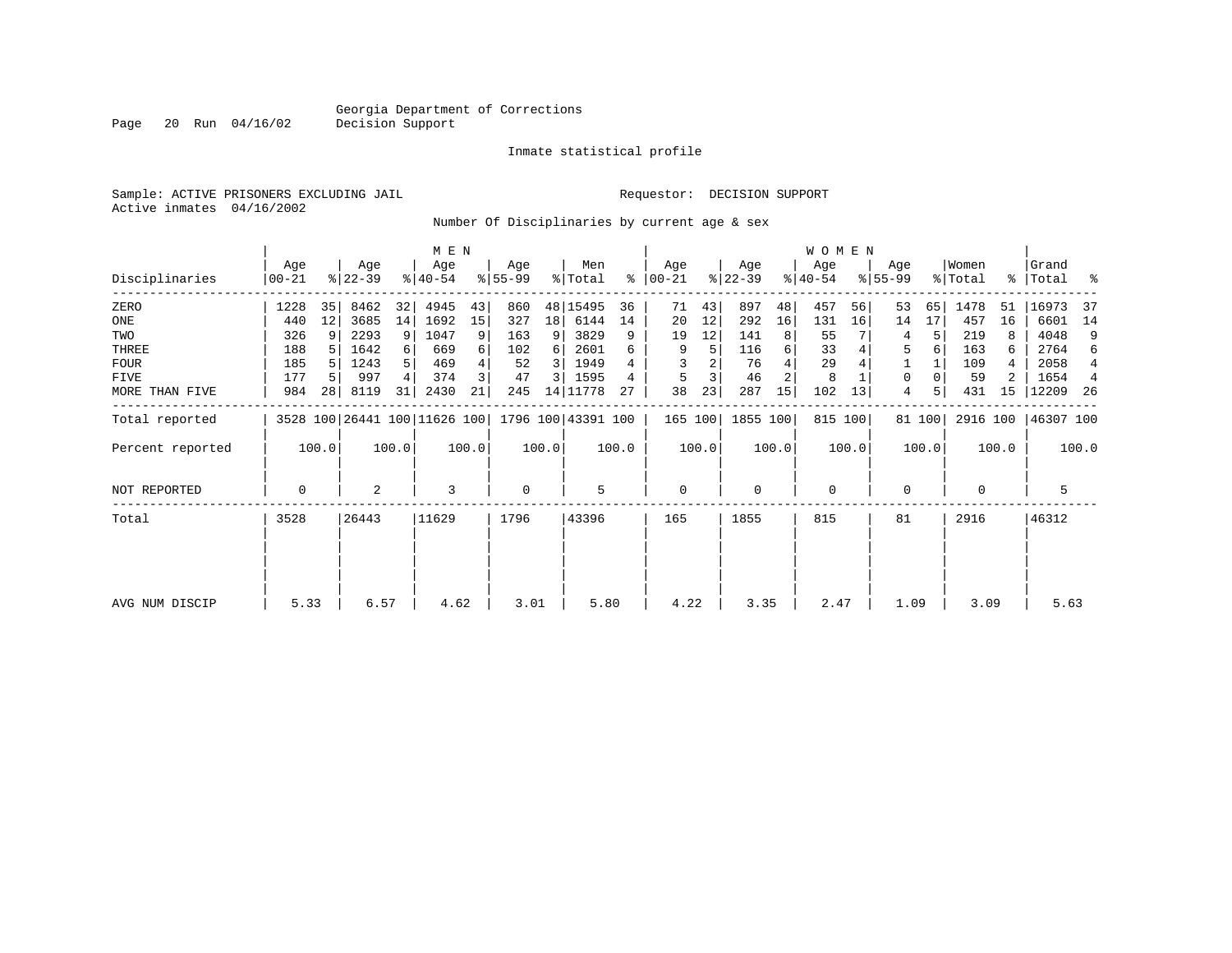Page 21 Run 04/16/02

#### Inmate statistical profile

Sample: ACTIVE PRISONERS EXCLUDING JAIL Requestor: DECISION SUPPORT Active inmates 04/16/2002

Number Of Escapes by current age & sex

|                  |                  |          |                  |          | M E N                                           |       |                 |          |                |          |                   |       |                  |          | WOMEN            |       |                  |        |                  |       |                |          |
|------------------|------------------|----------|------------------|----------|-------------------------------------------------|-------|-----------------|----------|----------------|----------|-------------------|-------|------------------|----------|------------------|-------|------------------|--------|------------------|-------|----------------|----------|
| Escapes          | Age<br>$00 - 21$ |          | Age<br>$ 22-39 $ |          | Age<br>$ 40-54 $                                |       | Age<br>$ 55-99$ |          | Men<br>% Total | ႜႂ       | Age<br>$ 00 - 21$ |       | Age<br>$ 22-39 $ |          | Age<br>$ 40-54 $ |       | Age<br>$ 55-99 $ |        | Women<br>% Total | ႜ     | Grand<br>Total | ႜ        |
| ZERO             |                  |          | 3522 100 26267   |          | 99 11486                                        | 99    | 1767            |          | 98 43042       | 99       | 165 100           |       | 1849 100         |          | 813              | 100   |                  | 81 100 | 2908             | 100   | 45950          | 99       |
| ONE              | 6                | $\Omega$ | 174              | 1        | 123                                             |       | 23              |          | 326            |          | $\mathbf 0$       | 0     | 6                | 0        | 2                | 0     | $\mathbf 0$      | 0      | 8                | 0     | 334            |          |
| TWO              |                  |          | 2                | $\Omega$ | 15                                              | 0     | 4               | 0        | 21             | $\Omega$ | 0                 |       |                  |          | 0                |       | 0                |        |                  | 0     | 21             | $\Omega$ |
| THREE            | 0                |          |                  |          |                                                 |       | 2               |          | 6              |          | 0                 |       |                  |          | 0                |       | 0                |        |                  | 0     | 6              | $\Omega$ |
| FOUR             | $\Omega$         |          |                  |          |                                                 | 0     | $\Omega$        | $\Omega$ |                | 0        | $\Omega$          | 0     | $\Omega$         | $\Omega$ | $\Omega$         |       | $\mathbf 0$      |        |                  | 0     |                | $\Omega$ |
| FIVE             |                  |          | 0                |          | $\mathbf 0$                                     | 0     | $\Omega$        | 0        | $\Omega$       | 0        | $\Omega$          | 0     |                  |          | 0                |       | $\mathbf 0$      |        |                  | 0     |                |          |
| MORE THAN FIVE   | $\mathbf 0$      | 0        | 0                | $\Omega$ | $\Omega$                                        | 0     | $\Omega$        | 0        |                |          | $\mathbf{0}$      | 0     |                  | $\Omega$ | $\Omega$         |       | $\mathbf 0$      | 0      |                  | 0     |                |          |
| Total reported   |                  |          |                  |          | 3528 100 26443 100 11629 100 1796 100 43396 100 |       |                 |          |                |          | 165 100           |       | 1855 100         |          | 815 100          |       |                  | 81 100 | 2916 100         |       | 46312 100      |          |
| Percent reported |                  | 100.0    |                  | 100.0    |                                                 | 100.0 |                 | 100.0    |                | 100.0    |                   | 100.0 |                  | 100.0    |                  | 100.0 |                  | 100.0  |                  | 100.0 |                | 100.0    |
| NOT REPORTED     | 0                |          | 0                |          | $\mathbf 0$                                     |       | 0               |          | 0              |          | $\mathbf 0$       |       | $\Omega$         |          | 0                |       | 0                |        | $\Omega$         |       | 0              |          |
| Total            | 3528             |          | 26443            |          | 11629                                           |       | 1796            |          | 43396          |          | 165               |       | 1855             |          | 815              |       | 81               |        | 2916             |       | 46312          |          |
|                  |                  |          |                  |          |                                                 |       |                 |          |                |          |                   |       |                  |          |                  |       |                  |        |                  |       |                |          |
|                  |                  |          |                  |          |                                                 |       |                 |          |                |          |                   |       |                  |          |                  |       |                  |        |                  |       |                |          |
| AVG NUM ESCAPES  |                  | .00      | .01              |          | .01                                             |       | .02             |          | .01            |          | .00               |       |                  | .00      | .00              |       |                  | .00    | .00              |       | .01            |          |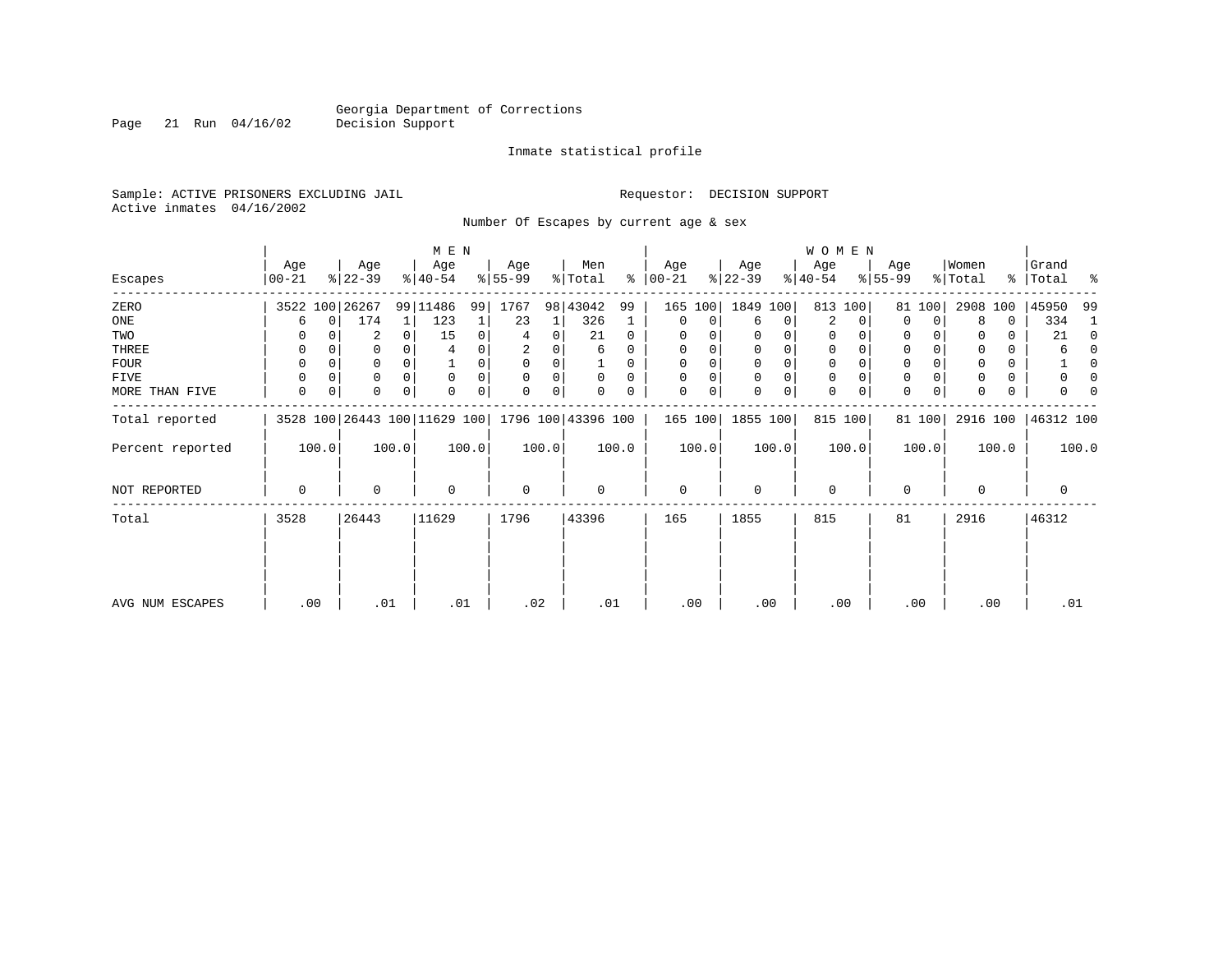Inmate statistical profile

Active inmates 04/16/2002

#### Sample: ACTIVE PRISONERS EXCLUDING JAIL **Requestor: DECISION SUPPORT**

Number Of Prior Georgia Incarcerations \* by current age & sex

|                            |             |                |                  |       | M E N                        |       |                  |       |                    |       |                      |       |                  |       | WOMEN           |       |                  |                |                  |       |                 |       |
|----------------------------|-------------|----------------|------------------|-------|------------------------------|-------|------------------|-------|--------------------|-------|----------------------|-------|------------------|-------|-----------------|-------|------------------|----------------|------------------|-------|-----------------|-------|
| Prior Incarcerations 00-21 | Aqe         |                | Age<br>$ 22-39 $ |       | Age<br>$ 40-54 $             |       | Age<br>$8 55-99$ |       | Men<br>% Total     |       | Age<br>$8   00 - 21$ |       | Age<br>$ 22-39 $ |       | Age<br>$ 40-54$ |       | Age<br>$8 55-99$ |                | Women<br>% Total | ႜ     | Grand<br> Total | ್ಠಿ   |
| ZERO                       | 3186        |                | 90 14545         | 55    | 4476                         | 38    | 1003             |       | 56 23210           | 53    | 147                  | 89    | 1199             | 65    | 440             | 54    | 53               | 65             | 1839             | 63    | 25049           | -54   |
| ONE                        | 312         | 9 <sup>1</sup> | 5358             | 20    | 2126                         | 18    | 332              | 18    | 8128               | 19    | 17                   | 10    | 323              | 17    | 131             | 16    | 14               | 17             | 485              | 17    | 8613            | 19    |
| TWO                        | 28          |                | 3046             | 12    | 1565                         | 13    | 180              | 10    | 4819               | 11    |                      | 1     | 163              | 9     | 80              | 10    | 4                | 5              | 248              | 9     | 5067            | 11    |
| THREE                      | 2           |                | 1771             |       | 1170                         | 10    | 123              |       | 3066               |       | $\mathbf 0$          | 0     | 95               | 5     | 67              |       | 3                |                | 165              | 6     | 3231            |       |
| FOUR                       | 0           |                | 903              |       | 894                          | 8     | 75               | 4     | 1872               | 4     | $\mathbf 0$          | 0     | 37               | 2     | 30              |       | $\overline{c}$   | $\overline{a}$ | 69               |       | 1941            | 4     |
| FIVE                       | 0           |                | 507              |       | 588                          | 5     | 26               |       | 1121               |       | 0                    | 0     | 23               |       | 21              |       | 3                |                | 47               |       | 1168            |       |
| MORE THAN FIVE             | 0           |                | 313              |       | 810                          | 7     | 57               | 3     | 1180               | 3     | 0                    | 0     | 15               |       | 46              |       | 2                | $\overline{a}$ | 63               | 2     | 1243            |       |
| Total reported             |             |                |                  |       | 3528 100 26443 100 11629 100 |       |                  |       | 1796 100 43396 100 |       | 165 100              |       | 1855 100         |       | 815 100         |       |                  | 81 100         | 2916 100         |       | 46312 100       |       |
| Percent reported           |             | 100.0          |                  | 100.0 |                              | 100.0 |                  | 100.0 |                    | 100.0 |                      | 100.0 |                  | 100.0 |                 | 100.0 |                  | 100.0          |                  | 100.0 |                 | 100.0 |
| NOT REPORTED               | $\mathbf 0$ |                | $\mathbf 0$      |       | $\Omega$                     |       | $\mathbf 0$      |       | $\mathbf 0$        |       | $\mathbf 0$          |       | $\Omega$         |       | $\mathbf 0$     |       | $\mathbf 0$      |                | $\Omega$         |       | 0               |       |
| Total                      | 3528        |                | 26443            |       | 11629                        |       | 1796             |       | 43396              |       | 165                  |       | 1855             |       | 815             |       | 81               |                | 2916             |       | 46312           |       |
|                            |             |                |                  |       |                              |       |                  |       |                    |       |                      |       |                  |       |                 |       |                  |                |                  |       |                 |       |
|                            |             |                |                  |       |                              |       |                  |       |                    |       |                      |       |                  |       |                 |       |                  |                |                  |       |                 |       |
| AVG # INCARCERATIONS       | .11         |                |                  | .94   | 1.80                         |       | 1.05             |       | 1.11               |       | .12                  |       | .70              |       | 1.29            |       | .84              |                | .83              |       | 1.09            |       |

\* This data counts a parole revocation on an existing sentenCE AS A prior incarceration. Also, this data counts, for any cohort of inmates, the total number of Georgia incarcerations the inmate has had during his entire criminal career. For example, if an inmate was admitted to prison first in FY72, and then re-admitted in FY79 and FY85, he had two prior incarcerations before the FY85 admission. This inmate's records show two prior incarcerations in all three of his records since he has had two prior incarcerations in his criminal career. If the cohort of FY72 admissions is selected for analysis, two prior incarcerations will be listed for this inmate even though in FY72, he had no prior incarcerations.

Page 22 Run 04/16/02 Decision Support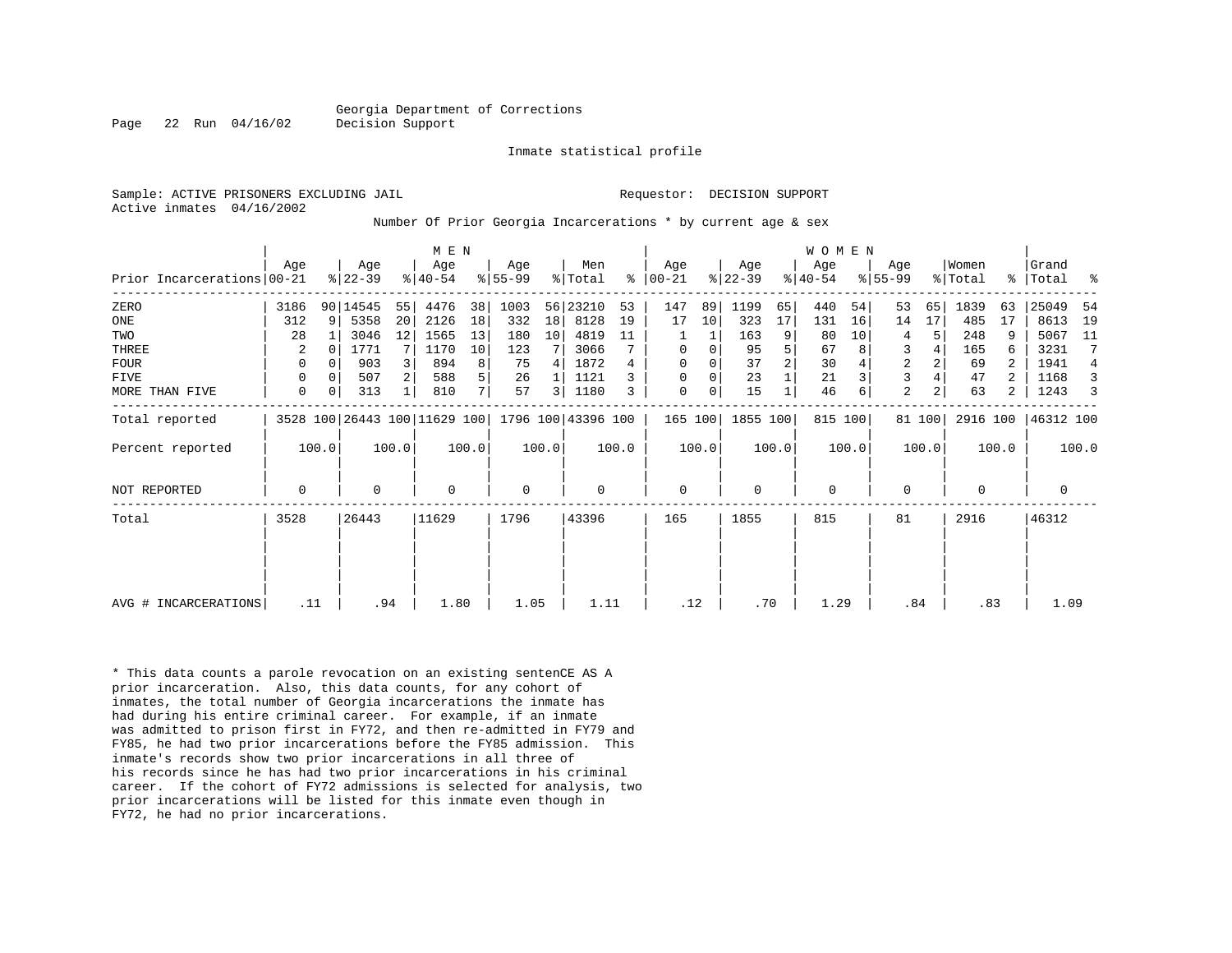Page 23 Run 04/16/02

#### Inmate statistical profile

Sample: ACTIVE PRISONERS EXCLUDING JAIL Requestor: DECISION SUPPORT Active inmates 04/16/2002

Number Of Transfers by current age & sex

|                   |                |       |                  |       | M E N                        |       |                 |          |                    |       |                |       |                  |       | W O M E N        |       |                    |        |                  |       |                       |                |
|-------------------|----------------|-------|------------------|-------|------------------------------|-------|-----------------|----------|--------------------|-------|----------------|-------|------------------|-------|------------------|-------|--------------------|--------|------------------|-------|-----------------------|----------------|
| Transfers         | Age<br>  00-21 |       | Age<br>$ 22-39 $ |       | Age<br>$ 40-54 $             |       | Age<br>$ 55-99$ |          | Men<br>% Total     | %     | Aqe<br>  00-21 |       | Age<br>$ 22-39 $ |       | Aqe<br>$ 40-54 $ |       | Age<br>$8155 - 99$ |        | Women<br>% Total | ႜၟ    | Grand<br>$ Total$ $ $ |                |
| ZERO              | 820            | 23    | 2390             | 9     | 996                          | 9     | 102             | $6 \mid$ | 4308               | 10    | 37             | 22    | 399              | 22    | 160              | 20    | 15                 | 19     | 611              | 21    | 4919                  | -11            |
| ONE               | 1647           | 47    | 10084            | 38    | 4211                         | 36    | 699             |          | 39 16641           | 38    | 104            | 63    | 936              | 50    | 382              | 47    | 28                 | 35     | 1450             | 50    | 18091                 | -39            |
| TWO               | 691            | 20    | 6095             | 23    | 2256                         | 19    | 339             | 19       | 9381               | 22    | 14             | 8     | 277              | 15    | 141              | 17    | 17                 | 21     | 449              | 15    | 9830                  | -21            |
| THREE             | 227            |       | 3263             | 12    | 1370                         | 12    | 194             | 11       | 5054               | 12    | 9              |       | 136              |       | 65               |       | 9                  | 11     | 219              | 8     | 5273                  | -11            |
| <b>FOUR</b>       | 94             | -3 I  | 1757             | 7     | 861                          |       | 145             | 8        | 2857               |       |                |       | 65               |       | 26               |       | 4                  | 5      | 96               |       | 2953                  | 6              |
| FIVE              | 30             |       | 1077             | 4     | 587                          |       | 88              | 5        | 1782               | 4     | 0              | 0     | 18               |       | 15               |       | 4                  |        | 37               |       | 1819                  | $\overline{4}$ |
| MORE THAN FIVE    | 19             |       | 1777             | 7     | 1348                         | 12    | 229             | 13       | 3373               |       | 0              | 0     | 24               |       | 26               |       | 4                  | 5      | 54               | 2     | 3427                  | 7              |
| Total reported    |                |       |                  |       | 3528 100 26443 100 11629 100 |       |                 |          | 1796 100 43396 100 |       | 165 100        |       | 1855 100         |       | 815 100          |       |                    | 81 100 | 2916 100         |       | 46312 100             |                |
| Percent reported  |                | 100.0 |                  | 100.0 |                              | 100.0 |                 | 100.0    |                    | 100.0 |                | 100.0 |                  | 100.0 |                  | 100.0 |                    | 100.0  |                  | 100.0 |                       | 100.0          |
| NOT REPORTED      | $\mathbf 0$    |       | $\Omega$         |       | $\mathbf 0$                  |       | $\mathbf 0$     |          | 0                  |       | $\mathbf{0}$   |       | $\Omega$         |       | $\mathbf 0$      |       | 0                  |        | $\Omega$         |       | 0                     |                |
| Total             | 3528           |       | 26443            |       | 11629                        |       | 1796            |          | 43396              |       | 165            |       | 1855             |       | 815              |       | 81                 |        | 2916             |       | 46312                 |                |
|                   |                |       |                  |       |                              |       |                 |          |                    |       |                |       |                  |       |                  |       |                    |        |                  |       |                       |                |
|                   |                |       |                  |       |                              |       |                 |          |                    |       |                |       |                  |       |                  |       |                    |        |                  |       |                       |                |
| AVG NUM TRANSFERS | 1.24           |       | 2.22             |       | 2.66                         |       | 2.76            |          | 2.28               |       | .99            |       | 1.30             |       | 1.51             |       | 1.94               |        | 1.36             |       | 2.22                  |                |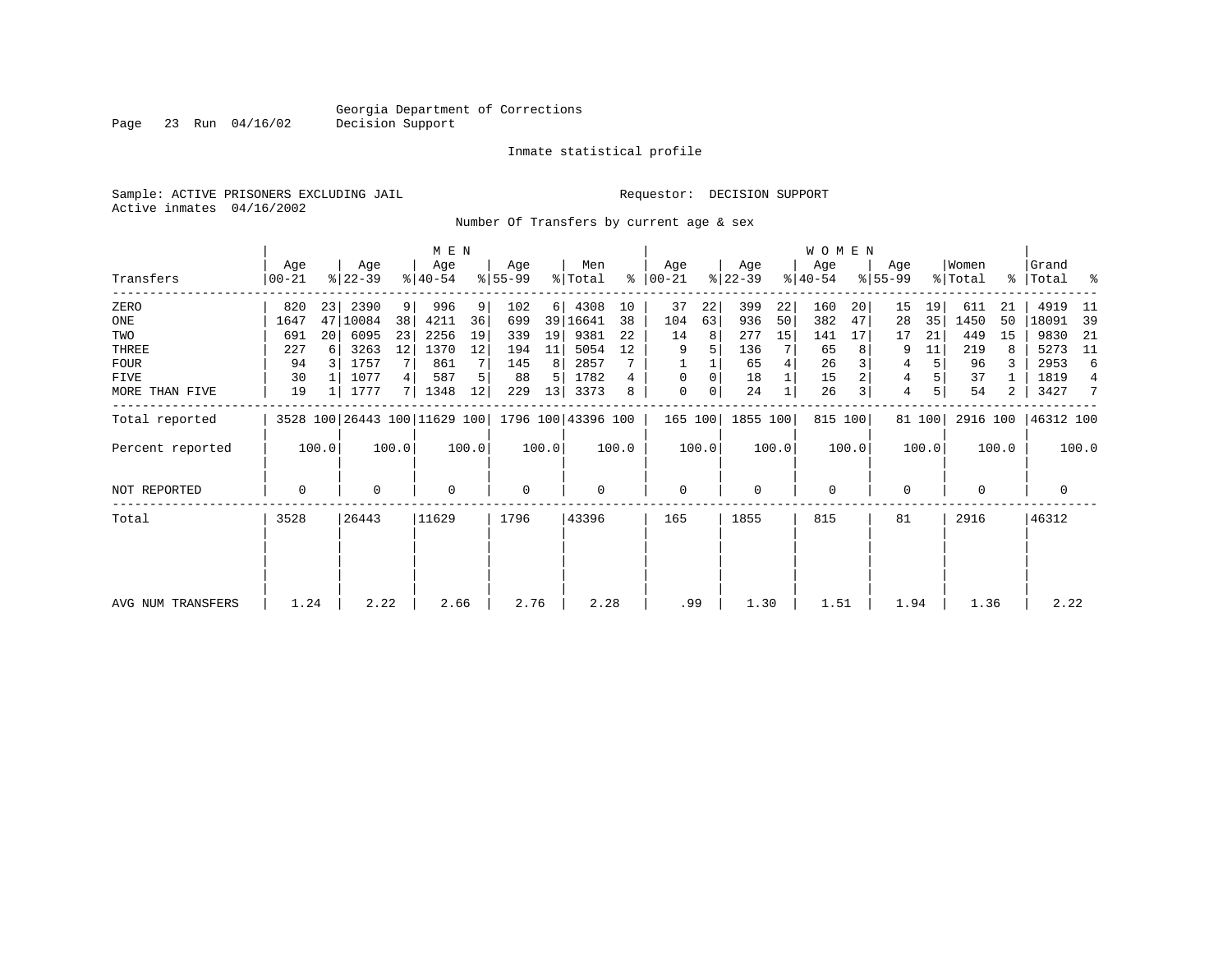Page 24 Run 04/16/02

#### Inmate statistical profile

Sample: ACTIVE PRISONERS EXCLUDING JAIL **Requestor: DECISION SUPPORT** Active inmates 04/16/2002

County Of Conviction by current age & sex

|                            |                |                |           |              | M E N    |              |                |                |         |                |              |              |                |              | W O M E N      |              |                |                |                |              |       |                |
|----------------------------|----------------|----------------|-----------|--------------|----------|--------------|----------------|----------------|---------|----------------|--------------|--------------|----------------|--------------|----------------|--------------|----------------|----------------|----------------|--------------|-------|----------------|
|                            | Age            |                | Age       |              | Age      |              | Age            |                | Men     |                | Age          |              | Age            |              | Age            |              | Age            |                | Women          |              | Grand |                |
| County Of Conviction 00-21 |                |                | $8 22-39$ |              | $ 40-54$ |              | $8155 - 99$    |                | % Total | ి              | $ 00-21$     |              | $ 22-39$       |              | $8140 - 54$    |              | $8155 - 99$    |                | % Total        | ి            | Total | န္             |
| Appling                    | 3              | $\mathbf 0$    | 60        | 0            | 30       | 0            | 6              | $\mathbf 0$    | 99      | 0              | 0            | 0            | 6              | 0            | 1              | 0            | 0              | 0              | 7              | 0            | 106   | $\Omega$       |
| Atkinson                   | $\overline{c}$ | $\mathbf 0$    | 29        | 0            | 13       | $\mathsf 0$  | 3              | $\mathbf 0$    | 47      | 0              | $\Omega$     | $\mathbf 0$  | 2              | 0            | 2              | $\mathbf 0$  | $\Omega$       | 0              | $\overline{4}$ | 0            | 51    | $\Omega$       |
| Bacon                      | 4              | 0              | 37        | 0            | 19       | $\mathbf 0$  | $\Omega$       | 0              | 60      | 0              | $\Omega$     | 0            | $\Omega$       | 0            | 0              | $\mathbf 0$  | $\Omega$       | 0              | $\mathbf 0$    | 0            | 60    | $\mathbf{0}$   |
| Baker                      | $\mathbf 0$    | 0              | 13        | 0            | 4        | $\mathbf 0$  | 1              | $\mathbf 0$    | 18      | 0              | $\Omega$     | 0            | 3              | 0            | 0              | $\Omega$     | $\Omega$       | 0              | 3              | 0            | 21    | $\mathbf 0$    |
| Baldwin                    | 33             | $\mathbf{1}$   | 218       | $\mathbf{1}$ | 97       | $\mathbf{1}$ | 8              | $\Omega$       | 356     | $\mathbf{1}$   | $\mathbf{1}$ | 1            | 19             | 1            | 7              | $\mathbf{1}$ | $\Omega$       | $\Omega$       | 27             | 1            | 383   | $\mathbf{1}$   |
| Banks                      | 12             | $\Omega$       | 27        | 0            | 19       | $\mathbf 0$  | 5              | $\mathbf 0$    | 63      | $\Omega$       | $\mathbf{1}$ | $\mathbf{1}$ | $\overline{2}$ | $\Omega$     | 2              | $\Omega$     | $\Omega$       | $\Omega$       | 5              | 0            | 68    | $\Omega$       |
| Barrow                     | 13             | $\mathbf 0$    | 101       | 0            | 59       | $\mathbf{1}$ | 15             | $1\,$          | 188     | 0              | $\Omega$     | 0            | 14             | 1            | 5              | $\mathbf{1}$ | $\Omega$       | 0              | 19             | 1            | 207   | $\Omega$       |
| Bartow                     | 22             | $\mathbf{1}$   | 224       | $\mathbf 1$  | 109      | $\mathbf{1}$ | 25             | $\mathbf 1$    | 380     | $\mathbf{1}$   | 3            | 2            | 20             | 1            | 8              | $\mathbf{1}$ | $\Omega$       | 0              | 31             | $\mathbf{1}$ | 411   | 1              |
| Ben Hill                   | 19             | $\mathbf{1}$   | 115       | 0            | 45       | $\mathbf 0$  | 11             | $\mathbf{1}$   | 190     | $\Omega$       | $\Omega$     | 0            | 11             | 1            | 4              | $\mathbf 0$  | $\Omega$       | 0              | 15             | $\mathbf{1}$ | 205   | $\mathbf{0}$   |
| Berrien                    | $\overline{4}$ | $\mathbf 0$    | 44        | $\mathbf 0$  | 16       | 0            | 3              | $\mathbf 0$    | 67      | 0              | $\Omega$     | 0            | $\overline{2}$ | $\Omega$     | $\mathbf 0$    | $\mathbf 0$  | $\Omega$       | $\Omega$       | $\overline{2}$ | 0            | 69    | $\Omega$       |
| <b>Bibb</b>                | 73             | $\overline{2}$ | 625       | 2            | 303      | 3            | 44             | 2              | 1045    | $\overline{a}$ | 5            | 3            | 33             | 2            | 22             | 3            | 3              | 4              | 63             | 2            | 1108  | $\overline{2}$ |
| Bleckley                   | 11             | $\Omega$       | 77        | 0            | 29       | $\mathbf 0$  | 3              | $\mathbf 0$    | 120     | $\Omega$       | $\Omega$     | 0            | $\overline{2}$ | $\Omega$     | $\overline{4}$ | $\Omega$     | $\Omega$       | $\Omega$       | 6              | 0            | 126   | $\Omega$       |
| Brantley                   | $\mathbf{1}$   | $\mathbf 0$    | 23        | $\mathbf 0$  | 12       | $\mathsf 0$  | 3              | $\mathbf 0$    | 39      | 0              | 0            | 0            | $\Omega$       | 0            | 2              | $\mathbf 0$  | $\Omega$       | $\Omega$       | $\overline{2}$ | 0            | 41    | $\Omega$       |
| <b>Brooks</b>              | 3              | $\Omega$       | 66        | $\mathbf 0$  | 11       | $\mathbf 0$  | 6              | $\mathbf 0$    | 86      | $\Omega$       | $\Omega$     | 0            | $\Omega$       | $\Omega$     | 3              | $\Omega$     | $\Omega$       | $\Omega$       | 3              | $\Omega$     | 89    | $\Omega$       |
| Bryan                      | 1              | 0              | 45        | 0            | 27       | 0            | 3              | 0              | 76      | 0              | $\Omega$     | 0            | 1              | 0            | 0              | $\Omega$     | 1              | 1              | $\overline{2}$ | 0            | 78    | $\mathbf 0$    |
| Bulloch                    | 40             | $\mathbf{1}$   | 228       | 1            | 78       | $\mathbf 1$  | 10             | 1              | 356     | 1              | $\mathbf{1}$ | 1            | 13             | 1            | 4              | $\Omega$     | $\overline{2}$ | 2              | 20             | 1            | 376   | 1              |
| <b>Burke</b>               | 15             | $\Omega$       | 146       | 1            | 55       | $\mathbf 0$  | 7              | $\mathbf 0$    | 223     | $\mathbf{1}$   | 3            | 2            | 3              | $\Omega$     | 5              | $\mathbf{1}$ | $\Omega$       | $\Omega$       | 11             | $\Omega$     | 234   | $\mathbf{1}$   |
| <b>Butts</b>               | 13             | $\Omega$       | 83        | 0            | 33       | $\mathbf 0$  | 8              | 0              | 137     | $\Omega$       | $\mathbf{1}$ | $\mathbf{1}$ | 7              | $\Omega$     | 3              | $\Omega$     | $\Omega$       | $\Omega$       | 11             | 0            | 148   | $\Omega$       |
| Calhoun                    | 4              | $\mathbf 0$    | 19        | $\mathbf 0$  | 13       | $\mathsf 0$  | 3              | $\mathbf 0$    | 39      | $\Omega$       | $\Omega$     | 0            | $\mathbf{1}$   | 0            | $\Omega$       | $\mathbf 0$  | $\Omega$       | 0              | $\mathbf{1}$   | 0            | 40    | $\Omega$       |
| Camden                     | 3              | 0              | 64        | $\mathbf 0$  | 29       | $\mathbf 0$  | $\overline{4}$ | $\mathbf 0$    | 100     | 0              | $\Omega$     | 0            | 2              | $\Omega$     | 2              | $\Omega$     | 1              | 1              | 5              | $\Omega$     | 105   | $\Omega$       |
| Candler                    | 6              | 0              | 58        | $\mathbf 0$  | 19       | $\mathbf 0$  | $\mathbf 0$    | 0              | 83      | 0              | $\Omega$     | 0            | 4              | 0            | 1              | $\mathbf 0$  | $\Omega$       | 0              | 5              | 0            | 88    | $\Omega$       |
| Carroll                    | 36             | 1              | 252       | 1            | 111      | $\mathbf 1$  | 32             | $\overline{2}$ | 431     | $\mathbf{1}$   | 3            | 2            | 32             | 2            | 8              | 1            | $\Omega$       | $\Omega$       | 43             | 1            | 474   | $\mathbf{1}$   |
| Catoosa                    | 9              | $\Omega$       | 96        | $\mathbf 0$  | 61       | $\mathbf{1}$ | 12             | $\mathbf{1}$   | 178     | $\Omega$       | $\Omega$     | 0            | 14             | $\mathbf{1}$ | $\overline{2}$ | $\Omega$     | $\mathbf{1}$   | $\mathbf{1}$   | 17             | $\mathbf{1}$ | 195   | $\Omega$       |
| Charlton                   | $\overline{2}$ | $\Omega$       | 24        | 0            | 15       | $\mathbf 0$  | $\overline{c}$ | $\mathbf 0$    | 43      | 0              | $\mathbf 0$  | 0            | $\overline{2}$ | $\Omega$     | $\mathbf{1}$   | $\Omega$     | $\mathbf 0$    | $\mathbf 0$    | 3              | 0            | 46    | $\Omega$       |
| Chatham                    | 222            | 6              | 1475      | 6            | 525      | 5            | 69             | 4              | 2291    | 5              | 12           | 7            | 102            | 6            | 30             | 4            | $\overline{2}$ | 2              | 146            | 5            | 2437  | 5              |
| Chattahoochee              | 5              | 0              | 19        | $\mathbf 0$  | 7        | $\mathbf 0$  | 0              | $\mathbf 0$    | 31      | $\Omega$       | $\mathbf{1}$ | 1            | $\mathbf 0$    | 0            | $\mathbf 0$    | $\Omega$     | $\mathbf 0$    | 0              | $\mathbf{1}$   | $\Omega$     | 32    | $\Omega$       |
| Chatooga                   | 4              | 0              | 104       | $\mathbf 0$  | 63       | $\mathbf{1}$ | 10             | 1              | 181     | 0              | 2            | 1            | 6              | 0            | 3              | $\mathbf 0$  | 1              | 1              | 12             | 0            | 193   | $\mathbf 0$    |
| Cherokee                   | 22             | 1              | 211       | 1            | 142      | $\mathbf 1$  | 26             | 1              | 401     | 1              | 3            | 2            | 33             | 2            | 12             | $\mathbf{1}$ | $\mathbf{1}$   | 1              | 49             | 2            | 450   | 1              |
| Clarke                     | 33             | 1              | 330       | $\mathbf{1}$ | 113      | $\mathbf{1}$ | 19             | $\mathbf{1}$   | 495     | $\mathbf{1}$   | 2            | 1            | 26             | $\mathbf{1}$ | 12             | 1            | 3              | 4              | 43             | $\mathbf 1$  | 538   | $\mathbf 1$    |
| Clay                       | 3              | 0              | 16        | 0            | 4        | 0            | 1              | 0              | 24      | 0              | $\mathbf 0$  | $\mathbf 0$  | $\overline{2}$ | 0            | $\mathbf 0$    | $\mathbf 0$  | $\mathbf 0$    | $\mathbf 0$    | $\overline{2}$ | 0            | 26    | $\Omega$       |
| Clayton                    | 211            | 6              | 1073      | 4            | 385      | 3            | 53             | 3              | 1722    | 4              | 14           | 8            | 107            | 6            | 45             | 6            | 3              | 4              | 169            | 6            | 1891  | $\overline{4}$ |
| Clinch                     | 7              | $\Omega$       | 32        | $\mathbf 0$  | 11       | $\mathbf 0$  | 0              | $\mathbf 0$    | 50      | 0              | $\Omega$     | 0            | 1              | 0            | $\mathbf 0$    | $\mathbf 0$  | $\Omega$       | 0              | 1              | $\Omega$     | 51    | $\Omega$       |
| Cobb                       | 169            | 5              | 1214      | 5            | 550      | 5            | 81             | 5              | 2014    | 5              | 6            | 4            | 88             | 5            | 48             | 6            | $\overline{a}$ | $\overline{2}$ | 144            | 5            | 2158  | 5              |
| Coffee                     | 19             | 1              | 144       | 1            | 50       | $\mathsf 0$  | 5              | 0              | 218     | 1              | $\mathbf{1}$ | 1            | 4              | $\Omega$     | 4              | $\mathbf 0$  | $\mathbf{1}$   | 1              | 10             | 0            | 228   | $\mathbf{0}$   |
| Colquit                    | 23             | 1              | 164       | 1            | 84       | $\mathbf 1$  | 22             | 1              | 293     | 1              | 1            | 1            | 12             | 1            | 2              | $\Omega$     | 1              | 1              | 16             | 1            | 309   | $\mathbf{1}$   |
| Columbia<br>----------     | 21             | 1              | 136       | 1            | 60       | $\mathbf 1$  | 4              | 0              | 221     | 1              | $\mathbf{1}$ | $\mathbf{1}$ | 14             | $\mathbf 1$  | 5              | 1            | $\mathbf 0$    | 0              | 20             | $\mathbf 1$  | 241   | $\mathbf{1}$   |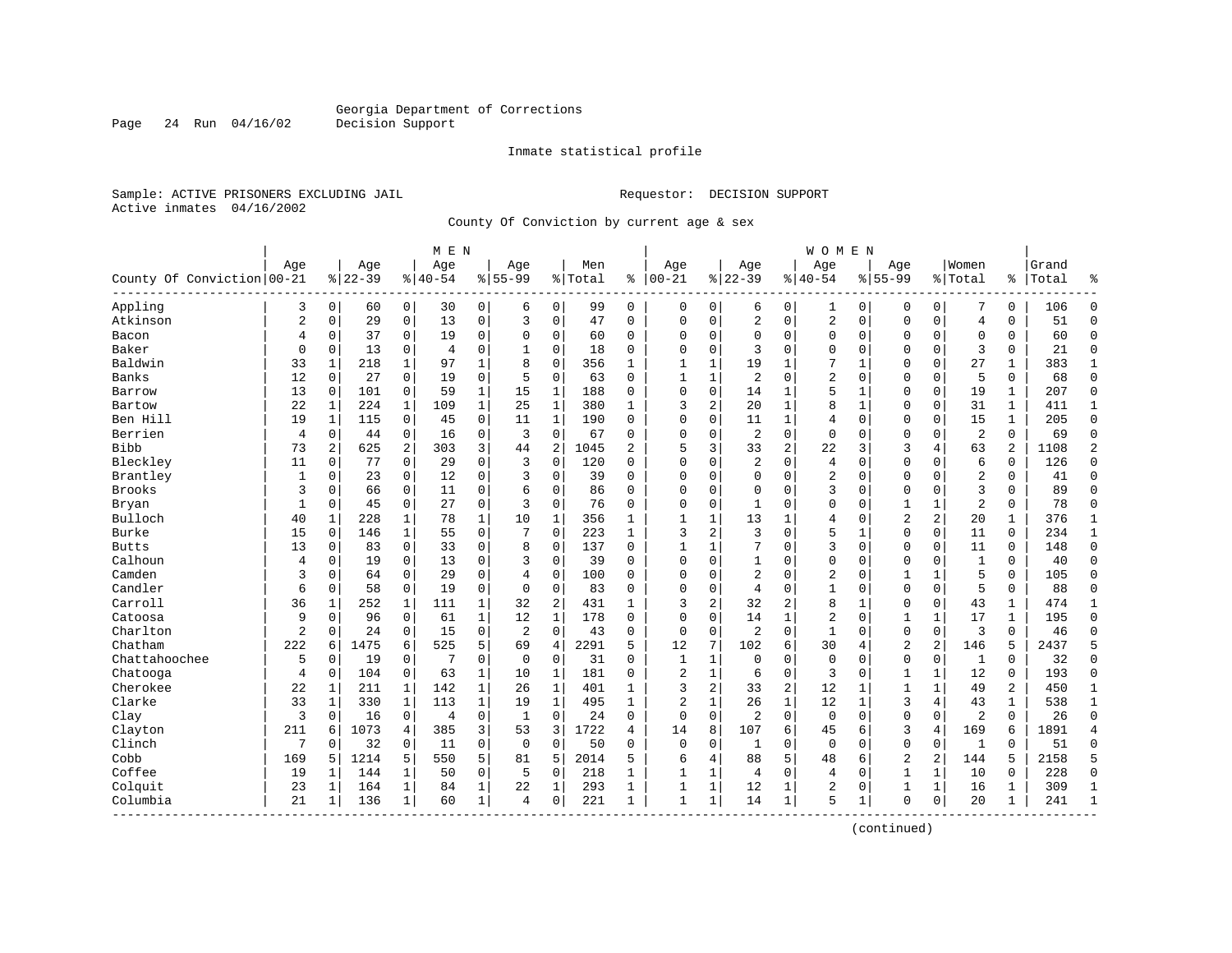Inmate statistical profile

Sample: ACTIVE PRISONERS EXCLUDING JAIL Requestor: DECISION SUPPORT Active inmates 04/16/2002

Page 25 Run 04/16/02

County Of Conviction by current age & sex (continued)

|                            |             |              |           |                | M E N          |                |                |              |         |                |              |          |             |                | <b>WOMEN</b>   |              |                |                |              |              |       |                |
|----------------------------|-------------|--------------|-----------|----------------|----------------|----------------|----------------|--------------|---------|----------------|--------------|----------|-------------|----------------|----------------|--------------|----------------|----------------|--------------|--------------|-------|----------------|
|                            | Age         |              | Age       |                | Age            |                | Age            |              | Men     |                | Age          |          | Age         |                | Age            |              | Age            |                | Women        |              | Grand |                |
| County Of Conviction 00-21 |             |              | $8 22-39$ |                | $ 40-54$       |                | $8155 - 99$    |              | % Total | နွ             | $ 00-21$     |          | $8 22-39$   |                | $ 40-54$       |              | $8155 - 99$    |                | % Total      | ႜ            | Total | န္             |
| Cook                       | 8           | 0            | 84        | 0              | 45             | 0              | 4              | 0            | 141     | 0              | 0            | 0        | 2           | 0              | 8              | 1            | 0              | 0              | 10           | 0            | 151   | $\Omega$       |
| Coweta                     | 28          | 1            | 283       | $\mathbf{1}$   | 96             | $\mathbf{1}$   | 12             | $\mathbf{1}$ | 419     | $\mathbf{1}$   | 0            | 0        | 15          | 1              | 6              | $\mathbf{1}$ | $\Omega$       | $\mathbf 0$    | 21           | 1            | 440   | -1             |
| Crawford                   | $\mathbf 0$ | $\Omega$     | 18        | $\mathbf 0$    | $\overline{2}$ | $\mathbf 0$    | $\mathbf 0$    | $\mathbf 0$  | 20      | 0              | 0            | 0        | $\Omega$    | $\Omega$       | 0              | $\mathbf 0$  | $\Omega$       | $\mathbf 0$    | $\mathbf 0$  | 0            | 20    | $\Omega$       |
| Crisp                      | 31          | 1            | 174       | $\mathbf 1$    | 74             | $\mathbf 1$    | 9              | $1\,$        | 288     | $\mathbf{1}$   | 1            | 1        | 12          | 1              | 0              | $\mathbf 0$  | $\overline{2}$ | 2              | 15           | 1            | 303   | $\mathbf{1}$   |
| Dade                       | 6           | 0            | 42        | 0              | 36             | 0              | 8              | 0            | 92      | $\Omega$       | $\Omega$     | 0        | $\Omega$    | $\Omega$       | 0              | $\Omega$     | $\Omega$       | $\Omega$       | $\mathbf 0$  | 0            | 92    | $\Omega$       |
| Dawson                     | 3           | 0            | 35        | $\mathbf 0$    | 23             | 0              | 5              | 0            | 66      | 0              | $\Omega$     | 0        | 4           | $\Omega$       | 2              | $\Omega$     | $\Omega$       | 0              | 6            | 0            | 72    | $\Omega$       |
| Decatur                    | 27          | 1            | 188       | 1              | 66             | 1              | 9              | 1            | 290     | 1              | $\mathbf{1}$ | 1        | 18          | 1              | 7              | 1            | $\Omega$       | $\Omega$       | 26           | 1            | 316   | $\mathbf{1}$   |
| DeKalb                     | 260         |              | 1750      | 7              | 698            | 6              | 94             | 5            | 2802    | 6              | 16           | 10       | 68          | 4              | 34             | 4            | 7              | 9              | 125          | 4            | 2927  | 6              |
| Dodge                      | 13          | 0            | 114       | 0              | 65             | 1              | 6              | $\mathbf 0$  | 198     | 0              | $\Omega$     | 0        | 11          | 1              | 3              | 0            | $\mathbf 0$    | 0              | 14           | 0            | 212   | $\mathbf{0}$   |
| Dooly                      | 7           | $\Omega$     | 69        | $\mathbf 0$    | 31             | $\mathbf 0$    | 1              | $\mathbf 0$  | 108     | 0              | 0            | 0        | 3           | $\Omega$       | 2              | $\Omega$     | $\Omega$       | $\Omega$       | 5            | $\Omega$     | 113   | $\Omega$       |
| Dougherty                  | 66          | 2            | 655       | 2              | 250            | $\overline{2}$ | 32             | 2            | 1003    | 2              | 1            | 1        | 36          | $\overline{2}$ | 23             | 3            | $\overline{2}$ | $\overline{2}$ | 62           | 2            | 1065  | $\overline{2}$ |
| Douglas                    | 58          | 2            | 424       | 2              | 193            | $\overline{c}$ | 24             | $\mathbf{1}$ | 699     | $\overline{a}$ | 4            | 2        | 46          | $\overline{c}$ | 22             | 3            | $\overline{c}$ | 2              | 74           | 3            | 773   | $\overline{2}$ |
| Early                      | 4           | 0            | 57        | 0              | 13             | 0              | 5              | $\mathbf 0$  | 79      | O              | $\mathbf{1}$ | 1        | 3           | $\Omega$       | 2              | $\Omega$     | $\Omega$       | 0              | 6            | 0            | 85    | $\Omega$       |
| Echols                     | 1           | 0            | 5         | $\mathbf 0$    | $\mathbf{1}$   | 0              | 1              | 0            | 8       | 0              | $\Omega$     | 0        | $\Omega$    | $\Omega$       | 0              | $\Omega$     | $\Omega$       | 0              | $\mathbf 0$  | $\Omega$     | 8     | $\Omega$       |
| Effingham                  | 28          | 1            | 80        | $\mathbf 0$    | 36             | 0              | 4              | 0            | 148     | $\Omega$       | $\mathbf{1}$ | 1        | 6           | $\Omega$       | 2              | $\Omega$     | 1              | 1              | 10           | 0            | 158   | $\Omega$       |
| Elbert                     | 10          | 0            | 96        | $\mathbf 0$    | 48             | $\mathbf 0$    | 9              | $\mathbf{1}$ | 163     | 0              | $\Omega$     | 0        | 11          | 1              | 4              | $\mathbf 0$  | $\Omega$       | 0              | 15           | 1            | 178   | $\Omega$       |
| Emanuel                    | 12          | 0            | 121       | $\mathbf 0$    | 36             | $\mathbf 0$    |                | $\mathbf 0$  | 176     | 0              | $\Omega$     | 0        | 5           | 0              | 2              | $\mathbf 0$  | 0              | 0              | 7            | 0            | 183   | $\mathbf 0$    |
| Evans                      | 4           | $\Omega$     | 52        | 0              | 13             | $\mathbf 0$    | 3              | $\mathbf 0$  | 72      | 0              | 0            | 0        | $\Omega$    | $\Omega$       | $\mathbf{1}$   | $\Omega$     | $\Omega$       | 0              | $\mathbf{1}$ | $\Omega$     | 73    | $\Omega$       |
| Fannin                     | 5           | $\Omega$     | 68        | $\Omega$       | 34             | $\mathbf 0$    | 9              | $\mathbf{1}$ | 116     | 0              | 0            | 0        | 7           | $\Omega$       | $\overline{2}$ | $\Omega$     | $\mathbf{1}$   | $\mathbf{1}$   | 10           | $\Omega$     | 126   | $\Omega$       |
| Fayette                    | 17          | $\Omega$     | 122       | $\mathbf 0$    | 57             | $\mathbf 0$    | 18             | 1            | 214     | $\Omega$       | 1            | 1        | 11          | 1              | $\overline{4}$ | $\Omega$     | $\Omega$       | $\Omega$       | 16           | 1            | 230   | $\Omega$       |
| Floyd                      | 37          | 1            | 445       | $\overline{a}$ | 204            | 2              | 34             | 2            | 720     | 2              | 4            | 2        | 46          | $\overline{c}$ | 21             | 3            | 3              | 4              | 74           | 3            | 794   | $\overline{2}$ |
| Forsyth                    | 6           | $\mathbf 0$  | 91        | $\mathbf 0$    | 52             | $\mathsf 0$    | 15             | $\mathbf{1}$ | 164     | 0              | 0            | 0        | 13          | 1              | 6              | $\mathbf{1}$ | $\Omega$       | $\mathbf 0$    | 19           | 1            | 183   | $\Omega$       |
| Franklin                   | 17          | $\mathbf 0$  | 68        | $\mathbf 0$    | 35             | $\mathbf 0$    | 8              | $\mathbf 0$  | 128     | 0              | 0            | 0        | 6           | 0              | 3              | $\mathbf 0$  | $\Omega$       | $\mathbf 0$    | 9            | 0            | 137   | $\Omega$       |
| Fulton                     | 208         | 6            | 2153      | 8              | 1072           | 9              | 171            | 10           | 3604    | 8              | 5            | 3        | 74          | 4              | 49             | 6            | 8              | 10             | 136          | 5            | 3740  |                |
| Gilmer                     | 10          | 0            | 68        | $\mathbf 0$    | 49             | $\mathbf 0$    | 18             | 1            | 145     | 0              | $\Omega$     | 0        | 6           | $\Omega$       | $\overline{4}$ | $\Omega$     | 1              | $\mathbf{1}$   | 11           | 0            | 156   | $\Omega$       |
| Glascock                   | 3           | 0            | 3         | $\mathbf 0$    | 3              | $\mathsf 0$    | $\mathbf 0$    | $\mathbf 0$  | 9       | 0              | $\Omega$     | 0        | $\Omega$    | $\Omega$       | 0              | $\Omega$     | $\Omega$       | 0              | $\mathbf 0$  | 0            | 9     | $\Omega$       |
| Glynn                      | 32          | $\mathbf{1}$ | 306       | 1              | 147            | $\mathbf 1$    | 25             | 1            | 510     | 1              | 2            | 1        | 18          | 1              | б              | $\mathbf{1}$ | $\mathbf{1}$   | 1              | 27           | 1            | 537   | $\mathbf{1}$   |
| Gordon                     | 21          | $\mathbf{1}$ | 176       | 1              | 68             | 1              | 17             | 1            | 282     | $\mathbf{1}$   | $\Omega$     | 0        | 15          | 1              | 5              | $\mathbf{1}$ | $\Omega$       | $\Omega$       | 20           | 1            | 302   | 1              |
| Grady                      | 35          | 1            | 152       | 1              | 62             | $\mathbf 1$    |                | $\mathbf 0$  | 256     | 1              | $\Omega$     | $\Omega$ | 14          | 1              | 2              | $\Omega$     | $\Omega$       | $\Omega$       | 16           | $\mathbf{1}$ | 272   | $\mathbf 1$    |
| Greene                     | 14          | 0            | 70        | 0              | 22             | 0              | $\mathbf{1}$   | $\mathbf 0$  | 107     | 0              | $\Omega$     | 0        | $\mathbf 0$ | $\Omega$       | $\mathbf{1}$   | $\Omega$     | $\mathbf{1}$   | 1              | 2            | 0            | 109   | $\Omega$       |
| Gwinnett                   | 118         | 3            | 695       | 3              | 312            | 3              | 50             | 3            | 1175    | 3              | 8            | 5        | 63          | 3              | 38             | 5            | $\mathbf{1}$   | 1              | 110          | 4            | 1285  | 3              |
| Habersham                  | 4           | 0            | 51        | 0              | 33             | $\mathsf 0$    | $\mathbf{1}$   | $\mathbf 0$  | 89      | 0              | $\mathbf{1}$ | 1        | 4           | 0              | $\mathbf{0}$   | $\mathbf 0$  | $\Omega$       | 0              | 5            | 0            | 94    | $\Omega$       |
| Hall                       | 42          | 1            | 335       | $\mathbf 1$    | 206            | 2              | 41             | 2            | 624     | $\mathbf{1}$   | 3            | 2        | 37          | $\overline{c}$ | 13             | 2            | $\mathbf{1}$   | 1              | 54           | 2            | 678   | 1              |
| Hancock                    | 3           | 0            | 22        | 0              | 11             | $\mathbf 0$    | $\overline{2}$ | $\mathbf 0$  | 38      | $\Omega$       | 0            | 0        | $\Omega$    | 0              | 1              | $\Omega$     | $\Omega$       | $\Omega$       | $\mathbf{1}$ | 0            | 39    | $\Omega$       |
| Haralson                   | 10          | 0            | 53        | 0              | 32             | 0              | 5              | $\mathbf 0$  | 100     | $\Omega$       | $\Omega$     | 0        | २           | 0              | 2              | $\Omega$     | $\Omega$       | 0              | 5            | 0            | 105   | $\Omega$       |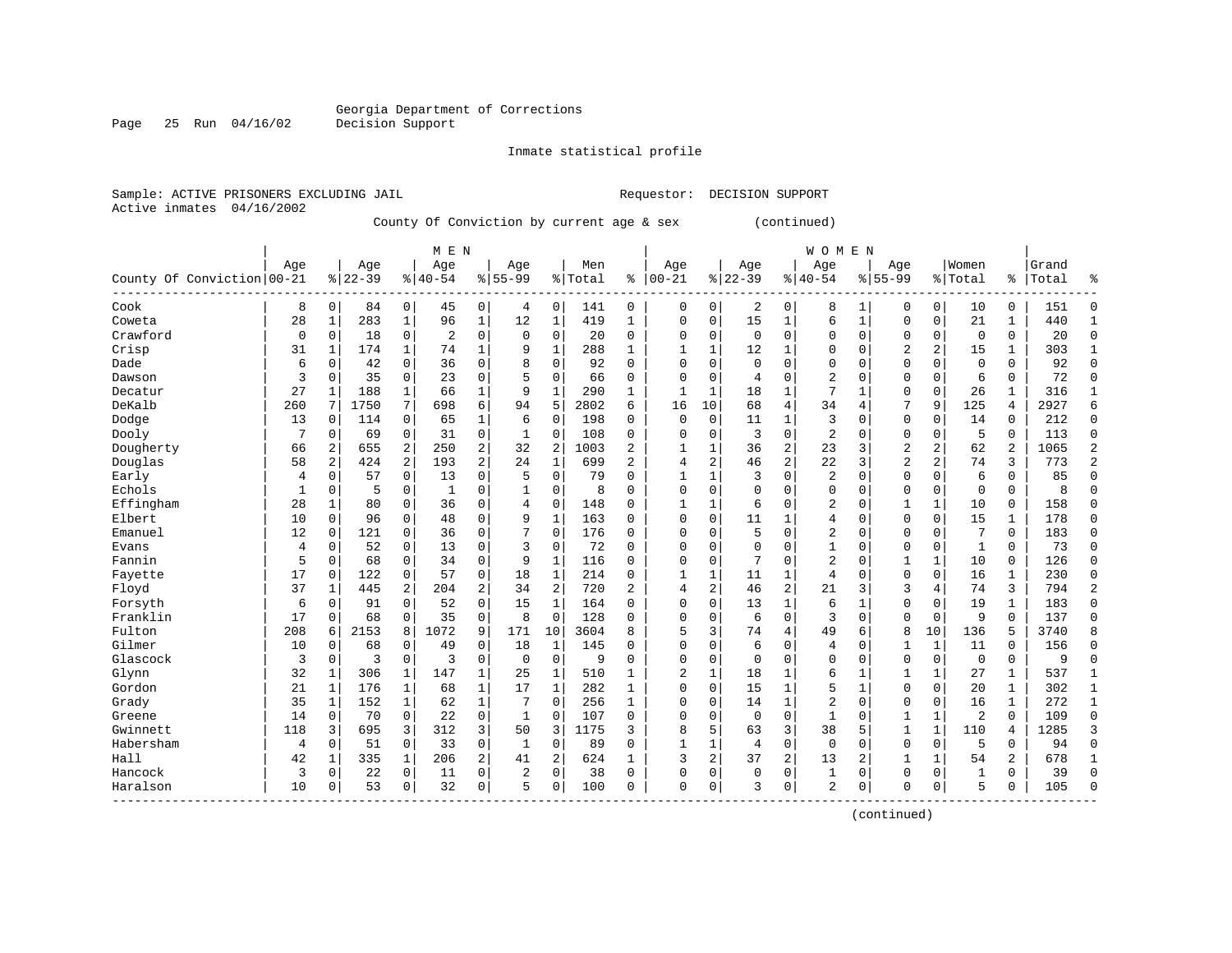Inmate statistical profile

Active inmates 04/16/2002

Sample: ACTIVE PRISONERS EXCLUDING JAIL Requestor: DECISION SUPPORT

County Of Conviction by current age & sex (continued)

|                            |                |              |           |                | M E N     |                |                |              |         |              |              |              |                |              | <b>WOMEN</b>   |                |                |              |                |              |       |                |
|----------------------------|----------------|--------------|-----------|----------------|-----------|----------------|----------------|--------------|---------|--------------|--------------|--------------|----------------|--------------|----------------|----------------|----------------|--------------|----------------|--------------|-------|----------------|
|                            | Age            |              | Age       |                | Age       |                | Age            |              | Men     |              | Age          |              | Age            |              | Age            |                | Age            |              | Women          |              | Grand |                |
| County Of Conviction 00-21 |                |              | $8 22-39$ |                | $8 40-54$ |                | $8 55-99$      |              | % Total | ႜ            | $ 00-21$     |              | $ 22-39$       |              | $ 40-54$       |                | $8155 - 99$    |              | % Total        | နွ           | Total | န္             |
| Harris                     | 5              | 0            | 69        | $\overline{0}$ | 31        | $\overline{0}$ | 2              | 0            | 107     | 0            | 1            | 1            | 3              | 0            | 0              | 0              | 0              | 0            | 4              | 0            | 111   | $\Omega$       |
| Hart                       | 7              | 0            | 70        | $\mathbf 0$    | 22        | 0              | 3              | $\mathbf 0$  | 102     | 0            | $\mathbf 0$  | 0            | 3              | 0            | 3              | $\mathbf 0$    | $\Omega$       | $\mathbf 0$  | 6              | 0            | 108   | $\Omega$       |
| Heard                      | 4              | 0            | 20        | $\mathbf 0$    | 16        | 0              | 9              | $\mathbf{1}$ | 49      | 0            | 1            | 1            | $\mathbf 0$    | 0            | 0              | $\mathbf 0$    | 0              | $\mathbf 0$  | 1              | 0            | 50    | $\Omega$       |
| Henry                      | 30             | $\mathbf{1}$ | 210       | $\mathbf{1}$   | 93        | $\mathbf{1}$   | 14             | $\mathbf 1$  | 347     | 1            | $\mathbf{1}$ | 1            | 19             | $\mathbf{1}$ | 4              | $\mathbf 0$    | $\overline{2}$ | 2            | 26             | $\mathbf{1}$ | 373   | 1              |
| Houston                    | 49             | $\mathbf{1}$ | 283       | $\mathbf{1}$   | 135       | $\mathbf 1$    | 9              | $\mathbf 1$  | 476     | $\mathbf{1}$ | $\mathbf{1}$ | 1            | 22             | 1            | 13             | $\overline{2}$ | $\overline{2}$ | 2            | 38             | $\mathbf 1$  | 514   | $\mathbf{1}$   |
| Irwin                      | 7              | $\Omega$     | 50        | $\mathbf 0$    | 26        | 0              | 6              | $\Omega$     | 89      | $\Omega$     | $\mathbf{1}$ | 1            | 1              | $\Omega$     | $\mathbf 0$    | $\Omega$       | $\mathbf{0}$   | $\Omega$     | $\overline{2}$ | 0            | 91    | $\Omega$       |
| Jackson                    | 6              | 0            | 113       | 0              | 70        | $\mathbf 1$    | 11             | 1            | 200     | 0            | $\Omega$     | 0            | 12             | 1            | 4              | $\Omega$       | $\Omega$       | $\Omega$     | 16             | 1            | 216   | $\Omega$       |
| Jasper                     | 3              | $\Omega$     | 34        | 0              | 15        | 0              | 2              | 0            | 54      | O            | $\Omega$     | 0            | $\mathbf 0$    | $\Omega$     | 1              | $\Omega$       | $\Omega$       | $\Omega$     | $\mathbf{1}$   | 0            | 55    | $\Omega$       |
| Jeff Davis                 | 9              | 0            | 45        | $\mathbf 0$    | 25        | 0              | 3              | $\Omega$     | 82      | $\Omega$     |              |              | $\overline{2}$ | $\Omega$     | 3              | $\Omega$       | $\Omega$       | $\Omega$     | 6              | 0            | 88    | $\Omega$       |
| Jefferson                  | 11             | $\Omega$     | 85        | $\Omega$       | 22        | 0              | 7              | $\Omega$     | 125     | $\Omega$     | $\Omega$     | $\Omega$     | 5              | $\Omega$     | $\mathbf{1}$   | $\Omega$       | $\Omega$       | $\Omega$     | 6              | 0            | 131   | ∩              |
| Jenkins                    | 9              | $\Omega$     | 57        | $\mathbf 0$    | 22        | 0              |                | $\Omega$     | 89      | $\Omega$     | $\Omega$     | $\Omega$     | 3              | $\Omega$     | $\mathbf{1}$   | $\Omega$       | $\Omega$       | $\Omega$     | 4              | 0            | 93    |                |
| Johnson                    | 2              | 0            | 38        | 0              | 13        | 0              | 3              | $\mathbf 0$  | 56      | $\Omega$     | 0            | O            | 3              | $\Omega$     | 1              | $\Omega$       | $\Omega$       | $\Omega$     | 4              | 0            | 60    | ∩              |
| Jones                      | 9              | 0            | 70        | $\mathbf 0$    | 29        | 0              | 4              | $\mathbf 0$  | 112     | 0            |              | 1            | 3              | $\Omega$     | 0              | 0              | $\Omega$       | 0            | 4              | 0            | 116   | U              |
| Lamar                      | 4              | 0            | 59        | 0              | 32        | 0              | 5              | $\mathbf 0$  | 100     | $\Omega$     | $\Omega$     | 0            | $\mathbf{1}$   | $\Omega$     | 3              | 0              | $\Omega$       | $\Omega$     | 4              | 0            | 104   | $\Omega$       |
| Lanier                     | 3              | 0            | 37        | $\mathbf 0$    | 7         | 0              | 6              | 0            | 53      | 0            | $\Omega$     | 0            | 4              | $\Omega$     | $\Omega$       | $\mathbf 0$    | $\mathbf 0$    | 0            | $\overline{4}$ | 0            | 57    | $\Omega$       |
| Laurens                    | 19             | 1            | 160       | 1              | 65        | 1              | 6              | 0            | 250     | 1            |              |              | 5              | $\Omega$     | 7              | 1              | 1              | 1            | 14             | 0            | 264   | 1              |
| Lee                        | 2              | 0            | 34        | 0              | 14        | 0              | 3              | $\Omega$     | 53      | $\Omega$     |              |              |                | $\Omega$     | 0              | $\Omega$       | $\Omega$       | $\mathbf 0$  | $\overline{c}$ | 0            | 55    | $\Omega$       |
| Liberty                    | 26             | 1            | 161       | 1              | 45        | 0              |                | $\Omega$     | 239     | $\mathbf{1}$ | $\Omega$     | O            | 8              | $\Omega$     | 3              | $\Omega$       | 1              | $\mathbf{1}$ | 12             | 0            | 251   | $\mathbf{1}$   |
| Lincoln                    | $\overline{c}$ | $\Omega$     | 19        | $\Omega$       | 12        | 0              | ζ              | $\Omega$     | 36      | $\Omega$     | $\Omega$     | O            | $\Omega$       | $\Omega$     | $\mathbf{1}$   | $\Omega$       | $\Omega$       | $\Omega$     | 1              | $\Omega$     | 37    | $\Omega$       |
| Long                       | 9              | $\Omega$     | 35        | $\mathbf 0$    | 15        | 0              | 4              | $\Omega$     | 63      | $\Omega$     | $\Omega$     | O            | 4              | 0            | $\mathbf{0}$   | $\Omega$       | $\Omega$       | $\Omega$     | $\overline{4}$ | 0            | 67    | $\Omega$       |
| Lowndes                    | 35             | 1            | 336       | $\mathbf 1$    | 152       | $\mathbf 1$    | 14             | $\mathbf 1$  | 537     | $\mathbf{1}$ | 1            | 1            | 21             | $\mathbf{1}$ | 15             | $\overline{2}$ | 1              | $\mathbf{1}$ | 38             | 1            | 575   | 1              |
| Lumpkins                   | 2              | 0            | 41        | $\mathbf 0$    | 19        | 0              | 7              | $\mathbf 0$  | 69      | 0            | 0            | 0            | 4              | 0            | 2              | 0              | 0              | 0            | 6              | 0            | 75    | $\Omega$       |
| Macon                      | 9              | 0            | 36        | $\mathbf 0$    | 15        | 0              | 3              | $\Omega$     | 63      | 0            | $\Omega$     | 0            | $\Omega$       | $\Omega$     | $\overline{2}$ | 0              | 1              | $\mathbf 1$  | 3              | 0            | 66    | $\Omega$       |
| Madison                    | 9              | 0            | 69        | $\mathbf 0$    | 25        | 0              | 10             | 1            | 113     | $\Omega$     | $\Omega$     | 0            | 9              | $\Omega$     | 1              | $\Omega$       | $\mathbf{0}$   | 0            | 10             | 0            | 123   | $\Omega$       |
| Marion                     | $\overline{2}$ | 0            | 22        | 0              | 14        | 0              | 3              | $\Omega$     | 41      | 0            | $\Omega$     | 0            | $\Omega$       | $\Omega$     | 1              | $\Omega$       | 1              | 1            | 2              | 0            | 43    | $\Omega$       |
| McDuffie                   | 8              | 0            | 113       | $\Omega$       | 45        | 0              | 11             | $\mathbf{1}$ | 177     | 0            | 2            |              | 2              | $\Omega$     | $\Omega$       | $\Omega$       | $\Omega$       | $\Omega$     | 4              | 0            | 181   | $\Omega$       |
| McIntosh                   | 4              | 0            | 47        | 0              | 25        | 0              | $\overline{2}$ | 0            | 78      | $\Omega$     | $\Omega$     | 0            | $\mathbf{1}$   | $\Omega$     | $\Omega$       | $\Omega$       | $\Omega$       | $\Omega$     | $\mathbf{1}$   | 0            | 79    | $\Omega$       |
| Meriwether                 | 18             | 1            | 119       | $\Omega$       | 47        | 0              | 11             | 1            | 195     | $\Omega$     | 2            | $\mathbf{1}$ | 11             | 1            | 4              | $\Omega$       | $\overline{2}$ | 2            | 19             | 1            | 214   | $\Omega$       |
| Miller                     | 2              | $\Omega$     | 16        | $\mathbf 0$    | 10        | 0              | $\Omega$       | $\Omega$     | 28      | $\Omega$     | $\Omega$     | $\Omega$     | 3              | $\Omega$     | $\Omega$       | $\Omega$       | $\Omega$       | $\Omega$     | 3              | $\Omega$     | 31    | ∩              |
| Mitchell                   | 14             | $\Omega$     | 128       | $\mathbf 0$    | 56        | 0              | 5              | $\mathbf 0$  | 203     | $\Omega$     | 2            | 1            | 8              | $\Omega$     | 3              | $\mathbf 0$    | $\Omega$       | $\Omega$     | 13             | 0            | 216   | $\Omega$       |
| Monroe                     | 12             | 0            | 65        | $\mathbf 0$    | 52        | 0              |                | $\mathbf 0$  | 136     | 0            | $\Omega$     | 0            | 4              | $\Omega$     | $\mathbf{1}$   | 0              | $\Omega$       | 0            | 5              | 0            | 141   | $\Omega$       |
| Montgomery                 | 4              | 0            | 33        | $\mathbf 0$    | 10        | 0              |                | 0            | 48      | $\Omega$     | $\Omega$     | 0            | $\Omega$       | $\Omega$     | 2              | 0              | $\Omega$       | $\Omega$     | $\overline{2}$ | 0            | 50    | $\Omega$       |
| Morgan                     | 11             | 0            | 74        | $\Omega$       | 18        | 0              | 6              | $\Omega$     | 109     | $\Omega$     | $\mathbf{1}$ | 1            | 5              | $\Omega$     | 1              | $\Omega$       | $\Omega$       | $\Omega$     | 7              | $\Omega$     | 116   | $\Omega$       |
| Murray                     | 7              | 0            | 80        | $\Omega$       | 47        | 0              | 12             | $\mathbf{1}$ | 146     | 0            | $\Omega$     | 0            | 6              | 0            | 1              | $\Omega$       | $\Omega$       | $\Omega$     | 7              | 0            | 153   | ∩              |
| Muscogee                   | 143            | 4            | 912       | 3              | 421       | 4              | 56             | 3            | 1532    | 4            | 7            | 4            | 72             | 4            | 29             | 4              | $\overline{c}$ | 2            | 110            | 4            | 1642  | $\overline{4}$ |

(continued)

Page 26 Run 04/16/02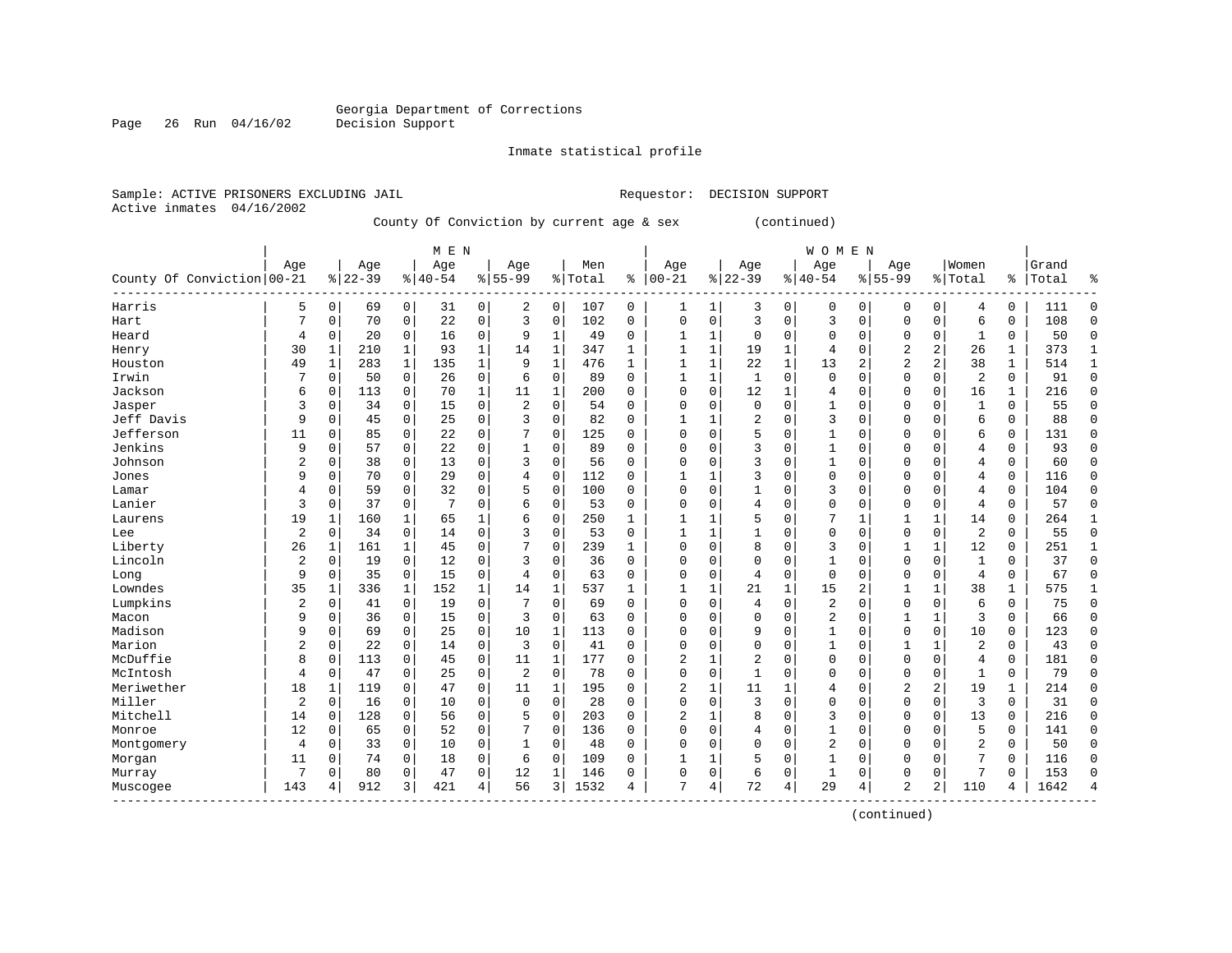Inmate statistical profile

Active inmates 04/16/2002

Sample: ACTIVE PRISONERS EXCLUDING JAIL Requestor: DECISION SUPPORT

County Of Conviction by current age & sex (continued)

|                            |                |              |           |              | M E N          |                |                |              |         |              |                |              |                |                | <b>WOMEN</b>   |                |                |                |                |              |       |              |
|----------------------------|----------------|--------------|-----------|--------------|----------------|----------------|----------------|--------------|---------|--------------|----------------|--------------|----------------|----------------|----------------|----------------|----------------|----------------|----------------|--------------|-------|--------------|
|                            | Age            |              | Age       |              | Age            |                | Age            |              | Men     |              | Age            |              | Age            |                | Age            |                | Age            |                | Women          |              | Grand |              |
| County Of Conviction 00-21 |                |              | $8 22-39$ |              | $8 40-54$      |                | $8155 - 99$    |              | % Total | နွ           | $00 - 21$      | %            | $22 - 39$      |                | $8 40-54$      | %              | $55 - 99$      |                | % Total        | ႜၟ           | Total | ႜ            |
| Newton                     | 21             | $\mathbf{1}$ | 240       | 1            | 99             | 1              | 15             | 1            | 375     | 1            | 1              | 1            | 16             | 1              | 3              | 0              | 2              | 2              | 22             | 1            | 397   | -1           |
| Oconee                     | $\overline{4}$ | $\mathbf 0$  | 33        | $\mathbf 0$  | 12             | $\mathbf 0$    | $\mathbf{1}$   | $\mathbf 0$  | 50      | $\mathbf 0$  | 1              | $\mathbf{1}$ | $\Omega$       | $\mathbf 0$    | $\overline{2}$ | $\Omega$       | $\mathbf 0$    | $\mathbf 0$    | 3              | 0            | 53    | $\mathbf 0$  |
| Oglethrope                 | 3              | $\Omega$     | 32        | 0            | 15             | $\mathbf 0$    | 1              | 0            | 51      | 0            |                | 1            | 1              | $\Omega$       | $\Omega$       | $\Omega$       | $\Omega$       | $\Omega$       | $\overline{2}$ | 0            | 53    | $\Omega$     |
| Paulding                   | 16             | $\Omega$     | 74        | $\mathbf 0$  | 65             | $\mathbf 1$    |                | $\mathbf 0$  | 162     | $\Omega$     | 0              | $\Omega$     | 10             | 1              | 3              | $\Omega$       |                | 1              | 14             | 0            | 176   | $\Omega$     |
| Peach                      | 6              | $\Omega$     | 55        | 0            | 36             | $\mathbf 0$    | $\Omega$       | 0            | 97      | $\Omega$     |                | 1            | $\Omega$       | $\Omega$       | 1              | $\Omega$       | $\Omega$       | $\Omega$       | 2              | 0            | 99    | $\bigcap$    |
| Pickens                    | 7              | $\Omega$     | 48        | $\Omega$     | 28             | $\mathbf 0$    | б              | $\mathbf 0$  | 89      | $\Omega$     | $\Omega$       | $\Omega$     | 3              | $\Omega$       | 2              | $\Omega$       | $\Omega$       | $\Omega$       | 5              | 0            | 94    | $\Omega$     |
| Pierce                     | 5              | 0            | 28        | 0            | 21             | $\mathbf 0$    | 2              | 0            | 56      | 0            | -1             | 1            | $\Omega$       | $\Omega$       | $\Omega$       | $\Omega$       | $\Omega$       | $\Omega$       | $\mathbf{1}$   | 0            | 57    | $\mathbf 0$  |
| Pike                       | $\overline{a}$ | 0            | 17        | 0            | 11             | 0              | 3              | $\mathbf 0$  | 33      | 0            | $\Omega$       | 0            | <sup>0</sup>   | $\Omega$       | 2              | 0              | $\Omega$       | $\Omega$       | 2              | 0            | 35    | $\mathbf 0$  |
| Polk                       | 10             | 0            | 105       | 0            | 42             | $\mathbf 0$    | 8              | $\mathbf 0$  | 165     | 0            | $\Omega$       | 0            |                | $\Omega$       |                | $\Omega$       | $\Omega$       | $\mathbf 0$    | 5              | 0            | 170   | $\mathbf 0$  |
| Pulaski                    | 15             | 0            | 60        | 0            | 24             | $\mathbf 0$    | 3              | $\mathbf 0$  | 102     | $\Omega$     | O              | $\Omega$     | 10             | 1              | $\Omega$       | C              | $\mathbf{1}$   | 1              | 11             | 0            | 113   | $\Omega$     |
| Putnam                     | 6              | $\Omega$     | 95        | 0            | 40             | $\mathbf 0$    | 7              | $\mathbf 0$  | 148     | 0            | O              | $\Omega$     | 4              | $\Omega$       | 2              | U              | $\mathbf{1}$   | $\mathbf{1}$   | 7              | 0            | 155   | $\Omega$     |
| Ouitman                    | 2              | $\Omega$     | 9         | 0            | $\mathbf 0$    | $\mathbf 0$    | $\Omega$       | 0            | 11      | 0            | 0              | $\Omega$     | $\Omega$       | $\Omega$       | 1              | O              |                | $\mathbf{1}$   | $\overline{2}$ | 0            | 13    | $\Omega$     |
| Rabun                      | 4              | $\Omega$     | 38        | 0            | 15             | $\mathbf 0$    | 3              | $\mathbf 0$  | 60      | $\Omega$     | 0              | $\Omega$     | 2              | $\Omega$       | 1              | 0              | $\Omega$       | $\Omega$       | 3              | $\Omega$     | 63    | $\Omega$     |
| Randolph                   | 5              | $\Omega$     | 56        | $\mathbf 0$  | 15             | $\mathbf 0$    | 3              | $\mathbf 0$  | 79      | $\Omega$     | $\Omega$       | 0            | $\mathbf{1}$   | $\Omega$       | 3              | $\Omega$       | $\Omega$       | $\mathbf 0$    | 4              | $\Omega$     | 83    | $\cap$       |
| Richmond                   | 172            | 5            | 1088      | 4            | 472            | $\overline{4}$ | 72             | 4            | 1804    | 4            | 5              | 3            | 98             | 5              | 47             | 6              | 3              | $\overline{4}$ | 153            | 5            | 1957  | 4            |
| Rockdale                   | 27             | 1            | 183       | 1            | 90             | $\mathbf 1$    | 14             | 1            | 314     | $\mathbf{1}$ | $\Omega$       | $\Omega$     | 13             | 1              | 9              | $\mathbf{1}$   | $\Omega$       | $\Omega$       | 22             | 1            | 336   | 1            |
| Schely                     | $\overline{2}$ | 0            | 20        | $\mathbf 0$  | $\overline{2}$ | 0              | $\mathbf 0$    | $\mathbf 0$  | 24      | $\Omega$     | $\Omega$       | 0            | $\Omega$       | $\Omega$       | $\Omega$       | $\Omega$       | $\Omega$       | $\mathbf 0$    | $\mathbf 0$    | 0            | 24    | $\Omega$     |
| Screven                    | 9              | 0            | 86        | 0            | 26             | 0              |                | $\mathbf 0$  | 128     | $\Omega$     | $\overline{a}$ | 1            | 6              | $\Omega$       | $\overline{2}$ | $\Omega$       | $\Omega$       | $\Omega$       | 10             | 0            | 138   | $\Omega$     |
| Seminole                   | 10             | $\Omega$     | 41        | $\mathbf 0$  | 20             | $\mathbf 0$    | 4              | $\mathbf 0$  | 75      | $\Omega$     | $\Omega$       | $\Omega$     | 3              | $\Omega$       | $\mathbf{1}$   | $\Omega$       | $\Omega$       | $\Omega$       | 4              | 0            | 79    | $\cap$       |
| Spalding                   | 48             | 1            | 368       | $\mathbf{1}$ | 160            | $\mathbf 1$    | 26             | $\mathbf{1}$ | 602     | $\mathbf{1}$ | 3              | 2            | 31             | $\overline{2}$ | 15             | $\overline{c}$ | $\overline{c}$ | 2              | 51             | 2            | 653   | $\mathbf{1}$ |
| Stephens                   | 11             | 0            | 69        | $\mathbf 0$  | 39             | $\mathbf 0$    | 6              | $\mathbf 0$  | 125     | 0            |                | 1            | 3              | $\Omega$       | 3              | $\Omega$       | $\Omega$       | $\mathbf 0$    | 7              | 0            | 132   | $\Omega$     |
| Stewart                    | $\overline{2}$ | $\Omega$     | 26        | 0            | 8              | $\mathbf 0$    | 2              | $\mathbf 0$  | 38      | $\Omega$     | 0              | $\Omega$     |                | $\Omega$       | 2              | 0              | 0              | $\Omega$       | 3              | $\Omega$     | 41    | $\Omega$     |
| Sumter                     | 17             | 0            | 137       | $\mathbf{1}$ | 59             | $\mathbf{1}$   | $\overline{c}$ | $\mathbf 0$  | 215     | $\Omega$     | 0              | $\Omega$     | 9              | $\Omega$       | $\overline{2}$ | $\Omega$       | $\Omega$       | $\Omega$       | 11             | $\Omega$     | 226   | $\cap$       |
| Talbot                     | 6              | $\Omega$     | 20        | 0            | 7              | $\mathbf 0$    | $\Omega$       | $\mathbf 0$  | 33      | $\Omega$     | 0              | $\Omega$     | $\Omega$       | $\Omega$       | $\overline{2}$ | 0              | $\Omega$       | $\Omega$       | 2              | $\Omega$     | 35    | $\Omega$     |
| Taliaferro                 | $\Omega$       | 0            | 7         | $\mathbf 0$  | 3              | 0              | 1              | 0            | 11      | $\Omega$     | $\Omega$       | $\Omega$     | $\Omega$       | $\Omega$       | 1              | $\Omega$       | $\Omega$       | $\Omega$       | $\mathbf{1}$   | 0            | 12    | $\Omega$     |
| Tattnall                   | 4              | 0            | 85        | 0            | 29             | 0              | 6              | 0            | 124     | $\Omega$     | $\Omega$       | 0            |                | $\Omega$       | 3              | $\Omega$       | $\Omega$       | $\Omega$       | 7              | 0            | 131   | $\mathbf 0$  |
| Taylor                     | 7              | $\Omega$     | 55        | 0            | 21             | 0              | 2              | $\mathbf 0$  | 85      | $\Omega$     | $\Omega$       | 0            | 3              | $\Omega$       | $\Omega$       | $\Omega$       | $\Omega$       | $\Omega$       | 3              | 0            | 88    | $\Omega$     |
| Telfair                    | 10             | 0            | 83        | 0            | 39             | $\mathbf 0$    | 2              | $\mathbf 0$  | 134     | $\Omega$     | -1             | 1            | 11             | 1              | 5              | -1             | $\Omega$       | $\Omega$       | 17             | 1            | 151   | $\Omega$     |
| Terrell                    | 4              | $\Omega$     | 67        | 0            | 21             | $\mathbf 0$    | 3              | $\mathbf 0$  | 95      | $\Omega$     | $\Omega$       | $\Omega$     | $\overline{4}$ | $\Omega$       | $\Omega$       | $\Omega$       | $\Omega$       | $\Omega$       | $\overline{4}$ | 0            | 99    | $\cap$       |
| Thomas                     | 27             | 1            | 197       | 1            | 85             | $\mathbf{1}$   | 11             | 1            | 320     | 1            | -1             | $\mathbf 1$  | 12             | 1              | 8              | -1             | $\Omega$       | $\mathbf 0$    | 21             | 1            | 341   | 1            |
| Tift                       | 32             | 1            | 201       | 1            | 101            | $\mathbf 1$    | 8              | $\mathbf 0$  | 342     | 1            | 2              | $\mathbf{1}$ | 10             | $\mathbf{1}$   | 4              | 0              |                | 1              | 17             | 1            | 359   | 1            |
| Toombs                     | 31             | 1            | 179       | $\mathbf{1}$ | 65             | $\mathbf 1$    | 6              | 0            | 281     | $\mathbf{1}$ | 1              | $\mathbf{1}$ | 19             | 1              | $\overline{2}$ | $\Omega$       | $\mathbf{1}$   | $\mathbf{1}$   | 23             | $\mathbf{1}$ | 304   | $\mathbf{1}$ |
| Towns                      | 0              | 0            | 15        | $\mathbf 0$  | 10             | $\mathbf 0$    |                | 0            | 26      | $\Omega$     | $\mathbf{1}$   | 1            | $\Omega$       | $\Omega$       | $\Omega$       | $\Omega$       | $\Omega$       | $\Omega$       | 1              | 0            | 27    | $\Omega$     |
| Treutlen                   | 3              | $\Omega$     | 25        | $\Omega$     | 15             | $\mathbf 0$    | 0              | $\mathbf 0$  | 43      | $\Omega$     | $\Omega$       | 0            | 2              | $\Omega$       | 1              | 0              | $\Omega$       | $\Omega$       | 3              | 0            | 46    | $\Omega$     |
| Troup                      | 63             | 2            | 423       | 2            | 153            | 1              | 25             | 1            | 664     | 2            | $\mathbf{1}$   | 1            | 35             | 2              | 9              | -1             | $\Omega$       | 0              | 45             | 2            | 709   | 2            |

(continued)

Page 27 Run  $04/16/02$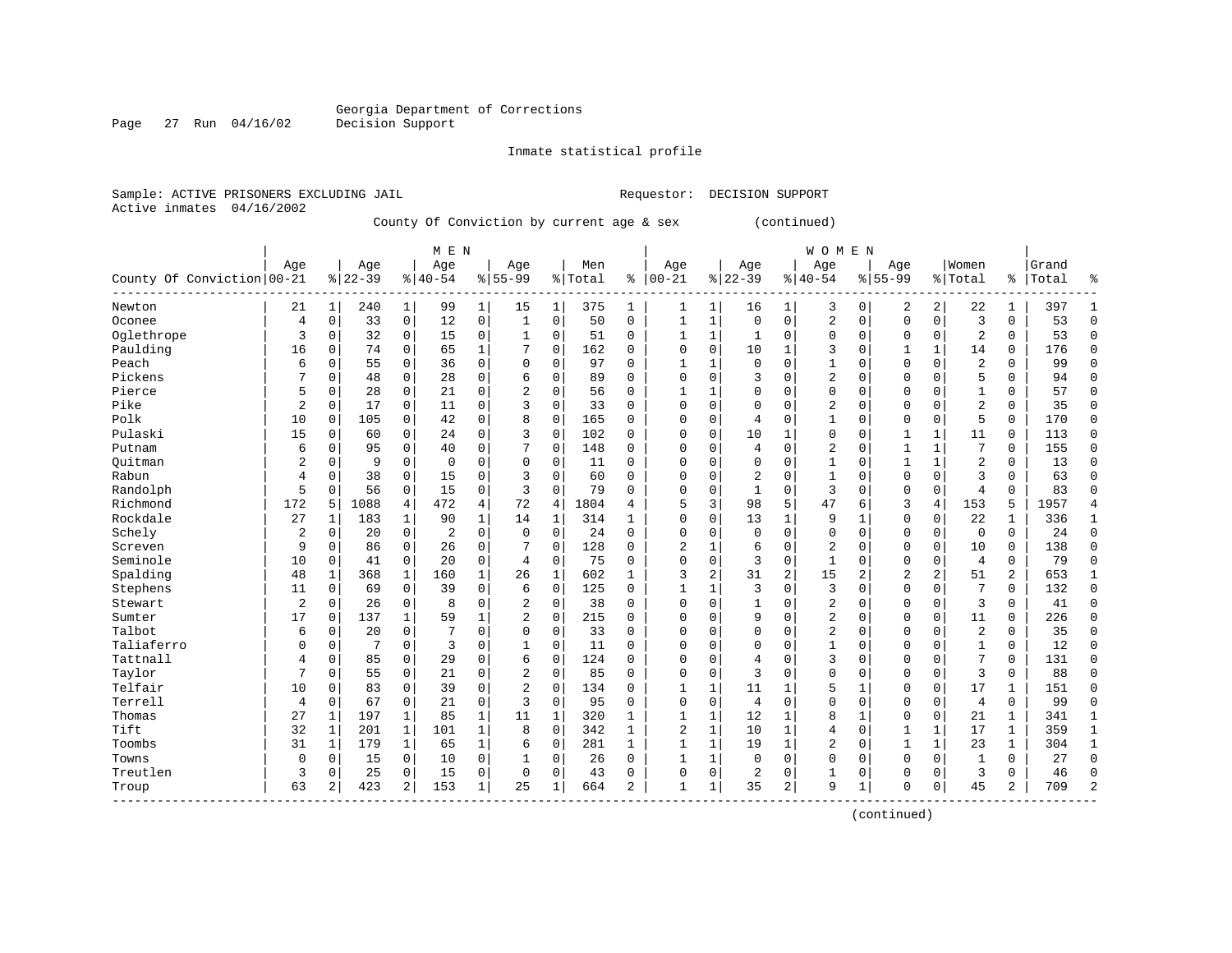#### Inmate statistical profile

|  | Sample: ACTIVE PRISONERS EXCLUDING JAIL |  |               |
|--|-----------------------------------------|--|---------------|
|  | Active inmates 04/16/2002               |  |               |
|  |                                         |  | $Answer of A$ |

Page 28 Run 04/16/02

Requestor: DECISION SUPPORT

#### County Of Conviction by current age & sex (continued)

|                            |      |          |           |              | M E N                        |          |           |                |                    |             |            |          |                |      | WOMEN          |          |           |             |                |             |           |          |
|----------------------------|------|----------|-----------|--------------|------------------------------|----------|-----------|----------------|--------------------|-------------|------------|----------|----------------|------|----------------|----------|-----------|-------------|----------------|-------------|-----------|----------|
|                            | Age  |          | Age       |              | Age                          |          | Age       |                | Men                |             | Age        |          | Age            |      | Age            |          | Age       |             | Women          |             | Grand     |          |
| County Of Conviction 00-21 |      |          | $ 22-39 $ |              | $ 40-54$                     |          | $8 55-99$ |                | % Total            | ႜ           | $ 00 - 21$ |          | $ 22-39 $      |      | $ 40-54$       |          | $8 55-99$ |             | % Total        | ి           | Total     | ႜ        |
| Turner                     | 5    | $\Omega$ | 56        | 0            | 25                           | 0        | 4         | 0              | 90                 | $\mathbf 0$ | 0          | $\Omega$ |                | 0    | 1              | 0        | 0         | 0           | 2              | 0           | 92        | $\Omega$ |
| Twiggs                     | 4    | $\Omega$ | 21        | 0            | 9                            | $\Omega$ |           | 0              | 36                 | $\Omega$    | $\Omega$   |          | $\Omega$       | 0    | $\Omega$       | 0        | 0         | 0           | $\Omega$       | 0           | 36        | $\Omega$ |
| Union                      | 6    | $\Omega$ | 27        | $\Omega$     | 11                           | 0        |           | $\Omega$       | 49                 | $\Omega$    |            |          | 2              | 0    |                | 0        | 0         | $\mathbf 0$ | 4              | 0           | 53        | 0        |
| Upson                      | 22   |          | 102       | $\Omega$     | 44                           | 0        | 10        | 1              | 178                | $\Omega$    |            |          | 8              | 0    |                | $\Omega$ | 0         | $\Omega$    | 11             | 0           | 189       | 0        |
| Walker                     | 17   | $\Omega$ | 163       | 1            | 85                           | 1        | 17        | 1              | 282                |             |            | $\Omega$ | 17             |      | 8              |          | 0         | 0           | 25             |             | 307       |          |
| Walton                     | 17   | $\Omega$ | 173       | 1            | 89                           |          | 13        | 1              | 292                |             |            |          | 13             |      |                | $\Omega$ | Ω         | $\mathbf 0$ | 17             | 1           | 309       |          |
| Ware                       | 23   | -1       | 255       | 1            | 111                          | 1        | 15        | 1              | 404                | 1           |            |          | 23             |      |                |          | O         | $\Omega$    | 31             | 1           | 435       |          |
| Warren                     | 5    | $\Omega$ | 25        | 0            | 13                           | 0        | 1         | 0              | 44                 | $\Omega$    | ∩          |          |                | 0    |                | 0        | 0         | $\Omega$    | 2              | 0           | 46        | 0        |
| Washington                 | 11   | $\Omega$ | 73        | $\Omega$     | 25                           | $\Omega$ |           | $\Omega$       | 112                | $\Omega$    |            |          | 6              | O    | 2              | $\Omega$ | Ω         | $\Omega$    | 8              | $\mathbf 0$ | 120       | $\Omega$ |
| Wayne                      | 8    | $\Omega$ | 83        | 0            | 30                           | $\Omega$ |           | 0              | 124                | $\Omega$    |            |          | 2              | O    | $\Omega$       | $\Omega$ |           |             | 3              | 0           | 127       | 0        |
| Webster                    |      | $\Omega$ | 9         | $\Omega$     | 3                            | O        | O         | $\Omega$       | 12                 | $\Omega$    |            |          | $\Omega$       | O    | $\Omega$       | $\Omega$ |           | $\Omega$    | $\Omega$       | 0           | 12        | $\Omega$ |
| Wheeler                    | 2    | $\Omega$ | 24        | $\Omega$     | 15                           | O        |           | $\Omega$       | 45                 | $\Omega$    | ∩          |          | 2              | O    | $\Omega$       | $\Omega$ |           |             | ζ              | $\Omega$    | 48        | 0        |
| White                      | 6    | $\Omega$ | 34        | $\Omega$     | 19                           | $\Omega$ | 2         | $\Omega$       | 61                 | $\Omega$    | ∩          |          | 3              | 0    | $\overline{2}$ | $\Omega$ | O         | $\Omega$    | 5              | $\Omega$    | 66        | 0        |
| Whitfield                  | 49   |          | 367       | $\mathbf{1}$ | 178                          | 2        | 30        | $\overline{2}$ | 624                |             |            |          | 49             | 3    | 14             | 2        |           | $\Omega$    | 68             | 2           | 692       | 2        |
| Wilcox                     | 2    | $\Omega$ | 29        | 0            | 12                           | $\Omega$ | 4         | $\Omega$       | 47                 | $\Omega$    | $\Omega$   |          | 3              | 0    | $\Omega$       | $\Omega$ | 0         | $\mathbf 0$ | 3              | $\Omega$    | 50        | $\Omega$ |
| Wilkes                     |      | $\Omega$ | 51        | 0            | 20                           | 0        |           | $\Omega$       | 80                 | $\Omega$    |            |          | 6              | 0    | 2              | $\Omega$ | 0         | $\mathbf 0$ | 8              | 0           | 88        | $\Omega$ |
| Wilkinson                  | 4    | $\Omega$ | 31        | $\Omega$     | 12                           | 0        | 1         | 0              | 48                 | $\Omega$    | ∩          |          | $\overline{2}$ | 0    | 0              | $\Omega$ | 0         | 0           | $\overline{2}$ | $\Omega$    | 50        | 0        |
| Worth                      | 6    | O        | 96        | 0            | 43                           | 0        | 7         | $\Omega$       | 152                | $\Omega$    | $\Omega$   | $\Omega$ | 5              | 0    | $\overline{a}$ | $\Omega$ | O         | 0           | $\mathbf{r}$   | 0           | 159       | $\Omega$ |
| Total reported             |      |          |           |              | 3497 100 26341 100 11583 100 |          |           |                | 1795 100 43216 100 |             | 165 100    |          | 1848 100       |      | 812 100        |          |           | 81 100      | 2906 100       |             | 46122 100 |          |
| Percent reported           |      | 99.1     |           | 99.6         |                              | 99.6     |           | 99.9           |                    | 99.6        |            | 100.0    |                | 99.6 |                | 99.6     |           | 100.0       |                | 99.7        |           | 99.6     |
| Not reported               | 31   |          | 102       |              | 46                           |          | 1         |                | 180                |             | $\Omega$   |          | 7              |      | 3              |          | $\Omega$  |             | 10             |             | 190       |          |
| Total                      | 3528 |          | 26443     |              | 11629                        |          | 1796      |                | 43396              |             | 165        |          | 1855           |      | 815            |          | 81        |             | 2916           |             | 46312     |          |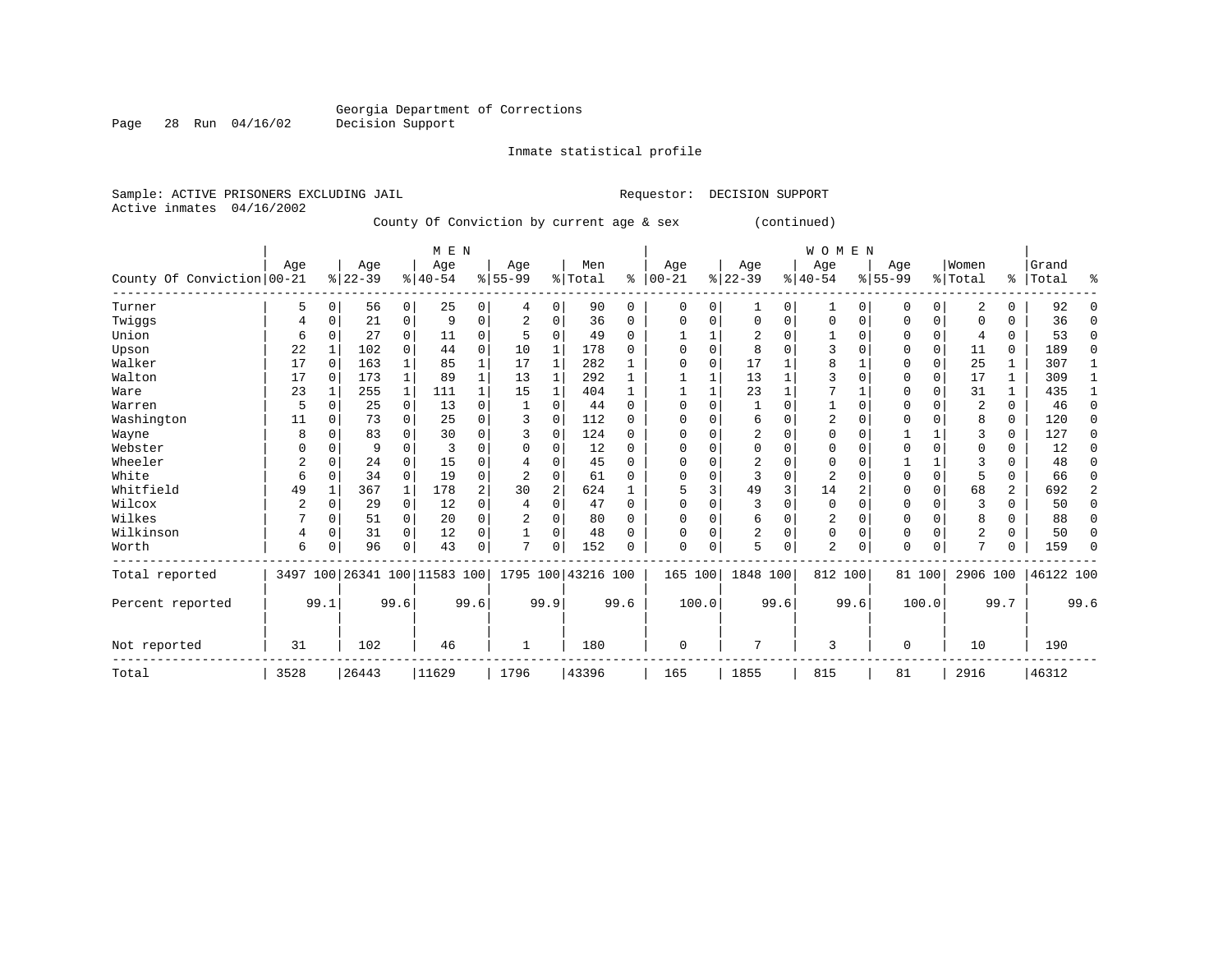Inmate statistical profile

Sample: ACTIVE PRISONERS EXCLUDING JAIL Requestor: DECISION SUPPORT Active inmates 04/16/2002

Page 29 Run 04/16/02

Circ Of Conviction by current age & sex

|                    |           |                |          |                | M E N    |                |           |                |         |                |                |                |          |                | W O M E N      |                |                |                         |         |                |       |                |
|--------------------|-----------|----------------|----------|----------------|----------|----------------|-----------|----------------|---------|----------------|----------------|----------------|----------|----------------|----------------|----------------|----------------|-------------------------|---------|----------------|-------|----------------|
|                    | Age       |                | Age      |                | Age      |                | Aqe       |                | Men     |                | Age            |                | Aqe      |                | Age            |                | Age            |                         | Women   |                | Grand |                |
| Circ Of Conviction | $00 - 21$ |                | $ 22-39$ |                | $ 40-54$ |                | $8 55-99$ |                | % Total | ి              | $ 00-21$       |                | $ 22-39$ |                | $8140 - 54$    |                | $8155 - 99$    |                         | % Total | %              | Total | န္             |
| Alapaha            | 24        | 1 <sup>1</sup> | 226      | 1              | 92       | $\mathbf 1$    | 16        | 1              | 358     | 1              | 0              | 0              | 11       | 1              | 10             | 1              | 0              | 0                       | 21      | 1              | 379   | -1             |
| Alcovy             | 38        | $\mathbf{1}$   | 413      | 2              | 188      | $\overline{a}$ | 28        | $\overline{2}$ | 667     | $\overline{2}$ | $\overline{a}$ | $\mathbf{1}$   | 29       | $\sqrt{2}$     | 6              | $1\,$          | $\overline{2}$ | $\mathbf{2}$            | 39      | $\mathbf{1}$   | 706   | $\overline{c}$ |
| Atlanta            | 208       | 6              | 2153     | 8              | 1072     | 9              | 171       | 10             | 3604    | 8              | 5              | 3              | 74       | $\overline{4}$ | 49             | 6              | 8              | 10                      | 136     | 5              | 3740  | 8              |
| Atlantic           | 48        |                | 425      | 2              | 154      | 1              | 25        | 1              | 652     | 2              | $\Omega$       | 0              | 18       | $\mathbf{1}$   |                | 1              | $\overline{2}$ | $\overline{a}$          | 27      | 1              | 679   | 1              |
| Augusta            | 208       | 6              | 1370     | 5              | 587      | 5              | 83        | 5              | 2248    | 5              | 9              | 5              | 115      | 6              | 57             | 7              | 3              | 4                       | 184     | 6              | 2432  | 5              |
| Blue Ridge         | 22        | $\mathbf{1}$   | 211      | $\mathbf{1}$   | 142      | $\mathbf{1}$   | 26        | $\mathbf{1}$   | 401     | $\mathbf{1}$   | 3              | 2              | 33       | $\overline{a}$ | 12             | 1              | $\mathbf{1}$   | $\mathbf{1}$            | 49      | $\overline{a}$ | 450   | $\mathbf{1}$   |
| Brunswick          | 55        | $\overline{2}$ | 558      | 2              | 261      | 2              | 41        | $\overline{2}$ | 915     | $\overline{2}$ | 3              | $\overline{c}$ | 30       | $\overline{c}$ | 12             | $\mathbf{1}$   | 3              | $\overline{4}$          | 48      | $\overline{a}$ | 963   | $\overline{2}$ |
| Chattahoochee      | 168       | 5              | 1097     | 4              | 501      | 4              | 63        | $\overline{4}$ | 1829    | 4              | 9              | 5              | 78       | $\overline{4}$ | 32             | $\overline{4}$ | 3              | 4                       | 122     | 4              | 1951  | $\overline{4}$ |
| Cherokee           | 43        | 1              | 400      | 2              | 177      | $\overline{2}$ | 42        | $\overline{2}$ | 662     | $\overline{a}$ | 3              | 2              | 35       | $\overline{2}$ | 13             | 2              | $\mathbf 0$    | $\Omega$                | 51      | 2              | 713   | $\overline{2}$ |
| Clayton            | 211       | 6              | 1073     | 4              | 385      | 3              | 53        | 3              | 1722    | 4              | 14             | 8              | 107      | 6              | 45             | 6              | 3              | 4                       | 169     | 6              | 1891  | $\overline{4}$ |
| Cobb               | 169       | 5              | 1214     | 5              | 550      | 5              | 81        | 5              | 2014    | 5              | 6              | 4              | 88       | 5              | 48             | 6              | $\overline{2}$ | $\overline{a}$          | 144     | 5              | 2158  | 5              |
| Conasauga          | 56        | 2              | 447      | $\overline{a}$ | 225      | 2              | 42        | $\overline{2}$ | 770     | $\overline{a}$ | 5              | 3              | 55       | 3              | 15             | $\overline{2}$ | $\mathbf 0$    | $\Omega$                | 75      | 3              | 845   | $\overline{2}$ |
| Cordele            | 59        | 2              | 387      | 1              | 162      | $\mathbf 1$    | 25        | $\mathbf{1}$   | 633     | $\mathbf{1}$   | $\mathbf{1}$   | $\mathbf{1}$   | 29       | $\overline{c}$ | 6              | $\mathbf{1}$   | $\overline{2}$ | $\overline{\mathbf{c}}$ | 38      | $\mathbf{1}$   | 671   | $\mathbf{1}$   |
| Coweta             | 149       | 4              | 1097     | $\overline{4}$ | 423      | 4              | 89        | 5              | 1758    | 4              | 7              | 4              | 93       | 5              | 27             | 3              | $\overline{2}$ | 2                       | 129     | 4              | 1887  | $\overline{4}$ |
| Dougherty          | 66        | 2              | 655      | 2              | 250      | 2              | 32        | $\overline{2}$ | 1003    | 2              | 1              | 1              | 36       | 2              | 23             | 3              | 2              | 2                       | 62      | 2              | 1065  | $\overline{2}$ |
| Dublin             | 28        | 1              | 244      | $\mathbf{1}$   | 102      | $\mathbf 1$    | 11        | $\mathbf{1}$   | 385     | $\mathbf{1}$   | $\mathbf{1}$   | $\mathbf{1}$   | 10       | $\mathbf 1$    | 9              | 1              | $\mathbf{1}$   | $\mathbf 1$             | 21      | 1              | 406   | $\mathbf{1}$   |
| Eastern            | 222       | 6              | 1475     | 6              | 525      | 5              | 69        | $\overline{4}$ | 2291    | 5              | 12             | 7              | 102      | 6              | 30             | 4              | $\overline{2}$ | $\overline{2}$          | 146     | 5              | 2437  | 5              |
| Flint              | 30        | -1             | 210      | 1              | 93       | $\mathbf{1}$   | 14        | $\mathbf{1}$   | 347     | $\mathbf{1}$   | 1              | $\mathbf 1$    | 19       | $\mathbf 1$    | $\overline{4}$ | $\mathbf 0$    | $\overline{2}$ | $\overline{2}$          | 26      | $\mathbf{1}$   | 373   | $\mathbf{1}$   |
| Griffin            | 89        | 3              | 609      | 2              | 272      | 2              | 57        | 3              | 1027    | $\overline{c}$ | $\overline{4}$ | $\overline{c}$ | 50       | 3              | 24             | 3              | $\overline{2}$ | $\overline{c}$          | 80      | 3              | 1107  | $\overline{c}$ |
| Gwinnett           | 118       | 3              | 695      | 3              | 312      | 3              | 50        | 3              | 1175    | 3              | 8              | 5              | 63       | 3              | 38             | 5              | $1\,$          | $\mathbf 1$             | 110     | 4              | 1285  | $\overline{3}$ |
| Houston            | 49        | 1              | 283      | 1              | 135      | 1              | 9         | 1              | 476     | $\mathbf{1}$   | 1              | 1              | 22       | $\mathbf{1}$   | 13             | 2              | $\overline{2}$ | 2                       | 38      | 1              | 514   | 1              |
| Lookout Mountain   | 36        | 1              | 405      | 2              | 245      | $\overline{a}$ | 47        | 3              | 733     | $\overline{a}$ | $\overline{c}$ | $\mathbf{1}$   | 37       | $\overline{c}$ | 13             | $\overline{c}$ | $\overline{2}$ | $\overline{c}$          | 54      | $\overline{a}$ | 787   | $\overline{2}$ |
| Macon              | 79        | 2              | 698      | 3              | 341      | 3              | 44        | $\overline{2}$ | 1162    | 3              | 6              | 4              | 33       | $\overline{c}$ | 23             | 3              | 3              | 4                       | 65      | $\overline{2}$ | 1227  | 3              |
| Middle             | 71        | 2              | 516      | $\overline{2}$ | 167      | $\mathbf{1}$   | 23        | $\mathbf{1}$   | 777     | $\overline{a}$ | 1              | 1              | 39       | $\overline{2}$ | 8              | 1              | $\mathbf{1}$   | $\mathbf{1}$            | 49      | 2              | 826   | $\overline{2}$ |
| Mountain           | 19        | 1              | 158      | $\mathbf 1$    | 87       | $\mathbf 1$    | 10        | $\mathbf{1}$   | 274     | 1              | $\overline{c}$ | $\mathbf 1$    | 9        | $\mathbf 0$    | $\overline{4}$ | $\mathbf 0$    | $\mathbf 0$    | $\mathbf 0$             | 15      | $\mathbf 1$    | 289   | $\mathbf{1}$   |
| Northeastern       | 45        | $\mathbf{1}$   | 370      | $\mathbf 1$    | 229      | 2              | 46        | 3              | 690     | $\overline{a}$ | 3              | 2              | 41       | $\overline{c}$ | 15             | 2              | 1              | $\mathbf{1}$            | 60      | 2              | 750   | $\overline{2}$ |
| Northern           | 46        | 1              | 335      | 1              | 145      | 1              | 31        | 2              | 557     | 1              | $\mathbf{1}$   | 1              | 30       | $\overline{2}$ | 11             | 1              | $\mathbf 0$    | 0                       | 42      | 1              | 599   | 1              |
| Ocmulgee           | 83        | 2              | 614      | $\overline{2}$ | 2.44     | 2              | 31        | $\overline{2}$ | 972     | $\overline{a}$ | 3              | 2              | 33       | $\overline{2}$ | 13             | 2              | $\overline{2}$ | $\overline{c}$          | 51      | $\overline{a}$ | 1023  | $\overline{c}$ |
| Oconee             | 55        | $\overline{2}$ | 391      | $\mathbf{1}$   | 182      | 2              | 19        | $\mathbf{1}$   | 647     | $\mathbf{1}$   | $\mathbf{1}$   | $\mathbf{1}$   | 36       | $\overline{c}$ | 14             | 2              | $\overline{2}$ | 2                       | 53      | $\overline{2}$ | 700   | $\overline{2}$ |
| Ogeechee           | 86        | 2              | 451      | $\overline{2}$ | 162      | $\mathbf{1}$   | 22        | $\mathbf{1}$   | 721     | $\overline{a}$ | 4              | 2              | 28       | $\overline{2}$ | 9              | 1              | 3              | 4                       | 44      | 2              | 765   | $\overline{2}$ |
| Pataula            | 30        | 1              | 262      | $\mathbf 1$    | 83       | $\mathbf{1}$   | 16        | $\mathbf{1}$   | 391     | 1              | 1              | $\mathbf 1$    | 16       | $\mathbf 1$    | 7              | 1              | $\mathbf{1}$   | $\mathbf 1$             | 25      | $\mathbf 1$    | 416   | 1              |
| Piedmont           | 31        | 1              | 241      | $\mathbf 1$    | 148      | $\mathbf{1}$   | 31        | $\overline{2}$ | 451     | $\mathbf{1}$   | $\mathbf{1}$   | 1              | 28       | 2              | 11             | 1              | $\mathbf{0}$   | 0                       | 40      | $\mathbf{1}$   | 491   | $\mathbf{1}$   |
| Rome               | 37        | 1              | 445      | $\overline{2}$ | 204      | $\overline{a}$ | 34        | $\overline{2}$ | 720     | $\overline{a}$ | $\overline{4}$ | $\overline{a}$ | 46       | $\overline{a}$ | 21             | 3              | 3              | 4                       | 74      | 3              | 794   | $\overline{2}$ |
| South Georgia      | 80        | 2              | 500      | 2              | 201      | $\overline{c}$ | 25        | $\mathbf{1}$   | 806     | $\overline{a}$ | 3              | $\overline{c}$ | 44       | $\overline{c}$ | 12             | 1              | $\Omega$       | $\Omega$                | 59      | 2              | 865   | $\overline{2}$ |
| Southern           | 89        | 3              | 768      | 3              | 333      | 3              | 54        | 3              | 1244    | 3              | 3              | 2              | 45       | $\overline{c}$ | 28             | 3              | $\overline{2}$ | 2                       | 78      | 3              | 1322  | 3              |
| Southwestern       | 32        | -1             | 262      | $\mathbf{1}$   | 101      | $\mathbf{1}$   | 10        | 1              | 405     | 1              | $\mathbf{1}$   | 1              | 11       | $\mathbf 1$    | 6              | 1              | 1              | 1                       | 19      | 1              | 424   |                |
|                    |           |                |          |                |          |                |           |                |         |                |                |                |          |                |                |                |                |                         |         |                |       |                |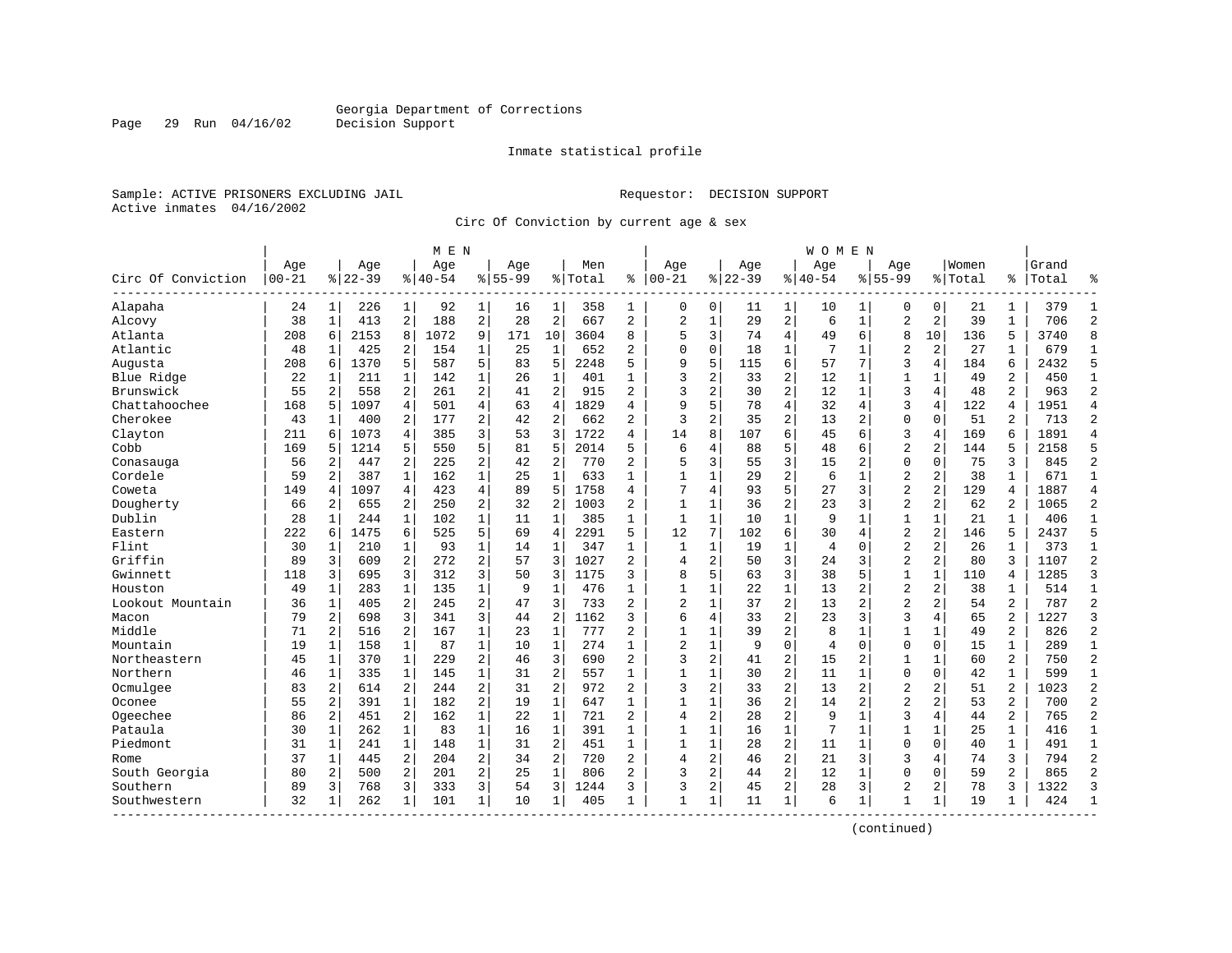Inmate statistical profile

Active inmates 04/16/2002

Sample: ACTIVE PRISONERS EXCLUDING JAIL Requestor: DECISION SUPPORT

Circ Of Conviction by current age & sex (continued)

|                    | M E N                                |              |       |  |                         |          |                  |      |                    |      |                 |               |                  |          | <b>WOMEN</b>     |      |                  |          |                  |                |                |              |
|--------------------|--------------------------------------|--------------|-------|--|-------------------------|----------|------------------|------|--------------------|------|-----------------|---------------|------------------|----------|------------------|------|------------------|----------|------------------|----------------|----------------|--------------|
| Circ Of Conviction | Age<br>Age<br>$ 00 - 21$<br>$ 22-39$ |              |       |  | Age<br>$ 40-54 $        |          | Age<br>$8 55-99$ |      | Men<br>% Total     | ి    | Age<br>$ 00-21$ | $\frac{1}{6}$ | Age<br>$22 - 39$ |          | Age<br>$ 40-54 $ |      | Age<br>$8 55-99$ |          | Women<br>% Total | ႜၟ             | Grand<br>Total | ႜ            |
| Stone Mountain     | 260                                  |              | 1750  |  | 698                     | 6        | 94               | 5    | 2802               | 6    | 16              | 10            | 68               | 4        | 34               |      |                  | 9        | 125              | 4              | 2927           |              |
| Tallapoosa         | 36                                   |              | 232   |  | 139                     |          | 20               |      | 427                |      | $\Omega$        | 0             | 17               |          | 6                |      |                  |          | 24               |                | 451            |              |
| Tifton             | 50                                   |              | 403   |  | 195                     | 2        | 25               |      | 673                |      |                 | 2             | 17               |          |                  |      |                  |          | 28               |                | 701            |              |
| Toombs             | 25                                   |              | 218   |  | 96                      |          | 18               |      | 357                |      |                 |               | 9                |          | 5                |      |                  |          | 16               |                | 373            |              |
| Waycross           | 54                                   |              | 511   |  | 228                     |          | 27               |      | 820                |      |                 |               | 29               |          | 14               |      |                  |          | 47               | 2              | 867            |              |
| Western            | 37                                   |              | 363   |  | 125                     |          | 20               |      | 545                |      |                 |               | 26               |          | 14               |      | 3                |          | 46               | $\overline{a}$ | 591            |              |
| Rockdale           | 27                                   |              | 183   |  | 90                      |          | 14               |      | 314                |      | $\Omega$        |               | 13               |          | 9                |      | O                |          | 22               |                | 336            |              |
| Douglas            | 58                                   |              | 424   |  | 193                     | 2        | 24               |      | 699                |      | 4               |               | 46               |          | 22               |      | 2                |          | 74               | 3              | 773            |              |
| Appalachian        | 22                                   |              | 184   |  | 111                     |          | 33               |      | 350                |      | $\Omega$        |               | 16               |          | 8                |      | $\overline{2}$   |          | 26               |                | 376            |              |
| Enotah             | 14                                   |              | 117   |  | 59                      |          | 15               |      | 205                |      |                 |               | 9                | $\Omega$ | 5                |      | $\Omega$         |          | 16               |                | 221            | $\Omega$     |
| Forsyth-Bell       | 6                                    |              | 91    |  | 52                      | $\Omega$ | 15               |      | 164                |      | $\Omega$        | $\Omega$      | 13               |          | 6                |      | $\Omega$         |          | 19               |                | 183            | <sup>0</sup> |
| Towaliga           | 29                                   |              | 207   |  | 117                     |          | 20               |      | 373                |      |                 |               | 12               |          | 7                |      | $\Omega$         | $\Omega$ | 20               |                | 393            |              |
| Total reported     | 3497                                 |              |       |  | 100 26341 100 11583 100 |          |                  |      | 1795 100 43216 100 |      | 165             | 100           | 1848 100         |          | 812 100          |      |                  | 81 100   | 2906 100         |                | 46122 100      |              |
| Percent reported   |                                      | 99.1<br>99.6 |       |  |                         | 99.6     |                  | 99.9 |                    | 99.6 |                 | 100.0         |                  | 99.6     |                  | 99.6 |                  | 100.0    |                  | 99.7           |                | 99.6         |
| Not reported       | 31                                   | 102          |       |  | 46                      |          |                  |      | 180                |      | $\mathbf 0$     |               | 7                |          | 3                |      | $\Omega$         |          | 10               |                | 190            |              |
| Total              | 3528                                 |              | 26443 |  | 11629                   |          | 1796             |      | 43396              |      | 165             |               | 1855             |          | 815              |      | 81               |          | 2916             |                | 46312          |              |

Page 30 Run 04/16/02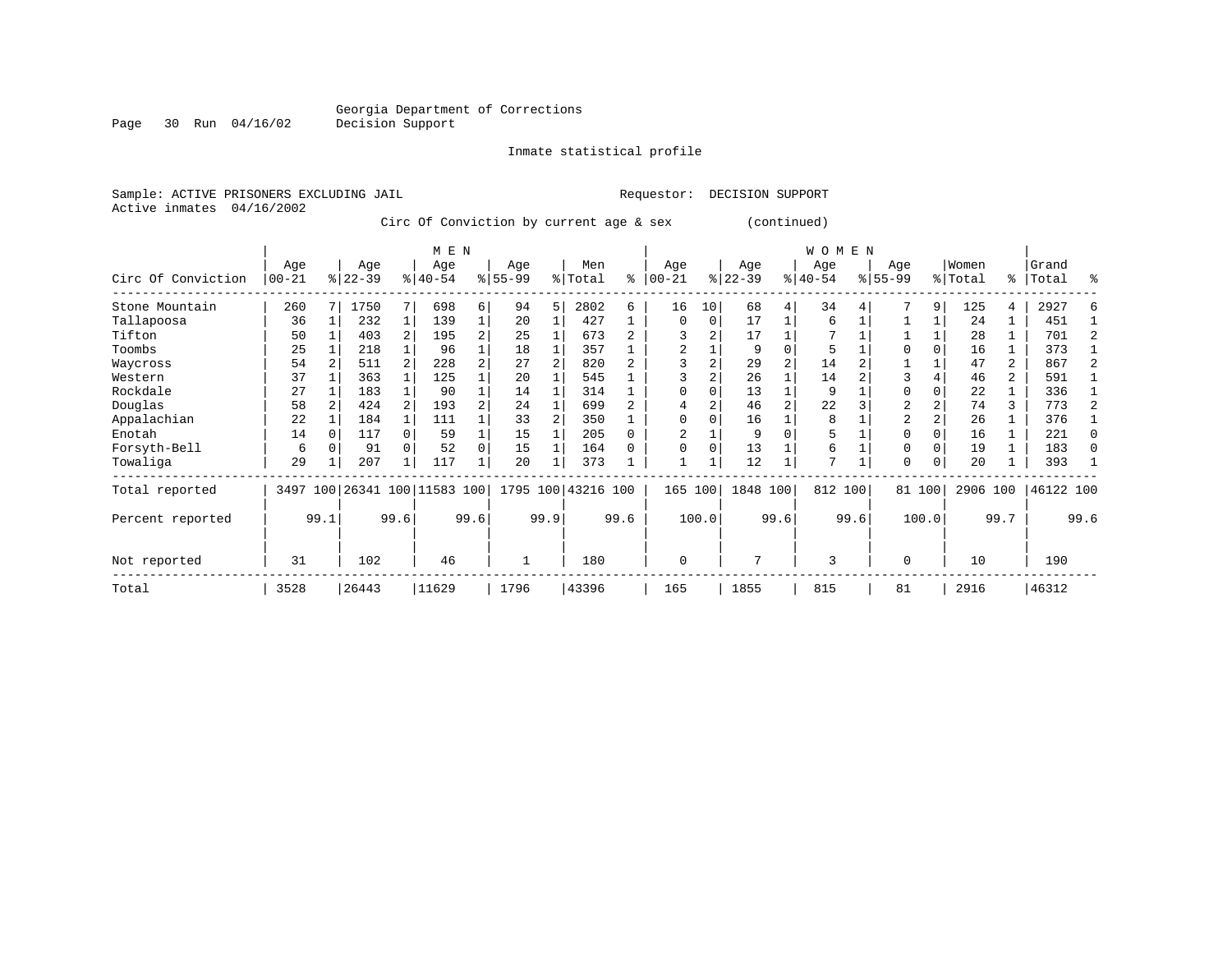Inmate statistical profile

Sample: ACTIVE PRISONERS EXCLUDING JAIL Requestor: DECISION SUPPORT Active inmates 04/16/2002

Page 31 Run 04/16/02

Home County by current age & sex

|                          |                |              |           |              | M E N     |              |                |              |         |              |                |   |                |                | <b>WOMEN</b>   |              |                |              |                |              |       |                |
|--------------------------|----------------|--------------|-----------|--------------|-----------|--------------|----------------|--------------|---------|--------------|----------------|---|----------------|----------------|----------------|--------------|----------------|--------------|----------------|--------------|-------|----------------|
|                          | Age            |              | Age       |              | Age       |              | Age            |              | Men     |              | Age            |   | Age            |                | Age            |              | Age            |              | Women          |              | Grand |                |
| Home County<br>--------- | $00 - 21$      |              | $8 22-39$ |              | $8 40-54$ |              | $8155 - 99$    |              | % Total | ి            | $ 00-21$       |   | $ 22-39$       |                | $ 40-54$       |              | $8155 - 99$    |              | % Total        | ႜ            | Total |                |
| Appling                  | 4              | 0            | 60        | 0            | 33        | 0            | 5              | 0            | 102     | 0            | 1              | 1 | 6              | 0              | 1              | 0            | 0              | 0            | 8              | 0            | 110   | $\Omega$       |
| Atkinson                 | $\overline{2}$ | $\mathbf 0$  | 26        | $\mathsf{O}$ | 14        | 0            | 5              | $\mathbf 0$  | 47      | 0            | $\Omega$       | 0 | $\mathbf{1}$   | 0              | $\mathbf{1}$   | $\mathbf 0$  | $\Omega$       | 0            | $\overline{2}$ | 0            | 49    | $\Omega$       |
| Bacon                    | 3              | 0            | 34        | $\mathbf 0$  | 19        | 0            | $\overline{2}$ | 0            | 58      | 0            | $\Omega$       | 0 | $\Omega$       | 0              | 0              | 0            | 0              | 0            | 0              | 0            | 58    | $\Omega$       |
| Baker                    | $\mathbf{1}$   | $\Omega$     | 16        | $\mathbf 0$  | 5         | $\mathbf 0$  | 1              | $\mathbf 0$  | 23      | $\Omega$     | $\Omega$       | 0 | 2              | $\Omega$       | 0              | $\mathbf 0$  | $\Omega$       | $\Omega$     | $\overline{2}$ | 0            | 25    | $\Omega$       |
| Baldwin                  | 33             | $\mathbf{1}$ | 187       | 1            | 84        | $\mathbf{1}$ | 6              | $\mathbf 0$  | 310     | 1            | $\mathbf{1}$   | 1 | 16             | 1              | 8              | $\mathbf{1}$ | $\mathbf{1}$   | $\mathbf{1}$ | 26             | $\mathbf{1}$ | 336   | $\mathbf{1}$   |
| Banks                    | 3              | $\Omega$     | 20        | $\mathbf 0$  | 12        | $\mathbf 0$  | 4              | $\mathbf 0$  | 39      | $\Omega$     | $\Omega$       | 0 | 5              | $\Omega$       | $\mathbf{1}$   | $\Omega$     | $\Omega$       | 0            | 6              | 0            | 45    | $\Omega$       |
| Barrow                   | 13             | 0            | 104       | $\mathbf 0$  | 57        | $\mathbf{1}$ | 12             | 1            | 186     | 0            | $\Omega$       | 0 | 16             | 1              | б              | 1            | $\Omega$       | $\mathbf 0$  | 22             | 1            | 208   | $\Omega$       |
| Bartow                   | 17             | 1            | 219       | 1            | 96        | $\mathbf{1}$ | 26             | 2            | 358     | 1            | 4              | 3 | 27             | $\overline{2}$ | 7              | 1            | 0              | 0            | 38             | $\mathbf{1}$ | 396   | $\mathbf{1}$   |
| Ben Hill                 | 16             | $\Omega$     | 94        | $\mathbf 0$  | 28        | $\mathbf 0$  | 8              | $\mathbf 0$  | 146     | $\Omega$     | $\mathbf{1}$   | 1 | 8              | $\Omega$       | 5              | $\mathbf{1}$ | $\Omega$       | $\Omega$     | 14             | $\mathbf{1}$ | 160   | $\Omega$       |
| Berrien                  | 4              | $\mathbf 0$  | 39        | $\mathbf 0$  | 12        | 0            | 5              | $\mathbf 0$  | 60      | $\Omega$     | $\Omega$       | 0 | $\mathbf{1}$   | 0              | $\mathbf{1}$   | $\mathbf 0$  | $\Omega$       | 0            | $\overline{2}$ | $\mathbf 0$  | 62    | $\Omega$       |
| <b>Bibb</b>              | 82             | 3            | 654       | 3            | 339       | 3            | 43             | 3            | 1118    | 3            | 4              | 3 | 43             | 2              | 23             | 3            | $\overline{2}$ | 3            | 72             | 3            | 1190  | 3              |
| Bleckley                 | 10             | 0            | 72        | $\mathbf 0$  | 26        | $\mathbf 0$  | $\overline{2}$ | $\mathbf 0$  | 110     | $\Omega$     | $\Omega$       | 0 | 5              | $\Omega$       | 3              | $\Omega$     | $\Omega$       | $\Omega$     | 8              | 0            | 118   | $\Omega$       |
| Brantley                 | $\overline{a}$ | 0            | 18        | 0            | 11        | $\mathsf 0$  | 1              | 0            | 32      | 0            | 0              | 0 |                | 0              | 1              | $\mathbf 0$  | 0              | $\Omega$     | $\overline{2}$ | 0            | 34    | $\Omega$       |
| <b>Brooks</b>            | 3              | 0            | 56        | $\mathbf 0$  | 13        | $\mathbf 0$  | 4              | $\mathbf 0$  | 76      | 0            | $\Omega$       | 0 | $\Omega$       | $\Omega$       | 3              | 0            | $\Omega$       | 0            | 3              | 0            | 79    | $\Omega$       |
| Bryan                    | 3              | 0            | 50        | $\mathbf 0$  | 22        | $\mathbf 0$  | 3              | 0            | 78      | 0            | $\Omega$       | 0 | 5              | 0              | 2              | $\Omega$     | $\Omega$       | 0            | 7              | 0            | 85    | $\Omega$       |
| Bulloch                  | 30             | 1            | 179       | 1            | 79        | $\mathbf 1$  | 8              | $\mathbf 0$  | 296     | 1            | $\mathbf{1}$   | 1 | 13             | 1              | 5              | $\mathbf{1}$ | 1              | 1            | 20             | 1            | 316   | 1              |
| <b>Burke</b>             | 15             | 0            | 139       | 1            | 45        | $\mathsf 0$  | 9              | $\mathbf{1}$ | 208     | $\mathbf{1}$ | $\mathbf{1}$   | 1 | 4              | $\Omega$       | 5              | $\mathbf{1}$ | $\Omega$       | 0            | 10             | 0            | 218   | 1              |
| <b>Butts</b>             | 11             | 0            | 70        | $\mathbf 0$  | 29        | $\mathbf 0$  | 5              | $\mathbf 0$  | 115     | $\Omega$     | $\mathbf{1}$   | 1 | 6              | $\Omega$       | 3              | $\Omega$     | $\Omega$       | $\Omega$     | 10             | 0            | 125   | $\Omega$       |
| Calhoun                  | 6              | 0            | 22        | $\mathbf 0$  | 10        | $\mathbf 0$  | 1              | 0            | 39      | $\Omega$     | $\mathbf{1}$   | 1 |                | 0              | 0              | $\mathbf 0$  | $\Omega$       | 0            | $\overline{2}$ | 0            | 41    | $\Omega$       |
| Camden                   | 4              | 0            | 62        | $\mathbf 0$  | 25        | 0            | 4              | $\mathbf 0$  | 95      | 0            | $\Omega$       | 0 | $\overline{2}$ | $\Omega$       | $\overline{2}$ | 0            | $\Omega$       | 0            | $\overline{4}$ | 0            | 99    | $\Omega$       |
| Candler                  | 9              | $\Omega$     | 54        | $\mathbf 0$  | 17        | $\mathbf 0$  | $\Omega$       | $\mathbf 0$  | 80      | $\Omega$     | $\Omega$       | 0 | 3              | $\Omega$       | $\mathbf 0$    | $\Omega$     | $\Omega$       | $\Omega$     | 3              | 0            | 83    | $\Omega$       |
| Carroll                  | 30             | $\mathbf{1}$ | 221       | 1            | 110       | $\mathbf 1$  | 34             | 2            | 395     | $\mathbf{1}$ | 4              | 3 | 28             | 2              | 11             | 1            | 1              | 1            | 44             | 2            | 439   | $\mathbf{1}$   |
| Catoosa                  | 7              | 0            | 54        | 0            | 37        | 0            | 8              | $\mathbf 0$  | 106     | 0            | $\Omega$       | 0 |                | $\Omega$       | $\mathbf{0}$   | $\Omega$     | $\Omega$       | 0            | 7              | 0            | 113   | $\Omega$       |
| Charlton                 | 1              | $\Omega$     | 22        | $\mathbf 0$  | 11        | $\mathbf 0$  | 1              | 0            | 35      | 0            | $\Omega$       | 0 | 1              | 0              | $\mathbf 0$    | $\Omega$     | $\Omega$       | 0            | $\mathbf{1}$   | 0            | 36    | ∩              |
| Chatham                  | 200            | 6            | 1387      | 6            | 488       | 5            | 66             | 4            | 2141    | 5            | 11             | 7 | 92             | 5              | 23             | 3            | 4              | 5            | 130            | 5            | 2271  | 5              |
| Chattahoochee            | 5              | $\mathbf 0$  | 14        | $\mathbf 0$  | 6         | 0            | $\mathbf 0$    | $\mathbf 0$  | 25      | $\Omega$     | $\Omega$       | 0 | $\overline{2}$ | 0              | $\Omega$       | $\Omega$     | $\Omega$       | 0            | 2              | 0            | 27    | $\Omega$       |
| Chatooga                 | 5              | $\Omega$     | 98        | $\mathbf 0$  | 50        | $\mathbf 0$  | 13             | 1            | 166     | $\Omega$     | $\overline{2}$ | 1 | 9              | 1              | 3              | $\Omega$     | $\mathbf{1}$   | 1            | 15             | 1            | 181   | $\Omega$       |
| Cherokee                 | 16             | 0            | 171       | $\mathbf{1}$ | 106       | $\mathbf 1$  | 17             | 1            | 310     | 1            | $\overline{2}$ | 1 | 24             | 1              | 9              | $\mathbf{1}$ | $\overline{2}$ | 3            | 37             | 1            | 347   | 1              |
| Clarke                   | 43             | $\mathbf{1}$ | 332       | 1            | 120       | $\mathbf 1$  | 19             | 1            | 514     | $\mathbf{1}$ | 4              | 3 | 26             | 2              | 9              | $\mathbf{1}$ | 4              | 5            | 43             | 2            | 557   | 1              |
| Clay                     | $\overline{2}$ | 0            | 16        | $\mathbf 0$  | 5         | $\mathbf 0$  | 1              | $\mathbf 0$  | 24      | 0            | $\Omega$       | 0 | $\mathbf 0$    | 0              | $\mathbf 0$    | $\Omega$     | $\Omega$       | 0            | $\mathbf 0$    | 0            | 24    | $\Omega$       |
| Clayton                  | 147            | 5            | 732       | 3            | 248       | 2            | 39             | 2            | 1166    | 3            | 8              | 5 | 59             | 3              | 22             | 3            | $\overline{2}$ | 3            | 91             | 3            | 1257  | 3              |
| Clinch                   | 5              | 0            | 32        | 0            | 8         | $\mathbf 0$  | $\mathbf 0$    | $\mathbf 0$  | 45      | 0            | 0              | 0 | $\mathbf{1}$   | 0              | $\mathbf{0}$   | $\Omega$     | $\Omega$       | 0            | $\mathbf{1}$   | $\Omega$     | 46    | $\Omega$       |
| Cobb                     | 136            | 4            | 919       | 4            | 440       | $\,4$        | 62             | 4            | 1557    | 4            | 5              | 3 | 69             | 4              | 27             | 4            | $\Omega$       | 0            | 101            | 4            | 1658  | $\overline{4}$ |
| Coffee                   | 16             | 0            | 141       | 1            | 49        | 0            | 6              | 0            | 212     | 1            | 1              | 1 | 6              | 0              | 5              | 1            | $\overline{2}$ | 3            | 14             | 1            | 226   | 1              |
| Colquit                  | 25             | 1            | 158       | 1            | 73        | $\mathbf 1$  | 15             | 1            | 271     | 1            | 0              | 0 | 13             | 1              | 3              | $\mathbf 0$  | $\Omega$       | 0            | 16             | 1            | 287   | $\mathbf{1}$   |
| Columbia<br>----------   | 15             | 0            | 103       | 0            | 43        | $\mathbf 0$  | 5              | $\mathbf 0$  | 166     | 0            | $\mathbf{1}$   | 1 | 5              | 0              | 7              | 1            | $\Omega$       | 0            | 13             | 0            | 179   | $\Omega$       |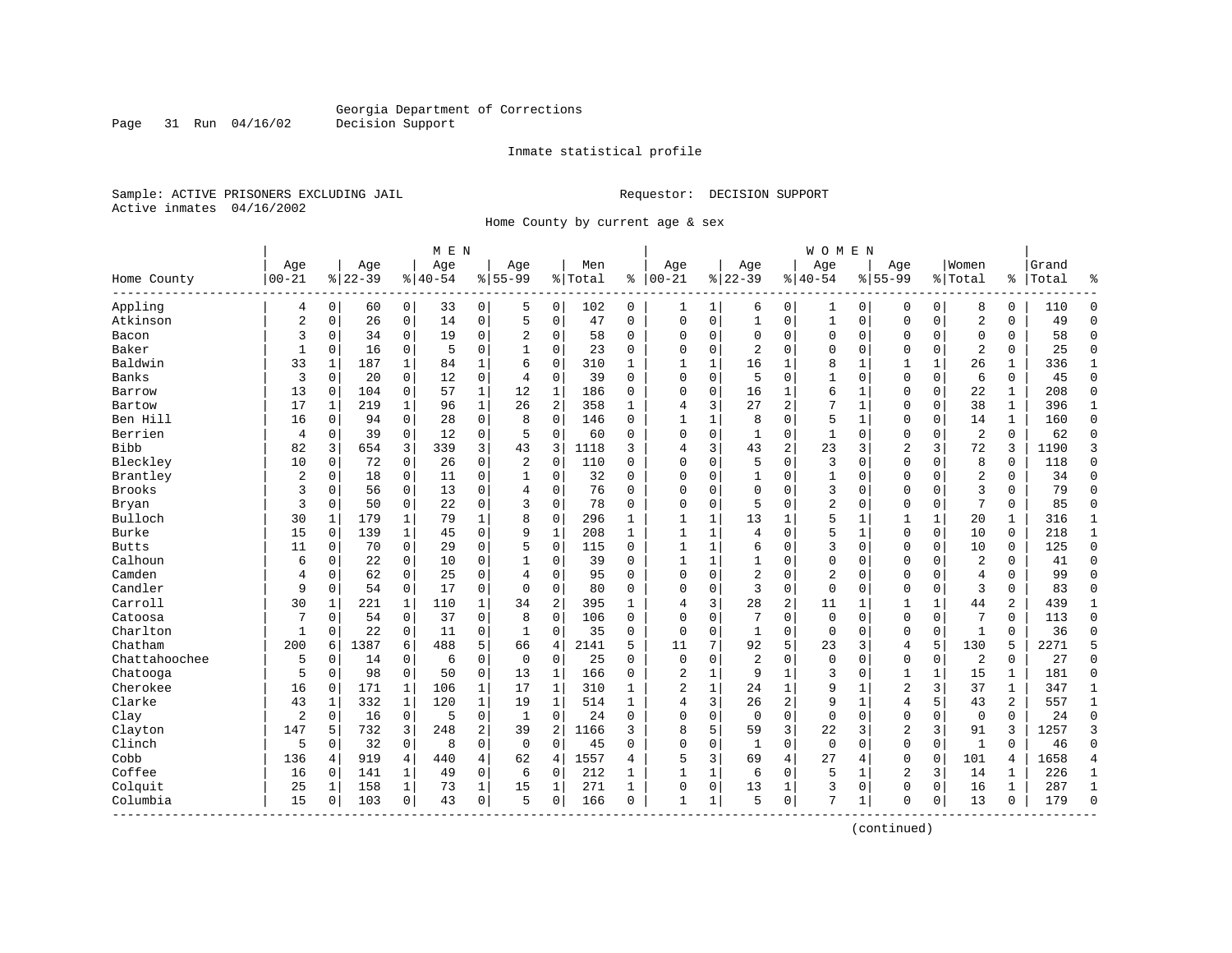Inmate statistical profile

Sample: ACTIVE PRISONERS EXCLUDING JAIL Requestor: DECISION SUPPORT Active inmates 04/16/2002

Page 32 Run 04/16/02

Home County by current age & sex (continued)

|                        |                |              |              |                | M E N          |                |                |              |         |                |              |                         |           |                | <b>WOMEN</b>   |              |              |                |              |                |       |              |
|------------------------|----------------|--------------|--------------|----------------|----------------|----------------|----------------|--------------|---------|----------------|--------------|-------------------------|-----------|----------------|----------------|--------------|--------------|----------------|--------------|----------------|-------|--------------|
|                        | Age            |              | Age          |                | Age            |                | Age            |              | Men     |                | Age          |                         | Age       |                | Age            |              | Age          |                | Women        |                | Grand |              |
| Home County<br>------- | $00 - 21$      |              | $8$   22-39  |                | $8 40-54$      |                | $8155 - 99$    |              | % Total | နွ             | $00 - 21$    | %                       | $22 - 39$ |                | $8140 - 54$    |              | $8155 - 99$  |                | % Total      | ి              | Total |              |
| Cook                   | 9              | 0            | 69           | 0              | 41             | 0              | 4              | 0            | 123     | 0              | 0            | 0                       | 2         | 0              | 8              | 1            | 0            | 0              | 10           | 0              | 133   | ſ            |
| Coweta                 | 24             | 1            | 233          | 1              | 84             | $\mathbf 1$    | 8              | $\mathbf 0$  | 349     | $\mathbf{1}$   | -1           | $\mathbf{1}$            | 20        | $\mathbf{1}$   | 9              | $\mathbf{1}$ | $\Omega$     | $\mathbf 0$    | 30           | $\mathbf{1}$   | 379   |              |
| Crawford               | 1              | $\Omega$     | 17           | $\mathbf 0$    | $\overline{4}$ | 0              | 2              | $\mathbf 0$  | 24      | $\Omega$       | $\Omega$     | $\Omega$                | $\Omega$  | $\Omega$       | $\Omega$       | $\Omega$     | $\Omega$     | $\mathbf 0$    | $\mathbf 0$  | 0              | 24    | $\Omega$     |
| Crisp                  | 24             | 1            | 149          | 1              | 62             | 1              | 9              | $\mathbf{1}$ | 244     | $\mathbf{1}$   |              | 1                       | 13        |                | $\Omega$       | $\Omega$     |              | 1              | 15           | 1              | 259   |              |
| Dade                   | $\overline{a}$ | 0            | 27           | $\mathbf 0$    | 19             | 0              |                | $\mathbf 0$  | 55      | 0              |              | $\mathbf{1}$            | $\Omega$  | $\Omega$       | $\Omega$       | $\Omega$     | $\Omega$     | $\mathbf 0$    | $\mathbf{1}$ | 0              | 56    | $\Omega$     |
| Dawson                 | $\overline{a}$ | 0            | 37           | $\mathbf 0$    | 24             | 0              |                | $\mathbf 0$  | 64      | 0              | $\Omega$     | 0                       | 4         | $\Omega$       | 3              | O            | $\Omega$     | $\Omega$       | 7            | 0              | 71    | $\Omega$     |
| Decatur                | 27             | 1            | 168          | 1              | 49             | 0              | 6              | $\mathbf 0$  | 250     | 1              | $\Omega$     | 0                       | 11        | 1              | 5              | 1            | $\Omega$     | $\mathbf 0$    | 16           | 1              | 266   | $\mathbf{1}$ |
| DeKalb                 | 211            | 6            | 1532         | 6              | 533            | 5              | 86             | 5            | 2362    | 6              | 9            | 6                       | 70        | $\overline{4}$ | 22             | 3            | 6            | 8              | 107          | 4              | 2469  | б            |
| Dodge                  | 8              | 0            | 108          | $\Omega$       | 56             | 1              | 5              | $\mathbf 0$  | 177     | U              | $\Omega$     | $\Omega$                | 6         | $\Omega$       | 2              |              | $\Omega$     | $\Omega$       | 8            | 0              | 185   | 0            |
| Dooly                  | 7              | 0            | 64           | 0              | 19             | 0              | $\Omega$       | 0            | 90      | O              | C            | $\Omega$                | 4         | $\Omega$       | $\overline{a}$ | O            | $\Omega$     | $\Omega$       | 6            | 0              | 96    | <sup>0</sup> |
| Dougherty              | 70             | 2            | 638          | 3              | 251            | 2              | 28             | 2            | 987     | $\overline{2}$ | $\mathbf{1}$ | 1                       | 29        | $\overline{2}$ | 22             | ς            | 3            | 4              | 55           | $\overline{2}$ | 1042  |              |
| Douglas                | 43             | $\mathbf{1}$ | 235          | 1              | 115            | $\mathbf 1$    | 21             | $\mathbf{1}$ | 414     | 1              | 2            | 1                       | 29        | $\overline{2}$ | 14             | 2            | $\Omega$     | $\Omega$       | 45           | 2              | 459   |              |
| Early                  | 2              | 0            | 51           | $\mathbf 0$    | 14             | 0              | $\overline{4}$ | $\mathbf 0$  | 71      | 0              | $\Omega$     | $\Omega$                | 3         | $\Omega$       | 2              | $\Omega$     | $\Omega$     | $\Omega$       | 5            | 0              | 76    | $\Omega$     |
| Echols                 | 1              | 0            | $\mathbf{1}$ | $\mathbf 0$    | $\mathbf{1}$   | 0              |                | $\mathbf 0$  | 4       | $\Omega$       | $\Omega$     | 0                       | $\Omega$  | $\Omega$       | 0              | $\Omega$     | $\Omega$     | $\mathbf 0$    | $\Omega$     | 0              | 4     | $\sqrt{ }$   |
| Effingham              | 21             | 1            | 71           | 0              | 28             | 0              | 2              | $\mathbf 0$  | 122     | 0              | $\cap$       | 0                       | 7         | $\Omega$       | 2              | 0            | $\mathbf{1}$ | $\mathbf{1}$   | 10           | 0              | 132   | $\Omega$     |
| Elbert                 | 12             | $\Omega$     | 91           | $\Omega$       | 47             | 0              | 8              | $\mathbf 0$  | 158     | $\Omega$       | $\Omega$     | $\Omega$                | 10        | 1              | 3              | 0            | $\Omega$     | $\Omega$       | 13           | $\Omega$       | 171   | $\Omega$     |
| Emanuel                | 8              | $\Omega$     | 115          | $\Omega$       | 30             | 0              | 6              | 0            | 159     | $\Omega$       | C            | $\Omega$                | 6         | $\Omega$       | 1              | 0            | $\Omega$     | $\Omega$       | 7            | 0              | 166   | <sup>0</sup> |
| Evans                  | $\overline{2}$ | $\Omega$     | 50           | $\Omega$       | 10             | 0              | $\overline{a}$ | 0            | 64      | O              | $\Omega$     | $\Omega$                |           | $\Omega$       | 1              | O            | $\Omega$     | $\Omega$       | 1            | 0              | 65    | $\Omega$     |
| Fannin                 | 5              | $\Omega$     | 57           | 0              | 24             | 0              | 11             | 1            | 97      | O              | $\Omega$     | $\Omega$                | 4         | $\Omega$       | $\mathbf{1}$   | $\Omega$     | $\mathbf{1}$ | $\mathbf{1}$   | 6            | 0              | 103   | $\Omega$     |
| Fayette                | 10             | $\Omega$     | 51           | 0              | 28             | 0              | 11             | 1            | 100     | 0              | $\cap$       | $\Omega$                | 5         | $\Omega$       | 3              | $\Omega$     | $\Omega$     | $\Omega$       | 8            | 0              | 108   | $\Omega$     |
| Floyd                  | 38             | -1           | 403          | 2              | 175            | 2              | 23             | $\mathbf{1}$ | 639     | 2              | 2            | 1                       | 43        | $\overline{2}$ | 18             | 2            | 3            | $\overline{4}$ | 66           | 2              | 705   | 2            |
| Forsyth                | 6              | 0            | 70           | $\mathbf 0$    | 34             | 0              | 8              | $\mathbf 0$  | 118     | 0              | C            | 0                       | 6         | $\Omega$       | 6              | 1            | 1            | 1              | 13           | 0              | 131   | $\Omega$     |
| Franklin               | 11             | $\Omega$     | 58           | $\Omega$       | 30             | 0              | 6              | $\mathbf 0$  | 105     | $\Omega$       | $\Omega$     | $\Omega$                | 6         | $\Omega$       | 1              | $\Omega$     | $\Omega$     | $\Omega$       | 7            | 0              | 112   | $\Omega$     |
| Fulton                 | 347            | 11           | 3088         | 13             | 1504           | 14             | 201            | 12           | 5140    | 13             | 15           | 10                      | 138       | 8              | 97             | 13           | 10           | 13             | 260          | 10             | 5400  | 13           |
| Gilmer                 | 10             | $\Omega$     | 56           | $\mathbf 0$    | 35             | 0              | 17             | 1            | 118     | $\Omega$       | $\Omega$     | $\Omega$                | 7         | $\Omega$       | 2              | 0            | $\mathbf 0$  | $\Omega$       | 9            | $\Omega$       | 127   | $\Omega$     |
| Glascock               | 2              | 0            | 2            | 0              | 3              | 0              | $\mathbf 0$    | $\mathbf 0$  | 7       | $\Omega$       | $\cap$       | 0                       | $\Omega$  | $\Omega$       | $\Omega$       | $\Omega$     | $\Omega$     | 0              | $\mathbf 0$  | 0              | 7     | $\Omega$     |
| Glynn                  | 25             | 1            | 261          | 1              | 111            | 1              | 21             | 1            | 418     | 1              | 2            | 1                       | 17        |                | 6              |              |              | 1              | 26           | 1              | 444   |              |
| Gordon                 | 18             | 1            | 160          | 1              | 63             | 1              | 14             | 1            | 255     | 1              | $\Omega$     | 0                       | 12        | 1              | 5              | $\mathbf{1}$ | $\Omega$     | $\mathbf 0$    | 17           | 1              | 272   | 1            |
| Grady                  | 28             | 1            | 131          | 1              | 50             | 0              | .5             | $\mathbf 0$  | 214     | $\mathbf{1}$   | $\mathbf{1}$ | 1                       | 12        | $\mathbf{1}$   | 3              | $\Omega$     | $\Omega$     | $\Omega$       | 16           | 1              | 230   | $\mathbf{1}$ |
| Greene                 | 11             | $\Omega$     | 62           | $\mathbf 0$    | 16             | 0              | 3              | $\mathbf 0$  | 92      | $\Omega$       | $\Omega$     | 0                       | 1         | $\Omega$       | 3              | O            | 1            | 1              | 5            | 0              | 97    | $\Omega$     |
| Gwinnett               | 91             | 3            | 543          | $\overline{a}$ | 256            | $\overline{a}$ | 42             | 3            | 932     | 2              | 5            | 3                       | 45        | $\overline{3}$ | 24             | 3            | 1            | $\mathbf{1}$   | 75           | 3              | 1007  |              |
| Habersham              | 6              | $\Omega$     | 44           | $\mathbf 0$    | 35             | 0              | $\overline{2}$ | $\mathbf 0$  | 87      | 0              | 1            | $\mathbf{1}$            | 5         | $\Omega$       | $\mathbf{1}$   | $\Omega$     | $\Omega$     | $\Omega$       | 7            | $\Omega$       | 94    | Ω            |
| Hall                   | 34             | 1            | 317          | 1              | 193            | $\overline{a}$ | 42             | 3            | 586     | $\mathbf{1}$   | 3            | $\overline{\mathbf{c}}$ | 35        | 2              | 13             | 2            |              | 1              | 52           | 2              | 638   |              |
| Hancock                | 3              | 0            | 35           | $\mathbf 0$    | 16             | 0              | 3              | $\mathbf 0$  | 57      | $\mathbf 0$    | $\Omega$     | 0                       |           | $\mathbf 0$    | $\mathbf{1}$   | 0            | $\Omega$     | $\mathbf 0$    | 2            | 0              | 59    | $\cap$       |
| Haralson               | 9              | 0            | 58           | 0              | 32             | 0              | 4              | 0            | 103     | 0              | $\Omega$     | 0                       | 8         | $\mathbf 0$    | 2              | 0            | $\Omega$     | 0              | 10           | 0              | 113   | $\cap$       |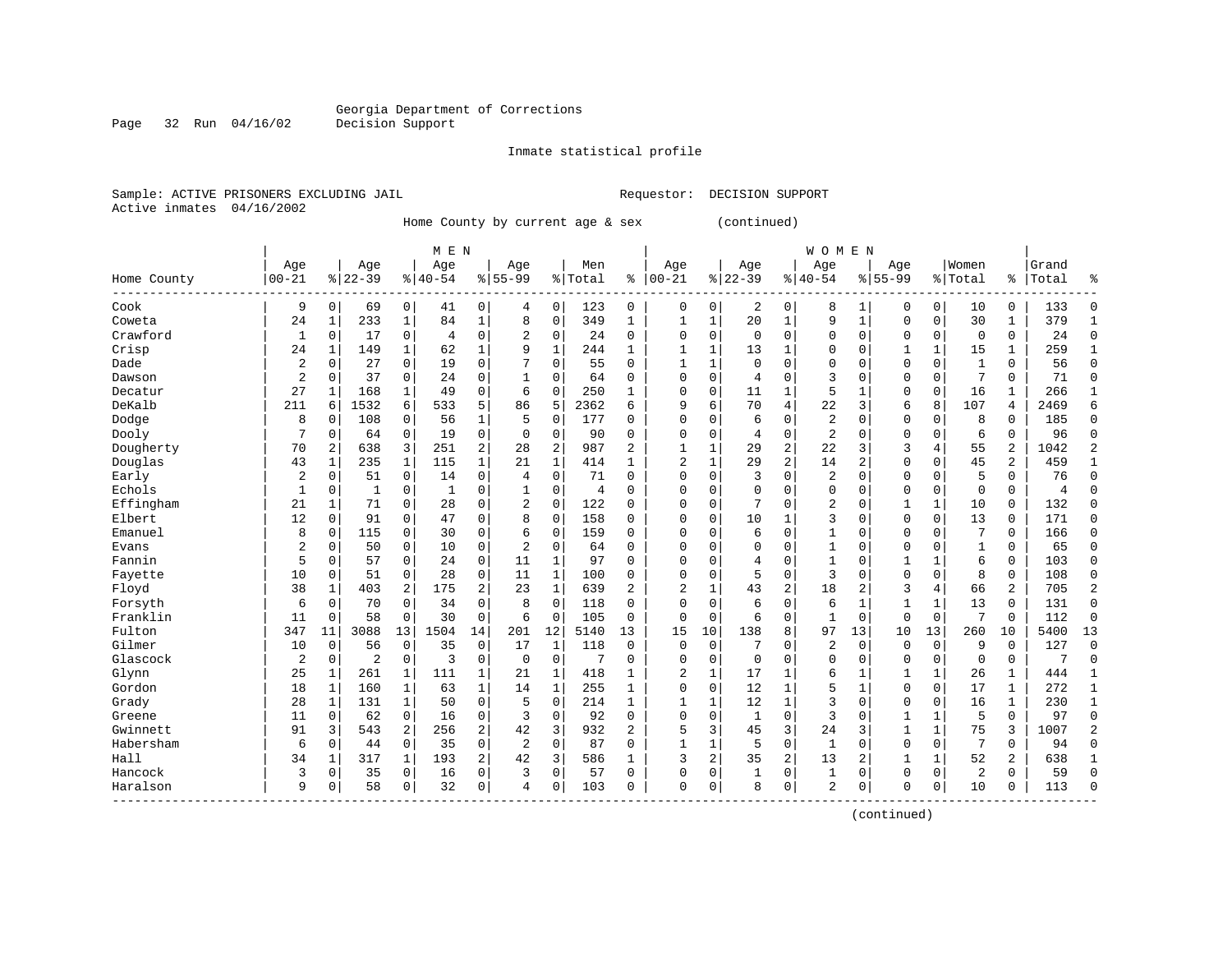Inmate statistical profile

Sample: ACTIVE PRISONERS EXCLUDING JAIL Requestor: DECISION SUPPORT Active inmates 04/16/2002

Page 33 Run 04/16/02

Home County by current age & sex (continued)

|                         | M E N          |              |           |             |           |             |                |              |         |              |                |   |                |              | <b>WOMEN</b>   |              |                |              |                |              |       |              |
|-------------------------|----------------|--------------|-----------|-------------|-----------|-------------|----------------|--------------|---------|--------------|----------------|---|----------------|--------------|----------------|--------------|----------------|--------------|----------------|--------------|-------|--------------|
|                         | Age            |              | Age       |             | Age       |             | Age            |              | Men     |              | Age            |   | Age            |              | Age            |              | Age            |              | Women          |              | Grand |              |
| Home County<br>-------- | $00 - 21$      |              | $8 22-39$ |             | $8 40-54$ |             | $8155 - 99$    |              | % Total | ి            | $ 00 - 21$     |   | $8 22-39$      |              | $8 40-54$      |              | $8155 - 99$    |              | % Total        | ႜ            | Total | ٩,           |
| Harris                  | 5              | $\mathbf 0$  | 57        | 0           | 30        | 0           | 2              | 0            | 94      | 0            | 2              | 1 | 2              | 0            | 0              | 0            | $\Omega$       | 0            | 4              | 0            | 98    | ∩            |
| Hart                    | 9              | $\Omega$     | 54        | $\Omega$    | 21        | 0           | 3              | $\Omega$     | 87      | $\Omega$     | $\Omega$       | 0 | 2              | $\Omega$     | 3              | $\Omega$     | $\Omega$       | $\mathbf 0$  | 5              | $\Omega$     | 92    | ſ            |
| Heard                   | 3              | $\mathbf 0$  | 21        | 0           | 15        | 0           | 7              | $\Omega$     | 46      | 0            | $\Omega$       | 0 | $\overline{2}$ | $\Omega$     | $\Omega$       | $\Omega$     | $\Omega$       | 0            | 2              | 0            | 48    | ſ            |
| Henry                   | 29             | 1            | 190       | 1           | 92        | $\mathbf 1$ | 14             | 1            | 325     | $\mathbf{1}$ | 2              | 1 | 14             | $\mathbf{1}$ | 9              |              |                | 1            | 26             | 1            | 351   |              |
| Houston                 | 53             | 2            | 265       | $\mathbf 1$ | 120       | $\mathbf 1$ | 11             | $\mathbf 1$  | 449     | $\mathbf{1}$ | $\mathbf{1}$   | 1 | 20             | 1            | 10             |              | $\Omega$       | $\mathbf 0$  | 31             | 1            | 480   |              |
| Irwin                   | 9              | $\mathbf 0$  | 48        | 0           | 23        | 0           | 4              | $\mathbf 0$  | 84      | $\Omega$     | $\Omega$       | 0 | $\overline{2}$ | $\mathbf 0$  | $\Omega$       | $\Omega$     | $\Omega$       | $\mathbf 0$  | 2              | 0            | 86    | $\Omega$     |
| Jackson                 | 10             | $\Omega$     | 109       | $\mathbf 0$ | 61        | $\mathbf 1$ | 17             | 1            | 197     | $\Omega$     | $\overline{2}$ | 1 | 13             | $\mathbf{1}$ | 4              | -1           | $\Omega$       | $\mathbf 0$  | 19             | $\mathbf{1}$ | 216   | $\mathbf{1}$ |
| Jasper                  | 3              | $\mathbf 0$  | 38        | $\mathbf 0$ | 14        | 0           | 3              | $\mathbf 0$  | 58      | $\Omega$     | $\Omega$       | 0 | $\Omega$       | $\Omega$     | 1              | $\Omega$     | $\Omega$       | 0            | $\mathbf{1}$   | 0            | 59    | $\Omega$     |
| Jeff Davis              | 7              | $\mathbf 0$  | 48        | $\Omega$    | 24        | 0           | 3              | $\Omega$     | 82      | $\Omega$     | $\Omega$       | 0 | 3              | $\Omega$     | 3              | 0            | $\Omega$       | $\Omega$     | 6              | 0            | 88    | $\Omega$     |
| Jefferson               | 11             | 0            | 72        | $\Omega$    | 25        | 0           | 4              | $\Omega$     | 112     | 0            | -1             |   | 5              | $\Omega$     | 1              | C            | $\Omega$       | $\Omega$     | 7              | 0            | 119   | 0            |
| Jenkins                 | 10             | 0            | 55        | $\Omega$    | 21        | 0           |                | $\Omega$     | 87      | $\Omega$     | $\Omega$       | 0 | 3              | $\Omega$     | 1              | C            | $\Omega$       | O            | 4              | 0            | 91    | $\Omega$     |
| Johnson                 | 1              | $\Omega$     | 25        | $\Omega$    | 10        | 0           | 3              | $\Omega$     | 39      | $\Omega$     | 0              | 0 | 3              | $\Omega$     | 1              | O            | $\Omega$       | $\Omega$     | 4              | $\Omega$     | 43    | ∩            |
| Jones                   | 5              | $\mathbf 0$  | 31        | $\Omega$    | 15        | 0           |                | $\Omega$     | 52      | $\Omega$     | 2              |   | 2              | $\Omega$     | 0              | $\Omega$     | $\Omega$       | $\Omega$     | 4              | 0            | 56    | $\Omega$     |
| Lamar                   | 2              | $\mathbf 0$  | 44        | 0           | 25        | 0           |                | $\mathbf 0$  | 77      | O            | O              | 0 |                | $\Omega$     | 3              | $\Omega$     | $\Omega$       | $\Omega$     | 3              | 0            | 80    | $\Omega$     |
| Lanier                  | 4              | $\Omega$     | 38        | 0           | 5         | 0           |                | 0            | 52      | O            | $\Omega$       | 0 | 4              | $\Omega$     | $\Omega$       | $\Omega$     | $\Omega$       | $\Omega$     | 4              | 0            | 56    | $\Omega$     |
| Laurens                 | 19             | $\mathbf{1}$ | 164       | 1           | 63        | 1           |                | $\mathbf 0$  | 254     | 1            | $\mathbf{1}$   | 1 | 8              | $\Omega$     | 6              | $\mathbf{1}$ | $\mathbf{1}$   | $\mathbf{1}$ | 16             | $\mathbf{1}$ | 270   | $\mathbf{1}$ |
| Lee                     | $\overline{2}$ | $\mathbf 0$  | 30        | $\mathbf 0$ | 13        | 0           | 3              | $\mathbf 0$  | 48      | 0            | $\Omega$       | 0 | 2              | $\Omega$     | 1              | 0            | $\Omega$       | $\mathbf 0$  | 3              | 0            | 51    | $\Omega$     |
| Liberty                 | 27             | $\mathbf{1}$ | 143       | 1           | 36        | 0           | 6              | 0            | 212     | 1            |                |   | 6              | $\Omega$     | 3              | 0            |                | 1            | 11             | 0            | 223   | -1           |
| Lincoln                 | 2              | 0            | 19        | 0           | 12        | 0           |                | $\mathbf 0$  | 34      | $\Omega$     | $\Omega$       | 0 | $\Omega$       | $\Omega$     | $\Omega$       | C            | $\Omega$       | $\mathbf 0$  | $\mathbf 0$    | 0            | 34    | $\Omega$     |
| Long                    | 3              | $\mathbf 0$  | 16        | 0           | 11        | 0           | $\overline{2}$ | $\Omega$     | 32      | $\Omega$     | $\Omega$       | 0 | 3              | $\Omega$     | 0              | O            | $\Omega$       | 0            | 3              | 0            | 35    | ∩            |
| Lowndes                 | 29             | 1            | 289       | 1           | 122       | 1           | 18             | $\mathbf{1}$ | 458     | 1            | 2              | 1 | 22             | 1            | 12             | 2            |                | 1            | 37             | 1            | 495   |              |
| Lumpkins                | 2              | $\mathbf 0$  | 39        | $\mathbf 0$ | 22        | 0           | 6              | $\Omega$     | 69      | $\Omega$     | 0              | 0 | 1              | $\Omega$     | $\mathbf{1}$   | $\Omega$     | $\Omega$       | $\Omega$     | $\overline{c}$ | 0            | 71    | $\Omega$     |
| Macon                   | б              | $\mathbf 0$  | 37        | $\mathbf 0$ | 15        | 0           | 3              | $\mathbf 0$  | 61      | $\Omega$     | 0              | 0 |                | $\Omega$     | 3              | $\Omega$     |                | 1            | 5              | 0            | 66    | ſ            |
| Madison                 | 4              | 0            | 72        | 0           | 25        | 0           | 8              | $\mathbf 0$  | 109     | $\Omega$     | O              | O |                | $\Omega$     | $\overline{2}$ | $\Omega$     | $\Omega$       | $\mathbf 0$  | 9              | 0            | 118   | ſ            |
| Marion                  | 5              | $\mathbf 0$  | 22        | $\mathbf 0$ | 11        | 0           | $\overline{2}$ | $\mathbf 0$  | 40      | $\Omega$     | O              | O | $\overline{2}$ | $\Omega$     | $\Omega$       | O            | $\Omega$       | $\Omega$     | 2              | 0            | 42    | $\Omega$     |
| McDuffie                | 5              | $\mathbf 0$  | 83        | $\mathbf 0$ | 38        | 0           |                | 0            | 133     | $\Omega$     | $\mathbf{1}$   |   | 4              | $\Omega$     | $\Omega$       | O            | $\Omega$       | 0            | 5              | 0            | 138   | $\Omega$     |
| McIntosh                | 5              | 0            | 47        | 0           | 20        | 0           | 1              | 0            | 73      | O            | $\Omega$       | 0 | $\Omega$       | $\Omega$     | 0              | 0            | $\Omega$       | 0            | $\Omega$       | 0            | 73    | $\mathbf 0$  |
| Meriwether              | 18             | 1            | 116       | $\Omega$    | 47        | 0           | 10             | 1            | 191     | U            | 1              | 1 | 13             |              | 2              | 0            | $\overline{2}$ | 3            | 18             | 1            | 209   | $\Omega$     |
| Miller                  | $\Omega$       | $\Omega$     | 14        | $\Omega$    | 10        | 0           | 1              | $\Omega$     | 25      | $\Omega$     | $\Omega$       | 0 | 4              | $\Omega$     | $\Omega$       | C            | $\Omega$       | $\Omega$     | 4              | 0            | 29    | ∩            |
| Mitchell                | 9              | $\Omega$     | 113       | $\Omega$    | 51        | $\Omega$    | 7              | $\Omega$     | 180     | $\Omega$     | 2              | 1 | 6              | $\Omega$     | 3              | C            | $\Omega$       | $\Omega$     | 11             | $\Omega$     | 191   | ∩            |
| Monroe                  | 3              | $\mathbf 0$  | 67        | $\Omega$    | 33        | 0           | 4              | $\Omega$     | 107     | $\Omega$     | 0              | 0 | 4              | $\Omega$     | $\overline{2}$ | 0            | $\Omega$       | $\Omega$     | 6              | 0            | 113   | <sup>0</sup> |
| Montgomery              | 4              | 0            | 32        | $\Omega$    | 6         | 0           |                | 0            | 43      | O            | 0              | 0 | 4              | $\Omega$     | $\Omega$       | O            | $\Omega$       | $\Omega$     | 4              | 0            | 47    | <sup>0</sup> |
| Morgan                  | 9              | $\Omega$     | 45        | $\mathbf 0$ | 17        | 0           |                | $\mathbf 0$  | 78      | O            | 0              | 0 | 4              | $\mathbf 0$  |                | O            | $\Omega$       | $\mathbf 0$  | 5              | 0            | 83    | ſ            |
| Murray                  | 12             | 0            | 76        | $\mathbf 0$ | 46        | 0           | 14             | 1            | 148     | 0            |                | 1 | 14             | 1            | 3              | $\Omega$     | $\Omega$       | $\mathbf 0$  | 18             | 1            | 166   | ſ            |
| Muscogee<br>------      | 132            |              | 823       | 3           | 354       | 3           | 47             | 3            | 1356    | 3            | 6              | 4 | 59             | 3            | 25             | 3            | 3              | 4            | 93             | 3            | 1449  | p            |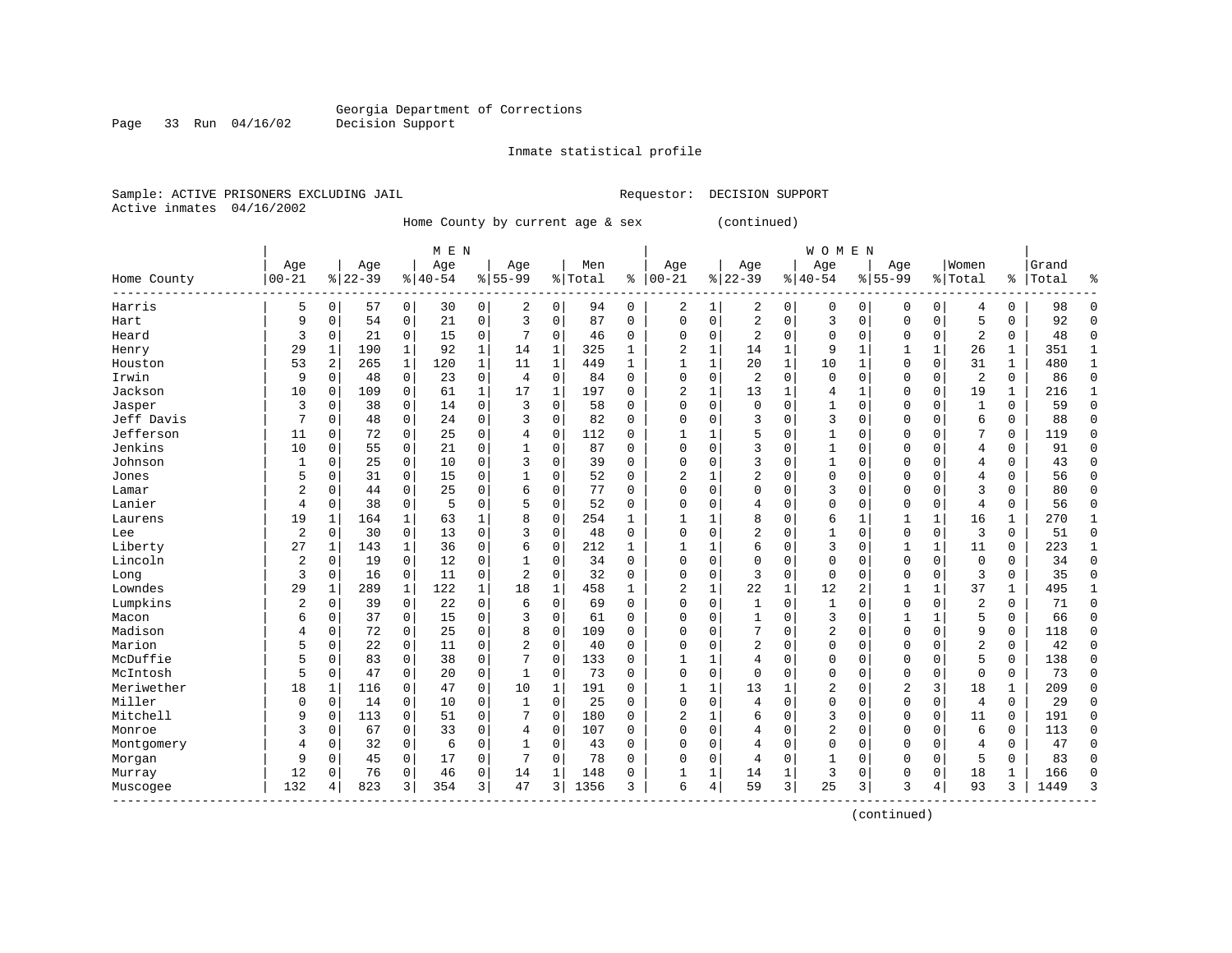Inmate statistical profile

Sample: ACTIVE PRISONERS EXCLUDING JAIL Requestor: DECISION SUPPORT Active inmates 04/16/2002

Page 34 Run 04/16/02

Home County by current age & sex (continued)

|                        |                |                |           |              | M E N          |              |                |             |         |              |              |                |                |              | WOMEN          |          |                |              |                |                |       |              |
|------------------------|----------------|----------------|-----------|--------------|----------------|--------------|----------------|-------------|---------|--------------|--------------|----------------|----------------|--------------|----------------|----------|----------------|--------------|----------------|----------------|-------|--------------|
|                        | Age            |                | Age       |              | Age            |              | Age            |             | Men     |              | Age          |                | Age            |              | Age            |          | Age            |              | Women          |                | Grand |              |
| Home County<br>------- | $00 - 21$      |                | $8 22-39$ |              | $8 40-54$      |              | $8155 - 99$    |             | % Total | ి            | $00 - 21$    |                | $8 22-39$      |              | $8140 - 54$    |          | $8155 - 99$    |              | % Total        | ႜ              | Total | 우            |
| Newton                 | 16             | 0              | 219       | 1            | 85             | 1            | 15             | 1           | 335     | 1            | 1            | 1              | 15             | 1            | $\mathbf{1}$   | 0        | 3              | 4            | 20             | 1              | 355   |              |
| Oconee                 | 0              | $\Omega$       | 17        | 0            | 12             | $\mathbf 0$  | 3              | $\Omega$    | 32      | $\Omega$     | 1            | 1              | $\Omega$       | $\Omega$     | 2              | $\Omega$ | $\Omega$       | $\Omega$     | 3              | $\Omega$       | 35    | $\Omega$     |
| Oglethrope             | $\overline{2}$ | $\Omega$       | 34        | 0            | 6              | 0            | 1              | 0           | 43      | 0            | $\Omega$     | $\Omega$       | 3              | $\Omega$     | 0              | $\Omega$ | $\mathbf 0$    | $\mathbf 0$  | 3              | $\Omega$       | 46    | $\cap$       |
| Paulding               | 18             | $\mathbf{1}$   | 86        | $\mathbf 0$  | 62             | $\mathbf 1$  | 8              | 0           | 174     | 0            | $\Omega$     | 0              | 11             | $\mathbf{1}$ | 3              | $\Omega$ | 2              | 3            | 16             | 1              | 190   | $\Omega$     |
| Peach                  | 8              | $\mathbf 0$    | 58        | $\mathbf 0$  | 32             | 0            | $\mathbf{1}$   | $\mathbf 0$ | 99      | $\Omega$     | 2            | $\mathbf 1$    | $\mathbf{1}$   | $\Omega$     | 2              | $\Omega$ | $\Omega$       | $\Omega$     | 5              | 0              | 104   | $\cap$       |
| Pickens                | 5              | $\mathbf 0$    | 54        | $\mathbf 0$  | 37             | $\mathbf 0$  | $\overline{4}$ | $\mathbf 0$ | 100     | $\Omega$     | $\Omega$     | 0              | $\overline{4}$ | $\Omega$     | 4              | 1        | $\Omega$       | $\Omega$     | 8              | 0              | 108   | $\cap$       |
| Pierce                 | 7              | 0              | 22        | 0            | 16             | 0            | 1              | $\mathbf 0$ | 46      | $\mathbf 0$  | $\Omega$     | 0              | $\overline{2}$ | $\Omega$     | 0              | $\Omega$ | $\Omega$       | $\Omega$     | 2              | 0              | 48    | $\Omega$     |
| Pike                   | 2              | 0              | 23        | $\mathbf 0$  | 19             | $\mathbf 0$  | 1              | 0           | 45      | 0            | $\Omega$     | 0              |                | $\Omega$     | 0              | 0        | $\mathbf 0$    | 0            | $\mathbf{1}$   | 0              | 46    | $\Omega$     |
| Polk                   | 9              | $\Omega$       | 118       | 0            | 51             | 0            | 10             | 1           | 188     | $\Omega$     | 0            | $\Omega$       | 4              | O            | $\overline{2}$ | 0        | $\Omega$       | $\Omega$     | 6              | 0              | 194   | $\Omega$     |
| Pulaski                | 16             | $\Omega$       | 52        | 0            | 20             | 0            | 2              | $\mathbf 0$ | 90      | 0            | O            | $\Omega$       | 8              | $\Omega$     | 0              | 0        | 1              | 1            | 9              | 0              | 99    | <sup>0</sup> |
| Putnam                 | 7              | $\Omega$       | 76        | $\Omega$     | 34             | $\mathbf 0$  | 6              | $\Omega$    | 123     | 0            | O            | O              | $\overline{4}$ | $\Omega$     | 3              | O        | $\mathbf{1}$   | $\mathbf{1}$ | 8              | 0              | 131   | ∩            |
| Ouitman                | 0              | $\Omega$       | 6         | $\Omega$     | $\Omega$       | $\Omega$     | $\Omega$       | $\Omega$    | 6       | $\Omega$     | 0            | $\Omega$       | $\Omega$       | $\Omega$     | 1              | U        | 1              | $\mathbf{1}$ | 2              | $\Omega$       | 8     |              |
| Rabun                  | 4              | $\Omega$       | 35        | $\mathbf 0$  | 15             | $\mathbf 0$  | $\Omega$       | 0           | 54      | $\Omega$     | $\Omega$     | $\Omega$       | 2              | $\Omega$     | 0              | O        | $\Omega$       | $\Omega$     | $\overline{2}$ | 0              | 56    | ∩            |
| Randolph               | 4              | 0              | 52        | $\mathbf 0$  | 11             | 0            | 1              | $\mathbf 0$ | 68      | $\Omega$     | O            | 0              | $\overline{a}$ | $\Omega$     | 3              | O        | $\Omega$       | $\mathbf 0$  | 5              | O              | 73    | ſ            |
| Richmond               | 171            | 5              | 1056      | 4            | 438            | $\,4$        | 56             | 3           | 1721    | 4            | 5            | 3              | 100            | 6            | 44             | 6        | 3              | 4            | 152            | 6              | 1873  |              |
| Rockdale               | 16             | 0              | 133       | $\mathbf 1$  | 70             | $\mathbf 1$  | 10             | 1           | 229     | $\mathbf{1}$ | 2            | 1              |                | O            | 5              | 1        | $\mathbf 0$    | $\mathbf 0$  | 14             | 1              | 243   | $\mathbf{1}$ |
| Schely                 | 2              | 0              | 16        | $\mathbf 0$  | 3              | $\mathbf 0$  | $\mathbf 0$    | 0           | 21      | 0            | $\cap$       | 0              | $\Omega$       | $\Omega$     | 0              | 0        | $\mathbf 0$    | $\mathbf 0$  | $\mathbf 0$    | 0              | 21    | $\Omega$     |
| Screven                | 4              | 0              | 65        | $\mathbf 0$  | 22             | $\mathbf 0$  | 5              | $\mathbf 0$ | 96      | 0            | 2            | 1              | 6              | $\Omega$     | 3              | U        | $\mathbf 0$    | 0            | 11             | 0              | 107   | $\Omega$     |
| Seminole               | 5              | 0              | 43        | $\mathbf 0$  | 18             | $\mathbf 0$  | $\overline{2}$ | $\mathbf 0$ | 68      | $\Omega$     | $\Omega$     | 0              | 3              | $\Omega$     | $\mathbf{1}$   | $\Omega$ | $\mathbf{0}$   | 0            | 4              | 0              | 72    | <sup>0</sup> |
| Spalding               | 53             | 2              | 358       | $\mathbf{1}$ | 146            | $\mathbf{1}$ | 21             | 1           | 578     | 1            | 3            | $\overline{2}$ | 27             | 2            | 12             | 2        | $\overline{c}$ | 3            | 44             | $\overline{a}$ | 622   | -1           |
| Stephens               | 12             | $\Omega$       | 79        | 0            | 45             | $\mathbf 0$  | 7              | $\Omega$    | 143     | $\Omega$     | -1           | $\mathbf{1}$   | $\overline{4}$ | $\Omega$     | 4              | -1       | $\Omega$       | $\Omega$     | 9              | $\Omega$       | 152   | $\Omega$     |
| Stewart                | 1              | $\Omega$       | 26        | $\mathbf 0$  | 11             | $\mathbf 0$  | $\mathbf{1}$   | 0           | 39      | 0            |              | 1              | $\Omega$       | $\Omega$     | 0              | $\Omega$ | $\Omega$       | $\mathbf 0$  | 1              | 0              | 40    | ſ            |
| Sumter                 | 19             | 1              | 135       | 1            | 58             | $\mathbf 1$  | 4              | $\mathbf 0$ | 216     | 1            | $\Omega$     | $\Omega$       | 9              | $\mathbf{1}$ | 2              | O        | $\Omega$       | $\Omega$     | 11             | 0              | 227   |              |
| Talbot                 | 7              | 0              | 27        | 0            | 9              | 0            | $\Omega$       | $\mathbf 0$ | 43      | 0            | $\mathbf{1}$ | 1              |                | $\Omega$     | 2              | 0        | $\Omega$       | 0            | 3              | 0              | 46    | $\Omega$     |
| Taliaferro             | $\mathbf{1}$   | 0              | 13        | $\mathbf 0$  | $\overline{2}$ | $\mathbf 0$  | $\Omega$       | $\mathbf 0$ | 16      | $\Omega$     | $\Omega$     | $\Omega$       | $\cap$         | $\cap$       | $\mathbf{1}$   | O        | $\Omega$       | $\Omega$     | $\mathbf{1}$   | 0              | 17    | $\Omega$     |
| Tattnall               | 6              | 0              | 80        | $\mathbf 0$  | 19             | 0            | 3              | $\mathbf 0$ | 108     | 0            | $\Omega$     | 0              | 3              | O            | 4              | 1        | $\mathbf{0}$   | 0            | 7              | 0              | 115   | $\Omega$     |
| Taylor                 | 6              | 0              | 57        | $\mathbf 0$  | 23             | $\mathsf 0$  | 3              | $\mathbf 0$ | 89      | $\Omega$     | $\Omega$     | 0              | 3              | $\Omega$     | 0              | $\Omega$ | $\mathbf 0$    | 0            | 3              | 0              | 92    | $\Omega$     |
| Telfair                | 9              | $\Omega$       | 75        | 0            | 33             | $\mathsf 0$  | $\overline{2}$ | 0           | 119     | 0            |              | 1              | 8              | O            | 6              | 1        | $\Omega$       | $\Omega$     | 15             | 1              | 134   | <sup>0</sup> |
| Terrell                | 3              | $\Omega$       | 60        | 0            | 15             | $\mathbf 0$  | $\mathbf{1}$   | $\mathbf 0$ | 79      | $\Omega$     | $\Omega$     | $\Omega$       | $\overline{4}$ | $\Omega$     | $\Omega$       | $\Omega$ | $\Omega$       | $\Omega$     | 4              | 0              | 83    | <sup>0</sup> |
| Thomas                 | 32             | $\mathbf{1}$   | 180       | $\mathbf{1}$ | 76             | $\mathbf{1}$ | 9              | 1           | 297     | $\mathbf{1}$ | $\Omega$     | $\Omega$       | 13             | 1            | 8              | 1        | $\Omega$       | $\Omega$     | 21             | $\mathbf{1}$   | 318   | -1           |
| Tift                   | 28             | 1              | 168       | 1            | 94             | $\mathbf{1}$ | 8              | $\mathbf 0$ | 298     | $\mathbf{1}$ | 2            | $\mathbf{1}$   | 8              | $\Omega$     | 2              | $\Omega$ | 1              | $\mathbf{1}$ | 13             | 0              | 311   | -1           |
| Toombs                 | 28             | $\mathbf{1}$   | 149       | $\mathbf{1}$ | 57             | $\mathbf 1$  | 5              | $\mathbf 0$ | 239     | $\mathbf{1}$ | 1            | 1              | 14             | 1            | 3              | O        | 1              | $\mathbf{1}$ | 19             | 1              | 258   | $\mathbf{1}$ |
| Towns                  | $\mathsf 0$    | $\mathbf 0$    | 9         | $\mathbf 0$  | 5              | 0            | 1              | 0           | 15      | $\mathbf 0$  | $\Omega$     | 0              | $\Omega$       | $\Omega$     | $\mathbf{1}$   | U        | $\mathbf{0}$   | $\mathbf 0$  | $\mathbf{1}$   | 0              | 16    | $\Omega$     |
| Treutlen               | 5              | 0              | 31        | 0            | 13             | 0            | $\mathbf 0$    | $\mathbf 0$ | 49      | $\mathbf 0$  | $\Omega$     | 0              | $\mathbf{1}$   | $\mathbf 0$  | $\mathbf{1}$   | 0        | $\mathbf 0$    | 0            | $\overline{2}$ | 0              | 51    | $\sqrt{ }$   |
| Troup                  | 58             | $\overline{a}$ | 361       | 1            | 126            | $\mathbf 1$  | 22             | 1           | 567     | 1            | $\mathbf{1}$ | 1              | 29             | 2            | 11             | 1        | $\Omega$       | 0            | 41             | 2              | 608   | -1           |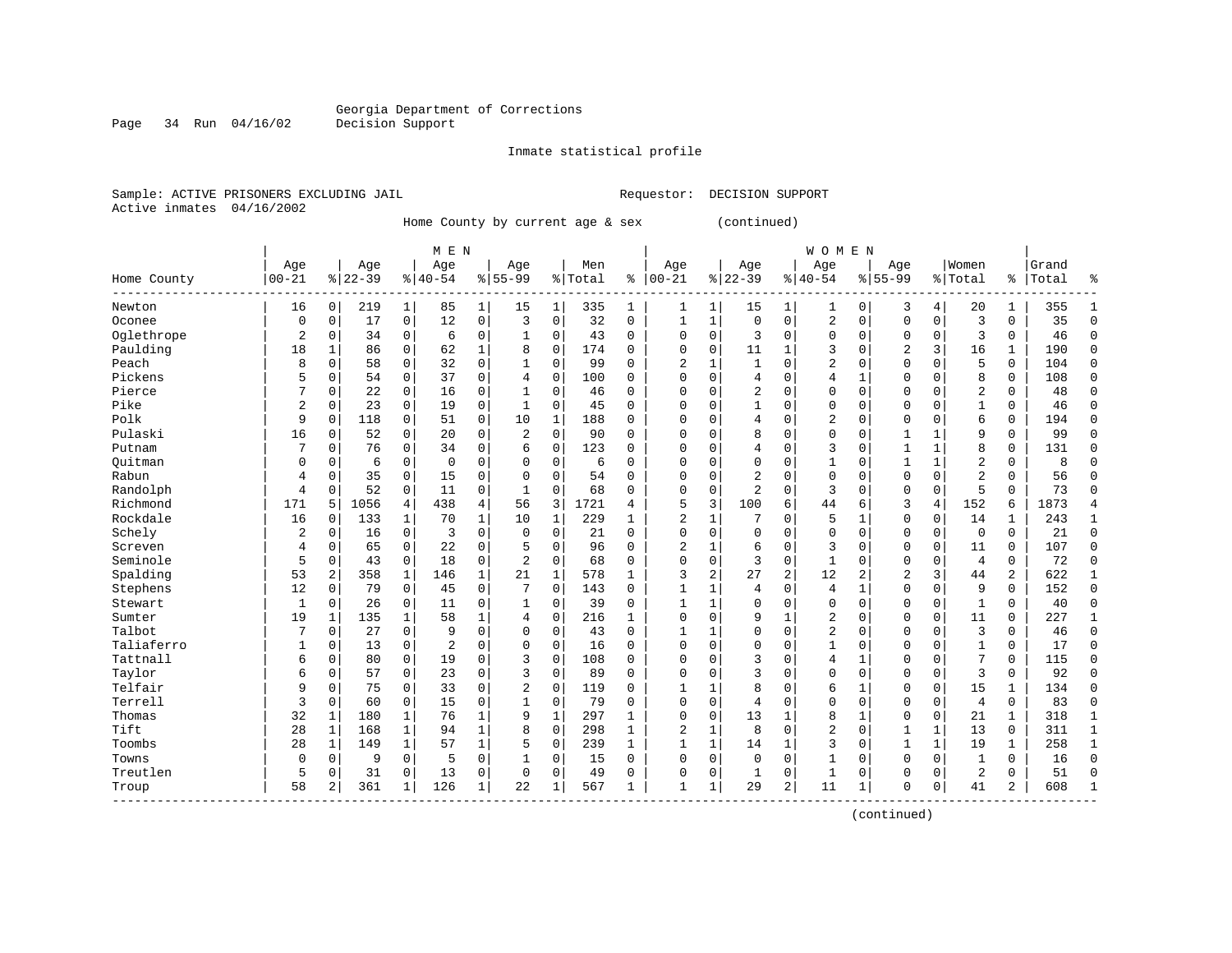Inmate statistical profile

Sample: ACTIVE PRISONERS EXCLUDING JAIL Requestor: DECISION SUPPORT Active inmates 04/16/2002

Page 35 Run 04/16/02

Home County by current age & sex (continued)

|                  |                |              |           |              | M E N                        |          |              |                |                    |          |                         |          |          |              | <b>WOMEN</b>   |             |             |             |                |   |           |          |
|------------------|----------------|--------------|-----------|--------------|------------------------------|----------|--------------|----------------|--------------------|----------|-------------------------|----------|----------|--------------|----------------|-------------|-------------|-------------|----------------|---|-----------|----------|
|                  | Age            |              | Age       |              | Age                          |          | Age          |                | Men                |          | Age                     |          | Age      |              | Age            |             | Age         |             | Women          |   | Grand     |          |
| Home County      | $00 - 21$      |              | $8 22-39$ |              | $8 40-54$                    |          | $8 55-99$    |                | % Total            | ႜ        | $ 00-21$                |          | $ 22-39$ |              | $ 40-54$       |             | $8155 - 99$ |             | %   Total      |   | %   Total | ႜ        |
| Turner           | 9              | 0            | 50        | 0            | 25                           | 0        | $\mathbf{1}$ | 0              | 85                 | 0        | $\Omega$                | $\Omega$ | 2        | 0            | $\mathbf{1}$   | 0           | $\Omega$    | $\Omega$    | 3              | 0 | 88        | $\Omega$ |
| Twiggs           | 3              | 0            | 20        | 0            | 13                           | 0        |              | $\Omega$       | 37                 | $\Omega$ | $\Omega$                | 0        | $\Omega$ | 0            | $\Omega$       | 0           | 0           | $\Omega$    | $\Omega$       | 0 | 37        | $\Omega$ |
| Union            |                | $\Omega$     | 23        | 0            |                              | 0        |              | $\Omega$       | 37                 | $\Omega$ |                         |          | 2        | U            |                | $\Omega$    | O           | $\Omega$    | 4              | 0 | 41        | $\Omega$ |
| Upson            | 23             |              | 103       | $\Omega$     | 50                           | 0        | 8            | $\Omega$       | 184                | 0        |                         |          | 12       |              |                | $\Omega$    | 0           | 0           | 16             | 1 | 200       | $\Omega$ |
| Walker           | 15             | $\Omega$     | 135       | $\mathbf{1}$ | 63                           | 1        | 12           | 1              | 225                |          |                         |          | 18       |              | 9              |             |             | 1           | 29             | 1 | 254       |          |
| Walton           | 22             |              | 162       | $\mathbf{1}$ | 78                           |          | 11           | 1              | 273                |          |                         | $\Omega$ | 12       | 1            |                |             | 0           | $\mathbf 0$ | 17             | 1 | 290       |          |
| Ware             | 18             | 1            | 234       | $\mathbf{1}$ | 96                           | 1        | 13           | $\mathbf 1$    | 361                | 1        | $\overline{\mathbf{c}}$ |          | 15       | $\mathbf{1}$ |                |             | $\Omega$    | $\Omega$    | 22             | 1 | 383       | -1       |
| Warren           | 6              | 0            | 19        | $\mathbf 0$  | 15                           | 0        |              | 0              | 42                 | $\Omega$ |                         |          |          | 0            |                | $\mathbf 0$ | 0           | $\Omega$    | 3              | 0 | 45        | $\Omega$ |
| Washington       | 15             | $\Omega$     | 78        | $\Omega$     | 29                           | 0        |              | $\Omega$       | 124                | $\Omega$ | <sup>0</sup>            | $\cap$   | 5        | O            | 2              | $\Omega$    |             |             | 8              | 0 | 132       | $\Omega$ |
| Wayne            | 8              | $\Omega$     | 89        | 0            | 25                           | 0        |              | 0              | 127                | 0        |                         |          | 4        | O            |                | $\Omega$    |             | 1           | 5              | 0 | 132       | ∩        |
| Webster          |                |              | 6         | 0            | 2                            |          |              | O              | 9                  | U        |                         |          |          | O            |                | $\Omega$    | 0           | $\Omega$    | O              | 0 |           |          |
| Wheeler          |                | $\Omega$     | 16        | $\Omega$     | 12                           | 0        |              | $\Omega$       | 34                 | O        | ∩                       | O        |          | 0            | $\Omega$       | $\Omega$    | $\Omega$    | O           |                | 0 | 35        |          |
| White            | 4              | $\mathbf 0$  | 27        | 0            | 17                           | $\Omega$ |              | $\Omega$       | 50                 | $\Omega$ |                         | O        | 5        | 0            | $\overline{2}$ | $\Omega$    | O           | 0           |                | 0 | 57        | ∩        |
| Whitfield        | 41             |              | 309       | 1            | 154                          |          | 25           | $\overline{2}$ | 529                |          |                         | 3        | 34       | 2            | 12             | 2           | 0           | $\Omega$    | 50             | 2 | 579       |          |
| Wilcox           | $\overline{2}$ | 0            | 28        | 0            | 13                           | 0        |              | $\Omega$       | 48                 | 0        | ∩                       |          | 4        | 0            | $\Omega$       | $\Omega$    | $\Omega$    | $\Omega$    | 4              | 0 | 52        | $\Omega$ |
| Wilkes           | 3              | 0            | 45        | 0            | 17                           | 0        |              | $\Omega$       | 69                 | 0        |                         | O        | 3        | 0            |                | $\Omega$    | 0           |             | 4              | 0 | 73        | ∩        |
| Wilkinson        | 4              | 0            | 30        | $\mathbf 0$  | 15                           | 0        |              | $\Omega$       | 50                 | O        | <sup>0</sup>            | 0        | 2        | 0            | $\Omega$       | 0           | 0           | $\Omega$    | $\overline{2}$ | 0 | 52        | $\Omega$ |
| Worth            | 3              | $\Omega$     | 89        | 0            | 37                           | 0        | 6            | 0              | 135                | O        | $\Omega$                | 0        | 3        | 0            |                | 0           | $\Omega$    | $\Omega$    | 4              | 0 | 139       | $\Omega$ |
| Total reported   |                |              |           |              | 3256 100 24405 100 10566 100 |          |              |                | 1611 100 39838 100 |          | 156                     | 100      | 1724 100 |              | 752 100        |             |             | 78 100      | 2710 100       |   | 42548 100 |          |
| Percent reported |                | 92.3<br>92.3 |           |              | 90.9                         |          | 89.7         |                | 91.8               |          | 94.5                    |          | 92.9     |              | 92.3           |             | 96.3        |             | 92.9           |   | 91.9      |          |
| Not reported     | 272            |              | 2038      |              | 1063                         |          | 185          |                | 3558               |          | 9                       |          | 131      |              | 63             |             | 3           |             | 206            |   | 3764      |          |
| Total            | 3528           |              | 26443     |              | 11629                        |          | 1796         |                | 43396              |          | 165                     |          | 1855     |              | 815            |             | 81          |             | 2916           |   | 46312     |          |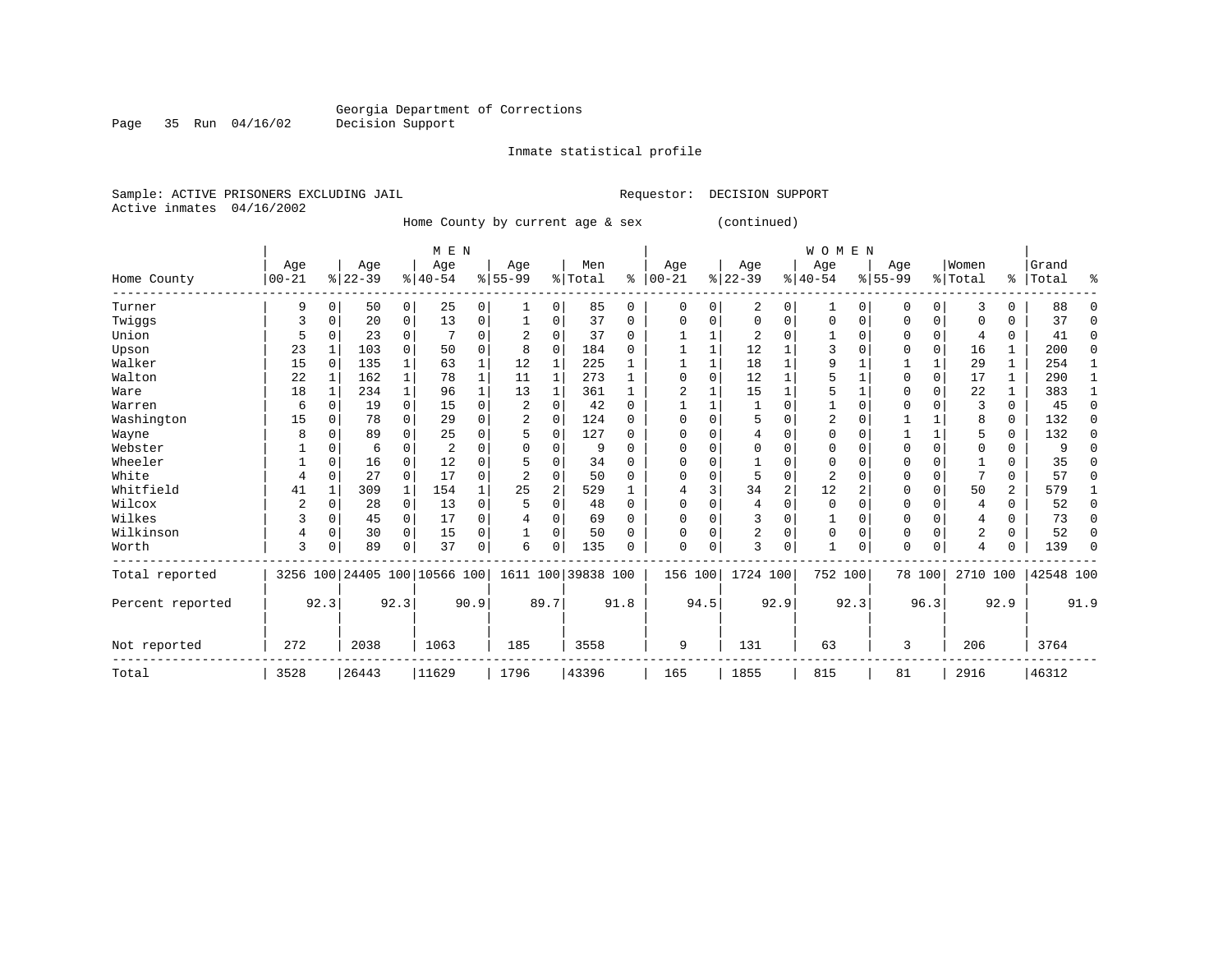Page 36 Run 04/16/02

### Inmate statistical profile<br>Requestor: DECISION SUPPORT

Sample: ACTIVE PRISONERS EXCLUDING JAIL Active inmates 04/16/2002

#### Prison Sentence In Years by current age & sex

|                                    |                  |      |                 |                | M E N                                               |                |                 |                 |                |              |                   |                |                    |                | W O M E N        |      |                    |                |                  |          |                    |                |
|------------------------------------|------------------|------|-----------------|----------------|-----------------------------------------------------|----------------|-----------------|-----------------|----------------|--------------|-------------------|----------------|--------------------|----------------|------------------|------|--------------------|----------------|------------------|----------|--------------------|----------------|
| Sentence In Years                  | Age<br>$00 - 21$ |      | Age<br>$ 22-39$ |                | Age<br>$ 40-54$                                     |                | Age<br>$ 55-99$ |                 | Men<br>% Total |              | Age<br>$% 100-21$ |                | Age<br>$8$   22-39 |                | Age<br>$8 40-54$ |      | Age<br>$8155 - 99$ |                | Women<br>% Total |          | Grand<br>%   Total | ್ಠಿ            |
| $0 - 1$                            | 88               | 3    | 359             | 1              | 152                                                 | $\mathbf{1}$   | 8               | 0               | 607            | 1            | 4                 | 2              | 44                 | 2              | 20               |      | 3                  | 4 <sup>1</sup> | 71               | 2        | 678                | 1              |
| $1.1 - 2$                          | 315              | 9    | 1135            | $\overline{4}$ | 446                                                 | $\overline{4}$ | 44              | 2               | 1940           | 4            | 20                | 12             | 128                | 7              | 52               | 6    | 3                  | 4              | 203              | 7        | 2143               | 5              |
| $2.1 - 3$                          | 123              | 4    | 611             | $\overline{a}$ | 248                                                 | $\sqrt{2}$     | 26              | $\mathbf{1}$    | 1008           | 2            | 5                 | 3              | 83                 | $\,4$          | 22               | 3    | $\overline{3}$     | 4 <sup>1</sup> | 113              | 4        | 1121               | $\overline{c}$ |
| $3.1 - 4$                          | 303              | 9    | 1047            | 4              | 389                                                 | 3              | 42              | 2               | 1781           | 4            | 17                | 10             | 166                | 9              | 59               | 7    | 3                  | 4              | 245              | 8        | 2026               | 4              |
| $4.1 - 5$                          | 206              | 6    | 998             | 4              | 348                                                 | 3              | 36              | $\overline{2}$  | 1588           | 4            | 8                 | 5              | 131                | 7              | 50               | 6    | 0                  | $\mathbf 0$    | 189              | 7        | 1777               | $\overline{4}$ |
| $5.1 - 6$                          | 642              | 18   | 2873            | 11             | 1131                                                | 10             | 133             | 7 <sup>1</sup>  | 4779           | 11           | 41                | 25             | 323                | 17             | 132              | 16   | 10                 | 12             | 506              | 17       | 5285               | 11             |
| $6.1 - 7$                          | 181              | 5    | 920             | 3              | 316                                                 | 3              | 31              | 2               | 1448           | 3            | 8                 | 5              | 108                | 6              | 35               | 4    | 3                  | 4              | 154              | 5        | 1602               | 3              |
| $7.1 - 8$                          | 138              | 4    | 1087            | 4              | 348                                                 | 3              | 54              | 3               | 1627           | 4            | 6                 | 4              | 100                | 5              | 41               | 5    | 1                  | $\mathbf{1}$   | 148              | 5        | 1775               | $\overline{4}$ |
| $8.1 - 9$                          | 122              | 3    | 1059            | 4              | 343                                                 | 3              | 44              | $\overline{a}$  | 1568           | 4            | 9                 | 5              | 72                 | $\overline{4}$ | 24               | 3    | $\overline{2}$     | 2              | 107              | 4        | 1675               | 4              |
| $9.1 - 10$                         | 28               | 1    | 327             | 1              | 108                                                 | 1              | 8               | 0               | 471            | 1            | 0                 | 0              | 21                 | 1              | 7                | 1    | 1                  | 1              | 29               | 1        | 500                | 1              |
| $10.1 - 12$                        | 695              | 20   | 4596            | 17             | 1405                                                | 12             | 226             | 13              | 6922           | 16           | 22                | 13             | 245                | 13             | 106              | 13   | 8                  | 10             | 381              | 13       | 7303               | 16             |
| $12.1 - 15$                        | 154              | 4    | 1785            | 7              | 619                                                 | 5              | 86              | 5               | 2644           | 6            | $\overline{4}$    | $\overline{c}$ | 85                 | 5              | 39               | 5    | 5                  | 6              | 133              | 5        | 2777               | 6              |
| $15.1 - 20$                        | 190              | 5    | 2815            | 11             | 1245                                                | 11             | 188             | 10              | 4438           | 10           | 6                 | 4              | 100                | 5              | 66               | 8    | 7                  | 9              | 179              | 6        | 4617               | 10             |
| 20.1-OVER                          | 142              | 4    | 3567            | 14             | 2141                                                | 18             | 355             | 20 <sup>1</sup> | 6205           | 14           | 6                 | 4              | 118                | 6              | 65               | 8    | 6                  | 7              | 195              | 7        | 6400               | 14             |
| LIFE                               | 164              | 5    | 2953            | 11             | 2195                                                | 19             | 485             | 27              | 5797           | 13           | 9                 | 5              | 121                | 7              | 94               | 12   | 26                 | 32             | 250              | 9        | 6047               | 13             |
| DEATH                              | 0                | 0    | 54              | 0              | 54                                                  | 0              | 10              | 1               | 118            | 0            | 0                 | 0              | 1                  | $\Omega$       | 0                | 0    | $\mathbf 0$        | $\overline{0}$ | 1                | 0        | 119                | $\mathbf 0$    |
| LIFE W/O PAROLE                    | 6                | 0    | 152             | $\mathbf{1}$   | 95                                                  | $\mathbf{1}$   | 19              | $\mathbf{1}$    | 272            | $\mathbf{1}$ | $\Omega$          | $\Omega$       | 2                  | $\Omega$       | 0                | 0    | $\Omega$           | $\overline{0}$ | 2                | $\Omega$ | 274                | $\mathbf{1}$   |
| YOUTHFUL OFFENDERS                 | 0                | 0    | 3               | 0              | 0                                                   | 0              | $\mathbf 0$     | 0 <sup>1</sup>  | 3              | $\mathbf 0$  | $\Omega$          | 0              | $\mathbf{0}$       | $\mathbf 0$    | 0                | 0    | $\mathbf 0$        | $\circ$        | 0                | 0        | 3                  | $\mathbf 0$    |
| Total reported                     |                  |      |                 |                | 3497 100 26341 100 11583 100   1795 100   43216 100 |                |                 |                 |                |              |                   |                | 165 100 1848 100   |                | 812 100          |      |                    | 81 100         | 2906 100         |          | 46122 100          |                |
| Percent reported                   |                  | 99.1 |                 | 99.6           |                                                     | 99.6           |                 | 99.9            |                | 99.6         |                   | 100.0          |                    | 99.6           |                  | 99.6 |                    | 100.0          |                  | 99.7     |                    | 99.6           |
| NOT REPORTED                       | 31               |      | 102             |                | 46                                                  |                | 1               |                 | 180            |              | $\mathbf 0$       |                | 7                  |                | 3                |      | $\mathbf 0$        |                | 10               |          | 190                |                |
| Total                              | 3528             |      | 26443           |                | 11629                                               |                | 1796            |                 | 43396          |              | 165               |                | 1855               |                | 815              |      | 81                 |                | 2916             |          | 46312              |                |
|                                    |                  |      |                 |                |                                                     |                |                 |                 |                |              |                   |                |                    |                |                  |      |                    |                |                  |          |                    |                |
| AVG EXCLUDING<br>LIFE, DEATH, YO   | 7.44             |      | 11.20           |                | 12.88                                               |                | 14.63           |                 | 11.40          |              | 6.72              |                | 7.72               |                | 8.67             |      | 9.29               |                | 7.95             |          | 11.17              |                |
|                                    |                  |      |                 |                |                                                     |                |                 |                 |                |              |                   |                |                    |                |                  |      |                    |                |                  |          |                    |                |
| AVG INCLUDING<br>LIFE=21, YO=3 YRS | 8.06             |      | 12.25           |                | 14.35                                               |                | 16.23           |                 | 12.64          |              | 7.50              |                | 8.59               |                | 10.10            |      | 13.05              |                | 9.07             |          | 12.41              |                |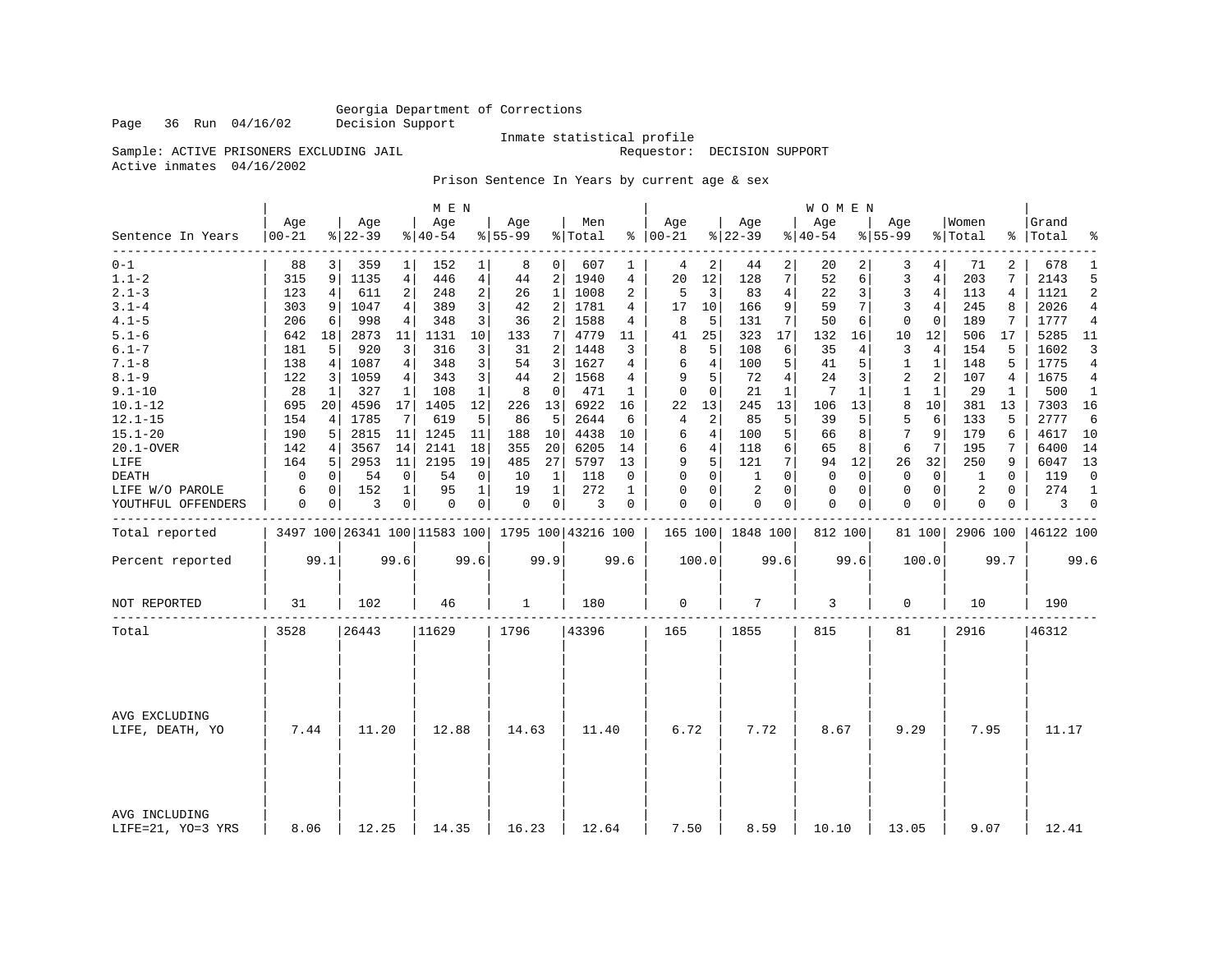#### Georgia Department of Corrections Page 37 Run 04/16/02

#### Inmate statistical profile

Sample: ACTIVE PRISONERS EXCLUDING JAIL Requestor: DECISION SUPPORT Active inmates 04/16/2002

Probation To Follow Prison by current age & sex

| Prob After Prison                   | Age<br>$00 - 21$ |      | Age<br>$8122 - 39$           |                       | M E N<br>Age<br>$8140 - 54$ |                       | Aqe<br>$8155 - 99$ |       | Men<br>% Total       | ွေ       | Age<br>$ 00-21$ |          | Aqe<br>$8122 - 39$ |          | <b>WOMEN</b><br>Aqe<br>$8140 - 54$ |          | Age<br>$8155 - 99$ |          | Women<br>% Total |          | Grand<br>% Total %      |       |
|-------------------------------------|------------------|------|------------------------------|-----------------------|-----------------------------|-----------------------|--------------------|-------|----------------------|----------|-----------------|----------|--------------------|----------|------------------------------------|----------|--------------------|----------|------------------|----------|-------------------------|-------|
| PROBATION TO FOLLOW<br>NO PROBATION | 1606<br>1922     | 46   | 8475<br>55 17978             | 32 <sub>1</sub><br>68 | 3230<br>8403                | 28 <sup>1</sup><br>72 | 521<br>1276        |       | 29 13832<br>71 29579 | 32<br>68 | 90<br>75        | 55<br>45 | 686<br>1169        | 37<br>63 | 291<br>524                         | 36<br>64 | 25<br>56           | 31<br>69 | 1092<br>1824     | 37<br>63 | $14924$ 32<br> 31403 68 |       |
| Total reported                      |                  |      | 3528 100 26453 100 11633 100 |                       |                             |                       |                    |       | 1797 100 43411 100   |          | 165 100         |          | 1855 100           |          | 815 100                            |          |                    | 81 100   | 2916 100         |          | $146327$ 100            |       |
| Percent reported                    |                  | 99.9 |                              | 100.0                 |                             | 100.0                 |                    | 100.0 |                      | 100.0    |                 | 100.0    |                    | 99.9     |                                    | 100.0    |                    | 100.0    |                  | 99.9     |                         | 100.0 |
| NOT REPORTED                        | $\overline{4}$   |      | $\overline{2}$               |                       |                             |                       | $\mathbf 0$        |       | $\mathcal{L}$        |          | $\mathbf 0$     |          | 2                  |          | $\mathbf 0$                        |          | $\Omega$           |          | $\overline{a}$   |          | 9                       |       |
| Total                               | 3528             |      | 26443                        |                       | 11629                       |                       | 1796               |       | 43396                |          | 165             |          | 1855               |          | 815                                |          | 81                 |          | 2916             |          | 46312                   |       |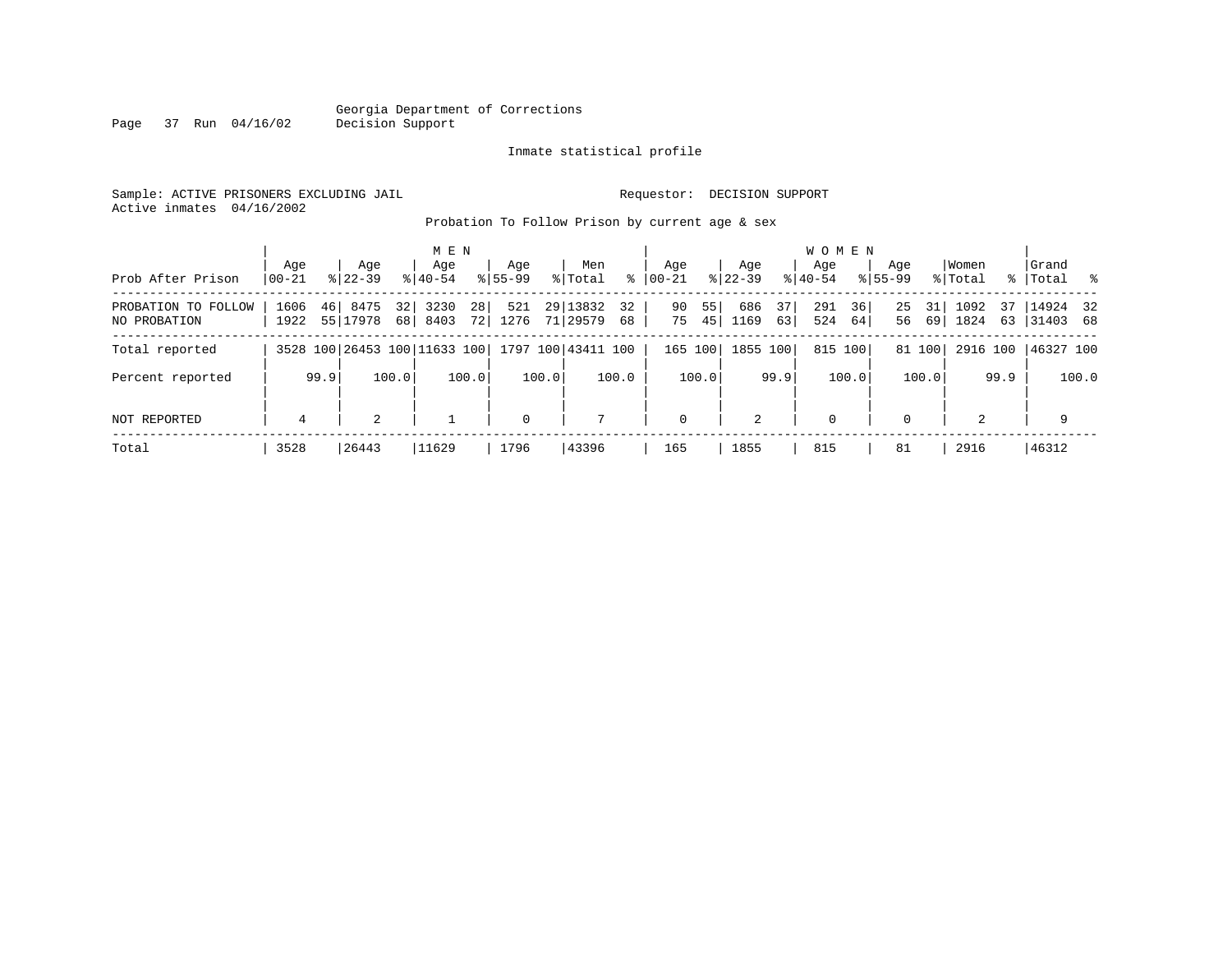Inmate statistical profile

Sample: ACTIVE PRISONERS EXCLUDING JAIL Requestor: DECISION SUPPORT Active inmates 04/16/2002

Admission Type by current age & sex

|                      |           |             |                |          | M E N                        |          |          |             |                    |          |              |             |          |      | <b>WOMEN</b> |          |           |          |              |              |           |          |
|----------------------|-----------|-------------|----------------|----------|------------------------------|----------|----------|-------------|--------------------|----------|--------------|-------------|----------|------|--------------|----------|-----------|----------|--------------|--------------|-----------|----------|
|                      | Age       |             | Age            |          | Age                          |          | Age      |             | Men                |          | Age          |             | Age      |      | Age          |          | Age       |          | Women        |              | Grand     |          |
| Admission Type       | $00 - 21$ |             | $ 22-39$       |          | $8 40-54$                    |          | $ 55-99$ |             | % Total            | ႜ        | $ 00-21$     |             | $ 22-39$ |      | $ 40-54$     |          | $8 55-99$ |          | % Total      |              | %   Total |          |
| COMMITTED FROM COURT | 2885      |             | 82 17485       | 66       | 7610                         | 66       | 1368     |             | 76 29348           | 68       | 134          | 81          | 1215     | 66   | 537          | 66       | 68        | 84       | 1954         | 67           | 31302     | 68       |
| RETURN APPEAL/BOND   | 0         | $\mathbf 0$ | 6              | 0        | $\overline{2}$               | 0        | $\Omega$ | 0           | 8                  | 0        | $\Omega$     | $\mathbf 0$ | $\Omega$ | 0    | $\Omega$     | 0        | O         | $\Omega$ | 0            | O            |           | $\Omega$ |
| PAROLE REV/NEW SENT  | 103       | 3           | 3758           | 14       | 1814                         | 16       | 191      | 11          | 5866               | 14       |              | 1           | 167      | 9    | 90           | 11       | 4         | 5        | 263          | q            | 6129      | 13       |
| PAR REV/NO NEW SENT  | 35        |             | 875            | 3        | 425                          | 4        | 53       | 3           | 1388               | 3        |              | 2           | 87       | 5    | 32           | 4        | 2         | 2        | 124          |              | 1512      | 3        |
| PROB VIOL/TOTAL REV  | 0         | $\Omega$    | 0              | $\Omega$ |                              | 0        | 0        | 0           |                    | 0        |              | U           | 0        | O    | $\Omega$     | 0        | 0         | $\Omega$ | 0            | 0            |           | ∩        |
| PROB VIOL/PARTIAL    | 200       | 6           | 1245           | 5        | 512                          | 4        | 35       | 2           | 1992               | 5        | 8            | 5           | 142      | 8    | 56           |          | 0         | $\Omega$ | 206          |              | 2198      | 5        |
| ADMIT FM OTHER CUST  | 0         | $\Omega$    | 13             | $\Omega$ | 9                            | 0        |          | 0           | 27                 | O        | <sup>0</sup> | 0           | $\Omega$ | U    | 0            | 0        | 0         | $\Omega$ | 0            | <sup>0</sup> | 27        | ∩        |
| SHOCK INCARCERATION  | $\Omega$  | $\Omega$    | $\Omega$       | $\Omega$ | $\Omega$                     | $\Omega$ | $\Omega$ | $\Omega$    | $\Omega$           | O        | $\Omega$     | $\Omega$    | $\Omega$ | O    | $\Omega$     | $\Omega$ | $\Omega$  | $\Omega$ | $\Omega$     | $\Omega$     | n         | ∩        |
| PROB REV/REMAINDER   | 249       | 7           | 2514           | 10       | 890                          | 8        | 93       | 5           | 3746               | 9        | 15           | 9           | 224      | 12   | 86           | 11       |           | 9        | 332          | 11           | 4078      | 9        |
| NEW SENT/PAR REV PND | 2         | $\mathbf 0$ | 81             | 0        | 47                           | O        | 6        | $\mathbf 0$ | 136                | 0        |              |             | 5        | O    | 5            | 1        | 0         | 0        | 11           | $\Omega$     | 147       |          |
| LIFE W/O PAROLE      | 3         | $\Omega$    | 94             | $\Omega$ | 50                           | $\Omega$ | 14       | 1           | 161                | 0        | <sup>0</sup> | $\Omega$    | $\Omega$ | O    |              | $\Omega$ | 0         | 0        | $\Omega$     | $\Omega$     | 161       |          |
| PAROLE REV BOOT CAMP |           | $\Omega$    | $\overline{4}$ | 0        | 3                            | O        | $\Omega$ | 0           |                    | O        |              | O           | $\Omega$ | O    |              | 0        | 0         | 0        | 0            | 0            |           | ∩        |
| PAR REV/RSN UNKNOWN  |           | $\Omega$    | 15             | U        | 56                           | 0        | 25       | 1           | 96                 | U        |              | 0           | $\Omega$ | U    |              | $\Omega$ | U         | 0        | $\Omega$     | 0            | 96        |          |
| PROBATION/PAROLE REV | ∩         | $\Omega$    | $\Omega$       | U        | $\Omega$                     | O        | $\Omega$ | $\Omega$    | $\Omega$           | U        | ∩            | U           | $\Omega$ | U    | ∩            | $\Omega$ | ∩         | U        | $\Omega$     | 0            | n         |          |
| PB PAROLE RESCINDED  | U         | 0           | 4              | U        |                              | 0        | O        | $\Omega$    | 5                  | O        | <sup>0</sup> | $\Omega$    | $\Omega$ | 0    | $\Omega$     | 0        | 0         | $\Omega$ | $\Omega$     | 0            |           |          |
| PROB REVOC/SPEC COND | 9         | 0           | 39             | $\Omega$ | 27                           | O        |          | O           | 76                 | O        |              |             | 11       | 1    | 6            | 1        | U         | 0        | 19           | 1            | 95        |          |
| PAR REV/REVOC CENTER |           | 0           | 189            | 1        | 130                          |          |          | 0           | 328                |          |              | U           | $\Omega$ | U    | O            | 0        | 0         | 0        | 0            | 0            | 328       |          |
| INFORMATION ONLY     |           | $\mathbf 0$ | $\Omega$       | $\Omega$ | $\Omega$                     | 0        | U        | 0           | 0                  | 0        | ∩            | 0           | 0        | O    | O            | 0        | 0         | $\Omega$ | 0            | 0            |           | $\Omega$ |
| INCOMPLETE SENT PKG  |           | $\Omega$    | O              | 0        | O                            | 0        | O        | $\Omega$    | 0                  | O        | ∩            | $\Omega$    | 0        | O    | O            | $\Omega$ | O         | $\Omega$ | O            | 0            |           | $\cap$   |
| HANCOCK REVOC CENTER |           | $\Omega$    | 2              | 0        | $\Omega$                     | 0        | O        | $\Omega$    | 2                  | $\Omega$ |              | $\Omega$    | $\Omega$ | 0    | $\Omega$     | $\Omega$ | O         | 0        | <sup>0</sup> | 0            |           | $\cap$   |
| WHITWORTH DETENTION  |           | $\mathbf 0$ | 14             | $\Omega$ | q                            | 0        | O        | 0           | 24                 | $\Omega$ |              | $\Omega$    | $\Omega$ | 0    | $\Omega$     | 0        | 0         | $\Omega$ | <sup>0</sup> | 0            | 24        | ∩        |
| DCYS AT RISK         | 6         | 0           | 4              | 0        | $\Omega$                     | 0        |          | 0           | 10                 | 0        |              | $\Omega$    |          | 0    | C            | 0        | 0         | 0        | 0            | 0            | 10        | ∩        |
| OTHER                | $\Omega$  | $\Omega$    | $\Omega$       | 0        | $\Omega$                     | 0        | U        | $\Omega$    | 0                  | O        | $\cap$       | O           | U        | 0    | $\Omega$     | $\Omega$ | $\Omega$  | $\Omega$ | <sup>0</sup> | 0            |           |          |
| Total reported       |           |             |                |          | 3498 100 26342 100 11586 100 |          |          |             | 1795 100 43221 100 |          | 165 100      |             | 1851 100 |      | 812 100      |          |           | 81 100   | 2909 100     |              | 46130 100 |          |
| Percent reported     |           | 99.1        |                | 99.6     |                              | 99.6     |          | 99.9        |                    | 99.6     |              | 100.0       |          | 99.8 |              | 99.6     |           | 100.0    |              | 99.8         |           | 99.6     |
| <b>UNKNOWN</b>       | 30        |             | 101            |          | 43                           |          | 1        |             | 175                |          | 0            |             | 4        |      | 3            |          | 0         |          | 7            |              | 182       |          |
| Total                | 3528      |             | 26443          |          | 11629                        |          | 1796     |             | 43396              |          | 165          |             | 1855     |      | 815          |          | 81        |          | 2916         |              | 46312     |          |

Page 38 Run 04/16/02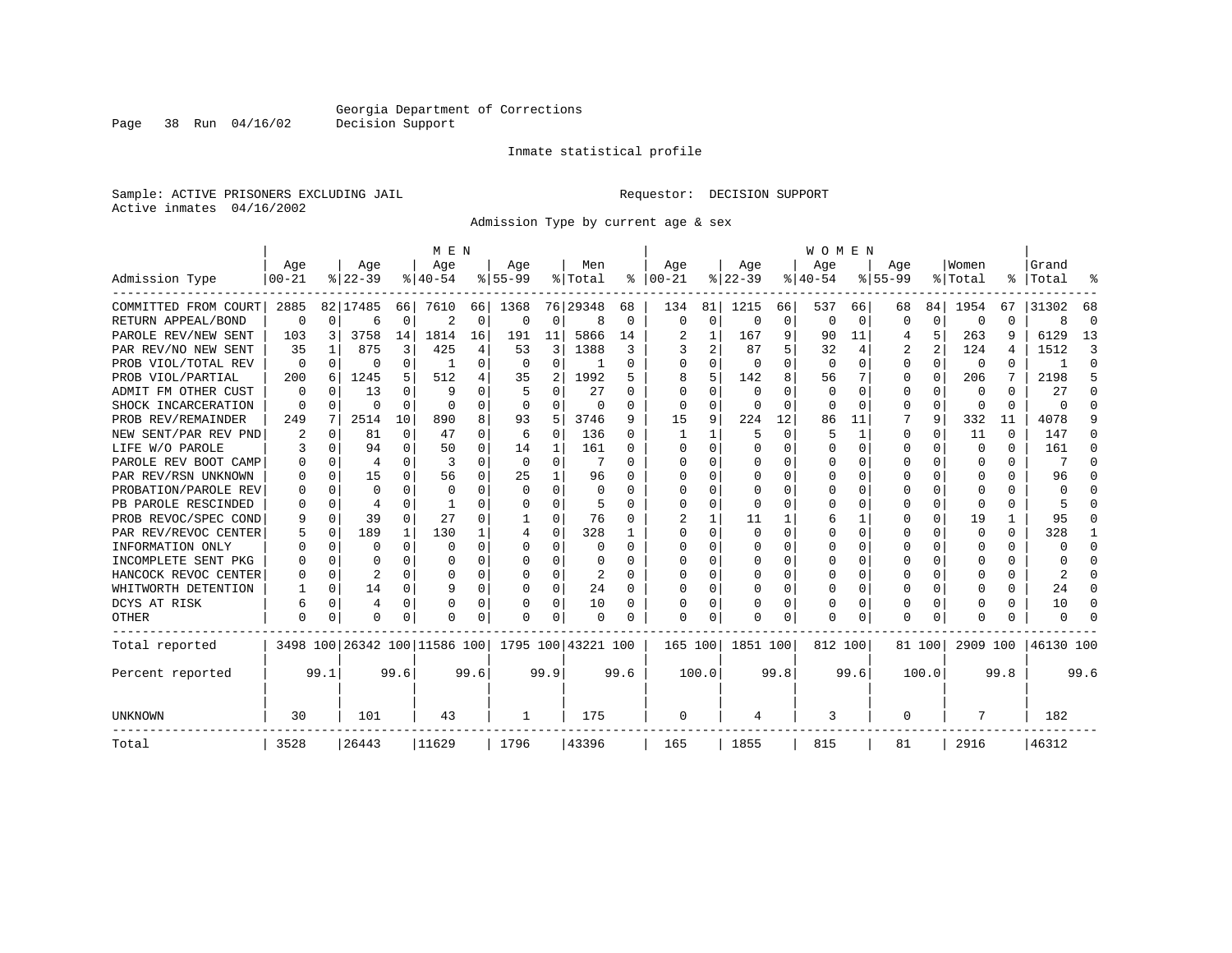# Georgia Department of Corrections<br>Decision Support

Page 39 Run 04/16/02

#### Inmate statistical profile

|  | Sample: ACTIVE PRISONERS EXCLUDING JAIL | Requestor: DECISION SUPPORT |  |
|--|-----------------------------------------|-----------------------------|--|
|  | Active inmates 04/16/2002               |                             |  |

Release Type by current age & sex

| Release Type                         | Age<br>$100 - 21$ | Age<br>$8122 - 39$ | M E N<br>Aqe<br>$8140 - 54$                                | Aqe<br>$8155 - 99$                           | Men<br>% Total                 | $\approx$ | Aqe<br>00-21      | Aqe<br>$8 \mid 22 - 39$              |                                                   | W O M E N<br>Age<br>$8 40-54$ |                           | Aqe<br>$8155 - 99$ |                                            | Women<br>% Total           |                      | Grand<br>%   Total | $\sim$ 8                         |
|--------------------------------------|-------------------|--------------------|------------------------------------------------------------|----------------------------------------------|--------------------------------|-----------|-------------------|--------------------------------------|---------------------------------------------------|-------------------------------|---------------------------|--------------------|--------------------------------------------|----------------------------|----------------------|--------------------|----------------------------------|
| PAROLE<br>SENTENCE EXPIRED<br>Active | 30                | 101<br>$\Omega$    | 43<br>0<br>3528 100 26443 100 11628 100 1796 100 43395 100 | $\overline{0}$<br>0 <sup>1</sup><br>$\Omega$ | 175<br>- 0 I<br>0 <sup>1</sup> | $\Omega$  | 0<br>$\mathbf{0}$ | $\circ$<br>$\overline{0}$<br>165 100 | 4<br>0 <sup>1</sup><br>$\overline{0}$<br>1855 100 | $\mathbf 0$                   | 0 <sup>1</sup><br>815 100 | $\mathbf{0}$       | 0 <sup>1</sup><br>0 <sup>1</sup><br>81 100 | $\overline{0}$<br>2916 100 | $\Omega$<br>$\Omega$ | 182<br> 46311 100  | $\overline{0}$<br>$\overline{0}$ |
| Total                                | 3528              | 26443              | 11629                                                      | 1796                                         | 43396                          |           | 165               | 1855                                 |                                                   | 815                           |                           | 81                 |                                            | 2916                       |                      | 46312              |                                  |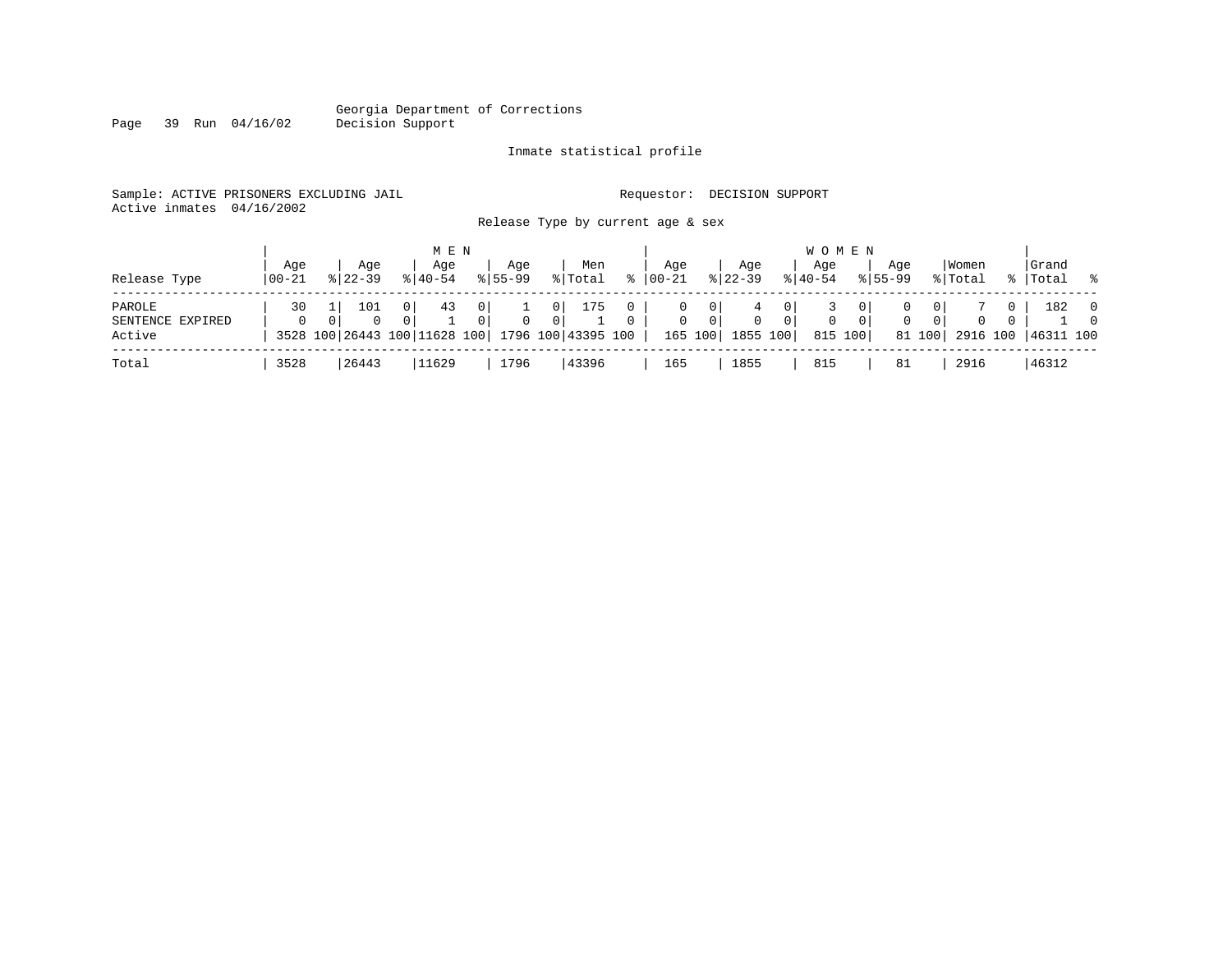Inmate statistical profile

Sample: ACTIVE PRISONERS EXCLUDING JAIL **Requestor: DECISION SUPPORT** Active inmates 04/16/2002

Inst By Group by current age & sex

|                      |           |          |                              |                | M E N     |                |           |          |                    |          |             |          |          |       | <b>WOMEN</b> |          |             |          |          |       |           |      |
|----------------------|-----------|----------|------------------------------|----------------|-----------|----------------|-----------|----------|--------------------|----------|-------------|----------|----------|-------|--------------|----------|-------------|----------|----------|-------|-----------|------|
|                      | Age       |          | Age                          |                | Age       |                | Age       |          | Men                |          | Age         |          | Age      |       | Age          |          | Age         |          | Women    |       | Grand     |      |
| Inst By Group        | $00 - 21$ |          | $8 22-39$                    |                | $ 40-54 $ |                | $8 55-99$ |          | % Total            | ి        | $ 00 - 21$  |          | $ 22-39$ |       | $ 40-54$     |          | $8155 - 99$ |          | % Total  |       | %   Total | ွေ   |
| County jails         | 0         | $\Omega$ | 0                            | 0              |           | 0              |           |          | 0                  |          | 0           | 0        |          | 0     | $\mathbf 0$  |          | 0           | 0        |          |       |           |      |
| Transitional centers | 17        |          | 418                          | 2              | 269       | $\overline{a}$ | 15        |          | 719                |          | 5           | 3        | 137      | 7     | 54           |          | 4           | 5        | 200      |       | 919       |      |
| County camps         | 474       | 14       | 3463                         | 13             | 829       |                | 32        |          | 4798               |          | $\Omega$    |          |          |       | $\Omega$     |          | $\Omega$    |          | $\Omega$ | 0     | 4798      | - 11 |
| Inmate boot camps    | 174       |          | 346                          |                | $\Omega$  |                | $\Omega$  |          | 520                |          | $\mathbf 0$ |          |          |       | 0            |          | 0           |          |          |       | 520       |      |
| State prisons        | 2342      | 69       | 18722                        | 73             | 9062      | 80             | 1578      | 89       | 31704              | 75       | 160         | 97       | 1718     | 93    | 761          | 93       | 77          | 95       | 2716     | 93    | 34420     | 76   |
| Private prisons      | 364       | 11       | 2832                         | 11             | 1229      | 11             | 151       | 9        | 4576               |          | $\Omega$    | $\Omega$ | $\Omega$ | 0     | $\Omega$     |          | 0           |          | $\Omega$ |       | 4576      | 10   |
| Other                |           | 0        | 18                           | $\overline{0}$ | 5.        | 0              | $\Omega$  | $\Omega$ | 24                 | $\Omega$ | $\mathbf 0$ | 0        | $\Omega$ | 0     | $\mathbf 0$  | $\Omega$ | $\Omega$    | $\Omega$ | 0        |       | 24        | - 0  |
| Total reported       |           |          | 3372 100 25799 100 11394 100 |                |           |                |           |          | 1776 100 42341 100 |          | 165 100     |          | 1855     | 100   | 815 100      |          |             | 81 100   | 2916 100 |       | 45257 100 |      |
| Percent reported     |           | 95.6     |                              | 97.6           |           | 98.0           |           | 98.9     |                    | 97.6     |             | 100.0    |          | 100.0 |              | 100.0    |             | 100.0    |          | 100.0 |           | 97.7 |
| Not reported         | 156       |          | 644                          |                | 235       |                | 20        |          | 1055               |          | $\mathbf 0$ |          | $\Omega$ |       | $\mathbf 0$  |          | $\Omega$    |          | $\Omega$ |       | 1055      |      |
| Total                | 3528      |          | 26443                        |                | 11629     |                | 1796      |          | 43396              |          | 165         |          | 1855     |       | 815          |          | 81          |          | 2916     |       | 46312     |      |

Page 40 Run 04/16/02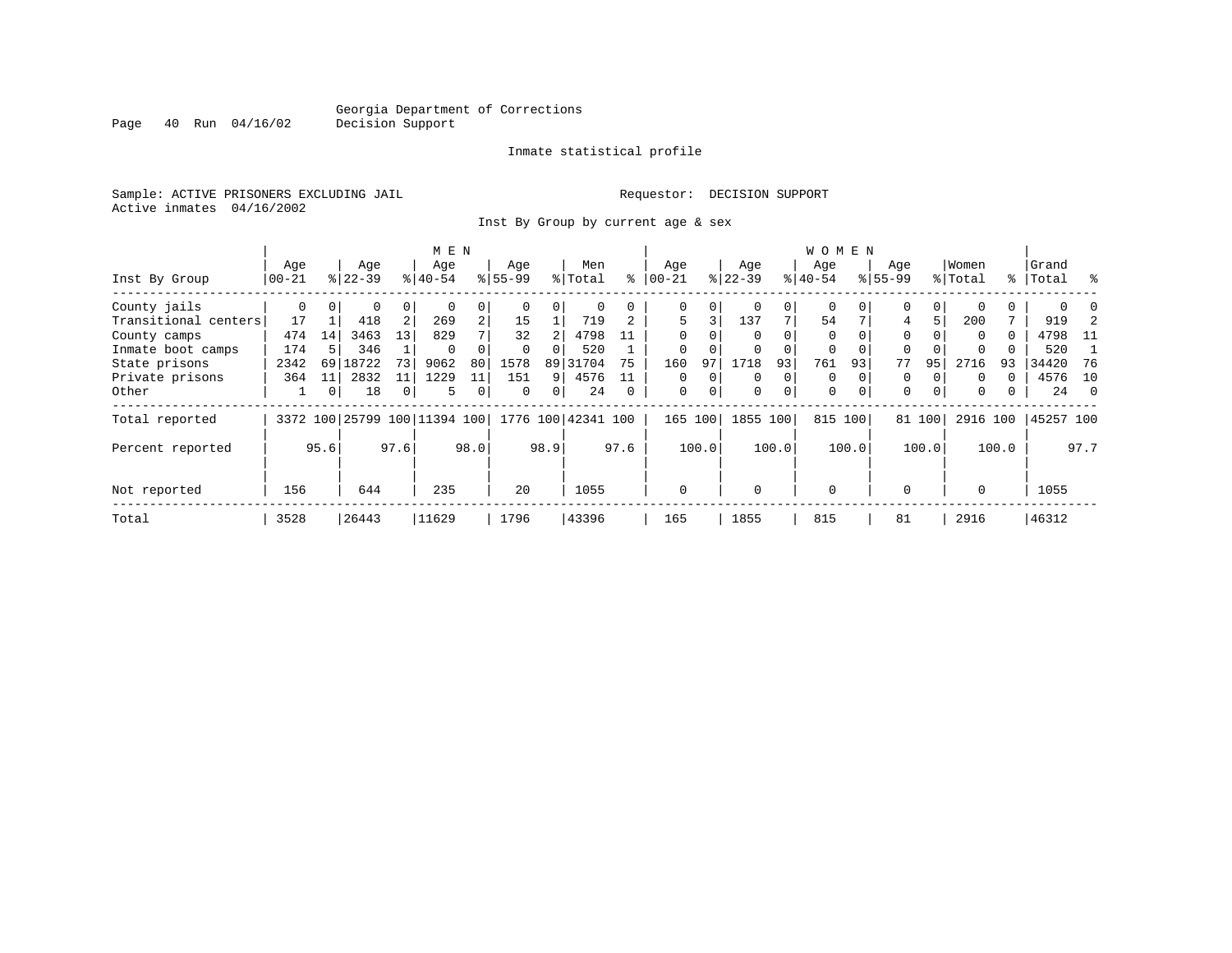Inmate statistical profile

Sample: ACTIVE PRISONERS EXCLUDING JAIL **Requestor: DECISION SUPPORT** Active inmates 04/16/2002

Institution by current age & sex

|                      |                   |             |                  |              | M E N            |                |                    |                |                |              |                   |                |                  |                | W O M E N          |             |                    |              |                  |          |                    |                |
|----------------------|-------------------|-------------|------------------|--------------|------------------|----------------|--------------------|----------------|----------------|--------------|-------------------|----------------|------------------|----------------|--------------------|-------------|--------------------|--------------|------------------|----------|--------------------|----------------|
| Institution          | Age<br>$ 00 - 21$ |             | Age<br>$8 22-39$ |              | Aqe<br>$8 40-54$ |                | Aqe<br>$8155 - 99$ |                | Men<br>% Total | ి            | Aqe<br>$ 00 - 21$ |                | Aqe<br>$8 22-39$ |                | Aqe<br>$8140 - 54$ |             | Aqe<br>$8155 - 99$ |              | Women<br>% Total |          | Grand<br>%   Total |                |
| Albany Trans Ctr     | 6                 | $\mathbf 0$ | 88               | 0            | 49               | 0              | 4                  | 0              | 147            | 0            | $\Omega$          | 0              | 0                | 0              | 0                  | 0           | 0                  | 0            | $\mathbf 0$      | $\Omega$ | 147                |                |
| Atlanta Trans Ctr(M) | 3                 | $\mathbf 0$ | 136              | $\mathbf{1}$ | 99               | $\mathbf{1}$   | 6                  | $\mathbf 0$    | 244            | 1            | $\Omega$          | $\mathbf 0$    | $\mathbf 0$      | $\mathbf 0$    | $\Omega$           | $\mathbf 0$ | $\mathbf 0$        | $\Omega$     | $\mathbf 0$      | $\Omega$ | 244                | $\mathbf{1}$   |
| Macon Trans Ctr      | 4                 | $\mathbf 0$ | 75               | $\Omega$     | 48               | 0              | 1                  | 0              | 128            | 0            | $\mathbf 0$       | 0              | $\mathbf 0$      | 0              | $\mathbf 0$        | $\mathbf 0$ | 0                  | 0            | $\mathbf 0$      | 0        | 128                | $\Omega$       |
| Metro Trans Ctr (W)  | O                 | $\Omega$    | $\Omega$         | $\Omega$     | $\Omega$         | 0              | $\Omega$           | $\Omega$       | $\Omega$       | 0            | $\overline{4}$    | $\overline{a}$ | 84               | 5              | 37                 | 5           | 1                  | $\mathbf{1}$ | 126              | 4        | 126                | $\Omega$       |
| Savannah Trans Ctr   | 4                 | $\Omega$    | 119              | $\Omega$     | 73               | $\mathbf 1$    | $\overline{4}$     | $\Omega$       | 200            | 0            | $\Omega$          | $\Omega$       | $\Omega$         | $\Omega$       | $\Omega$           | $\Omega$    | $\Omega$           | $\Omega$     | $\Omega$         | $\Omega$ | 200                | $\Omega$       |
| Savannah Womens TC   | U                 | $\Omega$    | $\Omega$         | $\Omega$     | $\Omega$         | 0              | $\Omega$           | $\Omega$       | 0              | 0            | $\mathbf{1}$      | $\mathbf{1}$   | 53               | $\overline{3}$ | 17                 | 2           | 3                  | 4            | 74               | 3        | 74                 | $\Omega$       |
| Central State Hosp   |                   | $\mathbf 0$ | 18               | 0            | 5                | 0              | $\Omega$           | $\mathbf 0$    | 24             | 0            | $\Omega$          | $\mathbf 0$    | 0                | $\mathbf 0$    | $\mathbf 0$        | $\mathbf 0$ | $\mathbf 0$        | $\mathbf 0$  | $\mathbf 0$      | $\Omega$ | 24                 | $\Omega$       |
| Bulloch County       | 15                | $\Omega$    | 103              | 0            | 28               | $\Omega$       | $\overline{2}$     | 0              | 148            | $\Omega$     | $\cap$            | $\Omega$       | $\Omega$         | $\Omega$       | $\Omega$           | $\Omega$    | $\Omega$           | $\Omega$     | $\Omega$         | $\Omega$ | 148                | $\Omega$       |
| Carroll County       | 28                | 1           | 156              | 1            | 31               | 0              | $\Omega$           | $\Omega$       | 215            | $\mathbf{1}$ | $\Omega$          | 0              | $\Omega$         | 0              | $\Omega$           | 0           | $\Omega$           | $\Omega$     | $\Omega$         | $\Omega$ | 215                | $\Omega$       |
| Clarke County        | 4                 | $\mathbf 0$ | 71               | $\Omega$     | 25               | 0              | $\Omega$           | 0              | 100            | 0            | $\cap$            | 0              | U                | $\Omega$       | $\Omega$           | 0           | $\Omega$           | $\Omega$     | $\Omega$         | $\Omega$ | 100                | $\Omega$       |
| Colquitt County      | 31                | 1           | 127              | $\Omega$     | 28               | 0              | $\Omega$           | $\Omega$       | 186            | 0            | $\cap$            | $\Omega$       | $\Omega$         | $\Omega$       | $\Omega$           | $\Omega$    | $\Omega$           | $\Omega$     | $\Omega$         | $\Omega$ | 186                | $\Omega$       |
| Coweta County        | 17                | 1           | 120              | $\Omega$     | 55               | $\Omega$       | $\overline{2}$     | $\Omega$       | 194            | 0            | $\cap$            | $\Omega$       | $\Omega$         | $\Omega$       | $\Omega$           | $\Omega$    | $\Omega$           | $\Omega$     | $\Omega$         | $\Omega$ | 194                | $\Omega$       |
| Decatur County       | 12                | $\Omega$    | 136              | $\mathbf{1}$ | 46               | 0              | $\Omega$           | $\mathbf 0$    | 194            | 0            | $\cap$            | $\Omega$       | $\Omega$         | $\mathbf 0$    | $\Omega$           | $\mathbf 0$ | $\Omega$           | $\Omega$     | $\mathbf 0$      | $\Omega$ | 194                | $\Omega$       |
| Effingham County     | 27                | 1           | 179              | $\mathbf{1}$ | 41               | $\Omega$       | 1                  | $\Omega$       | 248            | $\mathbf{1}$ | $\Omega$          | $\Omega$       | $\Omega$         | $\Omega$       | U                  | $\Omega$    | $\Omega$           | $\Omega$     | $\Omega$         | $\Omega$ | 248                | $\mathbf{1}$   |
| Floyd County         | 26                | 1           | 143              | $\mathbf{1}$ | 47               | 0              | $\overline{2}$     | $\Omega$       | 218            | 1            | $\Omega$          | $\Omega$       | $\Omega$         | 0              | $\Omega$           | 0           | $\Omega$           | $\Omega$     | $\Omega$         | 0        | 218                | $\Omega$       |
| Gwinnett County      | 16                | $\Omega$    | 93               | $\Omega$     | 14               | 0              |                    | $\Omega$       | 124            | $\Omega$     | $\cap$            | $\Omega$       | $\Omega$         | $\Omega$       | $\Omega$           | $\Omega$    | $\Omega$           | $\Omega$     | $\Omega$         | $\Omega$ | 124                | $\Omega$       |
| Hall County          | 17                | 1           | 185              | $\mathbf{1}$ | 30               | 0              | 3                  | $\Omega$       | 235            | $\mathbf{1}$ | $\cap$            | $\Omega$       | $\Omega$         | $\Omega$       | $\Omega$           | $\Omega$    | $\Omega$           | $\Omega$     | $\Omega$         | $\Omega$ | 235                | $\mathbf{1}$   |
| Harris County        | 8                 | $\Omega$    | 73               | $\Omega$     | 14               | $\Omega$       | $\overline{2}$     | $\Omega$       | 97             | $\Omega$     | n                 | $\Omega$       | $\Omega$         | $\Omega$       | $\Omega$           | $\Omega$    | $\Omega$           | $\Omega$     | $\Omega$         | $\Omega$ | 97                 | $\Omega$       |
| Jackson County       | 16                | $\mathbf 0$ | 121              | 0            | 29               | 0              | $\mathbf{1}$       | 0              | 167            | 0            | $\cap$            | $\mathbf 0$    | $\Omega$         | $\mathbf 0$    | $\Omega$           | $\mathbf 0$ | $\Omega$           | $\Omega$     | $\mathbf 0$      | $\Omega$ | 167                | $\Omega$       |
| Jefferson County     | 21                | 1           | 136              | $\mathbf{1}$ | 27               | 0              | 1                  | 0              | 185            | $\Omega$     | $\cap$            | $\Omega$       | $\Omega$         | 0              | $\Omega$           | $\mathbf 0$ | $\Omega$           | $\Omega$     | $\Omega$         | $\Omega$ | 185                | $\Omega$       |
| Mitchell County      | 10                | $\Omega$    | 75               | $\Omega$     | 27               | 0              | 1                  | $\Omega$       | 113            | $\Omega$     | $\Omega$          | $\Omega$       | $\Omega$         | $\Omega$       | $\Omega$           | $\Omega$    | $\Omega$           | $\Omega$     | $\Omega$         | $\Omega$ | 113                | $\Omega$       |
| Muscogee County      | 45                | 1           | 347              | 1            | 70               | 1              |                    | 0              | 463            | 1            | $\Omega$          | $\Omega$       | U                | $\Omega$       | $\Omega$           | 0           | $\Omega$           | $\Omega$     | $\Omega$         | $\Omega$ | 463                | 1              |
| Richmond County      | 18                | 1           | 147              | 1            | 33               | 0              | 4                  | $\Omega$       | 202            | 0            | $\cap$            | $\Omega$       | $\Omega$         | $\Omega$       | $\Omega$           | $\Omega$    | $\Omega$           | $\Omega$     | $\Omega$         | $\Omega$ | 202                | $\Omega$       |
| Screven County       | 14                | $\Omega$    | 105              | 0            | 29               | 0              | 0                  | 0              | 148            | 0            | $\Omega$          | $\Omega$       | $\Omega$         | $\mathbf 0$    | $\Omega$           | 0           | $\Omega$           | $\Omega$     | $\mathbf 0$      | $\Omega$ | 148                | $\Omega$       |
| Spalding County      | 21                | 1           | 283              | $\mathbf{1}$ | 74               | $\mathbf 1$    | $\overline{4}$     | $\mathbf 0$    | 382            | $\mathbf{1}$ | $\Omega$          | $\Omega$       | $\Omega$         | $\Omega$       | $\Omega$           | $\Omega$    | $\Omega$           | $\Omega$     | $\Omega$         | $\Omega$ | 382                | $\mathbf{1}$   |
| Stewart County       | 15                | $\Omega$    | 65               | $\Omega$     | 11               | $\Omega$       | $\Omega$           | $\Omega$       | 91             | $\Omega$     | $\bigcap$         | $\Omega$       | $\Omega$         | $\Omega$       | $\Omega$           | $\Omega$    | $\Omega$           | $\Omega$     | $\mathbf 0$      | $\Omega$ | 91                 | $\Omega$       |
| Sumter County        | 39                | 1           | 240              | $\mathbf{1}$ | 55               | 0              | 4                  | 0              | 338            | 1            | $\Omega$          | 0              | $\Omega$         | 0              | U                  | 0           | $\Omega$           | $\Omega$     | $\mathbf 0$      | $\Omega$ | 338                | $\mathbf{1}$   |
| Terrell County       | 12                | $\Omega$    | 94               | 0            | 25               | 0              |                    | $\Omega$       | 132            | $\Omega$     | $\cap$            | $\Omega$       | $\Omega$         | $\Omega$       | $\Omega$           | $\Omega$    | $\Omega$           | $\Omega$     | $\Omega$         | $\Omega$ | 132                | $\Omega$       |
| Thomas County        | 12                | $\Omega$    | 101              | 0            | 21               | 0              | $\overline{2}$     | $\Omega$       | 136            | 0            | $\cap$            | $\Omega$       | $\Omega$         | $\Omega$       | $\Omega$           | $\Omega$    | $\Omega$           | $\Omega$     | $\Omega$         | $\Omega$ | 136                | $\Omega$       |
| Troup County         | 26                | 1           | 201              | $\mathbf{1}$ | 36               | 0              | $\Omega$           | $\Omega$       | 263            | 1            | ∩                 | $\Omega$       | $\Omega$         | $\Omega$       | $\Omega$           | $\Omega$    | $\Omega$           | $\Omega$     | $\Omega$         | $\Omega$ | 263                | -1             |
| Clayton County       | 24                | 1           | 162              | $\mathbf 1$  | 33               | 0              | $\mathbf 0$        | $\mathbf 0$    | 219            | $\mathbf{1}$ | C                 | $\Omega$       | $\Omega$         | $\mathbf 0$    | $\Omega$           | 0           | $\Omega$           | $\Omega$     | $\mathbf 0$      | $\Omega$ | 219                | $\Omega$       |
| Ware Prison          | 83                | 2           | 686              | 3            | 252              | 2              | 33                 | $\overline{2}$ | 1054           | 2            | $\cap$            | 0              | $\Omega$         | 0              | $\Omega$           | 0           | $\Omega$           | $\Omega$     | $\mathbf 0$      | $\Omega$ | 1054               | $\overline{c}$ |
| Lowndes Prison       | 33                | 1           | 227              | $\mathbf{1}$ | 41               | 0              | $\overline{2}$     | $\mathbf 0$    | 303            | $\mathbf{1}$ | $\cap$            | $\Omega$       | $\Omega$         | $\Omega$       | $\Omega$           | $\mathbf 0$ | $\Omega$           | $\Omega$     | $\Omega$         | $\Omega$ | 303                | $\mathbf{1}$   |
| Dodge Prison         | 53                | 2           | 651              | 3            | 396              | 3              | 50                 | 3              | 1150           | 3            | $\Omega$          | 0              | $\Omega$         | 0              | $\Omega$           | $\mathbf 0$ | $\Omega$           | $\Omega$     | $\mathbf 0$      | $\Omega$ | 1150               | 3              |
| Phillips Prison      | 37                | 1           | 445              | 2            | 264              | $\overline{a}$ | 49                 | 3              | 795            | 2            | O                 | 0              | 0                | 0              | 0                  | 0           | $\Omega$           | 0            | 0                | $\Omega$ | 795                | $\overline{2}$ |
| Walker Prison        | 43                | 1           | 371              | 1            | 176              | $\overline{a}$ | 27                 | 2              | 617            | $\mathbf{1}$ | $\Omega$          | 0              | $\Omega$         | 0              | $\Omega$           | 0           | $\Omega$           | 0            | $\Omega$         | $\Omega$ | 617                | $\mathbf{1}$   |

(continued)

Page 41 Run 04/16/02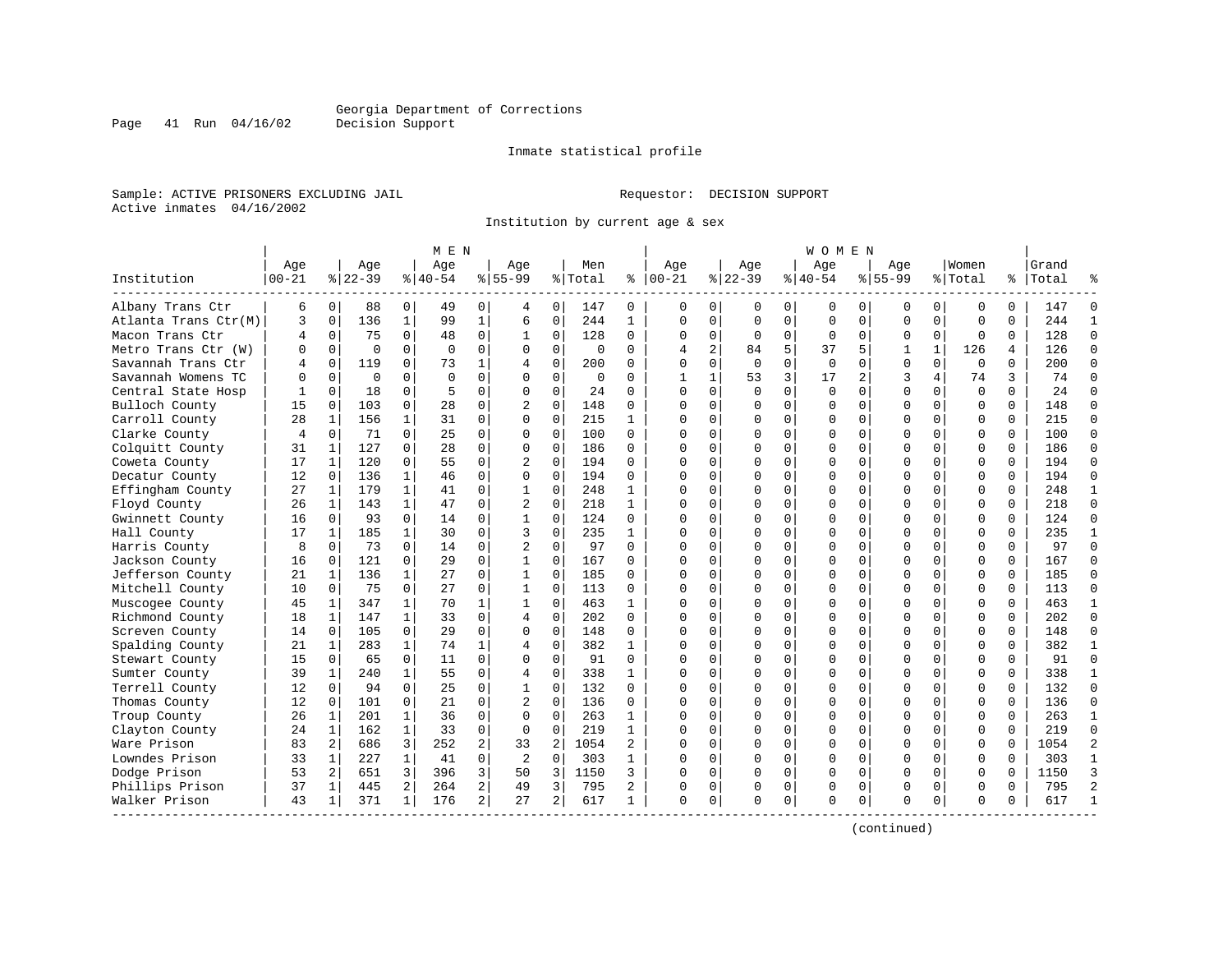Page 42 Run 04/16/02

#### Inmate statistical profile

Sample: ACTIVE PRISONERS EXCLUDING JAIL Requestor: DECISION SUPPORT Active inmates 04/16/2002

Institution by current age & sex (CONTINUED)

|                      |          |                |           |                | M E N     |                         |             |                |          |              |               |             |             |             | W O M E N   |             |           |             |          |           |       |  |
|----------------------|----------|----------------|-----------|----------------|-----------|-------------------------|-------------|----------------|----------|--------------|---------------|-------------|-------------|-------------|-------------|-------------|-----------|-------------|----------|-----------|-------|--|
|                      | Age      |                | Age       |                | Age       |                         | Age         |                | Men      |              | Age           |             | Age         |             | Age         |             | Age       |             | Women    |           | Grand |  |
| Institution          | 00-21    |                | $8 22-39$ |                | $8 40-54$ |                         | $8 55-99$   |                | % Total  |              | $8   00 - 21$ |             | $ 22-39$    |             | $8140 - 54$ |             | $8 55-99$ |             | % Total  | $\approx$ | Total |  |
| Wayne Prison         | 9        | $\Omega$       | 108       | 0              | 70        | 1                       | 7           | $\Omega$       | 194      | $\Omega$     | $\Omega$      | 0           | $\Omega$    | $\Omega$    | $\mathbf 0$ | $\Omega$    | 0         | 0           | $\Omega$ | $\Omega$  | 194   |  |
| Arrendale Prison     | 435      | 13             | 579       | 2              | 168       | $\mathbf 1$             | 15          | 1              | 1197     | 3            | O             | $\mathbf 0$ | $\Omega$    | $\mathbf 0$ | $\Omega$    | O           | 0         | 0           | $\Omega$ | $\Omega$  | 1197  |  |
| Montgomery Prison    | 35       | 1              | 263       | 1              | 79        | $\mathbf{1}$            | 7           | $\mathbf 0$    | 384      | 1            | O             | $\mathbf 0$ | $\Omega$    | $\mathbf 0$ | $\Omega$    | O           | C         | 0           | ∩        | $\Omega$  | 384   |  |
| Lee Prison           | 38       | $\mathbf{1}$   | 460       | 2              | 219       | $\overline{2}$          | 13          | $\mathbf{1}$   | 730      | 2            | U             | $\Omega$    | $\cap$      | $\Omega$    | $\cap$      | U           | U         | 0           | $\Omega$ | $\cap$    | 730   |  |
| Putnam Prison        | 18       | $\mathbf{1}$   | 92        | $\Omega$       | 29        | $\Omega$                | 1           | $\Omega$       | 140      | $\Omega$     | U             | $\Omega$    | $\Omega$    | $\Omega$    | $\Omega$    | O           | O         | 0           | $\Omega$ | $\Omega$  | 140   |  |
| Georgia State Prison | 28       | $\mathbf{1}$   | 789       | 3              | 323       | 3                       | 42          | $\overline{2}$ | 1182     | 3            | U             | $\Omega$    | $\Omega$    | $\mathbf 0$ | $\Omega$    | O           | O         | 0           | $\Omega$ | $\Omega$  | 1182  |  |
| Mens Prison          | 5        | $\Omega$       | 135       | $\mathbf 1$    | 242       | $\overline{\mathbf{c}}$ | 279         | 16             | 661      | 2            |               | 0           |             | $\mathbf 0$ | $\Omega$    | O           | C         | 0           | $\Omega$ | $\Omega$  | 661   |  |
| Jackson Prison-Diag  | 159      | 5              | 903       | $\overline{4}$ | 425       | $\overline{4}$          | 51          | 3              | 1538     | 4            | O             | $\Omega$    | $\Omega$    | $\Omega$    | $\Omega$    | O           | $\Omega$  | 0           | $\Omega$ | $\Omega$  | 1538  |  |
| Jackson Prison-Perm  | $\Omega$ | 0              | 134       | $\mathbf{1}$   | 96        | $\mathbf{1}$            | 12          | 1              | 242      | 1            | U             | $\Omega$    | U           | $\Omega$    | $\Omega$    | n           | $\cap$    | 0           | $\Omega$ | $\Omega$  | 242   |  |
| Coastal Prison       | 169      | 5.             | 895       | 3              | 382       | 3                       | 36          | $\overline{2}$ | 1482     | 4            | U             | $\Omega$    | $\Omega$    | $\Omega$    | $\Omega$    | U           | O         | 0           | $\Omega$ | $\Omega$  | 1482  |  |
| Scott Prison         | 52       |                | 704       | 3              | 350       | 3                       | 45          | 3              | 1151     | 3            | U             | $\Omega$    |             | $\Omega$    | $\Omega$    | O           | O         | 0           | $\Omega$ | $\Omega$  | 1151  |  |
| Rivers Prison        | 59       |                | 648       | 3              | 352       | 3                       | 40          | 2              | 1099     | ς            | U             | $\Omega$    | $\cap$      | $\Omega$    | $\cap$      | n           | O         | 0           | $\Omega$ | $\cap$    | 1099  |  |
| Rutledge Prison      | 26       | 1              | 285       | $\mathbf{1}$   | 233       | 2                       | 44          | 2              | 588      | 1            | U             | $\Omega$    | $\Omega$    | $\Omega$    | $\Omega$    | O           | O         | 0           | $\Omega$ | $\Omega$  | 588   |  |
| Central Prison       | 25       | $\mathbf{1}$   | 381       | $\mathbf{1}$   | 331       | 3                       | 52          | 3              | 789      | 2            | U             | $\Omega$    | $\Omega$    | $\Omega$    | $\Omega$    | O           | O         | 0           | $\Omega$ | $\Omega$  | 789   |  |
| Augusta Med Prison   | 57       | $\overline{a}$ | 608       | 2              | 352       | 3                       | 98          | 6              | 1115     | ς            | U             | $\Omega$    | U           | 0           | 0           | O           | 0         | 0           | $\Omega$ | $\Omega$  | 1115  |  |
| Rogers Prison        | 162      | 5.             | 843       | 3              | 241       | 2                       | 11          | 1              | 1257     | 3            |               | $\mathbf 0$ |             | $\mathbf 0$ | $\Omega$    | O           | 0         | 0           | $\Omega$ | $\Omega$  | 1257  |  |
| Burruss Prison       | 23       | 1              | 185       | $\mathbf{1}$   | 75        | $\mathbf{1}$            | 16          | 1              | 299      | 1            | U             | $\Omega$    | U           | 0           | $\Omega$    | O           | $\Omega$  | 0           | $\Omega$ | $\Omega$  | 299   |  |
| Bostick Prison       | 7        | $\Omega$       | 187       | $\mathbf{1}$   | 254       | 2                       | 156         | 9              | 604      | $\mathbf{1}$ | U             | $\mathbf 0$ | $\Omega$    | $\Omega$    | $\Omega$    | 0           | U         | 0           | ∩        | $\Omega$  | 604   |  |
| Valdosta Prison      | 36       | 1              | 531       | 2              | 237       | $\overline{a}$          | 43          | 2              | 847      | 2            | U             | 0           | U           | $\mathbf 0$ | $\Omega$    | O           | O         | 0           | $\Omega$ | $\Omega$  | 847   |  |
| Hays Prison          | 65       | 2              | 487       | 2              | 224       | $\overline{a}$          | 45          | 3              | 821      | 2            | U             | $\Omega$    | U           | $\Omega$    | $\Omega$    | U           | O         | 0           | $\Omega$ | $\Omega$  | 821   |  |
| Hancock Prison       | 65       |                | 729       | 3              | 357       | 3                       | 48          | 3              | 1199     | ς            | U             | $\Omega$    | U           | $\Omega$    | $\Omega$    | U           | O         | 0           | $\Omega$ | $\Omega$  | 1199  |  |
| Telfair Prison       | 69       | $\overline{a}$ | 719       | 3              | 253       | $\overline{a}$          | 27          | $\mathfrak{D}$ | 1068     | 3            | U             | $\Omega$    | $\Omega$    | $\Omega$    | $\Omega$    | U           | O         | 0           | $\Omega$ | $\Omega$  | 1068  |  |
| Autry Prison         | 80       | $\overline{a}$ | 787       | 3              | 373       | 3                       | 63          | 4              | 1303     | 3            | U             | $\Omega$    | $\Omega$    | $\Omega$    | $\Omega$    | U           | O         | 0           | $\Omega$ | $\Omega$  | 1303  |  |
| Washington Mens Pris | 0        | $\Omega$       | 5         | $\mathbf 0$    | 5         | $\mathbf 0$             | $\Omega$    | $\Omega$       | 10       | $\Omega$     | U             | $\mathbf 0$ | 0           | $\mathbf 0$ | $\Omega$    | O           | O         | 0           | $\Omega$ | $\Omega$  | 10    |  |
| Johnson Prison       | 38       | $\mathbf{1}$   | 185       | $\mathbf{1}$   | 63        | $\mathbf 1$             | 9           | $\mathbf{1}$   | 295      |              | U             | $\Omega$    | U           | $\Omega$    | $\Omega$    | O           | 0         | 0           | $\Omega$ | $\Omega$  | 295   |  |
| Wilcox Prison        | 72       | $\overline{a}$ | 758       | 3              | 463       | $\overline{4}$          | 50          | 3              | 1343     | 3            | U             | $\Omega$    | U           | $\Omega$    | $\Omega$    | 0           | $\Omega$  | 0           | $\Omega$ | $\Omega$  | 1343  |  |
| Calhoun Prison       | 80       | 2              | 783       | 3              | 339       | 3                       | 37          | 2              | 1239     | 3            | ∩             | $\Omega$    | $\Omega$    | $\Omega$    | $\Omega$    | 0           | O         | 0           | $\Omega$ | $\Omega$  | 1239  |  |
| Dooly Prison         | 43       | 1              | 663       | 3              | 377       | 3                       | 50          | 3              | 1133     | 3            | U             | 0           | U           | $\Omega$    | $\Omega$    | O           | 0         | 0           | $\Omega$ | $\Omega$  | 1133  |  |
| Macon Prison         | 43       | 1              | 902       | 3              | 347       | 3                       | 60          | 3              | 1352     | ς            | U             | $\Omega$    |             | $\Omega$    | $\Omega$    |             | O         | 0           | $\Omega$ | $\Omega$  | 1352  |  |
| Smith Prison         | 79       | 2              | 748       | 3              | 269       | 2                       | 30          | 2              | 1126     | 3            | U             | $\Omega$    | ∩           | $\Omega$    | $\Omega$    | U           | $\Omega$  | O           | ∩        | $\cap$    | 1126  |  |
| Homerville Prison    | 5        | <sup>0</sup>   | 122       | $\Omega$       | 69        | $\mathbf{1}$            | 3           | $\Omega$       | 199      | $\Omega$     | $\Omega$      | $\mathbf 0$ | $\Omega$    | $\Omega$    | $\mathbf 0$ | U           | $\Omega$  | 0           | ∩        | $\Omega$  | 199   |  |
| Washingtn Women Pris | 0        | 0              | 1         | 0              | $\Omega$  | $\mathbf 0$             | $\mathbf 0$ | $\Omega$       | 1        | 0            | 51            | 31          | 551         | 30          | 226         | 28          | 26        | 32          | 854      | 29        | 855   |  |
| Baldwin Prison       | 59       | $\overline{a}$ | 421       | $\overline{a}$ | 203       | 2                       | 19          | 1              | 702      | 2            | 0             | $\mathbf 0$ | $\mathbf 0$ | $\mathbf 0$ | $\mathbf 0$ | $\mathbf 0$ | $\Omega$  | $\mathbf 0$ | $\Omega$ | $\Omega$  | 702   |  |
| Metro Womens Prison  | 0        | 0              | 1         | 0              | 0         | $\mathbf 0$             | 0           | $\mathbf 0$    | 1        | $\Omega$     | 39            | 24          | 516         | 28          | 249         | 31          | 30        | 37          | 834      | 29        | 835   |  |
| Pulaski Womens Pris  | $\Omega$ | 0              | $\Omega$  | 0              | $\Omega$  | 0                       | $\Omega$    | $\Omega$       | $\Omega$ | 0            | 70            | 42          | 651         | 35          | 286         | 35          | 21        | 26          | 1028     | 35        | 1028  |  |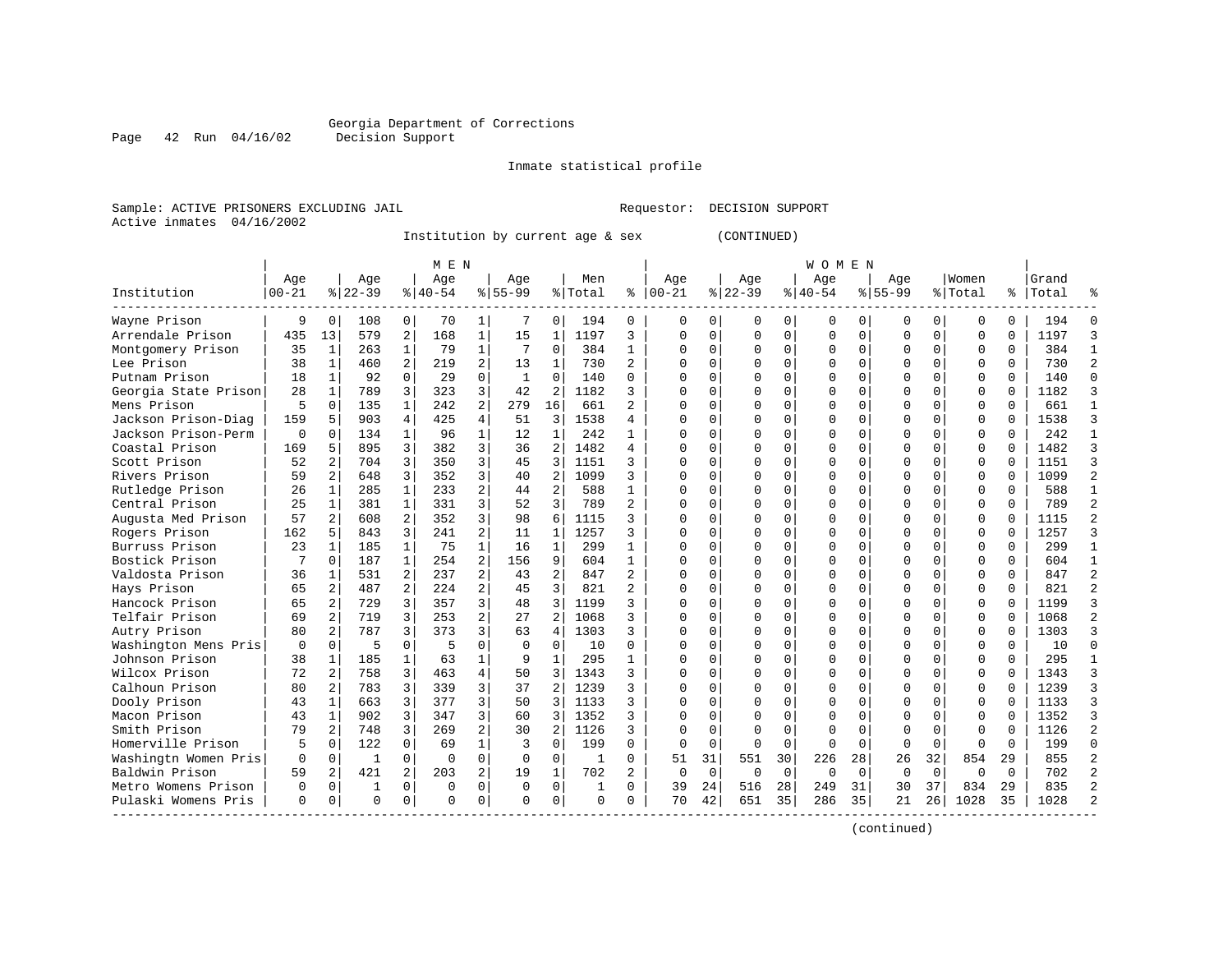Inmate statistical profile

Sample: ACTIVE PRISONERS EXCLUDING JAIL **Requestor: DECISION SUPPORT** Active inmates 04/16/2002

Institution by current age & sex (CONTINUED)

|                      |            |      |           |      | M E N                                           |      |           |      |         |      |           |       |           |       | <b>WOMEN</b> |       |          |        |          |       |           |      |
|----------------------|------------|------|-----------|------|-------------------------------------------------|------|-----------|------|---------|------|-----------|-------|-----------|-------|--------------|-------|----------|--------|----------|-------|-----------|------|
|                      | Age        |      | Age       |      | Age                                             |      | Age       |      | Men     |      | Age       |       | Age       |       | Age          |       | Age      |        | Women    |       | Grand     |      |
| Institution          | $ 00 - 21$ |      | $ 22-39 $ |      | $8 40-54$                                       |      | $8 55-99$ |      | % Total | ႜ    | $00 - 21$ |       | $ 22-39 $ |       | $ 40-54 $    |       | $ 55-99$ |        | % Total  |       | %   Total | ႜ    |
| Pelham PreTrans Unit | 4          |      | 115       |      | 65                                              |      | h         | 0    | 190     |      |           |       |           |       |              |       |          |        |          |       | 190       |      |
| Milan Prison         | 44         |      | 158       |      | 59                                              |      |           | 0    | 262     |      |           |       |           |       | $\Omega$     |       |          |        |          | 0     | 262       |      |
| West Central Prison  | 4          |      | 28        |      | 9                                               |      |           |      | 42      | U    |           |       |           |       |              |       |          |        |          |       | 42        |      |
| D Ray James Prison   | 135        |      | 975       |      | 398                                             |      | 48        |      | 1556    |      |           |       |           |       | $\Omega$     |       |          |        |          | 0     | 1556      |      |
| Coffee Corr Facility | 118        |      | 965       |      | 381                                             |      | 45        | 3    | 1509    | 4    |           |       |           |       |              |       |          |        |          |       | 1509      |      |
| Wheeler Corr Facilty | 111        |      | 892       |      | 450                                             |      | 58        | 3    | 1511    |      |           |       |           |       | 0            |       |          |        |          |       | 1511      |      |
| Transfer Inst Unkn   | 0          |      | O         |      | $\Omega$                                        |      |           |      |         |      |           |       |           |       |              |       |          |        |          |       |           |      |
| Montgomery BC        |            |      |           |      |                                                 |      |           |      |         |      |           |       |           |       |              |       |          |        |          |       |           |      |
| Burruss BC           | 56         |      | 82        |      |                                                 |      |           |      | 138     |      |           |       |           |       |              |       | 0        |        |          | 0     | 138       |      |
| Hays BC              | 62         |      | 125       |      |                                                 |      |           | 0    | 187     |      |           |       |           |       | 0            |       | $\Omega$ |        |          |       | 187       | O    |
| Baldwin BC           | 55         |      | 137       |      | $\Omega$                                        |      | 0         | 0    | 192     |      | $\Omega$  |       | U         |       | 0            |       | $\Omega$ |        |          |       | 192       |      |
| Total reported       |            |      |           |      | 3372 100 25799 100 11394 100 1777 100 42342 100 |      |           |      |         |      | 165 100   |       | 1855 100  |       | 815 100      |       |          | 81 100 | 2916 100 |       | 45258 100 |      |
| Percent reported     |            | 95.6 |           | 97.6 |                                                 | 98.0 |           | 98.9 |         | 97.6 |           | 100.0 |           | 100.0 |              | 100.0 |          | 100.0  |          | 100.0 |           | 97.7 |
| Not Reported         | 156        |      | 644       |      | 235                                             |      | 19        |      | 1054    |      | 0         |       | $\Omega$  |       | $\mathbf 0$  |       | $\Omega$ |        | $\Omega$ |       | 1054      |      |
| Total                | 3528       |      | 26443     |      | 11629                                           |      | 1796      |      | 43396   |      | 165       |       | 1855      |       | 815          |       | 81       |        | 2916     |       | 46312     |      |

Page 43 Run 04/16/02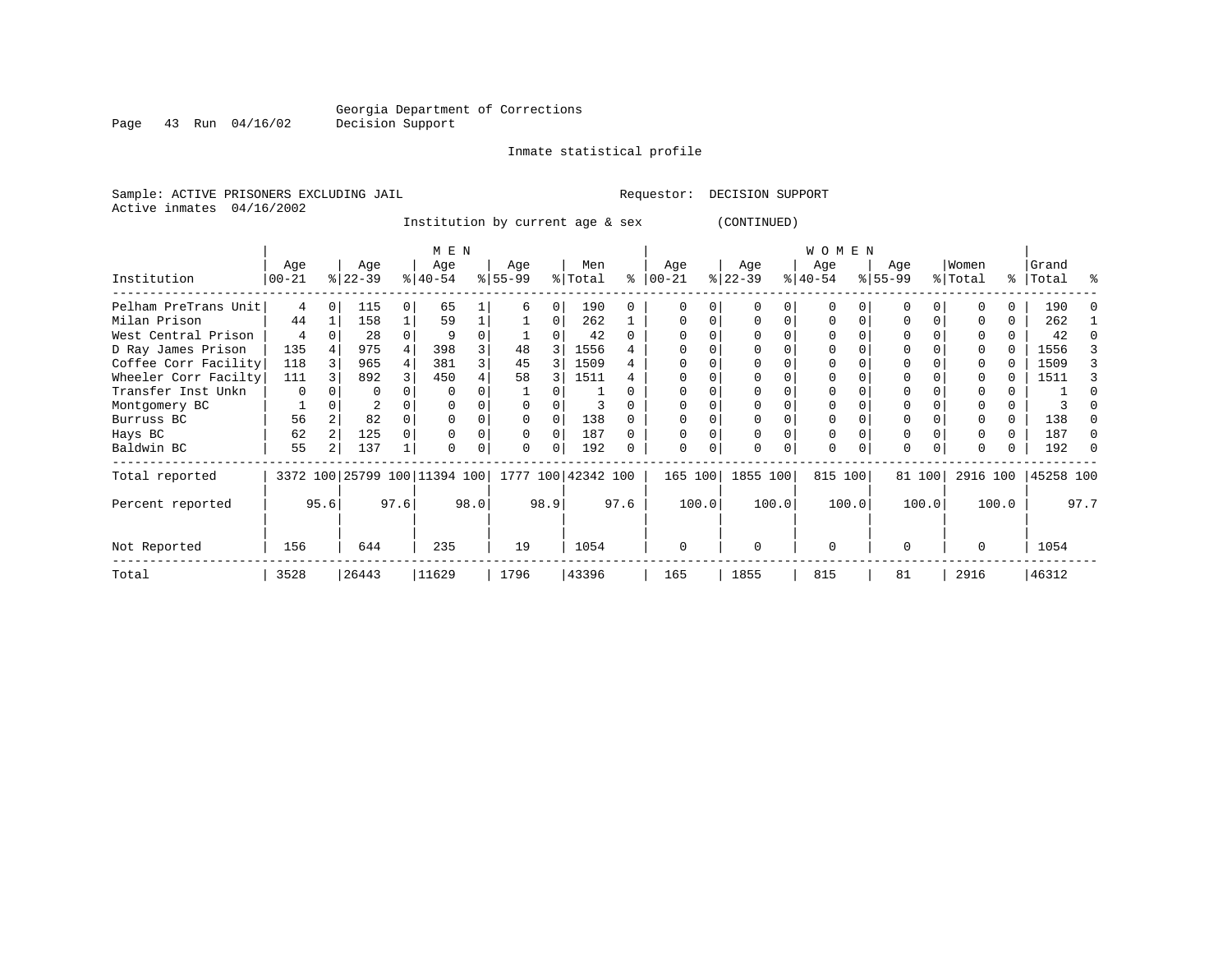#### Inmate statistical profile

Sample: ACTIVE PRISONERS EXCLUDING JAIL Requestor: DECISION SUPPORT Active inmates 04/16/2002

Page 44 Run 04/16/02

Misdemeanors And Felonies by current age & sex

| Crime Type            | Age<br>  00-21 |                | Age<br>$8 22-39$                                          |       | M E N<br>Age<br>$8 40-54$ |                | Age<br>$8155 - 99$ |                | Men<br>% Total | ွေ             | Age<br>$00 - 21$ |                         | Age<br>$ 22-39 $ |                | <b>WOMEN</b><br>Aqe<br>$8 40-54$ |                           | Age<br>$8155 - 99$ |                          | Women<br>% Total |      | Grand<br>%   Total % |               |
|-----------------------|----------------|----------------|-----------------------------------------------------------|-------|---------------------------|----------------|--------------------|----------------|----------------|----------------|------------------|-------------------------|------------------|----------------|----------------------------------|---------------------------|--------------------|--------------------------|------------------|------|----------------------|---------------|
| MISDEMEANOR<br>FELONY | $\Omega$       | 0 <sup>1</sup> | 13<br>3497 100 26327 100 11576 100   1793 100   43193 100 | - 0 I | 6                         | $\overline{0}$ | 2                  | 0 <sup>1</sup> | 21             | $\overline{0}$ | $\mathbf{0}$     | $\mathbf{0}$<br>165 100 | 2<br>1848 100    | 0 <sup>1</sup> | 2                                | $\overline{0}$<br>810 100 | 0                  | 0 <sup>1</sup><br>81 100 | 4                | 0    | 2904 100 46097 100   | $25 \qquad 0$ |
| Total reported        |                |                | 3497 100 26340 100 11582 100 1795 100 43214 100           |       |                           |                |                    |                |                |                |                  | 165 100                 | 1850 100         |                |                                  | 812 100                   |                    | 81 100                   |                  |      | 2908 100 46122 100   |               |
| Percent reported      |                | 99.1           |                                                           | 99.6  |                           | 99.6           |                    | 99.9           |                | 99.6           |                  | 100.0                   |                  | 99.7           |                                  | 99.6                      |                    | 100.0                    |                  | 99.7 |                      | 99.6          |
| NOT REPORTED          | 31             |                | 103                                                       |       | 47                        |                |                    |                | 182            |                | $\mathbf 0$      |                         | 5                |                | 3                                |                           | $\Omega$           |                          | 8                |      | 190                  |               |
| Total                 | 3528           |                | 26443                                                     |       | 11629                     |                | 1796               |                | 43396          |                | 165              |                         | 1855             |                | 815                              |                           | 81                 |                          | 2916             |      | 46312                |               |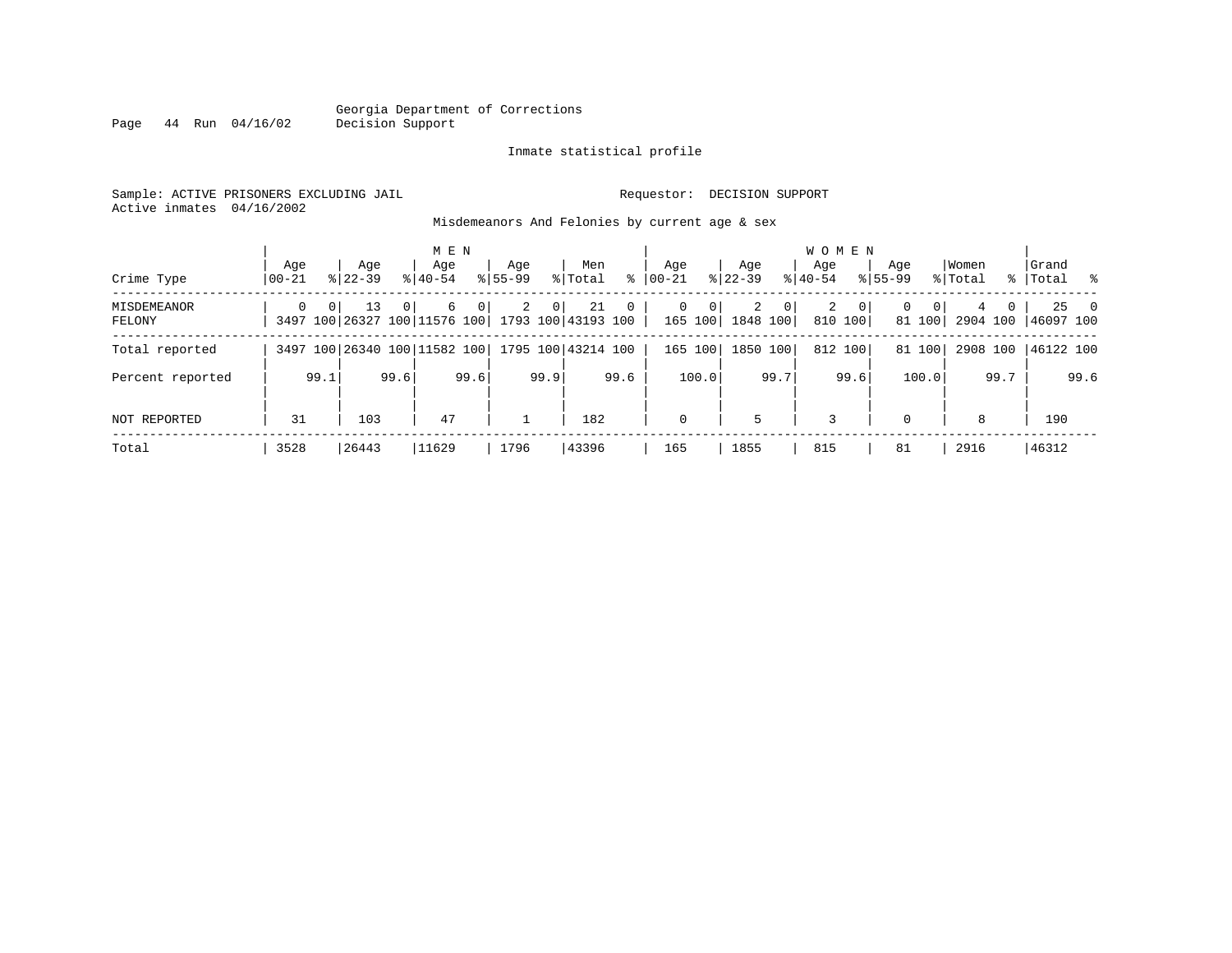Page 45 Run 04/16/02

#### Inmate statistical profile

Sample: ACTIVE PRISONERS EXCLUDING JAIL Requestor: DECISION SUPPORT Active inmates 04/16/2002

Crimes By Group by current age & sex

|                      |             |             |           |              | M E N                        |             |              |                |                    |             |                         |              |              |             | W O M E N      |             |             |              |                |          |           |                |
|----------------------|-------------|-------------|-----------|--------------|------------------------------|-------------|--------------|----------------|--------------------|-------------|-------------------------|--------------|--------------|-------------|----------------|-------------|-------------|--------------|----------------|----------|-----------|----------------|
|                      | Age         |             | Age       |              | Age                          |             | Aqe          |                | Men                |             | Aqe                     |              | Aqe          |             | Aqe            |             | Aqe         |              | Women          |          | Grand     |                |
| Crimes By Group      | $00 - 21$   |             | $8 22-39$ |              | % 40-54                      |             | $8155 - 99$  |                | % Total            | ႜ           | $ 00-21$                |              | $ 22-39$     |             | $8140 - 54$    |             | $8155 - 99$ |              | % Total        | ⊱        | Total     |                |
| HOMICIDE             | 214         | 6           | 3049      | 12           | 1795                         | 16          | 492          | 27             | 5550               | 13          | 17                      | 10           | 235          | 13          | 147            | 18          | 38          | 47           | 437            | 15       | 5987      | 13             |
| ABORTION             | $\Omega$    | $\mathbf 0$ | $\Omega$  | $\mathbf 0$  | $\Omega$                     | $\mathbf 0$ | $\Omega$     | $\mathbf 0$    | $\Omega$           | $\mathbf 0$ | $\Omega$                | $\mathbf 0$  | $\Omega$     | $\mathbf 0$ | $\Omega$       | $\mathbf 0$ | $\Omega$    | $\Omega$     | $\mathbf 0$    | $\Omega$ | $\Omega$  | $\Omega$       |
| BODILY INJRY&REL OFF | 480         | 14          | 4001      | 15           | 1568                         | 14          | 221          | 12             | 6270               | 15          | 27                      | 16           | 192          | 10          | 105            | 13          | 6           | 7            | 330            | 11       | 6600      | 14             |
| ARSON & REL OFF      | 12          | 0           | 185       | 1            | 63                           | 1           | 8            | 0              | 268                | 1           | 3                       | 2            | 9            | 0           | 16             | 2           |             | 4            | 31             | 1        | 299       | 1              |
| DAMAGE OF PROPERTY   | 16          | $\mathbf 0$ | 63        | 0            | 23                           | 0           | 4            | 0              | 106                | 0           | $\Omega$                | $\Omega$     | $\mathbf{1}$ | $\Omega$    | $\mathbf{1}$   | 0           | $\Omega$    | $\Omega$     | 2              | $\Omega$ | 108       | $\Omega$       |
| BURGLARY & REL OFF   | 493         | 14          | 2994      | 11           | 1258                         | 11          | 48           | 3              | 4793               | 11          | 9                       | 5            | 122          | 7           | 44             | 5           | $\Omega$    | $\mathbf 0$  | 175            | 6        | 4968      | 11             |
| FORGERY & REL OFF    | 57          | 2           | 758       | 3            | 367                          | 3           | 27           | 2              | 1209               | 3           | 17                      | 10           | 304          | 16          | 112            | 14          | 8           | 10           | 441            | 15       | 1650      | $\overline{4}$ |
| THEFT                | 289         | 8           | 1553      | 6            | 765                          | 7           | 66           | 4              | 2673               | 6           | 9                       | 5            | 195          | 11          | 111            | 14          | 5           | 6            | 320            | 11       | 2993      | 6              |
| ROBBERY              | 1051        | 30          | 4849      | 18           | 1214                         | 10          | 91           | 5              | 7205               | 17          | 51                      | 31           | 179          | 10          | 40             | 5           | 2           | 2            | 272            | 9        | 7477      | 16             |
| SEXUAL OFFENSES      | 286         | 8           | 2814      | 11           | 2174                         | 19          | 578          | 32             | 5852               | 14          |                         | 1            | 57           | 3           | 23             | 3           | $\Omega$    | $\Omega$     | 81             | 3        | 5933      | 13             |
| OBSCENITY CRIMES     | 0           | 0           | $\Omega$  | 0            |                              | $\Omega$    | 0            | 0              |                    | $\Omega$    | $\Omega$                | $\Omega$     | $\mathbf 0$  | O           | 0              | 0           | $\Omega$    | $\Omega$     | $\Omega$       | $\Omega$ | -1        | $\Omega$       |
| TREASON & REL OFF    | $\Omega$    | 0           | 3         | $\Omega$     | 1                            | $\Omega$    | O            | $\Omega$       | $\overline{4}$     | $\Omega$    | 0                       | $\Omega$     | -1           | 0           | $\Omega$       | $\Omega$    | $\Omega$    | $\Omega$     | 1              | $\Omega$ | 5         | $\Omega$       |
| CRIMES INVOLVNG GOVT | 67          | 2           | 591       | 2            | 183                          | 2           | 9            | $\mathbf{1}$   | 850                |             | $\overline{\mathbf{c}}$ | $\mathbf{1}$ | 45           | 2           | 17             | 2           | $\Omega$    | $\Omega$     | 64             |          | 914       | $\mathfrak{D}$ |
| FALSIFICATIONS       | 1           | $\mathbf 0$ | 24        | $\Omega$     | 6                            | $\Omega$    | 1            | 0              | 32                 | 0           | $\Omega$                | $\Omega$     | 4            | O           | 2              | 0           | 0           | $\Omega$     | 6              | 0        | 38        | $\Omega$       |
| OBSTRUCT LAW ENFORCE | 9           | 0           | 86        | $\Omega$     | 27                           | $\Omega$    | 1            | 0              | 123                | O           | -1                      | 1            | 7            | U           | 1              | 0           | 1           | $\mathbf{1}$ | 10             | 0        | 133       | ∩              |
| DISORDERLY CONDUCT   |             | $\mathbf 0$ | 22        | O            | 13                           | 0           | 1            | $\Omega$       | 41                 | O           | $\Omega$                | 0            | -1           | 0           | $\Omega$       | 0           | $\Omega$    | $\Omega$     | -1             |          | 42        |                |
| GAMBLING & REL OFF   |             | $\Omega$    | 4         | O            | $\mathfrak{D}$               | O           | $\mathbf{1}$ | $\Omega$       | 8                  | O           | $\Omega$                | $\Omega$     | $\Omega$     | O           | $\Omega$       | $\Omega$    | $\Omega$    | $\Omega$     | $\Omega$       | $\Omega$ | 8         |                |
| CRUELTY TO CHILDREN  | 5           | 0           | 207       | $\mathbf{1}$ | 56                           | $\Omega$    | 9            | 1              | 277                | 1           | 5                       | 3            | 77           | 4           | 11             | 1           | $\Omega$    | $\Omega$     | 93             | 3        | 370       | -1             |
| CRIMES WITH GUNS     | 20          | 1           | 122       | 0            | 44                           | 0           | 11           | $\mathbf 1$    | 197                | O           |                         | $\mathbf{1}$ | $\mathbf{1}$ | O           | 0              | $\mathbf 0$ | $\Omega$    | 0            | $\overline{c}$ | $\Omega$ | 199       | $\Omega$       |
| INVASION PRIVACY     | 1           | 0           | 8         | $\Omega$     | 8                            | 0           | 1            | $\mathbf 0$    | 18                 | $\Omega$    | $\Omega$                | $\Omega$     | $\Omega$     | U           | $\Omega$       | 0           | 0           | $\Omega$     | $\Omega$       | $\Omega$ | 18        | $\Omega$       |
| RACKETEERING         | $\Omega$    | 0           | 16        | 0            | 20                           | $\Omega$    | 1            | 0              | 37                 | $\Omega$    | ∩                       | $\Omega$     | 5            | 0           | 3              | 0           | $\Omega$    | $\Omega$     | 8              | $\Omega$ | 45        | ∩              |
| DRUG ABUSE OFFENSES  | 420         | 12          | 3865      | 15           | 1533                         | 13          | 152          | 8              | 5970               | 14          | 18                      | 11           | 345          | 19          | 137            | 17          | 15          | 19           | 515            | 18       | 6485      | 14             |
| DRUG TRAFFICKING     | 30          | 1           | 801       | 3            | 235                          | 2           | 35           | $\overline{2}$ | 1101               | 3           | $\overline{\mathbf{c}}$ | $\mathbf{1}$ | 47           | 3           | 25             | 3           | 3           | 4            | 77             | 3        | 1178      | 3              |
| AUTO CRIMES          | 5           | $\mathbf 0$ | 202       | 1            | 189                          | 2           | 27           | $\overline{2}$ | 423                | 1           | <sup>0</sup>            | $\Omega$     | 8            | $\Omega$    | 12             | 1           | $\Omega$    | $\Omega$     | 20             | 1        | 443       | -1             |
| REVENUE & CONTRABAND | $\Omega$    | 0           | 0         | 0            | 0                            | 0           | 0            | $\mathbf 0$    | 0                  | $\Omega$    | 0                       | 0            | $\Omega$     | 0           | O              | 0           | $\Omega$    | 0            | 0              | $\Omega$ | $\Omega$  | $\Omega$       |
| CRIMES OF OTH STATES | 0           | 0           | 0         | $\Omega$     | $\Omega$                     | 0           | $\Omega$     | 0              | 0                  | $\Omega$    | $\Omega$                | 0            | $\Omega$     | $\Omega$    | $\Omega$       | 0           | 0           | $\Omega$     | $\Omega$       | $\Omega$ | $\Omega$  | ∩              |
| MISC. FELONIES       | 32          | 1           | 102       | 0            | 29                           | 0           | 8            | 0              | 171                | O           | 2                       | 1            | 13           | 1           | 3              | 0           | 0           | 0            | 18             | 1        | 189       | ∩              |
| <b>MISDEMEANORS</b>  | $\mathbf 0$ | 0           | 13        | 0            | 6                            | 0           | 2            | 0              | 21                 | 0           | $\Omega$                | 0            | 2            | 0           | $\overline{a}$ | 0           | $\Omega$    | 0            | 4              | 0        | 25        |                |
| Total reported       |             |             |           |              | 3494 100 26332 100 11580 100 |             |              |                | 1794 100 43200 100 |             | 165 100                 |              | 1850 100     |             | 812 100        |             |             | 81 100       | 2908 100       |          | 46108 100 |                |
| Percent reported     |             | 99.0        |           | 99.6         |                              | 99.6        |              | 99.9           |                    | 99.5        |                         | 100.0        |              | 99.7        |                | 99.6        |             | 100.0        |                | 99.7     |           | 99.6           |
| NOT REPORTED         | 34          |             | 111       |              | 49                           |             | 2            |                | 196                |             | $\Omega$                |              | 5            |             | 3              |             | $\Omega$    |              | 8              |          | 204       |                |
| Total                | 3528        |             | 26443     |              | 11629                        |             | 1796         |                | 43396              |             | 165                     |              | 1855         |             | 815            |             | 81          |              | 2916           |          | 46312     |                |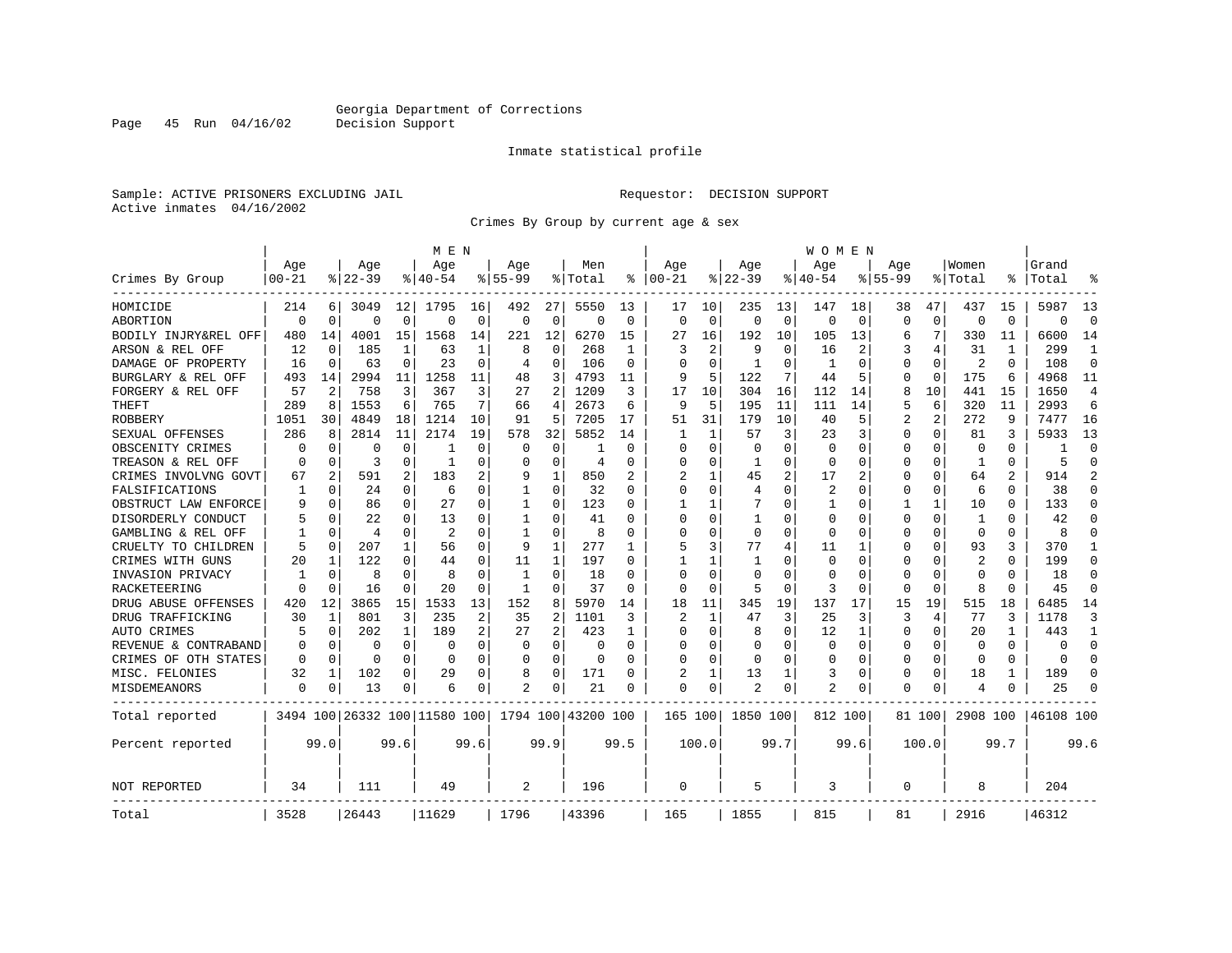Page 46 Run 04/16/02

#### Inmate statistical profile

Sample: ACTIVE PRISONERS EXCLUDING JAIL Requestor: DECISION SUPPORT Active inmates 04/16/2002

Most Serious Offense by current age & sex

|                            |             |                |                |              | M E N          |             |              |             |                |          |              |             |              |              | <b>WOMEN</b>          |             |             |              |              |      |       |          |
|----------------------------|-------------|----------------|----------------|--------------|----------------|-------------|--------------|-------------|----------------|----------|--------------|-------------|--------------|--------------|-----------------------|-------------|-------------|--------------|--------------|------|-------|----------|
|                            | Age         |                | Age            |              | Age            |             | Age          |             | Men            |          | Age          |             | Age          |              | Age                   |             | Age         |              | Women        |      | Grand |          |
| Most Serious Offense 00-21 |             |                | $ 22-39$       |              | $ 40-54$       |             | $8 55-99$    |             | % Total        |          | $% 100 - 21$ |             | $ 22-39$     |              | $\frac{1}{6}$   40-54 |             | $8155 - 99$ |              | % Total      | °ຮ ∣ | Total |          |
| Misdemeanors               |             |                |                |              |                |             |              |             |                |          |              |             |              |              |                       |             |             |              |              |      |       |          |
| aggravated assault         | $\cap$      | $\Omega$       |                | $\Omega$     | $\mathbf 0$    | 0           | $\Omega$     | 0           |                | 0        | $\Omega$     | 0           | $\Omega$     | 0            | 0                     | 0           | 0           | 0            | <sup>0</sup> | 0    |       |          |
| simple assault             |             | $\mathbf 0$    | 1              | 0            | $\mathbf 0$    | 0           | O            | $\mathbf 0$ | $\mathbf{1}$   | $\Omega$ | $\Omega$     | $\mathbf 0$ | $\Omega$     | $\mathbf 0$  | 0                     | $\mathbf 0$ | $\Omega$    | 0            | $\Omega$     | O    |       | $\Omega$ |
| simple battery             |             | $\Omega$       |                | 0            |                | $\Omega$    |              | $\Omega$    |                | $\Omega$ | <sup>0</sup> | 0           | $\Omega$     | O            | 0                     | $\Omega$    | U           | 0            | n            | 0    |       | $\Omega$ |
| robbery                    |             | $\Omega$       |                | 0            | $\Omega$       | $\Omega$    |              | $\Omega$    | 1              | 0        | n            | $\Omega$    | $\Omega$     | $\Omega$     | 0                     | $\Omega$    | U           | 0            | ∩            | 0    |       | $\cap$   |
| bad checks                 |             | $\Omega$       | U              | $\Omega$     | $\mathbf 0$    | 0           | O            | $\mathbf 0$ | $\Omega$       | O        |              | $\Omega$    | $\Omega$     | 0            | 1                     | $\mathbf 0$ | U           | $\Omega$     |              | U    |       | $\cap$   |
| viol motor veh law         |             | $\Omega$       |                | 0            |                | 0           |              | $\Omega$    | 5              | $\Omega$ | $\Omega$     | $\Omega$    | $\Omega$     | $\Omega$     | $\Omega$              | $\mathbf 0$ | $\cap$      | $\Omega$     | $\Omega$     | 0    |       | $\cap$   |
| dui                        |             | $\Omega$       |                | 0            |                | 0           |              | $\Omega$    | 3              | $\Omega$ | <sup>0</sup> | $\Omega$    | $\Omega$     | $\Omega$     | $\Omega$              | $\Omega$    | U           | 0            | <sup>0</sup> | 0    |       | $\Omega$ |
| obstr of law enf off       |             | $\Omega$       | 3              | 0            |                | 0           | O            | $\Omega$    | 4              | 0        | 0            | $\Omega$    | $\Omega$     | $\Omega$     | $\Omega$              | 0           | U           | 0            | $\Omega$     | 0    |       | $\cap$   |
| crmnl trespassing          |             | $\Omega$       | 1              | O            | -1             | $\Omega$    | O            | $\Omega$    | 2              | $\Omega$ | <sup>0</sup> | $\Omega$    | $\mathbf{1}$ | $\Omega$     | $\Omega$              | $\Omega$    | U           | <sup>0</sup> |              | U    |       |          |
| shoplifting                |             | $\Omega$       |                | 0            | $\Omega$       | 0           |              | 0           |                | O        | <sup>0</sup> | $\Omega$    | $\Omega$     | $\Omega$     | 0                     | $\Omega$    | U           | <sup>0</sup> | $\Omega$     | 0    |       | $\cap$   |
| theft by deception <       | O           | 0              | 0              | 0            | 0              | 0           | 0            | 0           | 0              | 0        | 0            | 0           | $\mathbf{1}$ | 0            | 0                     | 0           | $\Omega$    | 0            | $\mathbf{1}$ | 0    |       | $\cap$   |
| FELONIES                   |             |                |                |              |                |             |              |             |                |          |              |             |              |              |                       |             |             |              |              |      |       |          |
| misc misdemeanor           | $\mathbf 0$ | 0              | 0              | 0            | 1              | 0           | 0            | 0           | 1              | 0        | 0            | 0           | 0            | 0            | 1                     | 0           | 0           | 0            | -1           | 0    | 2     |          |
| MISC HOMICIDE OFFENS       | 2           | $\mathbf 0$    | 5              | 0            | $\overline{2}$ | $\mathbf 0$ | 0            | 0           | 9              | $\Omega$ | $\Omega$     | $\mathbf 0$ | 0            | 0            | $\mathbf 0$           | 0           | $\mathbf 0$ | $\mathbf 0$  | $\Omega$     | 0    | 9     | $\cap$   |
| <b>MURDER</b>              | 126         | $\overline{4}$ | 2088           | 8            | 1397           | 12          | 385          | 21          | 3996           | 9        | 8            | 5           | 114          | 6            | 80                    | 10          | 26          | 32           | 228          | 8    | 4224  | q        |
| VOLUNTARY MANSLAUGHT       | 59          | 2              | 691            | 3            | 295            | 3           | 78           | 4           | 1123           | 3        | 7            | 4           | 92           | 5            | 55                    | 7           | 9           | 11           | 163          | 6    | 1286  |          |
| INVOLUNTARY MANSLAUG       | 14          | $\Omega$       | 78             | 0            | 19             | 0           |              | $\Omega$    | 118            | O        | 1            | 1           | 10           | $\mathbf{1}$ | 2                     | $\Omega$    | $\Omega$    | $\Omega$     | 13           | U    | 131   | $\cap$   |
| RECKLESS ABANDONMENT       | $\Omega$    | $\Omega$       | 0              | O            | $\Omega$       | $\Omega$    | $\Omega$     | $\Omega$    | $\Omega$       | U        | $\Omega$     | $\Omega$    | $\mathbf{1}$ | $\Omega$     | $\Omega$              | $\Omega$    | U           | $\Omega$     | $\mathbf{1}$ | 0    |       | $\cap$   |
| FETICIDE                   | $\Omega$    | $\Omega$       | $\overline{2}$ | $\Omega$     | 2              | $\Omega$    | $\Omega$     | $\Omega$    | $\overline{4}$ | 0        | <sup>0</sup> | $\Omega$    | $\Omega$     | $\Omega$     | <sup>0</sup>          | $\Omega$    | U           | $\Omega$     | $\Omega$     | 0    | 4     |          |
| VEHICULAR HOMICIDE         | 12          | $\Omega$       | 177            | $\mathbf{1}$ | 77             | 1           | 20           | $\mathbf 1$ | 286            | 1        |              | 1           | 16           | 1            | 9                     | 1           |             | 4            | 29           | 1    | 315   |          |
| HOMICIDE BY PILOT, DU      | 2           | 0              | 8              | 0            | 3              | $\Omega$    | $\Omega$     | $\Omega$    | 13             | $\Omega$ | $\Omega$     | 0           | 1            | $\Omega$     | $\Omega$              | 0           | $\Omega$    | 0            | -1           | 0    | 14    | $\Omega$ |
| CONCEAL DEATH OF ANO       | -1          | $\Omega$       | 2              | $\Omega$     | -1             | 0           | 1            | 0           | 5              | U        | $\cap$       | $\Omega$    | 0            | $\Omega$     | 0                     | $\Omega$    | U           | 0            | $\Omega$     | 0    | 5     | $\Omega$ |
| ATMPT MURDER               |             | $\Omega$       | 3              | 0            | -1             | 0           |              | 0           | 5              | U        |              | $\Omega$    | 1            | $\Omega$     |                       | 0           |             |              |              | U    |       | $\cap$   |
| MISC ASSAULT/BATTERY       | 2           | $\Omega$       | 24             | $\Omega$     | 12             | $\Omega$    | 2            | $\Omega$    | 40             | O        | ∩            | $\Omega$    | $\Omega$     | $\Omega$     | $\Omega$              | $\Omega$    | U           | <sup>0</sup> | $\Omega$     | 0    | 40    | $\cap$   |
| FAMILY VIOLENCE BATT       | 1           | $\Omega$       | 11             | $\Omega$     | $\overline{4}$ | $\Omega$    | $\Omega$     | $\mathbf 0$ | 16             | O        | $\Omega$     | $\Omega$    | $\Omega$     | $\Omega$     | $\Omega$              | $\Omega$    | 0           | $\Omega$     | $\Omega$     | 0    | 16    | -C       |
| <b>AGGRAV ASSAULT</b>      | 305         | 9              | 2400           | 9            | 913            | 8           | 143          | 8           | 3761           | 9        | 21           | 13          | 130          | 7            | 74                    | 9           | 4           | 5            | 229          | 8    | 3990  | q        |
| ATMPT AGGRAV ASSAULT       | $\mathbf 0$ | 0              | 1              | 0            | 1              | $\Omega$    | $\mathbf 0$  | 0           | 2              | $\Omega$ | 0            | $\mathbf 0$ | 0            | 0            | 0                     | $\Omega$    | U           | 0            | 0            | 0    | 2     | $\cap$   |
| <b>AGGRAV BATTERY</b>      | 43          | 1              | 325            | 1            | 131            | 1           | 21           | 1           | 520            | 1        | -1           | 1           | 19           | 1            | 14                    | 2           | 1           | 1            | 35           | 1    | 555   | -1       |
| TERRORIST THREATS &        | 23          | 1              | 163            | $\mathbf 1$  | 70             | 1           | 6            | 0           | 262            |          | 0            | 0           | 5            | 0            | 7                     | 1           | $\Omega$    | 0            | 12           | 0    | 274   |          |
| FALSE IMPRISONMENT         | 7           | $\Omega$       | 82             | $\Omega$     | 26             | $\Omega$    | $\mathbf{1}$ | $\Omega$    | 116            | $\Omega$ | $\Omega$     | $\Omega$    | $\mathbf{1}$ | $\Omega$     | $\overline{2}$        | $\Omega$    | $\Omega$    | $\Omega$     | 3            | 0    | 119   |          |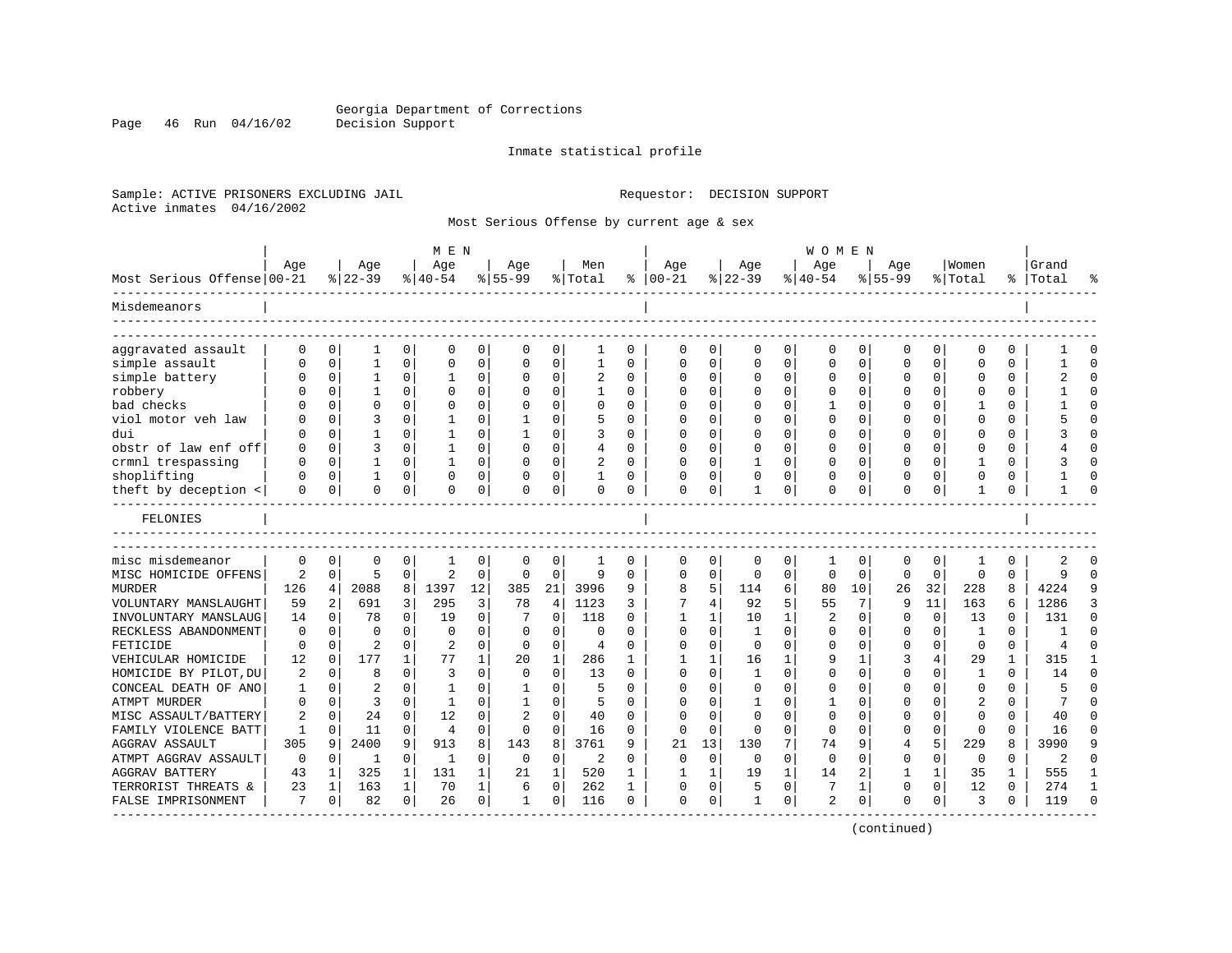Inmate statistical profile

Active inmates 04/16/2002

Sample: ACTIVE PRISONERS EXCLUDING JAIL Requestor: DECISION SUPPORT

Most Serious Offense by current age & sex (CONTINUED)

|                            | M E N |          |                |              |                |    |           |          |         |    | W O M E N     |   |          |          |           |    |             |          |         |          |       |          |
|----------------------------|-------|----------|----------------|--------------|----------------|----|-----------|----------|---------|----|---------------|---|----------|----------|-----------|----|-------------|----------|---------|----------|-------|----------|
|                            | Age   |          | Age            |              | Age            |    | Age       |          | Men     |    | Age           |   | Age      |          | Age       |    | Age         |          | Women   |          | Grand |          |
| Most Serious Offense 00-21 |       |          | $ 22-39$       |              | $ 40-54$       |    | $8 55-99$ |          | % Total |    | $8   00 - 21$ |   | $ 22-39$ |          | $8 40-54$ |    | $8155 - 99$ |          | % Total | ိ        | Total |          |
| KIDNAPPING                 | 81    | 2        | 699            | 3            | 288            | 2  | 32        | 2        | 1100    | 3  | 5             | 3 | 17       | ı        | 7         | 1  | -1          | 1        | 30      | 1        | 1130  |          |
| INTERFERENCE WITH CU       | 1     | 0        | $\overline{2}$ | 0            | 0              | 0  | 0         | 0        | 3       | U  | 0             | 0 | $\Omega$ | 0        | O         | O  | $\Omega$    | 0        | 0       | $\Omega$ | 3     | ſ        |
| AGGRAV ASSAULT POLCE       | 11    | 0        | 188            | 1            | 61             | 1  | 11        | 1        | 271     | 1  | 0             | 0 | 12       |          |           | O  | O           | 0        | 13      | 0        | 284   |          |
| AGGRAV BATTERY PEACE       | 0     | 0        | 6              | $\Omega$     | 2              | 0  |           | $\Omega$ | 8       | U  | 0             | 0 | O        | $\Omega$ | 0         | O  |             | $\Omega$ | O       | 0        | 8     | ſ        |
| SIMPLE BATTERY             |       | 0        |                | $\Omega$     | $\Omega$       | 0  |           | 0        | 2       | U  |               | 0 |          | 0        |           | 0  |             | O        | 0       | 0        | 2     |          |
| RECK COND                  |       | O        | 6              | ∩            |                | 0  |           | $\Omega$ | 10      | U  | ſ             | 0 |          | O        |           | C  |             |          | 6       | 0        | 16    | ſ        |
| INJURY BY VEHICLE          |       | O        |                | O            | C              | 0  |           | 0        | 1       | U  | U             | 0 |          | O        | $\left($  | C  |             | U        | Ω       | 0        |       | ſ        |
| STALKING                   |       | 0        |                | 0            |                | 0  |           | 0        | 2       | U  | Ω             | 0 |          | 0        | 0         | C  |             | O        | 0       | 0        | 2     | n        |
| AGGRAV STALKING            |       | 0        | 83             |              | 52             | 0  |           | 0        | 145     | U  | Ω             | 0 |          |          | 0         | C  |             |          | 2       | 0        | 147   | n        |
| ATMPT KIDNAP               |       | O        | 8              |              | 3              | 0  |           | $\Omega$ | 11      | U  | 0             | 0 |          | O        | C         |    |             |          | 0       | 0        | 11    |          |
| ARSON MISC                 |       | $\Omega$ | $\overline{2}$ | $\Omega$     |                | 0  |           | $\Omega$ | 3       | U  | Ω             | 0 |          | $\Omega$ | 0         | C  |             | O        | O       | U        | 3     |          |
| ARSON 1ST DEGREE           |       | 0        | 157            |              | 51             | 0  |           | $\Omega$ | 224     | 1  | 3             | 2 | 8        | 0        | 15        |    | 2           | 2        | 28      | 1        | 252   |          |
| ARSON 2ND DEGREE           |       | 0        | 24             | 0            | 10             | 0  |           | 0        | 38      | U  | 0             | 0 |          | $\Omega$ |           | O  |             |          | 3       | 0        | 41    | n        |
| ARSON 3RD DEGREE           |       | $\Omega$ |                | $\Omega$     | 0              | 0  |           | $\Omega$ | 2       | U  |               | 0 |          | $\Omega$ | 0         |    |             | 0        | Ω       | 0        |       | ſ        |
| CRMNL POSS EXPLOSIVE       |       | $\Omega$ | $\Omega$       | $\Omega$     |                | 0  |           | $\Omega$ | -1      | U  | ſ             | 0 |          | O        | O         | C  |             | O        | U       | 0        |       | ∩        |
| MISC CRIMINAL DAMAGE       | Ω     | 0        | -1             | $\Omega$     | C              | 0  |           | 0        | 1       | 0  | U             | 0 |          | O        | 0         | C  |             | O        |         | 0        |       | n        |
| CRMNL DAMAGE 1ST DEG       | 5     | 0        | 16             | 0            | 6              | 0  |           | 0        | 27      | U  | 0             | 0 |          | 0        |           | O  |             | U        |         | 0        | 28    | O        |
| CRMNL DAMAGE 2ND DEG       | 9     | 0        | 46             |              | 15             | 0  |           | $\Omega$ | 74      | O  | 0             | 0 |          | 0        | 0         |    |             |          |         | 0        | 75    |          |
| ALTER ID                   |       | $\Omega$ | ∩              | ∩            | $\overline{c}$ | 0  | n         | $\Omega$ | 4       | U  | 0             | 0 | $\Omega$ | $\Omega$ | 0         | C  |             | O        | O       | U        | 4     | C        |
| <b>BURGLARY</b>            | 483   | 14       | 2964           | 11           | 1240           | 11 | 48        | 3        | 4735    | 11 | 9             | 6 | 121      | 7        | 44        |    | O           | 0        | 174     | 6        | 4909  | 11       |
| POSS BURGLAR TOOLS         | 6     | 0        | 16             | 0            | 11             | 0  |           | $\Omega$ | 33      | 0  | 0             | 0 |          | $\Omega$ | 0         | O  |             | O        |         | 0        | 34    | $\Omega$ |
| ATMPT BURGLARY             |       | 0        | 14             | 0            |                | 0  |           | $\Omega$ | 25      | U  | C             | 0 | O        | $\Omega$ | 0         | O  |             | 0        |         | U        | 25    | O        |
| MISC FORGERY               |       | O        | 2              | $\Omega$     | 3              | 0  |           | 0        | 5       | O  | 0             | 0 | O        | $\Omega$ | 1         | C  |             | $\Omega$ | -1      | 0        | 6     | ſ        |
| FORGERY 1ST DEGREE         | 52    | 1        | 675            | 3            | 337            | 3  | 20        | 1        | 1084    | 3  | 14            | 9 | 272      | 15       | 103       | 13 |             | 9        | 396     | 14       | 1480  |          |
| FORGERY 2ND DEGREE         |       | 0        | 17             | 0            | 8              | 0  |           | 0        | 27      | U  | 0             | 0 | 5        | $\Omega$ | 2         | O  | 0           | O        |         | 0        | 34    | n        |
| <b>BAD CHECKS</b>          |       | 0        |                | 0            | 2              | 0  |           | 0        | 3       | U  | 0             | 0 | 2        | 0        | 0         | C  |             | O        | 2       | 0        | 5     | n        |
| THEFT CREDIT CARD          |       | 0        | 22             |              | 5              | 0  |           | $\Omega$ | 29      | U  | 0             | 0 | 4        | 0        | 2         |    |             | O        | 6       | 0        | 35    |          |
| FRAUDULENT CREDIT CA       | 3     | 0        | 29             | $\Omega$     | 5              | 0  |           | $\Omega$ | 37      | U  | 3             | 2 | 13       |          |           | C  |             | 0        | 17      | 1        | 54    |          |
| TELECOMMUNICATIONS F       | 0     | O        |                | <sup>0</sup> | O              | 0  |           | ∩        | 1       | U  | Ω             | 0 | O        | $\Omega$ | 0         | U  |             | 0        | 0       | 0        |       |          |
| FRAUDULENT ACCESS CO       |       | O        | 2              | 0            |                | 0  |           | $\Omega$ | 3       | U  | 0             | 0 |          | $\Omega$ | 0         | O  |             | $\Omega$ | -1      | U        | 4     |          |
| MISC FRAUD                 |       | 0        | 9              | 0            | 6              | 0  |           | 0        | 20      | 0  |               | 0 |          | $\Omega$ | 3         | 0  |             | 1        | 11      | 0        | 31    |          |
| THEFT BY TAKING            | 97    | 3        | 515            | 2            | 218            | 2  | 25        | 1        | 855     | 2  |               | 1 | 55       | 3        | 32        | 4  |             | 1        | 90      | 3        | 945   |          |
| THEFT BY DECEPTION         |       | $\Omega$ | 19             | $\Omega$     | 16             | 0  | 4         | $\Omega$ | 42      | U  | C             | 0 | 6        | $\Omega$ | 2         | O  |             | 0        | 8       | 0        | 50    | ∩        |
| THEFT BY EXTORTION         | 0     | $\Omega$ | 0              | $\Omega$     |                | 0  |           | 0        | 1       | 0  | 0             | 0 |          | 0        | 0         | 0  |             | 0        | 0       | 0        |       | ∩        |
| THEFT OF LOST PROPER       | 0     | 0        | $\Omega$       | 0            | -1             | 0  |           | 0        | 2       | 0  | $\Omega$      | 0 | 2        | 0        | 0         | 0  | O           | 0        | 2       | 0        |       | ſ        |

(continued)

Page 47 Run 04/16/02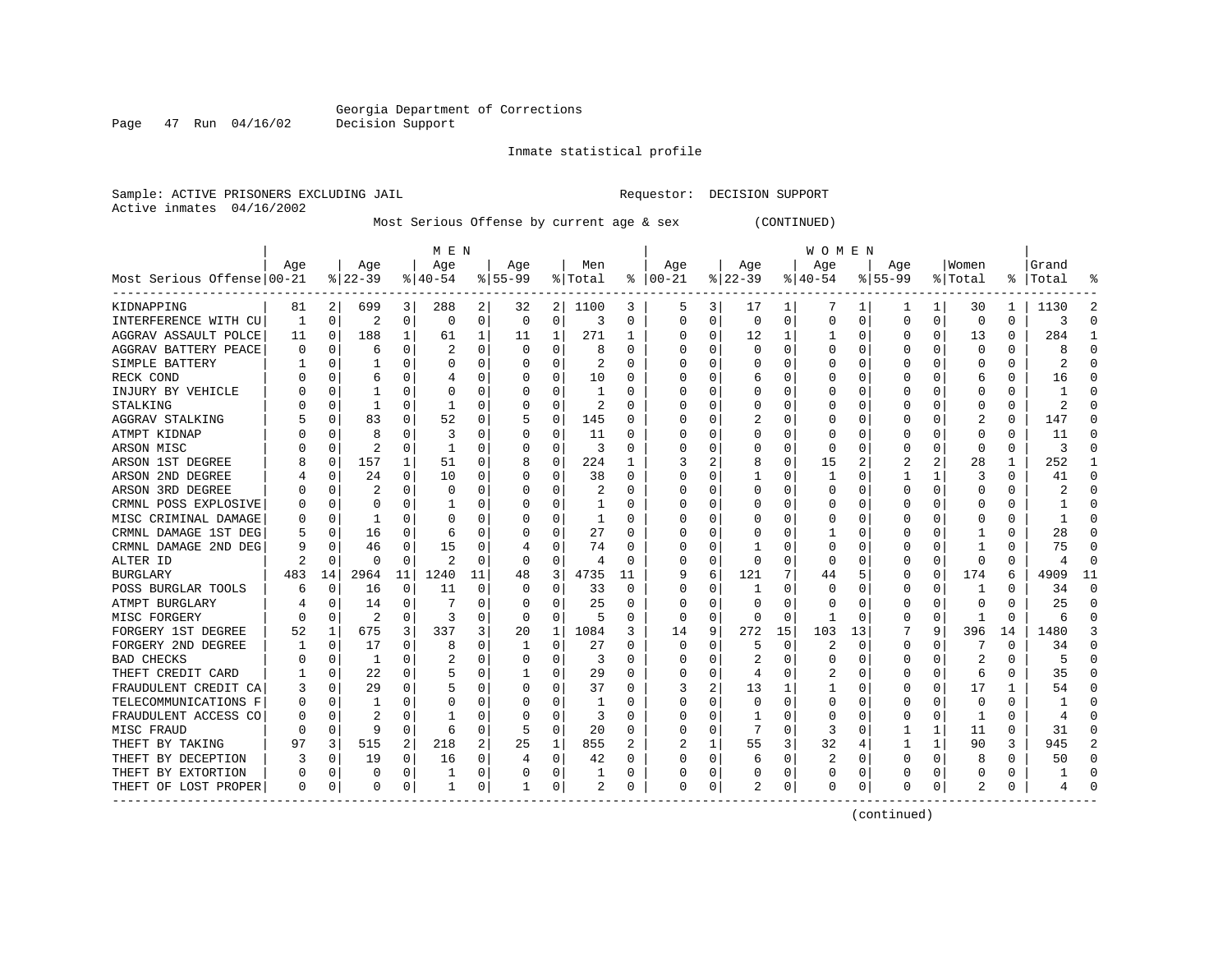Inmate statistical profile

Active inmates 04/16/2002

Page 48 Run 04/16/02

Sample: ACTIVE PRISONERS EXCLUDING JAIL Requestor: DECISION SUPPORT

Most Serious Offense by current age & sex (CONTINUED)

|                            | M E N |          |                |                |              |          |           |              |         |   | W O M E N      |                |             |          |          |   |             |              |              |                |       |              |
|----------------------------|-------|----------|----------------|----------------|--------------|----------|-----------|--------------|---------|---|----------------|----------------|-------------|----------|----------|---|-------------|--------------|--------------|----------------|-------|--------------|
|                            | Age   |          | Age            |                | Age          |          | Age       |              | Men     |   | Age            |                | Age         |          | Age      |   | Age         |              | Women        |                | Grand |              |
| Most Serious Offense 00-21 |       |          | $ 22-39$       |                | $8 40-54$    |          | $8 55-99$ |              | % Total | ႜ | $ 00-21$       |                | $8$   22-39 |          | $ 40-54$ |   | $8155 - 99$ |              | % Total      | ႜၟ             | Total |              |
| THEFT BY REC STOLEN        | 132   | 4        | 559            | 2              | 191          | 2        | 9         | 1            | 891     | 2 | 2              |                | 25          | ı        | 11       |   | 0           | 0            | 38           | 1              | 929   |              |
| THEFT OF SERVICES          | 1     | 0        | $\overline{4}$ | 0              | 0            | 0        | 0         | 0            | 5       | U | C              | 0              |             | $\Omega$ | 0        | 0 | O           | 0            | -1           | 0              | 6     | ſ            |
| THEFT BY CONVERSION        |       | O        | 20             | $\Omega$       | 14           | 0        | 4         | $\Omega$     | 39      | U |                | 1              |             | $\Omega$ |          | O |             | $\Omega$     | 7            | O              | 46    |              |
| CONVSN PAYMNTS REAL        | 0     | O        | n              | $\Omega$       | $\Omega$     | 0        |           | $\Omega$     | -1      | U | C              | $\Omega$       |             | $\Omega$ | O        | O |             | $\Omega$     | O            | U              |       |              |
| THEFT OF MOTOR VEH,        | 15    | O        | 109            | $\Omega$       | 42           | O        | O         | 0            | 166     | U |                | $\Omega$       | 3           | O        |          | U |             | $\Omega$     | 4            | 0              | 170   | ſ            |
| THEFT BRING PROP IN        | 3     | O        |                | O              | 8            | 0        |           | $\mathbf 0$  | 19      | O |                | 0              |             |          | 0        |   |             | $\Omega$     | 0            | 0              | 19    | ſ            |
| THEFT RECV PROP OUT        | U     | O        | -1             | 0              | $\mathbf{1}$ | 0        |           | 0            | 3       | O |                | 0              |             | ∩        | O        |   |             | $\Omega$     | -1           | O              | 4     | ſ            |
| THEFT BY SHOPLIFTING       | 9     | O        | 240            | 1              | 235          | 2        | 17        | 1            | 501     | 1 |                | $\overline{a}$ | 97          | 5        | 64       | 8 |             | 5            | 169          | 6              | 670   | -1           |
| ENTERING VEHICLE           | 27    | 1        | 78             | 0              | 38           | 0        | 3         | 0            | 146     | 0 | C              | 0              | 0           | $\Omega$ | 0        | O | $\Omega$    | 0            | 0            | 0              | 146   | $\Omega$     |
| <b>ROBBERY</b>             | 446   | 13       | 1868           | 7              | 465          | 4        | 27        | 2            | 2806    | 7 | 35             | 21             | 116         | 6        | 27       | 3 | 2           | 2            | 180          | 6              | 2986  | б            |
| ARMED ROBBERY              | 530   | 15       | 2729           | 10             | 729          | 6        | 63        | 4            | 4051    | 9 | 12             | 7              | 53          | 3        | 10       |   | O           | $\Omega$     | 75           | 3              | 4126  | q            |
| HIJACKING MOTOR VEHI       | 8     | O        | 36             | 0              | O            | 0        | O         | $\Omega$     | 44      | U |                | 1              |             | $\Omega$ | O        |   | O           | U            | 2            | U              | 46    | ∩            |
| ATMPT ROBBERY              | 8     | $\Omega$ | 31             | $\Omega$       | 6            | 0        | 0         | $\Omega$     | 45      | U | C              | 0              |             | $\Omega$ | 0        | U |             | <sup>0</sup> | 3            | 0              | 48    | r            |
| ATMPT ARMED ROBBERY        | 44    | -1       | 133            | 1              | 10           | 0        |           | $\Omega$     | 187     | U |                |                |             | 0        | 3        |   |             | 0            | 8            | 0              | 195   | ∩            |
| MISC SEXUAL                | -1    | 0        | 11             | $\Omega$       | 10           | 0        |           | $\mathbf 0$  | 23      | O |                | 0              |             | $\Omega$ | 0        |   |             | 0            | $\mathbf{1}$ | 0              | 24    | ſ            |
| RAPE                       | 60    |          | 794            | 3              | 709          | 6        | 98        | 5            | 1661    | 4 |                | $\Omega$       |             | $\Omega$ | 3        | U |             | U            | 5            | $\Omega$       | 1666  |              |
| SODOMY                     |       | O        | 17             | $\Omega$       | 15           | $\Omega$ | .5        | 0            | 38      | U | C              | $\Omega$       |             | $\Omega$ | U        | O | U           | <sup>0</sup> | U            | $\Omega$       | 38    | ∩            |
| AGGRAV SODOMY              |       | O        | 97             | 0              | 96           | 1        | 34        | 2            | 234     | 1 | C              | 0              |             | O        | 3        | O |             | <sup>0</sup> | 4            | O              | 238   |              |
| INCEST                     |       |          | 22             | 0              | 39           | 0        |           | 0            | 70      | U | C              | 0              |             |          | Ω        |   |             | O            |              | O              | 71    | <sup>0</sup> |
| AGGRAV SEXUAL BATTER       | 2     | O        | 36             | O              | 41           | $\Omega$ | q         | $\mathbf{1}$ | 88      | U |                | $\Omega$       |             | O        | 0        |   |             | $\Omega$     | -1           | O              | 89    |              |
| STATUTORY RAPE             | 71    | 2        | 354            | 1              | 44           | $\Omega$ | 13        | 1            | 482     | 1 | C              | $\Omega$       |             | $\Omega$ |          | U |             | $\Omega$     | 8            | U              | 490   |              |
| CHILD MOLESTATION          | 112   | 3        | 949            | 4              | 782          | 7        | 254       | 14           | 2097    | 5 |                | 1              | 25          | 1        | 10       |   |             | $\Omega$     | 36           | 1              | 2133  |              |
| ENTICING CHILD-INDEC       | 0     | 0        | 22             | 0              | 17           | 0        | 5         | $\mathbf 0$  | 44      | U | C              | 0              | 4           | $\Omega$ | O        | O |             | $\Omega$     | 4            | 0              | 48    | n            |
| AGGRAV CHILD MOLESTA       | 27    | 1        | 466            | $\overline{a}$ | 405          | 3        | 150       | 8            | 1048    | 2 | C              | 0              | 15          |          | 6        | 1 |             | 0            | 21           | 1              | 1069  |              |
| SEXL/ASSLT/AGN/PERS/       | Ω     | 0        | .5             | 0              | 0            | $\Omega$ | O         | $\mathbf 0$  | 5       | U |                | 0              |             | $\Omega$ |          | O |             | O            | $\Omega$     | $\Omega$       | 5     | ſ            |
| ATMPT RAPE                 |       | 0        | 37             | 0              | 14           | 0        |           | 0            | 53      | U | C              | 0              |             | O        | 0        | O | n           | 0            | 0            | 0              | 53    | ∩            |
| ATMPT AGGRAV SODOMY        |       | 0        | 2              | O              |              | 0        |           | 0            | 5       | U | C              | 0              |             |          | 0        | O |             | O            | 0            | 0              |       | n            |
| ATMPT CHILD MOLESTAT       |       | N        |                | O              | O            | 0        |           | 0            | 2       | U | C              | O              |             |          | Ω        |   |             | U            |              | U              |       | <sup>0</sup> |
| MISC OBSCENITY             |       |          |                |                |              | O        |           | $\mathbf 0$  | 1       | U |                | O              |             |          |          |   |             |              |              | O              |       |              |
| FALSE SWEARNG WRITTN       |       | C        |                |                | -1           | O        |           | $\Omega$     | 4       | U | C              | $\Omega$       |             |          | Ω        |   |             | U            |              | O              |       |              |
| BRIBERY GOVT OFFICER       |       | O        |                | 0              |              | 0        |           | $\Omega$     | 6       | U | C              | $\Omega$       |             | $\Omega$ |          | O |             | $\Omega$     |              | U              |       |              |
| VIOL OATH PUBLIC OFF       |       | N        |                | $\Omega$       |              | 0        |           | 0            | 1       | U |                | $\Omega$       |             | $\Omega$ | Ω        |   |             | $\Omega$     | ſ            | O              |       |              |
| DEFRAUDING STATE           |       | U        |                | O              |              | 0        |           | 0            | 1       | U |                | 0              |             | O        |          |   |             | $\Omega$     |              | U              |       |              |
| INFLUENCING WITNESS        |       | O        |                | $\Omega$       | U            | 0        |           | $\mathbf 0$  | 3       | O |                | 0              |             | $\Omega$ | 0        | 0 |             | 0            | U            | O              | 3     |              |
| OBSTR OF LAW ENF OFF       | 64    | 2        | 586            | 2              | 180          | 2        | 9         | 1            | 839     | 2 | $\mathfrak{D}$ | 1              | 45          | 2        | 15       | 2 | ∩           | 0            | 62           | $\overline{2}$ | 901   |              |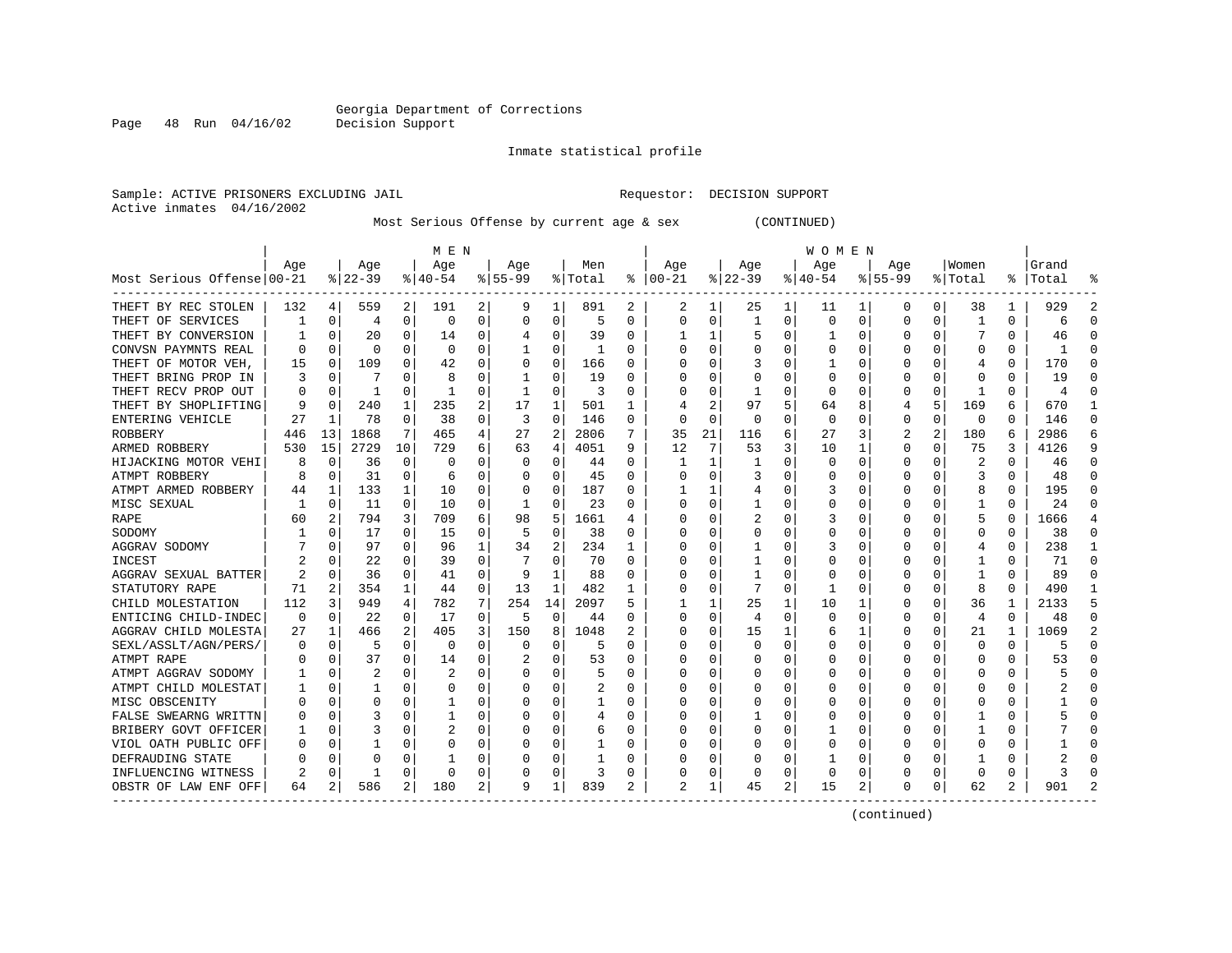Inmate statistical profile

Sample: ACTIVE PRISONERS EXCLUDING JAIL Requestor: DECISION SUPPORT Active inmates 04/16/2002

Most Serious Offense by current age & sex (CONTINUED)

|                            | M E N |             |             |              |          |          |           |             |          |              | W O M E N    |   |          |          |          |          |             |          |          |          |       |              |
|----------------------------|-------|-------------|-------------|--------------|----------|----------|-----------|-------------|----------|--------------|--------------|---|----------|----------|----------|----------|-------------|----------|----------|----------|-------|--------------|
|                            | Aqe   |             | Age         |              | Age      |          | Aqe       |             | Men      |              | Age          |   | Age      |          | Age      |          | Aqe         |          | Women    |          | Grand |              |
| Most Serious Offense 00-21 |       |             | $ 22-39$    |              | $ 40-54$ |          | $8 55-99$ |             | % Total  | ႜ            | $ 00-21$     |   | $ 22-39$ |          | $ 40-54$ |          | $8155 - 99$ |          | % Total  | ႜၟ       | Total |              |
| MISC JUDICIAL PROCEE       | 0     | 0           | 1           | 0            | 0        | 0        | 0         | 0           | 1        | 0            | 0            | 0 | 0        | 0        | 0        | 0        | 0           | 0        | 0        | 0        |       | O            |
| PERJURY                    | U     | $\Omega$    | 5           | $\Omega$     | ำ        | 0        |           | $\Omega$    | 7        | 0            | 0            | 0 | $\Omega$ | 0        | 0        | 0        | $\Omega$    | $\Omega$ | U        | 0        |       | ∩            |
| <b>FALSE SWEARING</b>      |       | $\Omega$    | $\Omega$    | $\Omega$     | $\Omega$ | 0        |           | $\Omega$    | $\Omega$ | $\Omega$     | 0            | 0 | $\Omega$ | 0        |          | $\Omega$ | O           | $\Omega$ |          | 0        |       | ſ            |
| IMPERSONATING OFFICE       |       | $\mathbf 0$ | 4           | $\Omega$     | C        | 0        |           | $\Omega$    | 5        | $\Omega$     | 0            | 0 |          | 0        | O        | $\Omega$ |             | $\Omega$ | O        | O        | 5     | ſ            |
| FALSE STATEMENTS GOV       | 0     | $\Omega$    | 14          | $\Omega$     |          | $\Omega$ |           | $\mathbf 0$ | 18       | 0            |              | 0 |          | $\Omega$ |          | 0        |             | $\Omega$ | 4        | 0        | 22    |              |
| IMPRSNTNG ANTHR RBAL       | Ω     | $\Omega$    | $\mathbf 0$ | $\Omega$     | 1        | 0        |           | $\Omega$    | 1        | $\Omega$     | Ω            | 0 |          | $\Omega$ | U        | O        |             | U        | 1        | 0        | 2     | $\Omega$     |
| <b>ESCAPE</b>              |       | 0           | 75          | $\Omega$     | 23       | 0        |           | 0           | 105      | 0            | <sup>0</sup> | 0 |          | $\Omega$ | 0        | 0        | n           | 0        | 5        | 0        | 110   | ∩            |
| AIDING ESCAPE              |       | 0           | 1           | $\Omega$     | 1        | 0        |           | $\Omega$    | 2        | 0            |              | 1 | 0        | $\Omega$ | 0        | 0        | $\Omega$    | 0        |          | 0        | 3     | $\Omega$     |
| HINDERING APPREH OR        |       | 0           | 3           | $\Omega$     | $\Omega$ | 0        |           | $\Omega$    | 5        | U            | 0            | 0 | 2        | $\Omega$ |          | 0        |             |          | 4        | 0        | q     | <sup>0</sup> |
| MUTINY IN PENAL INST       |       | O           |             |              |          | O        |           | $\Omega$    | 1        | U            | <sup>0</sup> | U |          | $\Omega$ | U        | C        |             | 0        | Ω        | 0        |       |              |
| <b>BAIL JUMPING</b>        |       | O           |             | $\Omega$     | Р        | $\Omega$ |           | $\Omega$    |          | O            | <sup>0</sup> | O |          | $\Omega$ | U        | O        |             | U        | O        | O        |       |              |
| ATMPT ESCAPE               |       | O           | $\Omega$    | <sup>0</sup> | C        | 0        |           | $\Omega$    | 1        | U            | Ω            | 0 | O        | $\Omega$ | O        | O        |             | 0        | O        | 0        |       | C            |
| FALSE PUBLIC ALARM         |       | 0           |             | $\Omega$     |          | 0        |           | $\Omega$    | 3        | U            | 0            | 0 |          | $\Omega$ | 0        | O        |             | 0        | O        | O        | 3     | ſ            |
| CRMNL INTERFERE GOVT       |       | 0           | 21          | 0            | 12       | 0        |           | 0           | 38       | U            | Ω            | 0 |          | $\Omega$ | Ω        | 0        |             | 0        |          | 0        | 39    | ∩            |
| COMMERICAL GAMBLING        | 0     | $\Omega$    | 1           | $\Omega$     | $\Omega$ | 0        |           | $\Omega$    | 2        | 0            | 0            | 0 |          | $\Omega$ | 0        | O        |             | 0        | O        | 0        |       | ∩            |
| SOLICIT/ACCEPTING BR       | U     | $\Omega$    |             | $\Omega$     | C        | 0        |           | $\Omega$    | 1        | 0            | 0            | 0 |          | $\Omega$ | 0        | O        |             | 0        | O        | 0        |       | ∩            |
| DOGFIGHTING                |       | 0           |             | $\Omega$     |          | 0        |           | $\Omega$    | 2        | 0            | <sup>0</sup> | 0 |          | $\Omega$ | 0        | 0        | n           | 0        | 0        | 0        |       | ∩            |
| LOTTERY VIOLATION          |       | $\Omega$    | $\Omega$    | $\Omega$     | C        | $\Omega$ |           | $\Omega$    |          | U            | <sup>0</sup> | 0 | O        | $\Omega$ | 0        | O        |             | $\Omega$ | O        | O        |       | <sup>0</sup> |
| <b>BUS HIJACKING</b>       |       | 0           | 1           | $\Omega$     |          | $\Omega$ |           | $\Omega$    | 2        | O            | <sup>0</sup> | 0 | O        | $\Omega$ | $\Omega$ |          |             | $\Omega$ | $\Omega$ | 0        | 2     |              |
| CRUELTY TO CHILDREN        | 5     | $\Omega$    | 202         |              | 46       | 0        | 6         | $\Omega$    | 259      | $\mathbf{1}$ | 5            | 3 | 74       | 4        | 11       | -1       | $\Omega$    | $\Omega$ | 90       | 3        | 349   |              |
| SEX EXPLOITATION CHI       | Ω     | 0           |             | $\Omega$     | 7        | 0        |           | $\Omega$    | 14       | 0            | 0            | 0 |          | $\Omega$ | O        | n        |             | 0        | -1       | 0        | 15    | ∩            |
| ABANDONMENT OF CHILD       | Ω     | O           | O           | $\Omega$     | 3        | 0        |           | $\Omega$    | 3        | U            | 0            | 0 |          | $\Omega$ | 0        | 0        |             | 0        | -1       | 0        |       | C            |
| CNTRBTNG DELINOENCY        | Ω     | $\Omega$    |             | $\Omega$     | C        | 0        |           | $\Omega$    | 0        | U            | 0            | 0 |          | $\Omega$ | Ω        | 0        |             | 0        | 1        | 0        |       | ſ            |
| MISC WEAPON/EXPLOSIV       |       | 0           |             | $\Omega$     | C        | 0        |           | $\Omega$    | 9        | 0            |              | 0 |          | $\Omega$ | Ω        | 0        |             | O        | 0        | $\Omega$ | 9     | ſ            |
| CARRY CONCEALED WEAP       |       | 0           | 8           | $\Omega$     | 2        | 0        |           | $\Omega$    | 12       | 0            | 0            | 0 |          | $\Omega$ | 0        | 0        |             | O        | 0        | 0        | 12    | $\Omega$     |
| ALTER PISTL LICENSE        |       | $\Omega$    | $\Omega$    | $\Omega$     | C        | 0        |           | $\Omega$    | 1        | $\Omega$     | <sup>0</sup> | 0 |          | $\Omega$ | O        | O        | n           | 0        | U        | 0        | -1    | $\Omega$     |
| POSS OF FIREARM DUR        |       | 0           | 13          | $\Omega$     | 5        | 0        |           | 0           | 19       | 0            | <sup>0</sup> | 0 | O        | $\Omega$ | 0        | O        |             | 0        | O        | 0        | 19    | $\Omega$     |
| POSS OF CERTAIN WEAP       | 0     | 0           | 12          | $\Omega$     | 4        | 0        | 3         | 0           | 19       | U            | Ω            | 0 |          | $\Omega$ | 0        | 0        |             | U        | 0        | 0        | 19    | $\Omega$     |
| POSS FIREARM CONVCT        |       | O           | 75          | $\Omega$     | 32       | 0        |           | $\Omega$    | 122      | O            | O            | 0 |          | $\Omega$ | Ω        | C        |             |          | 1        | 0        | 123   | ∩            |
| CARRY WEAPON AT SCHO       | 5     | O           |             | <sup>0</sup> | $\Omega$ | 0        |           | $\Omega$    | 10       | 0            |              | 1 | O        | $\Omega$ | O        | n        |             | U        | -1       | 0        | 11    | n            |
| DESTROY/INJUR POLICE       |       | O           |             | $\Omega$     | 0        | 0        |           | $\Omega$    | 2        | 0            | 0            | 0 | O        | $\Omega$ | 0        | O        |             | 0        | 0        | $\Omega$ | 2     | C            |
| MISC INVASION OF PRI       | 0     | 0           | $\Omega$    | $\Omega$     |          | 0        |           | $\Omega$    | 1        | 0            | 0            | 0 |          | $\Omega$ | 0        | 0        |             | 0        | 0        | 0        |       | ſ            |
| PEEPING TOM                |       | $\Omega$    | 8           | $\Omega$     |          | 0        |           | 0           | 17       | U            | Ω            | 0 |          | $\Omega$ | ი        | O        |             | $\Omega$ | Ω        | 0        | 17    | <sup>0</sup> |
| RACKETEERING               | U     | 0           | 16          | 0            | 20       | 0        |           | 0           | 37       | 0            | 0            | 0 |          | $\Omega$ | 3        | 0        |             | 0        | 8        | 0        | 45    | $\sqrt{ }$   |
| S/D NARCOTICS, OPIAT       | 2     | 0           | 66          | 0            | 49       | 0        | 8         | 0           | 125      | 0            | $\mathbf{1}$ | 1 | 8        | 0        | 6        | 1        |             | 1        | 16       | 1        | 141   | ſ            |

(continued)

Page 49 Run 04/16/02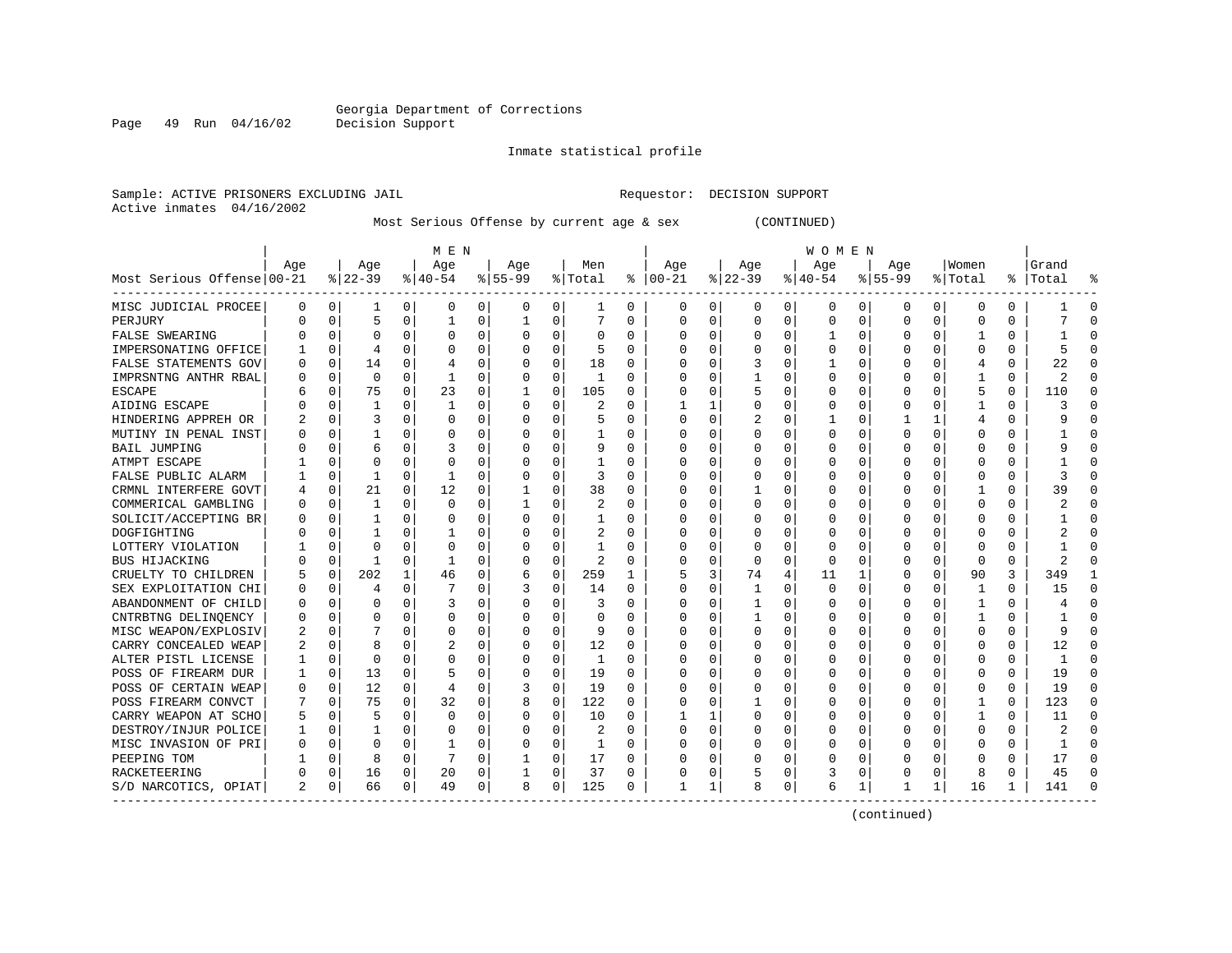Inmate statistical profile

Sample: ACTIVE PRISONERS EXCLUDING JAIL Requestor: DECISION SUPPORT Active inmates 04/16/2002

Most Serious Offense by current age & sex (CONTINUED)

|                            | M E N |          |          |              |           |          |           |                |                |              |          | W O M E N |              |          |           |                  |             |              |         |              |       |              |
|----------------------------|-------|----------|----------|--------------|-----------|----------|-----------|----------------|----------------|--------------|----------|-----------|--------------|----------|-----------|------------------|-------------|--------------|---------|--------------|-------|--------------|
|                            | Age   |          | Age      |              | Age       |          | Age       |                | Men            |              | Age      |           | Age          |          | Age       |                  | Age         |              | Women   |              | Grand |              |
| Most Serious Offense 00-21 |       |          | $ 22-39$ |              | $8 40-54$ |          | $8 55-99$ |                | % Total        | ៖            | $ 00-21$ |           | $8$   22-39  |          | $8 40-54$ |                  | $8155 - 99$ |              | % Total | ိ            | Total |              |
| S/D DEP, STIM, CNTRF D     | 6     | 0        | 58       | 0            | 30        | 0        | 2         | 0              | 96             | 0            | 0        | 0         | 9            | 0        | 4         | 0                | 0           | 0            | 13      | 0            | 109   |              |
| S/D OF LSD                 | 0     | O        | 2        | 0            | 0         | 0        | 0         | 0              | $\overline{2}$ | U            | C        | 0         | $\Omega$     | 0        | 0         | 0                | O           | 0            | 0       | 0            | 2     |              |
| S/D OF MARIJUANA           | 27    | -1       | 186      | 1            | 67        | 1        | 8         | 0              | 288            | 1            |          | 1         | 12           | 1        | 4         | 0                |             | 1            | 18      | 1            | 306   |              |
| POSS NARCOTICS, OPIA       | 17    | 0        | 177      | 1            | 102       | 1        |           | 0              | 303            | 1            | 3        | 2         | 38           | 2        | 16        | 2                |             | 0            | 57      | 2            | 360   |              |
| POSS DEP, STIM, CNTRF      |       | 0        | 95       | $\Omega$     | 39        | 0        | 3         | 0              | 144            | U            |          | 1         | 17           | 1        | 1         | 0                |             | $\Omega$     | 20      | $\mathbf{1}$ | 164   | Λ            |
| POSS OF LSD                | O     | $\Omega$ | 3        | $\Omega$     | $\Omega$  | $\Omega$ | $\Omega$  | 0              | 3              | O            |          | $\Omega$  | 1            | $\Omega$ | 1         | O                |             | $\Omega$     | 2       | $\Omega$     | 5     | $\sqrt{ }$   |
| POSS OF MARIJUANA          | 37    | 1        | 211      | $\mathbf{1}$ | 50        | 0        | 7         | 0              | 305            | 1            | C        | $\Omega$  | 11           | 1        |           | O                |             | 1            | 13      | 0            | 318   | -1           |
| ILLEGAL ATTM TO OBT        | 0     | 0        | 4        | 0            | 7         | 0        | O         | 0              | 11             | $\Omega$     | C        | 0         |              | $\Omega$ | 0         | O                | O           | 0            | 5       | 0            | 16    | $\Omega$     |
| VIOL GA CNTRL SBST A       | 3     | 0        | 49       | 0            | 19        | 0        | O         | 0              | 71             | U            | O        | 0         | 3            | O        | 2         | O                |             | 0            | 5       | 0            | 76    | $\Omega$     |
| VIOL DNGROUS DRGS AC       | 0     | 0        | $\Omega$ |              | 0         | 0        |           | 0              | 0              | U            | $\Box$   | 0         |              |          | 0         |                  |             |              |         | 0            |       |              |
| UNLWFL MFG/DEL/DIST        |       | O        | 25       | 0            | 8         | 0        |           | 0              | 36             | U            |          | O         |              | O        | Ω         |                  |             |              | O       | 0            | 36    |              |
| POSS DRUG RELATED MA       | 0     | O        | -1       | 0            | -1        | 0        |           | $\Omega$       | 2              | U            | $\Box$   | 0         |              | ∩        | $^{(1)}$  | $\Omega$         |             | 0            | Ω       | U            | 2     |              |
| S/D CONT SUB PUBLIC        |       | O        | 73       | 0            | 13        | 0        |           | 0              | 94             | U            | C        | 0         | 4            | $\Omega$ | 2         |                  |             | <sup>0</sup> | 6       | 0            | 100   | U            |
| S/D CONT SUB SCHOOL        | 5     | O        | 31       | 0            | 7         | 0        | 2         | 0              | 45             | 0            |          | 0         | 2            | $\Omega$ | 0         | 0                |             | 0            | 2       | 0            | 47    |              |
| S/D COCAINE                | 118   | 3        | 1353     | 5            | 533       | 5        | 47        | $\overline{3}$ | 2051           | 5            | 1        | 1         | 92           | 5        | 39        | 5                | 4           | 5            | 136     | 5            | 2187  |              |
| POSS OF COCAINE            | 187   | 5        | 1506     | 6            | 598       | 5        | 64        | 4              | 2355           | 5            | 10       | 6         | 140          | 8        | 60        |                  |             | 10           | 218     | 8            | 2573  | 6            |
| ATMPT VIOL SUBSTANCE       | 1     | $\Omega$ | 25       | 0            | 10        | 0        | 3         | 0              | 39             | 0            | 0        | 0         | 2            | $\Omega$ | 1         | O                | $\Omega$    | 0            | 3       | 0            | 42    | <sup>0</sup> |
| MISC DRUGS TRAFFICKI       | 12    | 0        | 265      | 1            | 75        | 1        | 11        | 1              | 363            | 1            | 0        | 0         | 19           | 1        | 10        |                  |             | 1            | 30      | 1            | 393   |              |
| TRAF COCAINE LESS 20       | 5     | 0        | 326      | $\mathbf{1}$ | 92        | 1        | 16        | 1              | 439            | 1            |          |           | 9            | $\Omega$ | 7         | 1                |             | 0            | 17      | 1            | 456   |              |
| COCAINE 201-400<br>TRAF    |       | 0        | 58       | $\Omega$     | 12        | 0        | 1         | $\Omega$       | 72             | 0            | O        | 0         |              | $\Omega$ | 3         | O                | O           | 0            | 8       | 0            | 80    | ∩            |
| TRAF COCAINE 401+ GM       | 3     | O        | 96       | 0            | 29        | $\Omega$ | 3         | 0              | 131            | U            |          | 1         |              | $\Omega$ | U         | O                |             | 2            | 10      | $\Omega$     | 141   |              |
| TRAF NARCOTIC LESS 1       | U     | O        | O        | 0            | -1        | 0        | O         | 0              | 1              | U            | O        | 0         | 0            | $\Omega$ | O         | U                |             | $\Omega$     | 0       | 0            |       | ſ            |
| TRAF NARCOTIC 15-28        |       | 0        | 0        | 0            | 1         | 0        |           | 0              | 1              | U            | O        | 0         |              | $\Omega$ | O         | O                |             | 0            | 0       | O            |       |              |
| TRAF NARCOTIC 29+ GM       | 0     | 0        | 3        | 0            |           | 0        |           | 0              | 5              | U            |          | 0         |              | $\Omega$ |           | O                |             |              |         | 0            |       | ſ            |
| TRAF MARIJNA 101-200       | 4     | 0        | 13       | 0            |           | 0        |           | 0              | 23             | U            | C        | 0         |              | $\Omega$ | O         | O                |             | 0            | 4       | 0            | 27    | ∩            |
| TRAF METHAOUALONE>=4       | 0     | 0        | -1       | 0            | 0         | 0        | O         | 0              | 1              | U            | C        | 0         |              | 0        | 0         | $\left( \right)$ | O           | 0            | 0       | 0            | E.    | O            |
| TRAF AMPHTMINE 28-19       | 3     | 0        | 6        | O            | 10        | 0        |           | 0              | 19             | U            | O        | 0         |              |          |           |                  |             |              |         | 0            | 20    | n            |
| TRAF AMPHTMINE 200-3       | 0     | 0        |          |              | 0         | 0        |           | 0              | 3              |              | C        | 0         |              |          | 0         |                  |             |              |         | 0            | 4     | C            |
| TRAF AMPHTMINE 400+        | U     | O        |          |              |           | 0        |           | $\Omega$       | 9              | U            | C        | O         |              | O        | 0         | U                |             |              |         | 0            | 10    |              |
| USE COMM FACLTY VIO        | 0     | O        | 3        |              |           | 0        |           | $\Omega$       | 5              | U            | C        | 0         | <sup>0</sup> | $\Omega$ | 0         | O                |             | <sup>0</sup> | O       | 0            | 5     |              |
| ATT/CONSPRCY COMMT C       | 2     | 0        | 19       | 0            |           | 0        | 3         | $\Omega$       | 28             | U            | 0        | 0         | 0            | $\Omega$ | 2         | O                |             | 0            |         | 0            | 30    | U            |
| UNAUTH DIST CONTRLLD       | 0     | 0        | $\Omega$ | 0            | 0         | 0        |           | 0              | 0              | 0            | C        | 0         |              | $\Omega$ |           | 0                |             | 0            | 1       | 0            |       |              |
| VIOL MOTOR VEHICLE L       | 5     | 0        | 55       | 0            | 28        | 0        | 6         | 0              | 94             | O            |          | 0         |              | $\Omega$ |           | -1               |             | $\Omega$     | 9       | $\Omega$     | 103   |              |
| DRVNG HABTL VIOLATOR       | 0     | 0        | 140      | 1            | 153       | 1        | 20        | $\mathbf 1$    | 313            | $\mathbf{1}$ | C        | 0         |              | 0        | 5         | 1                | O           | 0            | 10      | 0            | 323   |              |
| HABIT TRAF VOIL/IMPA       | 0     | 0        | 7        | 0            | 6         | 0        | -1        | 0              | 14             | 0            | $\Omega$ | 0         |              | 0        | 0         | 0                | $\Omega$    | 0            | -1      | 0            | 15    | ſ            |

(continued)

Page 50 Run 04/16/02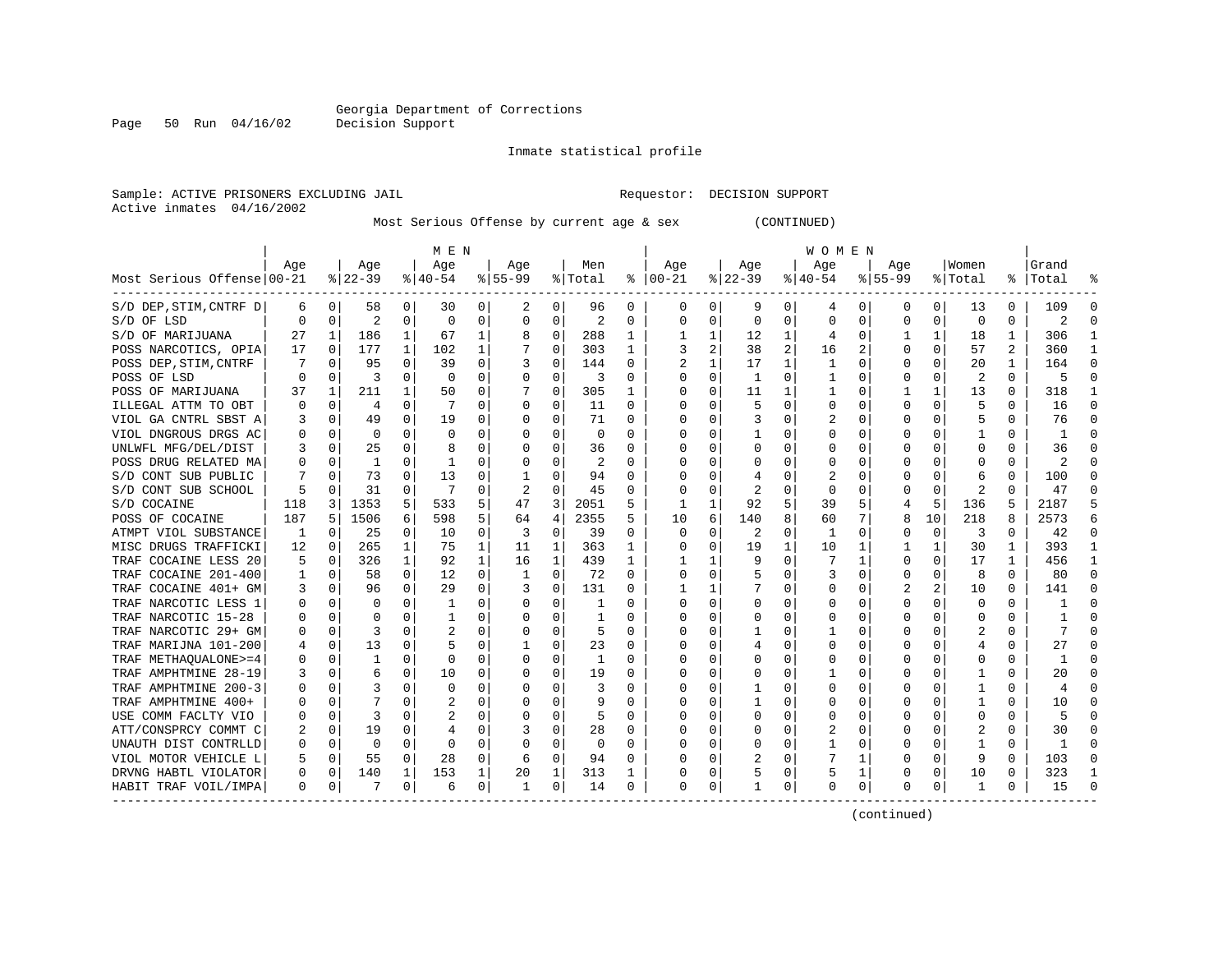#### Inmate statistical profile

Active inmates 04/16/2002

Sample: ACTIVE PRISONERS EXCLUDING JAIL Requestor: DECISION SUPPORT

Most Serious Offense by current age & sex (CONTINUED)

|                            | M E N        |      |                  |      |                                                 |      |                  |      |                |      |                      | <b>WOMEN</b> |                  |          |                  |      |                  |       |                  |          |                 |      |
|----------------------------|--------------|------|------------------|------|-------------------------------------------------|------|------------------|------|----------------|------|----------------------|--------------|------------------|----------|------------------|------|------------------|-------|------------------|----------|-----------------|------|
| Most Serious Offense 00-21 | Age          |      | Age<br>$ 22-39 $ |      | Age<br>$8 40-54$                                |      | Age<br>$8 55-99$ |      | Men<br>% Total |      | Age<br>$8   00 - 21$ |              | Age<br>$ 22-39 $ |          | Age<br>$ 40-54 $ |      | Age<br>$ 55-99 $ |       | Women<br>% Total | ႜႜ       | Grand<br> Total | ႜ    |
| HABIT TRAF VIOL/OTHE       |              | n    |                  |      |                                                 | 0    |                  |      |                |      |                      | 0            |                  |          | U                |      |                  |       |                  | 0        |                 |      |
| MISC MRALS/PBLIC H/S       |              | 0    |                  |      |                                                 | 0    |                  |      |                |      |                      |              |                  |          |                  |      |                  | 0     |                  | 0        |                 |      |
| VIOL GAME AND FISH L       |              |      |                  |      |                                                 |      |                  |      |                |      |                      |              |                  |          |                  |      |                  |       |                  | 0        |                 |      |
| MISC CORRECTIONL INS       |              |      |                  |      |                                                 |      |                  |      |                |      |                      |              |                  |          |                  |      |                  |       |                  | 0        |                 |      |
| CONSPIRACY                 | 16           |      | 60               |      | 10                                              |      |                  |      | 89             |      |                      |              | 10               |          |                  |      |                  |       | 13               | $\Omega$ | 102             |      |
| CRMNL ATMPT                |              |      | 28               |      | 13                                              |      |                  |      | 56             |      |                      |              |                  |          |                  |      |                  |       |                  |          | 59              |      |
| AIRCRAFT HIJACKING         | 0            |      |                  |      |                                                 |      |                  |      |                |      |                      |              |                  |          |                  |      |                  |       |                  |          |                 |      |
| UNAUTH DIST RECRD DE       | <sup>0</sup> |      |                  |      |                                                 |      |                  |      |                |      |                      |              |                  |          |                  |      |                  |       |                  |          |                 |      |
| NONPYMT AGR NVL STOR       | 1606         | 46   | 8475             | 32   | 3230                                            | 28   | 521              | 29   | 13832          | 32   | 90                   | 55           | 686              | 37       | 291              | 36   | 25               | 31    | 1092             | 38       | 14924           | 32   |
| CRMNL SOLICITATION         | 1922         |      | 55 17978         | 68   | 8403                                            | 73   | 1276             | 71   | 29579          | 69   | 75                   | 46           | 1169             | 63       | 524              | 65   | 56               | 69    | 1824             | 63       | 31403           | 68   |
| PARTY TO A CRIME           |              |      |                  |      |                                                 | 0    |                  |      |                |      | O                    | O            |                  | $\Omega$ | $\Omega$         |      | $\Omega$         |       |                  | $\Omega$ |                 |      |
| CRMNL TRESPASSING          |              |      |                  |      |                                                 |      |                  |      |                |      |                      |              |                  |          | O                |      |                  |       |                  | 0        |                 |      |
| GANG PARTICIPATION         |              |      | O                |      |                                                 |      |                  |      |                |      | $\Omega$             |              |                  |          | 0                |      | $\Omega$         |       |                  |          |                 |      |
| Total reported             |              |      |                  |      | 7007 100 52726 100 23205 100 3590 100 86528 100 |      |                  |      |                |      |                      | 328 100      | 3703 100         |          | 1627 100         |      | 162 100          |       | 5820 100         |          | 92348 100       |      |
| Percent reported           |              | 98.6 |                  | 99.4 |                                                 | 99.5 |                  | 99.9 |                | 99.4 |                      | 98.8         |                  | 99.6     |                  | 99.6 |                  | 100.0 |                  | 99.6     |                 | 99.4 |
| NOT REPORTED               | 49           |      | 160              |      | 53                                              |      | 2                |      | 264            |      | 2                    |              |                  |          | ζ                |      |                  |       | 12               |          | 276             |      |
| Total                      | 3528         |      | 26443            |      | 11629                                           |      | 1796             |      | 43396          |      | 165                  |              | 1855             |          | 815              |      | 81               |       | 2916             |          | 46312           |      |

Page 51 Run 04/16/02